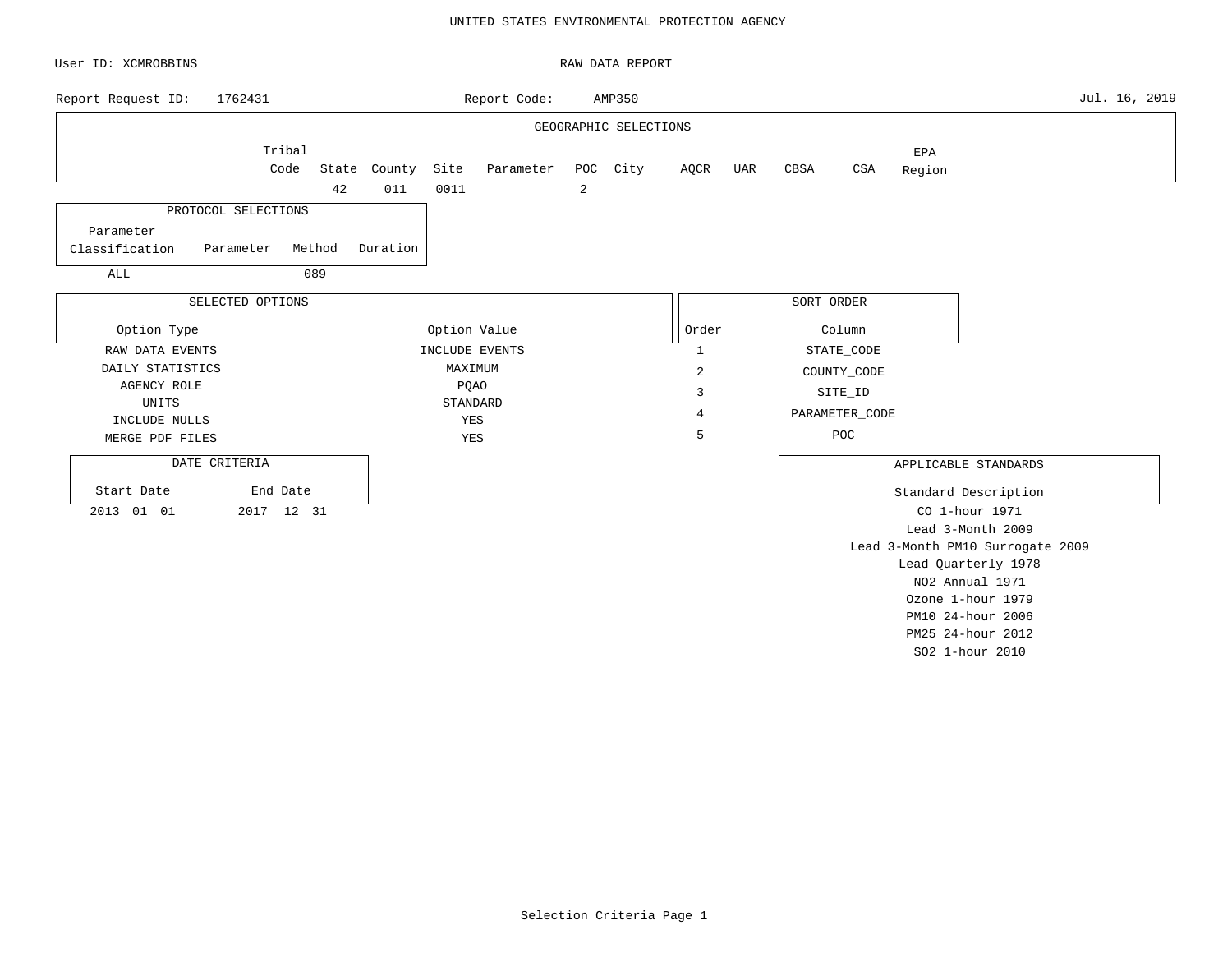|                | (12103) Arsenic (TSP) STP                                |           |              |                                                                            |             |                |        |                                    |                                          |                |                 | CAS NUMBER:                          | $7440 - 38 - 2$ |
|----------------|----------------------------------------------------------|-----------|--------------|----------------------------------------------------------------------------|-------------|----------------|--------|------------------------------------|------------------------------------------|----------------|-----------------|--------------------------------------|-----------------|
|                | SITE ID: 42-011-0011                                     | POC: 2    |              |                                                                            |             |                |        |                                    |                                          |                |                 | LATITUDE:                            | 40.38335        |
|                | COUNTY: (011) Berks                                      |           |              |                                                                            |             |                | STATE: | (42) Pennsylvania                  |                                          |                |                 | LONGITUDE:                           | $-75.9686$      |
|                | CITY: (00000) Not in a city                              |           |              |                                                                            |             |                | AQCR:  |                                    | (151) NORTHEAST PENNSYLVANIA-UPPER DELAW |                |                 | UTM ZONE:                            |                 |
|                | SITE ADDRESS: 1059 Arnold Road                           |           |              |                                                                            |             |                |        | URBANIZED AREA: (6680) READING, PA |                                          |                |                 | UTM NORTHING:                        |                 |
|                | SITE COMMENTS: READING AIRPORT COPAMS REMOTE STATION 009 |           |              |                                                                            |             |                |        | LAND USE: COMMERCIAL               |                                          |                |                 | UTM EASTING:                         |                 |
|                | MONITOR COMMENTS:                                        |           |              |                                                                            |             |                |        | LOCATION SETTING:                  | SUBURBAN                                 |                |                 | ELEVATION-MSL:                       | 92              |
|                |                                                          |           |              |                                                                            |             |                |        |                                    |                                          |                |                 | PROBE HEIGHT:                        | $\overline{3}$  |
|                | MONITOR TYPE: OTHER                                      |           |              | SUPPORT AGENCY: (0851) Pennsylvania Department Of Environmental Protection |             |                |        | 2013<br>REPORT FOR:                |                                          |                |                 | DURATION: 24 HOUR                    |                 |
|                |                                                          |           |              | COLLECTION AND ANALYSIS METHOD: (089) HI-VOL ICP/MS W/QUARTZ FILTER        |             |                |        |                                    |                                          |                |                 | UNITS: Micrograms/cubic meter (25 C) |                 |
| PQAO:          |                                                          |           |              | (0851) Pennsylvania Department Of Environmental Protection                 |             |                |        |                                    |                                          |                | MIN DETECTABLE: |                                      |                 |
|                | $\texttt{MONTH}$                                         |           |              |                                                                            |             |                |        |                                    |                                          |                |                 |                                      |                 |
| Day            | <b>JANUARY</b>                                           | FEBRUARY  | MARCH        | APRIL                                                                      | MAY         | JUNE           | JULY   | <b>AUGUST</b>                      | SEPTEMBER                                | <b>OCTOBER</b> | <b>NOVEMBER</b> | <b>DECEMBER</b>                      |                 |
| $\mathbf{1}$   |                                                          |           |              |                                                                            |             |                |        |                                    | .0035                                    | .001           |                 |                                      |                 |
| $\overline{a}$ |                                                          |           |              |                                                                            |             |                |        | .0035                              |                                          |                |                 |                                      |                 |
| 3              |                                                          | .001      |              |                                                                            |             | $.000$ ND      | .001   |                                    |                                          |                |                 |                                      |                 |
| $\overline{4}$ | $.000$ ND                                                |           |              | .001                                                                       | .001        |                |        |                                    |                                          |                |                 |                                      |                 |
| 5              |                                                          |           | .001         |                                                                            |             |                |        |                                    |                                          |                |                 |                                      |                 |
| 6              |                                                          |           |              |                                                                            |             |                |        |                                    |                                          |                | .001            | .001                                 |                 |
| 7              |                                                          |           |              |                                                                            |             |                |        |                                    | .001                                     | $.000$ ND      |                 |                                      |                 |
| 8              |                                                          |           |              |                                                                            |             |                |        | AF                                 |                                          |                |                 |                                      |                 |
| 9              |                                                          | $.000$ ND |              |                                                                            |             | .001           | .001   |                                    |                                          |                |                 |                                      |                 |
| 10             | $.000$ ND                                                |           |              | .001                                                                       | .001        |                |        |                                    |                                          |                |                 |                                      |                 |
| 11             |                                                          |           | $.000$ ND    |                                                                            |             |                |        |                                    |                                          |                |                 |                                      |                 |
| 12             |                                                          |           |              |                                                                            |             |                |        |                                    |                                          |                | $.000$ ND       | $.000$ ND                            |                 |
| 13             |                                                          |           |              |                                                                            |             |                |        |                                    | $.000$ ND                                | $.000$ ND      |                 |                                      |                 |
| 14             |                                                          |           |              |                                                                            |             |                |        | .0035                              |                                          |                |                 |                                      |                 |
| 15             |                                                          | $.000$ ND |              |                                                                            |             | .001           | .001   |                                    |                                          |                |                 |                                      |                 |
| 16             | $.000$ ND                                                |           |              | $.000$ ND                                                                  | .002        |                |        |                                    |                                          |                |                 |                                      |                 |
| 17<br>18       |                                                          |           | .001         |                                                                            |             |                |        |                                    |                                          |                | $.000$ ND       | AF                                   |                 |
| 19             |                                                          |           |              |                                                                            |             |                |        |                                    | .001                                     | .001           |                 |                                      |                 |
| 20             |                                                          |           |              |                                                                            |             |                |        | .001                               |                                          |                |                 |                                      |                 |
| 21             |                                                          | $.000$ ND |              |                                                                            |             | $.000$ ND      | .002   |                                    |                                          |                |                 |                                      |                 |
| 22             | $.000$ ND                                                |           |              | AF                                                                         | .001        |                |        |                                    |                                          |                |                 |                                      |                 |
| 23             |                                                          |           | $.000$ ND    |                                                                            |             |                |        |                                    |                                          |                |                 |                                      |                 |
| 24             |                                                          |           |              |                                                                            |             |                |        |                                    |                                          |                | $.000$ ND       | $.000$ ND                            |                 |
| 25             |                                                          |           |              |                                                                            |             |                |        |                                    | $.000$ ND                                | .001           |                 |                                      |                 |
| 26             |                                                          |           |              |                                                                            |             |                |        | .001                               |                                          |                |                 |                                      |                 |
| 27             |                                                          | $.000$ ND |              |                                                                            |             | AF             | .002   |                                    |                                          |                |                 |                                      |                 |
| 28             | .002                                                     |           |              | .002                                                                       | .0035       |                |        |                                    |                                          |                |                 |                                      |                 |
| 29             |                                                          |           | $.000$ ND    |                                                                            |             |                |        |                                    |                                          |                |                 |                                      |                 |
| 30             |                                                          |           |              |                                                                            |             |                |        |                                    |                                          |                | .001            | $.000$ ND                            |                 |
| 31             |                                                          |           |              |                                                                            |             |                |        |                                    |                                          | .0035          |                 |                                      |                 |
| NO.:           | 5                                                        | 5         | 5            | $\overline{4}$                                                             | 5           | $\overline{4}$ | 5      | $\overline{4}$                     | $\overline{5}$                           | 6              | 5               | $\overline{4}$                       |                 |
| MAX:           | .002                                                     | .001      | .001         | .002                                                                       | .003        | .001           | .002   | .003                               | .003                                     | .003           | .001            | .001                                 |                 |
| MEAN:          | .0004                                                    | .0002     | .0004        | .0010                                                                      | .0016       | .0005          | .0014  | .0020                              | .0010                                    | .0010          | .0004           | .0003                                |                 |
|                | ANNUAL OBSERVATIONS:                                     | 57        | ANNUAL MEAN: | .0008                                                                      | ANNUAL MAX: | .003           |        |                                    |                                          |                |                 |                                      |                 |
|                |                                                          |           |              |                                                                            |             |                |        |                                    |                                          |                |                 |                                      |                 |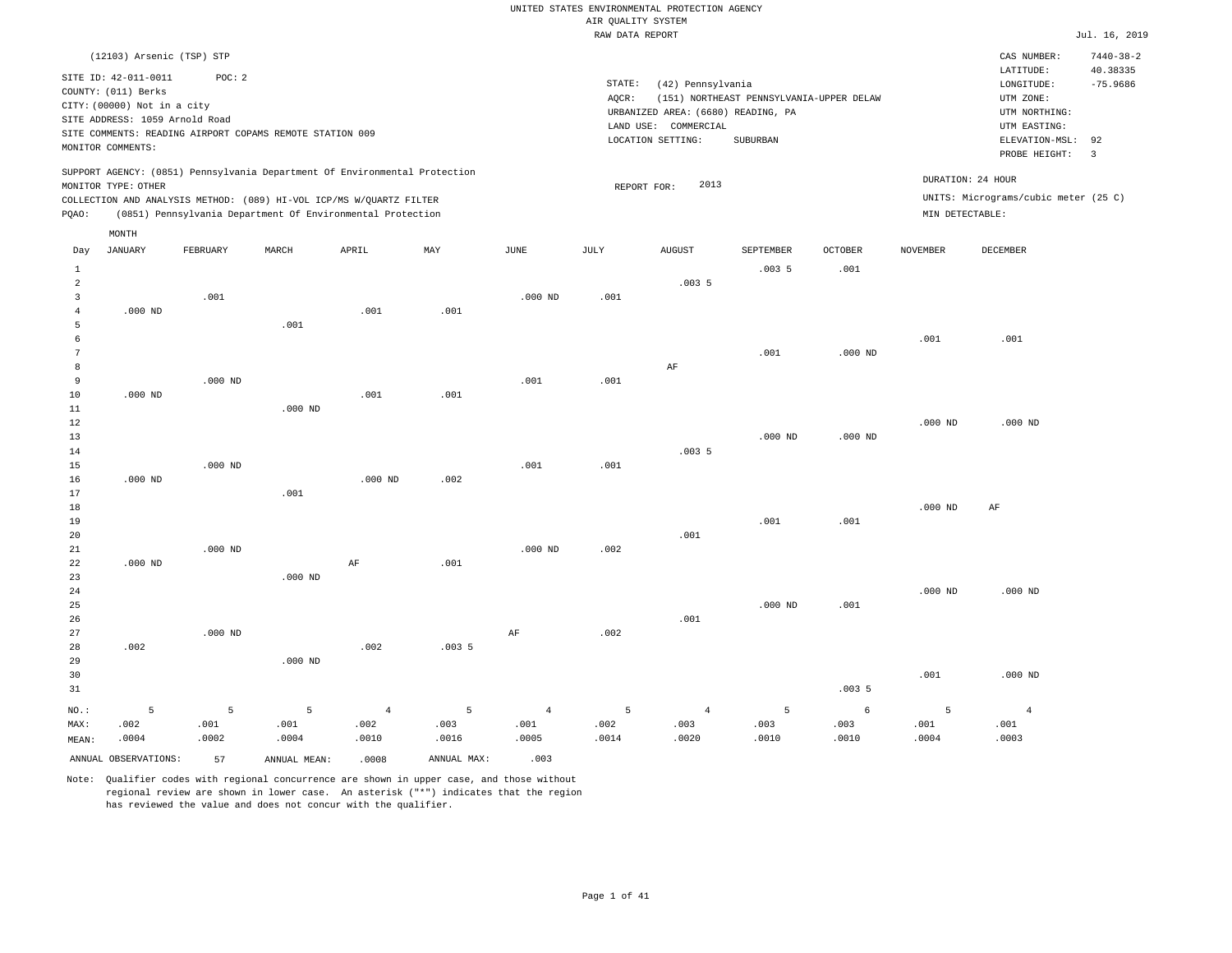|                                                                | (12103) Arsenic (TSP) STP<br>SITE ID: 42-011-0011<br>COUNTY: (011) Berks<br>CITY: (00000) Not in a city<br>SITE ADDRESS: 1059 Arnold Road<br>SITE COMMENTS: READING AIRPORT COPAMS REMOTE STATION 009<br>MONITOR COMMENTS: | POC: 2        |               | SUPPORT AGENCY: (0851) Pennsylvania Department Of Environmental Protection |                |                | STATE:<br>AQCR: | (42) Pennsylvania<br>URBANIZED AREA: (6680) READING, PA<br>LAND USE: COMMERCIAL<br>LOCATION SETTING: | (151) NORTHEAST PENNSYLVANIA-UPPER DELAW<br>SUBURBAN |               |                   | CAS NUMBER:<br>LATITUDE:<br>$\texttt{LONGITUDE}$ :<br>UTM ZONE:<br>UTM NORTHING:<br>UTM EASTING:<br>ELEVATION-MSL:<br>PROBE HEIGHT: | $7440 - 38 - 2$<br>40.38335<br>$-75.9686$<br>92<br>3 |
|----------------------------------------------------------------|----------------------------------------------------------------------------------------------------------------------------------------------------------------------------------------------------------------------------|---------------|---------------|----------------------------------------------------------------------------|----------------|----------------|-----------------|------------------------------------------------------------------------------------------------------|------------------------------------------------------|---------------|-------------------|-------------------------------------------------------------------------------------------------------------------------------------|------------------------------------------------------|
|                                                                | MONITOR TYPE: OTHER                                                                                                                                                                                                        |               |               | COLLECTION AND ANALYSIS METHOD: (089) HI-VOL ICP/MS W/QUARTZ FILTER        |                |                | REPORT FOR:     | 2014                                                                                                 |                                                      |               | DURATION: 24 HOUR | UNITS: Micrograms/cubic meter (25 C)                                                                                                |                                                      |
| PQAO:                                                          |                                                                                                                                                                                                                            |               |               | (0851) Pennsylvania Department Of Environmental Protection                 |                |                |                 |                                                                                                      |                                                      |               | MIN DETECTABLE:   |                                                                                                                                     |                                                      |
|                                                                | MONTH                                                                                                                                                                                                                      |               |               |                                                                            |                |                |                 |                                                                                                      |                                                      |               |                   |                                                                                                                                     |                                                      |
| Day                                                            | <b>JANUARY</b>                                                                                                                                                                                                             | FEBRUARY      | MARCH         | APRIL                                                                      | MAY            | JUNE           | JULY            | <b>AUGUST</b>                                                                                        | SEPTEMBER                                            | OCTOBER       | NOVEMBER          | DECEMBER                                                                                                                            |                                                      |
| $\mathbf{1}$<br>$\sqrt{2}$<br>$\overline{3}$<br>$\overline{4}$ |                                                                                                                                                                                                                            | $.000$ ND     |               |                                                                            |                | $.000$ ND      | .001            | .001                                                                                                 | .001                                                 | .001          | $_{\rm AG}$       | .001                                                                                                                                |                                                      |
| $\overline{5}$<br>6<br>$\overline{7}$                          | .0035                                                                                                                                                                                                                      |               | $.000$ ND     | $\rm AF$                                                                   | .001           |                |                 |                                                                                                      |                                                      |               | $.000$ ND         | .001                                                                                                                                |                                                      |
| 8<br>9<br>$10$                                                 |                                                                                                                                                                                                                            | $.000$ ND     |               |                                                                            |                | .002           | $.000$ ND       | $.000$ ND                                                                                            | .001                                                 | $.000$ ND     |                   |                                                                                                                                     |                                                      |
| 11<br>12<br>13<br>14                                           | .001                                                                                                                                                                                                                       |               | .002          | .001                                                                       | .001           |                |                 |                                                                                                      | .001                                                 | $.000$ ND     | .001              | $.000$ ND                                                                                                                           |                                                      |
| 15<br>16<br>17<br>18                                           | .001                                                                                                                                                                                                                       | $.000$ ND     | $.000$ ND     | .001                                                                       | .002           | .002           | $.000$ ND       | .001                                                                                                 |                                                      |               |                   |                                                                                                                                     |                                                      |
| 19<br>20<br>21<br>22                                           |                                                                                                                                                                                                                            | .001          |               |                                                                            |                | AF             | .001            | $.000$ ND                                                                                            | $.000$ ND                                            | .001          | .001              | $.000$ ND                                                                                                                           |                                                      |
| 23<br>24<br>25<br>26                                           | .002                                                                                                                                                                                                                       |               | $.000$ ND     | $.000$ ND                                                                  | .001           |                |                 |                                                                                                      | $.000$ ND                                            | $.000$ ND     | $.000$ ND         | .001                                                                                                                                |                                                      |
| 27<br>28<br>29<br>30<br>31                                     | $.000$ ND                                                                                                                                                                                                                  | $.000$ ND     | $.000$ ND     | .001                                                                       | $.000$ ND      | .001           | $.000$ ND       | AF                                                                                                   |                                                      |               |                   | .001                                                                                                                                |                                                      |
| $NO.$ :                                                        | 5                                                                                                                                                                                                                          | 5             | 5             | $\overline{4}$                                                             | $\overline{5}$ | $\overline{4}$ | 5               | $\overline{4}$                                                                                       | 5                                                    | 5             | $\overline{4}$    | 6                                                                                                                                   |                                                      |
| MAX:<br>MEAN:                                                  | .003<br>.0014                                                                                                                                                                                                              | .001<br>.0002 | .002<br>.0004 | .001<br>.0008                                                              | .002<br>.0010  | .002<br>.0013  | .001<br>.0004   | .001<br>.0005                                                                                        | .001<br>.0006                                        | .001<br>.0004 | .001<br>.0005     | .001<br>.0007                                                                                                                       |                                                      |
|                                                                | ANNUAL OBSERVATIONS:                                                                                                                                                                                                       | 57            | ANNUAL MEAN:  | .0007                                                                      | ANNUAL MAX:    | .003           |                 |                                                                                                      |                                                      |               |                   |                                                                                                                                     |                                                      |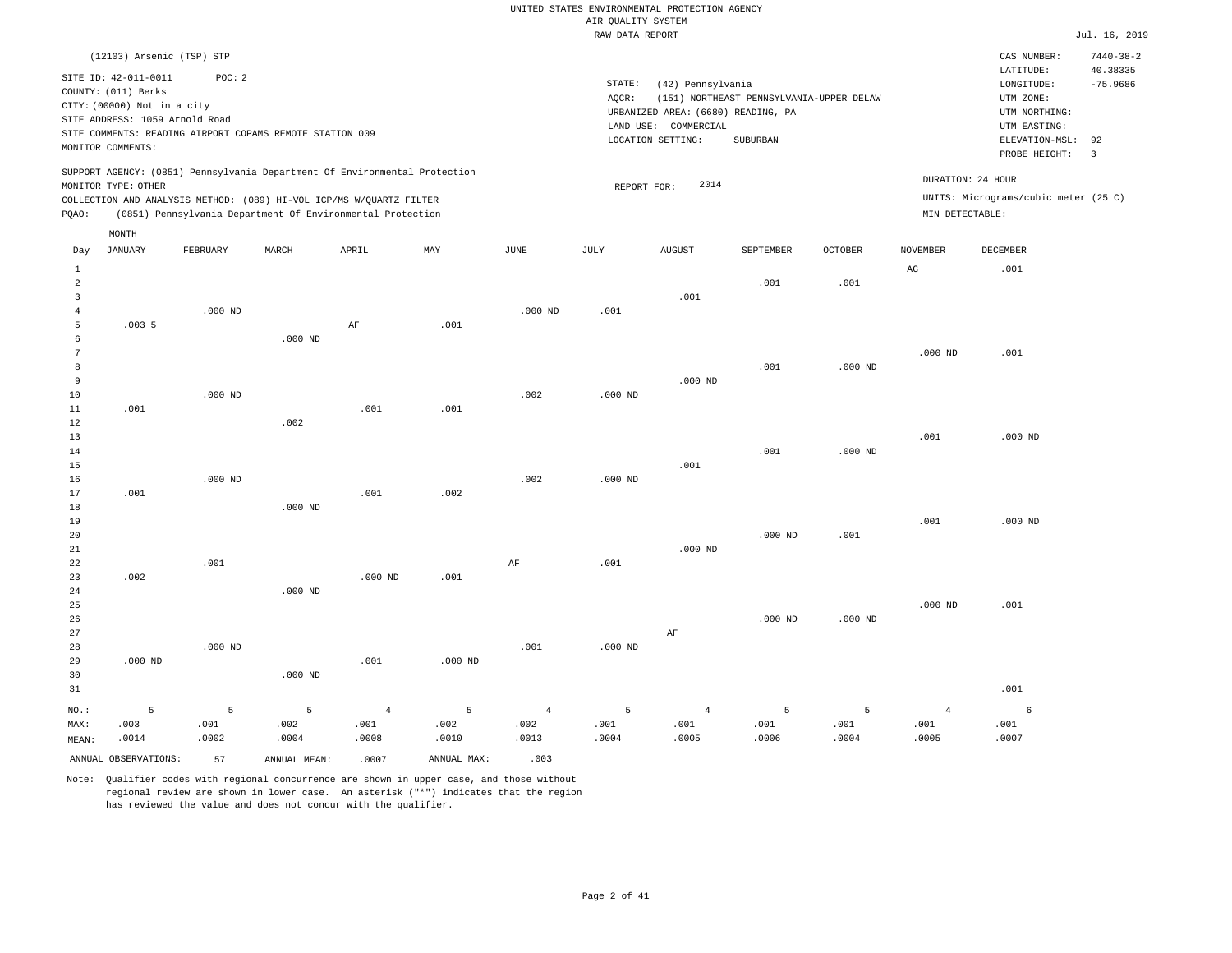| RAW DATA REPORT |  |
|-----------------|--|
|                 |  |

Jul. 16, 2019

|                | (12103) Arsenic (TSP) STP                   |                         |                                                          |                                                                            |             |                        |             |                                    |                                          |                |                        | CAS NUMBER:                          | $7440 - 38 - 2$        |
|----------------|---------------------------------------------|-------------------------|----------------------------------------------------------|----------------------------------------------------------------------------|-------------|------------------------|-------------|------------------------------------|------------------------------------------|----------------|------------------------|--------------------------------------|------------------------|
|                | SITE ID: 42-011-0011<br>COUNTY: (011) Berks | POC: 2                  |                                                          |                                                                            |             |                        | STATE:      | (42) Pennsylvania                  |                                          |                |                        | LATITUDE:<br>LONGITUDE:              | 40.38335<br>$-75.9686$ |
|                | CITY: (00000) Not in a city                 |                         |                                                          |                                                                            |             |                        | AQCR:       |                                    | (151) NORTHEAST PENNSYLVANIA-UPPER DELAW |                |                        | UTM ZONE:                            |                        |
|                | SITE ADDRESS: 1059 Arnold Road              |                         |                                                          |                                                                            |             |                        |             | URBANIZED AREA: (6680) READING, PA |                                          |                |                        | UTM NORTHING:                        |                        |
|                |                                             |                         | SITE COMMENTS: READING AIRPORT COPAMS REMOTE STATION 009 |                                                                            |             |                        | LAND USE:   | COMMERCIAL                         |                                          |                |                        | UTM EASTING:                         |                        |
|                | MONITOR COMMENTS:                           |                         |                                                          |                                                                            |             |                        |             | LOCATION SETTING:                  | SUBURBAN                                 |                |                        | ELEVATION-MSL:                       | 92<br>$\overline{3}$   |
|                |                                             |                         |                                                          |                                                                            |             |                        |             |                                    |                                          |                |                        | PROBE HEIGHT:                        |                        |
|                | MONITOR TYPE: OTHER                         |                         |                                                          | SUPPORT AGENCY: (0851) Pennsylvania Department Of Environmental Protection |             |                        | REPORT FOR: | 2015                               |                                          |                | DURATION: 24 HOUR      |                                      |                        |
|                |                                             |                         |                                                          | COLLECTION AND ANALYSIS METHOD: (089) HI-VOL ICP/MS W/QUARTZ FILTER        |             |                        |             |                                    |                                          |                |                        | UNITS: Micrograms/cubic meter (25 C) |                        |
| PQAO:          |                                             |                         |                                                          | (0851) Pennsylvania Department Of Environmental Protection                 |             |                        |             |                                    |                                          |                | MIN DETECTABLE:        |                                      |                        |
|                |                                             |                         |                                                          |                                                                            |             |                        |             |                                    |                                          |                |                        |                                      |                        |
|                | MONTH                                       |                         |                                                          |                                                                            |             |                        |             |                                    |                                          |                |                        |                                      |                        |
| Day            | <b>JANUARY</b>                              | FEBRUARY                | MARCH                                                    | APRIL                                                                      | MAY         | JUNE                   | <b>JULY</b> | <b>AUGUST</b>                      | SEPTEMBER                                | <b>OCTOBER</b> | <b>NOVEMBER</b>        | DECEMBER                             |                        |
| $\mathbf{1}$   |                                             |                         | .001                                                     |                                                                            |             |                        |             |                                    |                                          |                | .002                   |                                      |                        |
| $\overline{a}$ |                                             |                         |                                                          |                                                                            |             |                        |             |                                    |                                          |                | $\rm{AF}$              | $.000$ ND                            |                        |
| $\overline{3}$ |                                             |                         |                                                          |                                                                            |             |                        |             |                                    | .001                                     | $.000$ ND      |                        |                                      |                        |
| $\overline{4}$ |                                             |                         |                                                          |                                                                            |             |                        |             | $.000$ ND                          |                                          |                |                        |                                      |                        |
| 5              |                                             | $.000$ ND               |                                                          |                                                                            |             | AF                     | .001        |                                    |                                          |                |                        |                                      |                        |
| 6              | .001                                        |                         |                                                          | $.000$ ND                                                                  | $.000$ ND   |                        |             |                                    |                                          |                |                        |                                      |                        |
| 7              |                                             |                         | .001                                                     |                                                                            |             |                        |             |                                    |                                          |                |                        |                                      |                        |
| 8<br>9         |                                             |                         |                                                          |                                                                            |             |                        |             |                                    | $.000$ ND                                | .001           | $\rm AF$               | .001                                 |                        |
| 10             |                                             |                         |                                                          |                                                                            |             |                        |             | .001                               |                                          |                |                        |                                      |                        |
| 11             |                                             | $.000$ ND               |                                                          |                                                                            |             | $.000$ ND              | .001        |                                    |                                          |                |                        |                                      |                        |
| 12             | .001                                        |                         |                                                          | .001                                                                       | $.000$ ND   |                        |             |                                    |                                          |                |                        |                                      |                        |
| 13             |                                             |                         | $.000$ ND                                                |                                                                            |             |                        |             |                                    |                                          |                |                        |                                      |                        |
| 14             |                                             |                         |                                                          |                                                                            |             |                        |             |                                    |                                          |                | $.000$ ND              | .002                                 |                        |
| 15             |                                             |                         |                                                          |                                                                            |             |                        |             |                                    | AF                                       | $.000$ ND      |                        |                                      |                        |
| 16             |                                             |                         |                                                          |                                                                            |             |                        |             | .001                               |                                          |                |                        |                                      |                        |
| 17             |                                             | $.000$ ND               |                                                          |                                                                            |             | $.000$ ND              | .001        |                                    |                                          |                |                        |                                      |                        |
| 18             | AF                                          |                         |                                                          | .002                                                                       | .001        |                        |             |                                    |                                          |                |                        |                                      |                        |
| 19             |                                             |                         | $.000$ ND                                                |                                                                            |             |                        |             |                                    |                                          |                |                        |                                      |                        |
| 20             |                                             |                         |                                                          |                                                                            |             |                        |             |                                    |                                          |                | $.000$ ND              | $.000$ ND                            |                        |
| 21             |                                             |                         |                                                          |                                                                            |             |                        |             |                                    | $.000$ ND                                | .001           |                        |                                      |                        |
| 22             |                                             |                         |                                                          |                                                                            |             |                        |             | .001                               |                                          |                |                        |                                      |                        |
| 23<br>24       | .001                                        | $.000$ ND               |                                                          | $.000$ ND                                                                  | .002        | .001                   | $.000$ ND   |                                    |                                          |                |                        |                                      |                        |
| 25             |                                             |                         | .001                                                     |                                                                            |             |                        |             |                                    |                                          |                |                        |                                      |                        |
| 26             |                                             |                         |                                                          |                                                                            |             |                        |             |                                    |                                          |                | $\rm{AF}$              | $.000$ ND                            |                        |
| 27             |                                             |                         |                                                          |                                                                            |             |                        |             |                                    | .001                                     | .001           |                        |                                      |                        |
| 28             |                                             |                         |                                                          |                                                                            |             |                        |             | $.000$ ND                          |                                          |                |                        |                                      |                        |
| 29             |                                             |                         |                                                          |                                                                            |             | $.000$ ND              | .001        |                                    |                                          |                |                        |                                      |                        |
| 30             | .001                                        |                         |                                                          | $.000$ ND                                                                  | $.000$ ND   |                        |             |                                    |                                          |                |                        |                                      |                        |
| 31             |                                             |                         | .001                                                     |                                                                            |             |                        |             |                                    |                                          |                |                        |                                      |                        |
|                |                                             |                         |                                                          |                                                                            |             |                        |             |                                    |                                          |                |                        |                                      |                        |
| NO.:<br>MAX:   | $\overline{4}$<br>.001                      | $\overline{4}$<br>0.000 | 6<br>.001                                                | 5<br>.002                                                                  | 5<br>.002   | $\overline{4}$<br>.001 | 5<br>.001   | 5<br>.001                          | $\,4\,$<br>.001                          | 5<br>.001      | $\overline{3}$<br>.002 | 5<br>.002                            |                        |
| MEAN:          | .0010                                       | 0.0000                  | .0007                                                    | .0006                                                                      | .0006       | .0003                  | .0008       | .0006                              | .0005                                    | .0006          | .0007                  | .0006                                |                        |
|                |                                             |                         |                                                          |                                                                            |             |                        |             |                                    |                                          |                |                        |                                      |                        |
|                | ANNUAL OBSERVATIONS:                        | 55                      | ANNUAL MEAN:                                             | .0006                                                                      | ANNUAL MAX: | .002                   |             |                                    |                                          |                |                        |                                      |                        |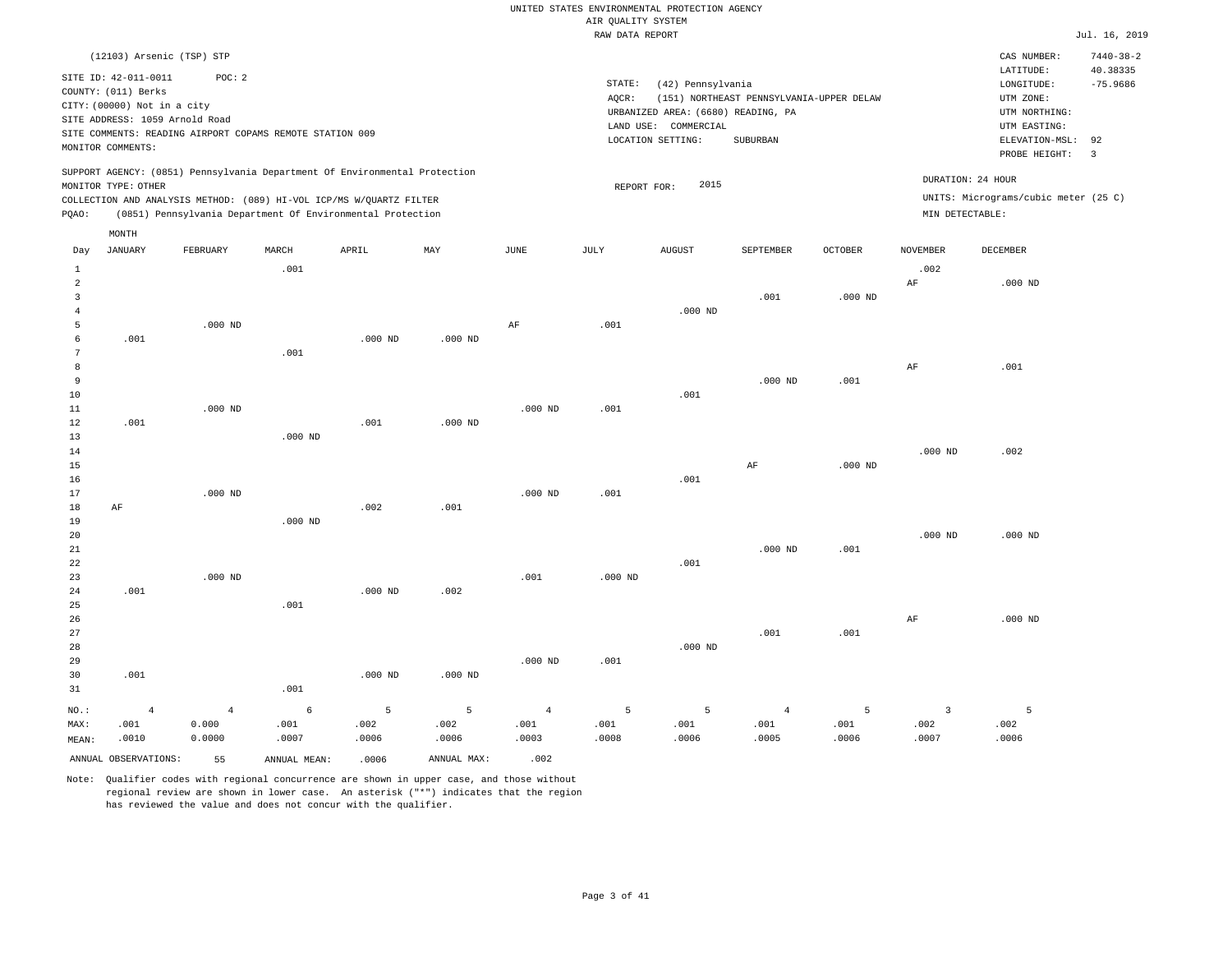|                                                                                                                           | RAW DATA REPORT                                                         |                                      | Jul. 16, 2019          |
|---------------------------------------------------------------------------------------------------------------------------|-------------------------------------------------------------------------|--------------------------------------|------------------------|
| (12103) Arsenic (TSP) STP                                                                                                 |                                                                         | CAS NUMBER:                          | $7440 - 38 - 2$        |
| SITE ID: 42-011-0011<br>POC:2<br>COUNTY: (011) Berks                                                                      | STATE:<br>(42) Pennsylvania<br>(151) NORTHEAST PENNSYLVANIA-UPPER DELAW | LATITUDE:<br>LONGITUDE:<br>UTM ZONE: | 40.38335<br>$-75.9686$ |
| CITY: (00000) Not in a city<br>SITE ADDRESS: 1059 Arnold Road<br>SITE COMMENTS: READING AIRPORT COPAMS REMOTE STATION 009 | AOCR:<br>URBANIZED AREA: (6680) READING, PA<br>COMMERCIAL<br>LAND USE:  | UTM NORTHING:<br>UTM EASTING:        |                        |
| MONITOR COMMENTS:<br>SUPPORT AGENCY: (0851) Pennsylvania Department Of Environmental Protection                           | LOCATION SETTING:<br>SUBURBAN                                           | ELEVATION-MSL: 92<br>PROBE HEIGHT:   |                        |

MONITOR TYPE: OTHER COLLECTION AND ANALYSIS METHOD: (089) HI-VOL ICP/MS W/QUARTZ FILTER REPORT FOR: 2016 UNITS: Micrograms/cubic meter (25 C) PQAO: (0851) Pennsylvania Department Of Environmental Protection MIN DETECTABLE: DURATION: 24 HOUR

| Day                                   | 11921222<br>JANUARY                          | FEBRUARY                        | MARCH                                                 | APRIL              | MAX                             | $_{\rm JUNE}$      | JULY               | ${\tt AUGUST}$     | SEPTEMBER          | OCTOBER            | <b>NOVEMBER</b>    | DECEMBER           |
|---------------------------------------|----------------------------------------------|---------------------------------|-------------------------------------------------------|--------------------|---------------------------------|--------------------|--------------------|--------------------|--------------------|--------------------|--------------------|--------------------|
| 1<br>$\overline{a}$<br>3<br>4<br>5    | $\,\mathrm{AV}$                              |                                 | $_{\rm AS}$                                           |                    |                                 | .001               | $.000$ ND          | $.000$ ND          | .001               | .001               | .001               | $.000$ ND          |
| 6<br>7<br>8<br>9                      | .002                                         | .001                            | AV                                                    | $.000$ ND          | $\operatorname{AV}$             |                    |                    |                    | $.000$ ND          | $.000$ ND          | .001               | .001               |
| 10<br>11<br>12<br>13                  | $.000$ ND                                    | $.000$ ND                       | .0025                                                 | $.000$ ND          | .0025                           | .002               | $.000$ ND          | .001               |                    |                    |                    |                    |
| 14<br>15<br>16<br>17                  |                                              |                                 |                                                       |                    |                                 | .001               | $.000$ ND          | $.000$ ND          | $.000$ ND          | .002               | .001               | $.000$ ND          |
| 18<br>19<br>20<br>21                  | $.000$ ND                                    | $.000$ ND                       | $.000$ ND                                             | .001               | .001                            |                    |                    |                    | .001               | $.000$ ND          | $.000$ ND          | .001               |
| 22<br>23<br>24<br>25                  | ${\rm FT}$                                   | $.000$ ND                       | AV                                                    | $.000$ ND          | .001                            | $.000$ ND          | $.000$ ND          | $.000$ ND          |                    |                    |                    |                    |
| 26<br>27<br>28<br>29<br>30            |                                              |                                 |                                                       | .001               | $.000$ ND                       | $.000$ ND          | .001               | .001               | $.000$ ND          | .001               | .001               | .001               |
| 31<br>$_{\rm NO.}$ :<br>MAX:<br>MEAN: | $.000$ ND<br>$\overline{4}$<br>.002<br>.0005 | $\overline{4}$<br>.001<br>.0003 | $.000$ ND<br>$\overline{\mathbf{3}}$<br>.002<br>.0007 | 5<br>.001<br>.0004 | $\overline{4}$<br>.002<br>.0010 | 5<br>.002<br>.0008 | 5<br>.001<br>.0002 | 5<br>.001<br>.0004 | 5<br>.001<br>.0004 | 5<br>.002<br>.0008 | 5<br>.001<br>.0008 | 5<br>.001<br>.0006 |

ANNUAL OBSERVATIONS: 55 ANNUAL MEAN: .0006 ANNUAL MAX: .002

MONTH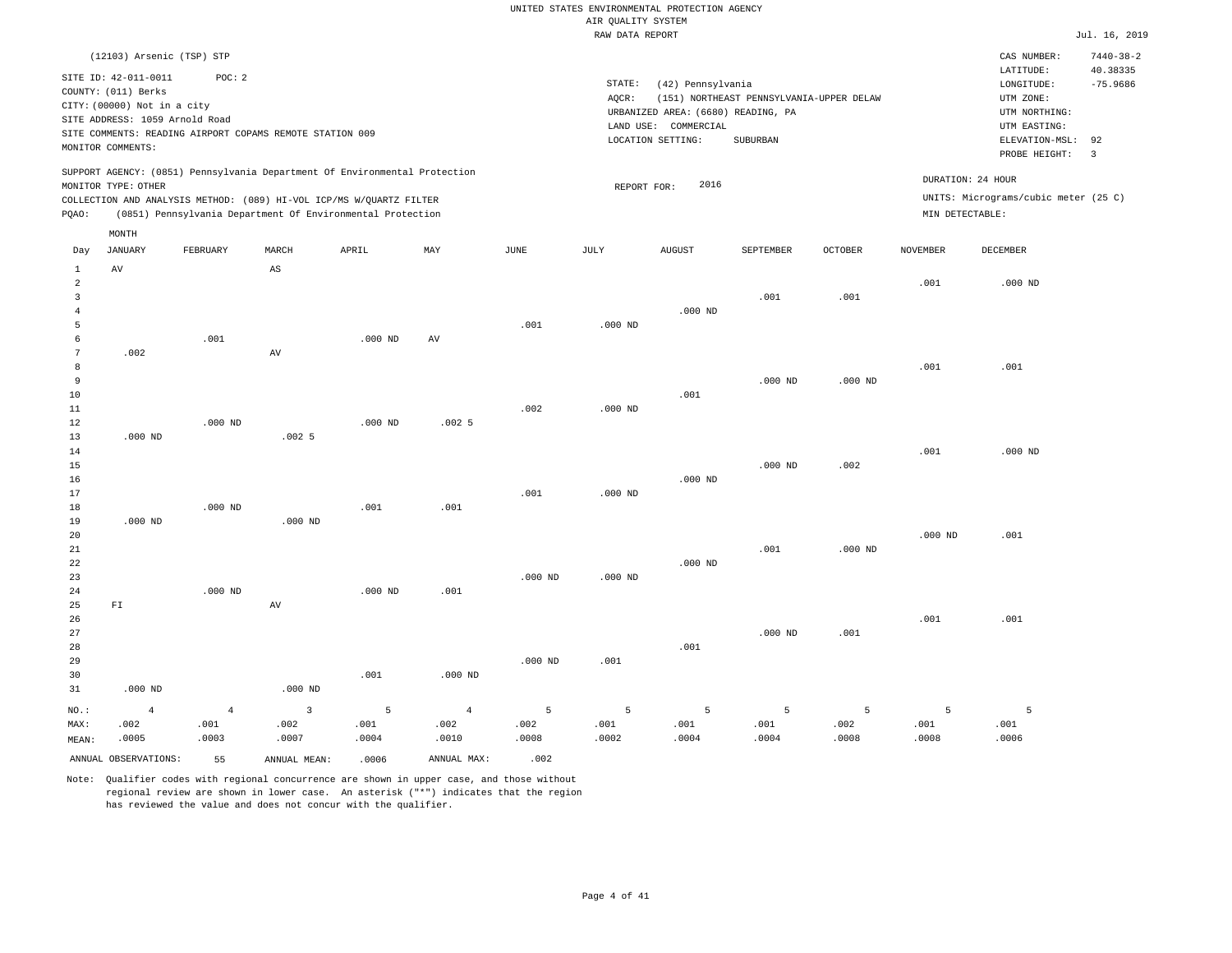|                   |                                |                         |                                                                            |             |             |                       | RAW DATA REPORT     |                                    |                                          |              |                     |                                      | Jul. 16, 2019                 |
|-------------------|--------------------------------|-------------------------|----------------------------------------------------------------------------|-------------|-------------|-----------------------|---------------------|------------------------------------|------------------------------------------|--------------|---------------------|--------------------------------------|-------------------------------|
|                   | (12103) Arsenic (TSP) STP      |                         |                                                                            |             |             |                       |                     |                                    |                                          |              |                     | CAS NUMBER:                          | $7440 - 38 - 2$               |
|                   | SITE ID: 42-011-0011           | POC: 2                  |                                                                            |             |             |                       |                     |                                    |                                          |              |                     | LATITUDE:                            | 40.38335                      |
|                   | COUNTY: (011) Berks            |                         |                                                                            |             |             |                       | STATE:              | (42) Pennsylvania                  |                                          |              |                     | LONGITUDE:                           | $-75.9686$                    |
|                   | CITY: (00000) Not in a city    |                         |                                                                            |             |             |                       | AQCR:               |                                    | (151) NORTHEAST PENNSYLVANIA-UPPER DELAW |              |                     | UTM ZONE:                            |                               |
|                   | SITE ADDRESS: 1059 Arnold Road |                         |                                                                            |             |             |                       |                     | URBANIZED AREA: (6680) READING, PA |                                          |              |                     | UTM NORTHING:                        |                               |
|                   |                                |                         | SITE COMMENTS: READING AIRPORT COPAMS REMOTE STATION 009                   |             |             |                       |                     | LAND USE: COMMERCIAL               |                                          |              |                     | UTM EASTING:                         |                               |
|                   | MONITOR COMMENTS:              |                         |                                                                            |             |             |                       |                     | LOCATION SETTING:                  | SUBURBAN                                 |              |                     | ELEVATION-MSL:<br>PROBE HEIGHT:      | 92<br>$\overline{\mathbf{3}}$ |
|                   |                                |                         | SUPPORT AGENCY: (0851) Pennsylvania Department Of Environmental Protection |             |             |                       |                     |                                    |                                          |              |                     |                                      |                               |
|                   | MONITOR TYPE: OTHER            |                         |                                                                            |             |             |                       |                     | 2017<br>REPORT FOR:                |                                          |              |                     | DURATION: 24 HOUR                    |                               |
|                   |                                |                         | COLLECTION AND ANALYSIS METHOD: (089) HI-VOL ICP/MS W/QUARTZ FILTER        |             |             |                       |                     |                                    |                                          |              |                     | UNITS: Micrograms/cubic meter (25 C) |                               |
| PQAO:             |                                |                         | (0851) Pennsylvania Department Of Environmental Protection                 |             |             |                       |                     |                                    |                                          |              |                     | MIN DETECTABLE:                      |                               |
|                   | MONTH                          |                         |                                                                            |             |             |                       |                     |                                    |                                          |              |                     |                                      |                               |
| Day               | <b>JANUARY</b>                 | FEBRUARY                | MARCH                                                                      | APRIL       | MAY         | $\operatorname{JUNE}$ | JULY                | <b>AUGUST</b>                      | SEPTEMBER                                | OCTOBER      | <b>NOVEMBER</b>     | DECEMBER                             |                               |
| $\mathbf{1}$<br>2 | $.000$ ND                      |                         |                                                                            | $.000$ ND   | $.000$ ND   |                       |                     |                                    |                                          |              |                     |                                      |                               |
| $\overline{3}$    |                                |                         | $\mathbb{A}\mathbb{S}$                                                     |             |             |                       |                     |                                    |                                          |              |                     |                                      |                               |
| $\overline{4}$    |                                |                         |                                                                            |             |             |                       |                     |                                    |                                          |              |                     |                                      |                               |
| $\overline{5}$    |                                |                         |                                                                            |             |             |                       |                     |                                    |                                          |              |                     |                                      |                               |
| 6                 |                                | $\hbox{AV}$             |                                                                            |             |             | $.000$ ND             |                     |                                    |                                          |              |                     |                                      |                               |
| $7\phantom{.0}$   | AV                             |                         |                                                                            | $.000$ ND   | .001        |                       |                     |                                    |                                          |              |                     |                                      |                               |
| 8                 |                                |                         | AV                                                                         |             |             |                       |                     |                                    |                                          |              |                     |                                      |                               |
| $\overline{9}$    |                                |                         |                                                                            |             |             |                       |                     |                                    |                                          |              |                     |                                      |                               |
| $10$              |                                |                         |                                                                            |             |             |                       |                     |                                    |                                          |              |                     |                                      |                               |
| 11                |                                |                         |                                                                            |             |             |                       |                     |                                    |                                          |              |                     |                                      |                               |
| 12                |                                | .001                    |                                                                            |             |             | $.000$ ND             |                     |                                    |                                          |              |                     |                                      |                               |
| 13                | $.000$ ND                      |                         |                                                                            | $\hbox{AV}$ | .001        |                       |                     |                                    |                                          |              |                     |                                      |                               |
| 14                |                                |                         | $.000$ ND                                                                  |             |             |                       |                     |                                    |                                          |              |                     |                                      |                               |
| 15                |                                |                         |                                                                            |             |             |                       |                     |                                    |                                          |              |                     |                                      |                               |
| 16                |                                |                         |                                                                            |             |             |                       |                     |                                    |                                          |              |                     |                                      |                               |
| 17                |                                |                         |                                                                            |             |             |                       |                     |                                    |                                          |              |                     |                                      |                               |
| 18                |                                | .001                    |                                                                            |             |             | $.000$ ND             |                     |                                    |                                          |              |                     |                                      |                               |
| 19<br>20          | $.000$ ND                      |                         | $.000$ ND                                                                  | $.000$ ND   | $.000$ ND   |                       |                     |                                    |                                          |              |                     |                                      |                               |
| $21\,$            |                                |                         |                                                                            |             |             |                       |                     |                                    |                                          |              |                     |                                      |                               |
| 22                |                                |                         |                                                                            |             |             |                       |                     |                                    |                                          |              |                     |                                      |                               |
| 23                |                                |                         |                                                                            |             |             |                       |                     |                                    |                                          |              |                     |                                      |                               |
| 24                |                                | $.000$ ND               |                                                                            |             |             | $.000$ ND             |                     |                                    |                                          |              |                     |                                      |                               |
| 25                | $.000$ ND                      |                         |                                                                            | AV          | $.000$ ND   |                       |                     |                                    |                                          |              |                     |                                      |                               |
| 26                |                                |                         | $.000$ ND                                                                  |             |             |                       |                     |                                    |                                          |              |                     |                                      |                               |
| 27                |                                |                         |                                                                            |             |             |                       |                     |                                    |                                          |              |                     |                                      |                               |
| 28                |                                |                         |                                                                            |             |             |                       |                     |                                    |                                          |              |                     |                                      |                               |
| 29                |                                |                         |                                                                            |             |             |                       |                     |                                    |                                          |              |                     |                                      |                               |
| 30                |                                |                         |                                                                            |             |             | $.000$ ND             |                     |                                    |                                          |              |                     |                                      |                               |
| 31                | .001                           |                         |                                                                            |             | $.000$ ND   |                       |                     |                                    |                                          |              |                     |                                      |                               |
| $NO.$ :           | 5                              | $\overline{\mathbf{3}}$ | $\overline{3}$                                                             | 3           | $\epsilon$  | 5                     | $\mathsf{O}\xspace$ | $\mathsf{O}\xspace$                | $\mathbb O$                              | $\mathsf{O}$ | $\mathsf{O}\xspace$ | $\mathbb O$                          |                               |
| MAX:              | .001                           | .001                    | 0.000                                                                      | 0.000       | .001        | 0.000                 |                     |                                    |                                          |              |                     |                                      |                               |
| MEAN:             | .0002                          | .0007                   | 0.0000                                                                     | 0.0000      | .0003       | 0.0000                |                     |                                    |                                          |              |                     |                                      |                               |
|                   | ANNUAL OBSERVATIONS:           | 2.5                     | ANNUAL MEAN:                                                               | .0002       | ANNUAL MAX: | .001                  |                     |                                    |                                          |              |                     |                                      |                               |
|                   |                                |                         |                                                                            |             |             |                       |                     |                                    |                                          |              |                     |                                      |                               |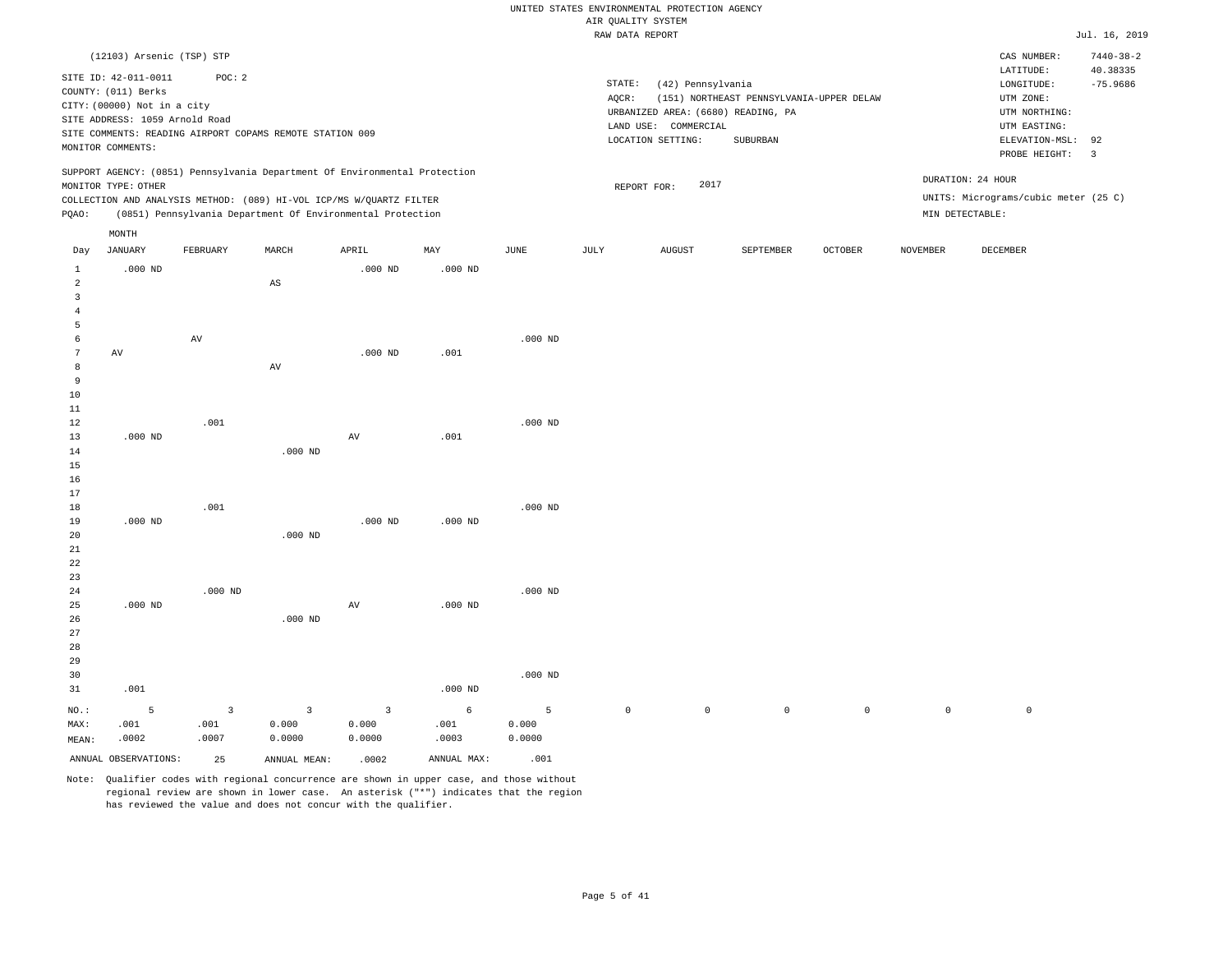|                |                                |           |                                                          |                                                                            |             |                | RAW DATA REPORT |                                    |                                          |                    |                 |                                     | Jul. 16, 2019           |
|----------------|--------------------------------|-----------|----------------------------------------------------------|----------------------------------------------------------------------------|-------------|----------------|-----------------|------------------------------------|------------------------------------------|--------------------|-----------------|-------------------------------------|-------------------------|
|                | (12105) Beryllium (TSP) STP    |           |                                                          |                                                                            |             |                |                 |                                    |                                          |                    |                 | CAS NUMBER:                         | $7440 - 41 - 7$         |
|                |                                | POC: 2    |                                                          |                                                                            |             |                |                 |                                    |                                          |                    |                 | LATITUDE:                           | 40.38335                |
|                | SITE ID: 42-011-0011           |           |                                                          |                                                                            |             |                | STATE:          | (42) Pennsylvania                  |                                          |                    |                 | LONGITUDE:                          | $-75.9686$              |
|                | COUNTY: (011) Berks            |           |                                                          |                                                                            |             |                | AOCR:           |                                    | (151) NORTHEAST PENNSYLVANIA-UPPER DELAW |                    |                 | UTM ZONE:                           |                         |
|                | CITY: (00000) Not in a city    |           |                                                          |                                                                            |             |                |                 | URBANIZED AREA: (6680) READING, PA |                                          |                    |                 | UTM NORTHING:                       |                         |
|                | SITE ADDRESS: 1059 Arnold Road |           |                                                          |                                                                            |             |                |                 | LAND USE: COMMERCIAL               |                                          |                    |                 | UTM EASTING:                        |                         |
|                |                                |           | SITE COMMENTS: READING AIRPORT COPAMS REMOTE STATION 009 |                                                                            |             |                |                 | LOCATION SETTING:                  | SUBURBAN                                 |                    |                 | ELEVATION-MSL:                      | 92                      |
|                | MONITOR COMMENTS:              |           |                                                          |                                                                            |             |                |                 |                                    |                                          |                    |                 | PROBE HEIGHT:                       | $\overline{\mathbf{3}}$ |
|                |                                |           |                                                          | SUPPORT AGENCY: (0851) Pennsylvania Department Of Environmental Protection |             |                |                 |                                    |                                          |                    |                 | DURATION: 24 HOUR                   |                         |
|                | MONITOR TYPE: OTHER            |           |                                                          |                                                                            |             |                | REPORT FOR:     | 2013                               |                                          |                    |                 |                                     |                         |
|                |                                |           |                                                          | COLLECTION AND ANALYSIS METHOD: (089) HI-VOL ICP/MS W/QUARTZ FILTER        |             |                |                 |                                    |                                          |                    |                 | UNITS: Nanograms/cubic meter (25 C) |                         |
| PQAO:          |                                |           |                                                          | (0851) Pennsylvania Department Of Environmental Protection                 |             |                |                 |                                    |                                          |                    | MIN DETECTABLE: |                                     |                         |
|                | MONTH                          |           |                                                          |                                                                            |             |                |                 |                                    |                                          |                    |                 |                                     |                         |
| Day            | JANUARY                        | FEBRUARY  | MARCH                                                    | APRIL                                                                      | MAY         | JUNE           | JULY            | <b>AUGUST</b>                      | SEPTEMBER                                | <b>OCTOBER</b>     | <b>NOVEMBER</b> | DECEMBER                            |                         |
| 1              |                                |           |                                                          |                                                                            |             |                |                 |                                    | .000 <sub>ND</sub>                       | .000 <sub>ND</sub> |                 |                                     |                         |
| $\overline{a}$ |                                |           |                                                          |                                                                            |             |                |                 | $.000$ ND                          |                                          |                    |                 |                                     |                         |
| $\overline{3}$ |                                | $.000$ ND |                                                          |                                                                            |             | $.000$ ND      | $.000$ ND       |                                    |                                          |                    |                 |                                     |                         |
| $\overline{4}$ | $.000$ ND                      |           |                                                          | $.000$ ND                                                                  | $.000$ ND   |                |                 |                                    |                                          |                    |                 |                                     |                         |
| 5              |                                |           | $.000$ ND                                                |                                                                            |             |                |                 |                                    |                                          |                    |                 |                                     |                         |
| 6              |                                |           |                                                          |                                                                            |             |                |                 |                                    |                                          |                    | $.000$ ND       | $.000$ ND                           |                         |
| 7              |                                |           |                                                          |                                                                            |             |                |                 |                                    | $.000$ ND                                | $.000$ ND          |                 |                                     |                         |
| 8              |                                |           |                                                          |                                                                            |             |                |                 | $\rm AF$                           |                                          |                    |                 |                                     |                         |
| 9              |                                | $.000$ ND |                                                          |                                                                            |             | $.000$ ND      | $.000$ ND       |                                    |                                          |                    |                 |                                     |                         |
| 10             | $.000$ ND                      |           |                                                          | $.000$ ND                                                                  | $.000$ ND   |                |                 |                                    |                                          |                    |                 |                                     |                         |
| 11             |                                |           | $.000$ ND                                                |                                                                            |             |                |                 |                                    |                                          |                    |                 |                                     |                         |
| 12             |                                |           |                                                          |                                                                            |             |                |                 |                                    |                                          |                    | $.000$ ND       | $.000$ ND                           |                         |
| 13             |                                |           |                                                          |                                                                            |             |                |                 |                                    | $.000$ ND                                | $.000$ ND          |                 |                                     |                         |
| 14             |                                |           |                                                          |                                                                            |             |                |                 | $.000$ ND                          |                                          |                    |                 |                                     |                         |
| 15             |                                | $.000$ ND |                                                          |                                                                            |             | $.000$ ND      | $.000$ ND       |                                    |                                          |                    |                 |                                     |                         |
| 16             | $.000$ ND                      |           |                                                          | $.000$ ND                                                                  | $.000$ ND   |                |                 |                                    |                                          |                    |                 |                                     |                         |
| 17             |                                |           | $.000$ ND                                                |                                                                            |             |                |                 |                                    |                                          |                    |                 |                                     |                         |
| 18             |                                |           |                                                          |                                                                            |             |                |                 |                                    |                                          |                    | $.000$ ND       | AF                                  |                         |
| 19             |                                |           |                                                          |                                                                            |             |                |                 |                                    | $.000$ ND                                | $.000$ ND          |                 |                                     |                         |
| 20             |                                | $.000$ ND |                                                          |                                                                            |             | $.000$ ND      | $.000$ ND       | $.000$ ND                          |                                          |                    |                 |                                     |                         |
| 21<br>22       | $.000$ ND                      |           |                                                          | AF                                                                         | $.000$ ND   |                |                 |                                    |                                          |                    |                 |                                     |                         |
| 23             |                                |           | $.000$ ND                                                |                                                                            |             |                |                 |                                    |                                          |                    |                 |                                     |                         |
| 24             |                                |           |                                                          |                                                                            |             |                |                 |                                    |                                          |                    | $.000$ ND       | $.000$ ND                           |                         |
| 25             |                                |           |                                                          |                                                                            |             |                |                 |                                    | $.000$ ND                                | $.000$ ND          |                 |                                     |                         |
| 26             |                                |           |                                                          |                                                                            |             |                |                 | $.000$ ND                          |                                          |                    |                 |                                     |                         |
| 27             |                                | $.000$ ND |                                                          |                                                                            |             | AF             | $.000$ ND       |                                    |                                          |                    |                 |                                     |                         |
| 28             | $.000$ ND                      |           |                                                          | $.000$ ND                                                                  | $.000$ ND   |                |                 |                                    |                                          |                    |                 |                                     |                         |
| 29             |                                |           | $.000$ ND                                                |                                                                            |             |                |                 |                                    |                                          |                    |                 |                                     |                         |
| 30             |                                |           |                                                          |                                                                            |             |                |                 |                                    |                                          |                    | $.000$ ND       | $.000$ ND                           |                         |
| 31             |                                |           |                                                          |                                                                            |             |                |                 |                                    |                                          | $.000$ ND          |                 |                                     |                         |
|                |                                |           |                                                          |                                                                            |             |                |                 |                                    |                                          |                    |                 |                                     |                         |
| NO.:           | 5                              | 5         | 5                                                        | $\overline{4}$                                                             | 5           | $\overline{4}$ | 5               | $\overline{4}$                     | 5                                        | $\epsilon$         | 5               | $\overline{4}$                      |                         |
| MAX:           | 0.000                          | 0.000     | 0.000                                                    | 0.000                                                                      | 0.000       | 0.000          | 0.000           | 0.000                              | 0.000                                    | 0.000              | 0.000           | 0.000                               |                         |
| MEAN:          | 0.0000                         | 0.0000    | 0.0000                                                   | 0.0000                                                                     | 0.0000      | 0.0000         | 0.0000          | 0.0000                             | 0.0000                                   | 0.0000             | 0.0000          | 0.0000                              |                         |
|                | ANNUAL OBSERVATIONS:           | 57        | ANNUAL MEAN:                                             | 0.0000                                                                     | ANNUAL MAX: | 0.000          |                 |                                    |                                          |                    |                 |                                     |                         |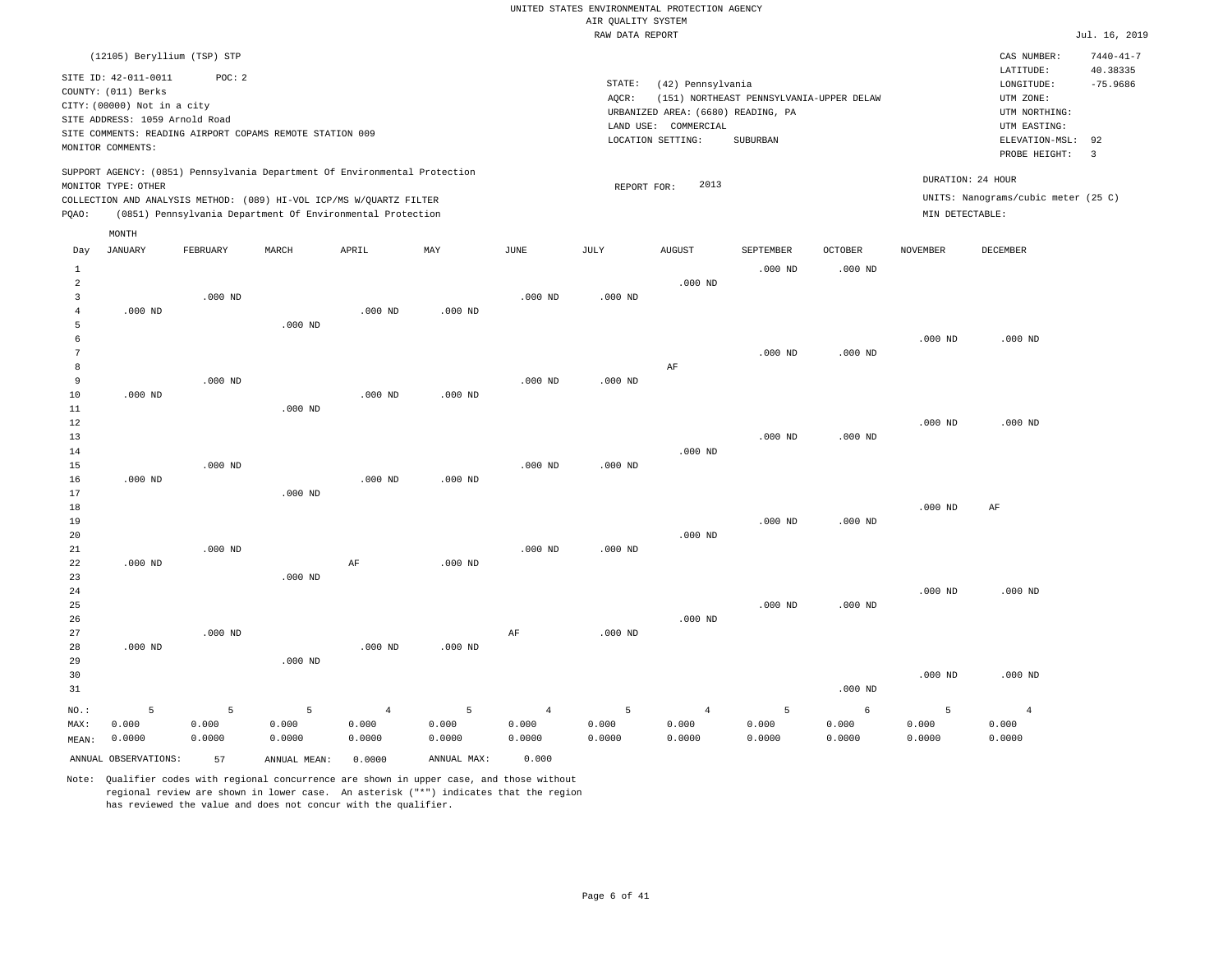|                |                                |           |                                                          |                                                                            |             |                | RAW DATA REPORT |                                    |                                          |                |                 |                                     | Jul. 16, 2019   |
|----------------|--------------------------------|-----------|----------------------------------------------------------|----------------------------------------------------------------------------|-------------|----------------|-----------------|------------------------------------|------------------------------------------|----------------|-----------------|-------------------------------------|-----------------|
|                | (12105) Beryllium (TSP) STP    |           |                                                          |                                                                            |             |                |                 |                                    |                                          |                |                 | CAS NUMBER:                         | $7440 - 41 - 7$ |
|                |                                |           |                                                          |                                                                            |             |                |                 |                                    |                                          |                |                 | LATITUDE:                           | 40.38335        |
|                | SITE ID: 42-011-0011           | POC: 2    |                                                          |                                                                            |             |                | STATE:          | (42) Pennsylvania                  |                                          |                |                 | LONGITUDE:                          | $-75.9686$      |
|                | COUNTY: (011) Berks            |           |                                                          |                                                                            |             |                | AQCR:           |                                    | (151) NORTHEAST PENNSYLVANIA-UPPER DELAW |                |                 | UTM ZONE:                           |                 |
|                | CITY: (00000) Not in a city    |           |                                                          |                                                                            |             |                |                 | URBANIZED AREA: (6680) READING, PA |                                          |                |                 | UTM NORTHING:                       |                 |
|                | SITE ADDRESS: 1059 Arnold Road |           |                                                          |                                                                            |             |                | LAND USE:       | COMMERCIAL                         |                                          |                |                 | UTM EASTING:                        |                 |
|                |                                |           | SITE COMMENTS: READING AIRPORT COPAMS REMOTE STATION 009 |                                                                            |             |                |                 | LOCATION SETTING:                  | SUBURBAN                                 |                |                 | ELEVATION-MSL:                      | 92              |
|                | MONITOR COMMENTS:              |           |                                                          |                                                                            |             |                |                 |                                    |                                          |                |                 | PROBE HEIGHT:                       | $\overline{3}$  |
|                |                                |           |                                                          | SUPPORT AGENCY: (0851) Pennsylvania Department Of Environmental Protection |             |                |                 |                                    |                                          |                |                 | DURATION: 24 HOUR                   |                 |
|                | MONITOR TYPE: OTHER            |           |                                                          |                                                                            |             |                | REPORT FOR:     | 2014                               |                                          |                |                 | UNITS: Nanograms/cubic meter (25 C) |                 |
|                |                                |           |                                                          | COLLECTION AND ANALYSIS METHOD: (089) HI-VOL ICP/MS W/QUARTZ FILTER        |             |                |                 |                                    |                                          |                |                 |                                     |                 |
| PQAO:          |                                |           |                                                          | (0851) Pennsylvania Department Of Environmental Protection                 |             |                |                 |                                    |                                          |                | MIN DETECTABLE: |                                     |                 |
|                | MONTH                          |           |                                                          |                                                                            |             |                |                 |                                    |                                          |                |                 |                                     |                 |
| Day            | JANUARY                        | FEBRUARY  | MARCH                                                    | APRIL                                                                      | MAY         | $_{\rm JUNE}$  | JULY            | <b>AUGUST</b>                      | SEPTEMBER                                | <b>OCTOBER</b> | NOVEMBER        | DECEMBER                            |                 |
| $\mathbf{1}$   |                                |           |                                                          |                                                                            |             |                |                 |                                    |                                          |                | $_{\rm AG}$     | $.000$ ND                           |                 |
| $\overline{a}$ |                                |           |                                                          |                                                                            |             |                |                 |                                    | $.524$ 5                                 | $.000$ ND      |                 |                                     |                 |
| $\overline{3}$ |                                |           |                                                          |                                                                            |             |                |                 | $.000$ ND                          |                                          |                |                 |                                     |                 |
| $\overline{4}$ |                                | $.000$ ND |                                                          |                                                                            |             | $.000$ ND      | $.000$ ND       |                                    |                                          |                |                 |                                     |                 |
| 5              | $.000$ ND                      |           |                                                          | AF                                                                         | $.000$ ND   |                |                 |                                    |                                          |                |                 |                                     |                 |
| 6              |                                |           | $.000$ ND                                                |                                                                            |             |                |                 |                                    |                                          |                |                 |                                     |                 |
| 7              |                                |           |                                                          |                                                                            |             |                |                 |                                    |                                          |                | $.000$ ND       | $.000$ ND                           |                 |
| 8              |                                |           |                                                          |                                                                            |             |                |                 |                                    | $.000$ ND                                | $.000$ ND      |                 |                                     |                 |
| 9              |                                |           |                                                          |                                                                            |             |                |                 | $.000$ ND                          |                                          |                |                 |                                     |                 |
| 10             |                                | $.000$ ND |                                                          |                                                                            |             | $.000$ ND      | $.000$ ND       |                                    |                                          |                |                 |                                     |                 |
| 11             | $.000$ ND                      |           |                                                          | $.000$ ND                                                                  | $.000$ ND   |                |                 |                                    |                                          |                |                 |                                     |                 |
| 12             |                                |           | $.000$ ND                                                |                                                                            |             |                |                 |                                    |                                          |                |                 |                                     |                 |
| 13             |                                |           |                                                          |                                                                            |             |                |                 |                                    |                                          |                | $.000$ ND       | $.000$ ND                           |                 |
| 14             |                                |           |                                                          |                                                                            |             |                |                 |                                    | $.000$ ND                                | $.000$ ND      |                 |                                     |                 |
| 15             |                                |           |                                                          |                                                                            |             |                |                 | $.000$ ND                          |                                          |                |                 |                                     |                 |
| 16             |                                | $.000$ ND |                                                          |                                                                            |             | $.000$ ND      | $.000$ ND       |                                    |                                          |                |                 |                                     |                 |
| 17             | $.000$ ND                      |           |                                                          | $.000$ ND                                                                  | $.000$ ND   |                |                 |                                    |                                          |                |                 |                                     |                 |
| 18             |                                |           | $.000$ ND                                                |                                                                            |             |                |                 |                                    |                                          |                |                 |                                     |                 |
| 19             |                                |           |                                                          |                                                                            |             |                |                 |                                    |                                          |                | $.000$ ND       | $.000$ ND                           |                 |
| 20             |                                |           |                                                          |                                                                            |             |                |                 |                                    | $.000$ ND                                | $.000$ ND      |                 |                                     |                 |
| 21             |                                |           |                                                          |                                                                            |             |                |                 | $.000$ ND                          |                                          |                |                 |                                     |                 |
| 22             |                                | $.000$ ND |                                                          |                                                                            |             | AF             | $.000$ ND       |                                    |                                          |                |                 |                                     |                 |
| 23             | $.000$ ND                      |           |                                                          | $.000$ ND                                                                  | $.000$ ND   |                |                 |                                    |                                          |                |                 |                                     |                 |
| 24             |                                |           | $.000$ ND                                                |                                                                            |             |                |                 |                                    |                                          |                |                 |                                     |                 |
| 25             |                                |           |                                                          |                                                                            |             |                |                 |                                    |                                          |                | $.000$ ND       | $.000$ ND                           |                 |
| 26<br>27       |                                |           |                                                          |                                                                            |             |                |                 |                                    | $.000$ ND                                | $.000$ ND      |                 |                                     |                 |
|                |                                | $.000$ ND |                                                          |                                                                            |             | $.000$ ND      |                 | AF                                 |                                          |                |                 |                                     |                 |
| 28<br>29       | $.000$ ND                      |           |                                                          | $.000$ ND                                                                  | $.000$ ND   |                | $.000$ ND       |                                    |                                          |                |                 |                                     |                 |
|                |                                |           |                                                          |                                                                            |             |                |                 |                                    |                                          |                |                 |                                     |                 |
| 30             |                                |           | $.000$ ND                                                |                                                                            |             |                |                 |                                    |                                          |                |                 | $.000$ ND                           |                 |
| 31             |                                |           |                                                          |                                                                            |             |                |                 |                                    |                                          |                |                 |                                     |                 |
| NO.:           | 5                              | 5         | $\overline{5}$                                           | $\overline{4}$                                                             | 5           | $\overline{4}$ | 5               | $\overline{4}$                     | 5                                        | 5              | $\overline{4}$  | 6                                   |                 |
| MAX:           | 0.000                          | 0.000     | 0.000                                                    | 0.000                                                                      | 0.000       | 0.000          | 0.000           | 0.000                              | .524                                     | 0.000          | 0.000           | 0.000                               |                 |
| MEAN:          | 0.0000                         | 0.0000    | 0.0000                                                   | 0.0000                                                                     | 0.0000      | 0.0000         | 0.0000          | 0.0000                             | .1048                                    | 0.0000         | 0.0000          | 0.0000                              |                 |
|                | ANNUAL OBSERVATIONS:           | 57        | ANNUAL MEAN:                                             | .0092                                                                      | ANNUAL MAX: | .524           |                 |                                    |                                          |                |                 |                                     |                 |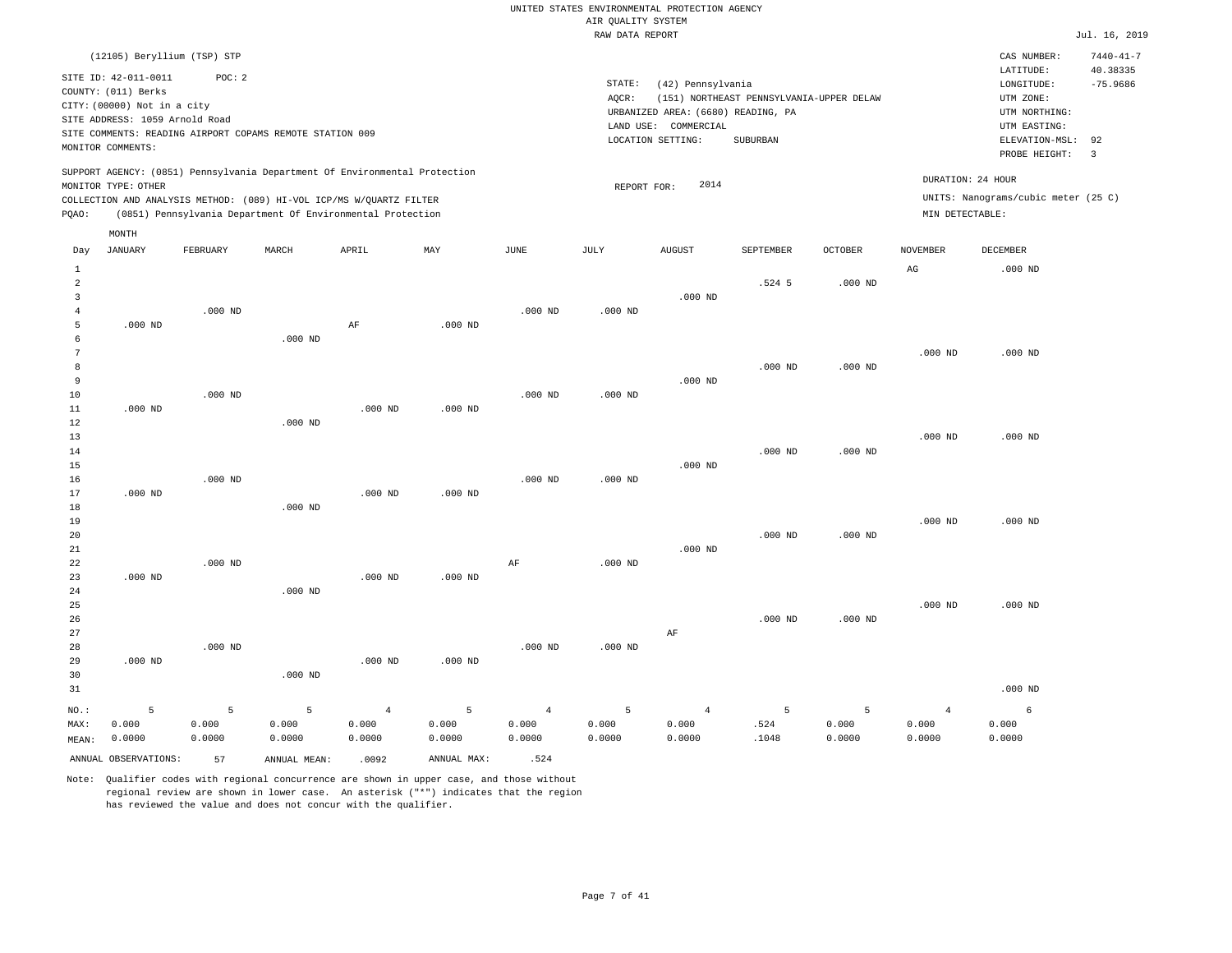|                                                                                                                                                                                                                                                          | RAW DATA REPORT                                                                                                                                                                 | Jul. 16, 2019                                                                                                                                                             |
|----------------------------------------------------------------------------------------------------------------------------------------------------------------------------------------------------------------------------------------------------------|---------------------------------------------------------------------------------------------------------------------------------------------------------------------------------|---------------------------------------------------------------------------------------------------------------------------------------------------------------------------|
| (12105) Beryllium (TSP) STP<br>SITE ID: 42-011-0011<br>POC:2<br>COUNTY: (011) Berks<br>CITY: (00000) Not in a city<br>SITE ADDRESS: 1059 Arnold Road<br>SITE COMMENTS: READING AIRPORT COPAMS REMOTE STATION 009<br>MONITOR COMMENTS:                    | STATE:<br>(42) Pennsylvania<br>(151) NORTHEAST PENNSYLVANIA-UPPER DELAW<br>AOCR:<br>URBANIZED AREA: (6680) READING, PA<br>LAND USE: COMMERCIAL<br>LOCATION SETTING:<br>SUBURBAN | $7440 - 41 - 7$<br>CAS NUMBER:<br>40.38335<br>LATITUDE:<br>$-75.9686$<br>LONGITUDE:<br>UTM ZONE:<br>UTM NORTHING:<br>UTM EASTING:<br>ELEVATION-MSL: 92<br>PROBE HEIGHT: 3 |
| SUPPORT AGENCY: (0851) Pennsylvania Department Of Environmental Protection<br>MONITOR TYPE: OTHER<br>COLLECTION AND ANALYSIS METHOD: (089) HI-VOL ICP/MS W/OUARTZ FILTER<br>(0851) Pennsylvania Department Of Environmental Protection<br>POAO:<br>MONTH | 2015<br>REPORT FOR:<br>MIN DETECTABLE:                                                                                                                                          | DURATION: 24 HOUR<br>UNITS: Nanograms/cubic meter (25 C)                                                                                                                  |

| Day            | JANUARY              | FEBRUARY       | MARCH        | APRIL     | MAY         | JUNE           | JULY      | AUGUST    | SEPTEMBER      | OCTOBER   | NOVEMBER                | DECEMBER       |
|----------------|----------------------|----------------|--------------|-----------|-------------|----------------|-----------|-----------|----------------|-----------|-------------------------|----------------|
| $\mathbf{1}$   |                      |                | $.000$ ND    |           |             |                |           |           |                |           | $.000$ ND               |                |
| $\overline{a}$ |                      |                |              |           |             |                |           |           |                |           | $\rm{AF}$               | $.000$ ND      |
| 3              |                      |                |              |           |             |                |           |           | $.000$ ND      | $.000$ ND |                         |                |
| $\overline{4}$ |                      |                |              |           |             |                |           | $.000$ ND |                |           |                         |                |
| 5              |                      | $.000$ ND      |              |           |             | $\rm{AF}$      | $.000$ ND |           |                |           |                         |                |
| 6              | $.000$ ND            |                |              | $.000$ ND | $.000$ ND   |                |           |           |                |           |                         |                |
| 7              |                      |                | $.000$ ND    |           |             |                |           |           |                |           |                         |                |
| 8              |                      |                |              |           |             |                |           |           |                |           | $\rm{AF}$               | $.000$ ND      |
| 9              |                      |                |              |           |             |                |           |           | $.000$ ND      | $.000$ ND |                         |                |
| $10$           |                      |                |              |           |             |                |           | $.000$ ND |                |           |                         |                |
| 11             |                      | $.000$ ND      |              |           |             | $.000$ ND      | $.000$ ND |           |                |           |                         |                |
| 12             | $.000$ ND            |                |              | $.000$ ND | $.000$ ND   |                |           |           |                |           |                         |                |
| 13             |                      |                | $.000$ ND    |           |             |                |           |           |                |           |                         |                |
| 14             |                      |                |              |           |             |                |           |           |                |           | $.000$ ND               | $.000$ ND      |
| 15             |                      |                |              |           |             |                |           |           | AF             | $.000$ ND |                         |                |
| 16             |                      |                |              |           |             |                |           | $.000$ ND |                |           |                         |                |
| 17             |                      | $.000$ ND      |              |           |             | $.000$ ND      | $.000$ ND |           |                |           |                         |                |
| 18             | AF                   |                |              | $.000$ ND | $.000$ ND   |                |           |           |                |           |                         |                |
| 19             |                      |                | $.000$ ND    |           |             |                |           |           |                |           |                         |                |
| 20             |                      |                |              |           |             |                |           |           |                |           | $.000$ ND               | $.000$ ND      |
| $2\sqrt{1}$    |                      |                |              |           |             |                |           |           | $.000$ ND      | $.000$ ND |                         |                |
| 22             |                      |                |              |           |             |                |           | $.000$ ND |                |           |                         |                |
| 23             |                      | $.000$ ND      |              |           |             | $.000$ ND      | $.000$ ND |           |                |           |                         |                |
| 24             | $.000$ ND            |                |              | $.000$ ND | $.000$ ND   |                |           |           |                |           |                         |                |
| 25             |                      |                | $.000$ ND    |           |             |                |           |           |                |           |                         |                |
| 26             |                      |                |              |           |             |                |           |           |                |           | $\rm{AF}$               | $.000$ ND      |
| 27             |                      |                |              |           |             |                |           |           | $.000$ ND      | $.000$ ND |                         |                |
| 28             |                      |                |              |           |             |                |           | $.000$ ND |                |           |                         |                |
| 29             |                      |                |              |           |             | $.000$ ND      | $.000$ ND |           |                |           |                         |                |
| 30             | $.000$ ND            |                |              | $.000$ ND | $.000$ ND   |                |           |           |                |           |                         |                |
| 31             |                      |                | $.000$ ND    |           |             |                |           |           |                |           |                         |                |
| $NO.$ :        | $\overline{4}$       | $\overline{4}$ | 6            | 5         | 5           | $\overline{4}$ | 5         | 5         | $\overline{4}$ | 5         | $\overline{\mathbf{3}}$ | $\overline{5}$ |
| MAX:           | 0.000                | 0.000          | 0.000        | 0.000     | 0.000       | 0.000          | 0.000     | 0.000     | 0.000          | 0.000     | 0.000                   | 0.000          |
| MEAN:          | 0.0000               | 0.0000         | 0.0000       | 0.0000    | 0.0000      | 0.0000         | 0.0000    | 0.0000    | 0.0000         | 0.0000    | 0.0000                  | 0.0000         |
|                | ANNUAL OBSERVATIONS: | 55             | ANNUAL MEAN: | 0.0000    | ANNUAL MAX: | 0.000          |           |           |                |           |                         |                |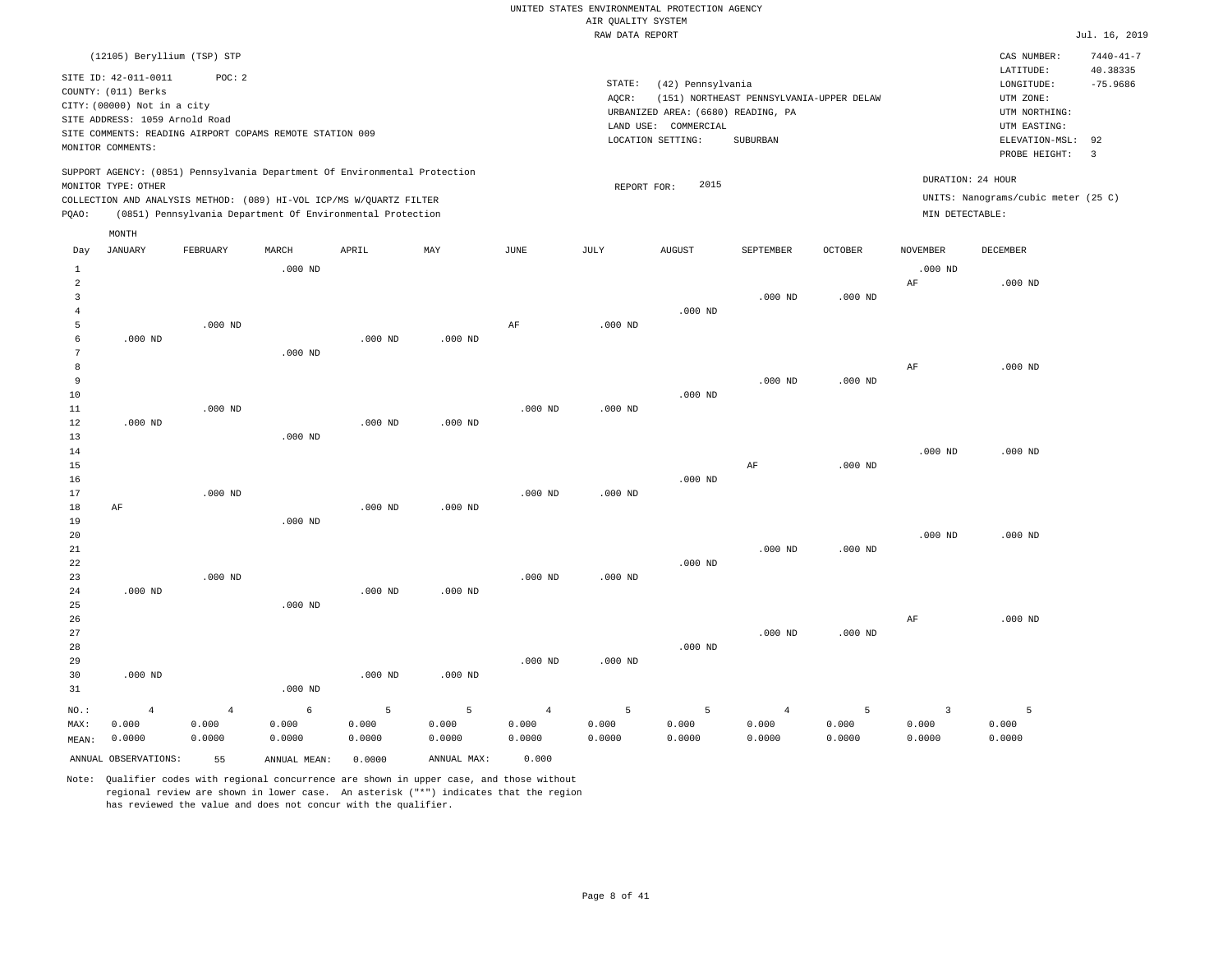|                                  |                                                                                                                                   |                                                                    |           |                                                                            |           |           | RAW DATA REPORT    |                                                                                                      |                                                      |                |                 |                                                                                                          | Jul. 16, 2019                                           |
|----------------------------------|-----------------------------------------------------------------------------------------------------------------------------------|--------------------------------------------------------------------|-----------|----------------------------------------------------------------------------|-----------|-----------|--------------------|------------------------------------------------------------------------------------------------------|------------------------------------------------------|----------------|-----------------|----------------------------------------------------------------------------------------------------------|---------------------------------------------------------|
|                                  |                                                                                                                                   | (12105) Beryllium (TSP) STP                                        |           |                                                                            |           |           |                    |                                                                                                      |                                                      |                |                 | CAS NUMBER:                                                                                              | $7440 - 41 - 7$                                         |
|                                  | SITE ID: 42-011-0011<br>COUNTY: (011) Berks<br>CITY: (00000) Not in a city<br>SITE ADDRESS: 1059 Arnold Road<br>MONITOR COMMENTS: | POC: 2<br>SITE COMMENTS: READING AIRPORT COPAMS REMOTE STATION 009 |           |                                                                            |           |           | STATE:<br>AQCR:    | (42) Pennsylvania<br>URBANIZED AREA: (6680) READING, PA<br>LAND USE: COMMERCIAL<br>LOCATION SETTING: | (151) NORTHEAST PENNSYLVANIA-UPPER DELAW<br>SUBURBAN |                |                 | LATITUDE:<br>LONGITUDE:<br>UTM ZONE:<br>UTM NORTHING:<br>UTM EASTING:<br>ELEVATION-MSL:<br>PROBE HEIGHT: | 40.38335<br>$-75.9686$<br>92<br>$\overline{\mathbf{3}}$ |
|                                  | MONITOR TYPE: OTHER                                                                                                               |                                                                    |           | SUPPORT AGENCY: (0851) Pennsylvania Department Of Environmental Protection |           |           |                    | 2016                                                                                                 |                                                      |                |                 | DURATION: 24 HOUR                                                                                        |                                                         |
|                                  |                                                                                                                                   |                                                                    |           | COLLECTION AND ANALYSIS METHOD: (089) HI-VOL ICP/MS W/QUARTZ FILTER        |           |           | REPORT FOR:        |                                                                                                      |                                                      |                |                 | UNITS: Nanograms/cubic meter (25 C)                                                                      |                                                         |
| PQAO:                            |                                                                                                                                   |                                                                    |           | (0851) Pennsylvania Department Of Environmental Protection                 |           |           |                    |                                                                                                      |                                                      |                | MIN DETECTABLE: |                                                                                                          |                                                         |
| Day                              | MONTH<br><b>JANUARY</b>                                                                                                           | FEBRUARY                                                           | MARCH     | APRIL                                                                      | MAY       | JUNE      | JULY               | <b>AUGUST</b>                                                                                        | SEPTEMBER                                            | <b>OCTOBER</b> | <b>NOVEMBER</b> | DECEMBER                                                                                                 |                                                         |
| 1                                | AV                                                                                                                                |                                                                    | AS        |                                                                            |           |           |                    |                                                                                                      |                                                      |                |                 |                                                                                                          |                                                         |
| $\overline{a}$<br>$\overline{3}$ |                                                                                                                                   |                                                                    |           |                                                                            |           |           |                    |                                                                                                      | $.000$ ND                                            | $.000$ ND      | $.000$ ND       | $.000$ ND                                                                                                |                                                         |
| $\overline{4}$                   |                                                                                                                                   |                                                                    |           |                                                                            |           |           |                    | $.000$ ND                                                                                            |                                                      |                |                 |                                                                                                          |                                                         |
| 5                                |                                                                                                                                   |                                                                    |           |                                                                            |           | $.000$ ND | $.000$ ND          |                                                                                                      |                                                      |                |                 |                                                                                                          |                                                         |
| 6<br>7                           | $.000$ ND                                                                                                                         | $.000$ ND                                                          | AV        | $.000$ ND                                                                  | AV        |           |                    |                                                                                                      |                                                      |                |                 |                                                                                                          |                                                         |
| 8                                |                                                                                                                                   |                                                                    |           |                                                                            |           |           |                    |                                                                                                      |                                                      |                | $.000$ ND       | $.000$ ND                                                                                                |                                                         |
| 9<br>10                          |                                                                                                                                   |                                                                    |           |                                                                            |           |           |                    | $.000$ ND                                                                                            | $.000$ ND                                            | $.000$ ND      |                 |                                                                                                          |                                                         |
| $11\,$                           |                                                                                                                                   |                                                                    |           |                                                                            |           | $.000$ ND | $.000$ ND          |                                                                                                      |                                                      |                |                 |                                                                                                          |                                                         |
| 12                               |                                                                                                                                   | $.000$ ND                                                          |           | $.000$ ND                                                                  | $.000$ ND |           |                    |                                                                                                      |                                                      |                |                 |                                                                                                          |                                                         |
| 13<br>14                         | $.000$ ND                                                                                                                         |                                                                    | $.000$ ND |                                                                            |           |           |                    |                                                                                                      |                                                      |                | $.000$ ND       | $.000$ ND                                                                                                |                                                         |
| 15                               |                                                                                                                                   |                                                                    |           |                                                                            |           |           |                    |                                                                                                      | $.000$ ND                                            | $.000$ ND      |                 |                                                                                                          |                                                         |
| 16<br>17                         |                                                                                                                                   |                                                                    |           |                                                                            |           | $.000$ ND | $.000$ ND          | $.000$ ND                                                                                            |                                                      |                |                 |                                                                                                          |                                                         |
| 18                               |                                                                                                                                   | $.000$ ND                                                          |           | $.000$ ND                                                                  | $.000$ ND |           |                    |                                                                                                      |                                                      |                |                 |                                                                                                          |                                                         |
| 19<br>20                         | $.000$ ND                                                                                                                         |                                                                    | $.000$ ND |                                                                            |           |           |                    |                                                                                                      |                                                      |                | $.000$ ND       | $.000$ ND                                                                                                |                                                         |
| 21                               |                                                                                                                                   |                                                                    |           |                                                                            |           |           |                    |                                                                                                      | $.000$ ND                                            | $.000$ ND      |                 |                                                                                                          |                                                         |
| 22                               |                                                                                                                                   |                                                                    |           |                                                                            |           |           |                    | $.000$ ND                                                                                            |                                                      |                |                 |                                                                                                          |                                                         |
| 23<br>24                         |                                                                                                                                   | $.000$ ND                                                          |           | $.000$ ND                                                                  | $.000$ ND | $.000$ ND | $.000$ ND          |                                                                                                      |                                                      |                |                 |                                                                                                          |                                                         |
| 25                               | ${\rm F\,I}$                                                                                                                      |                                                                    | AV        |                                                                            |           |           |                    |                                                                                                      |                                                      |                |                 |                                                                                                          |                                                         |
| 26<br>27                         |                                                                                                                                   |                                                                    |           |                                                                            |           |           |                    |                                                                                                      | $.000$ ND                                            | $.000$ ND      | $.000$ ND       | $.000$ ND                                                                                                |                                                         |
| 28                               |                                                                                                                                   |                                                                    |           |                                                                            |           |           |                    | $.000$ ND                                                                                            |                                                      |                |                 |                                                                                                          |                                                         |
| 29                               |                                                                                                                                   |                                                                    |           |                                                                            |           | $.000$ ND | .000 <sub>ND</sub> |                                                                                                      |                                                      |                |                 |                                                                                                          |                                                         |
| 30<br>31                         | $.000$ ND                                                                                                                         |                                                                    | $.000$ ND | $.000$ ND                                                                  | $.000$ ND |           |                    |                                                                                                      |                                                      |                |                 |                                                                                                          |                                                         |
|                                  |                                                                                                                                   |                                                                    |           |                                                                            |           |           |                    |                                                                                                      |                                                      |                |                 |                                                                                                          |                                                         |

NO.: MAX: MEAN: 0.0000 4 0.000 4 0.000 0.0000 3 0.000 0.0000 5 0.000 0.0000 4 0.000 0.0000 5 0.000 0.0000 5 0.000 0.0000 5 0.000 0.0000 5 0.000 0.0000 5 0.000 0.0000 5 0.000 0.0000 5 0.000 0.0000 ANNUAL OBSERVATIONS: 55 ANNUAL MEAN: 0.0000 ANNUAL MAX: 0.000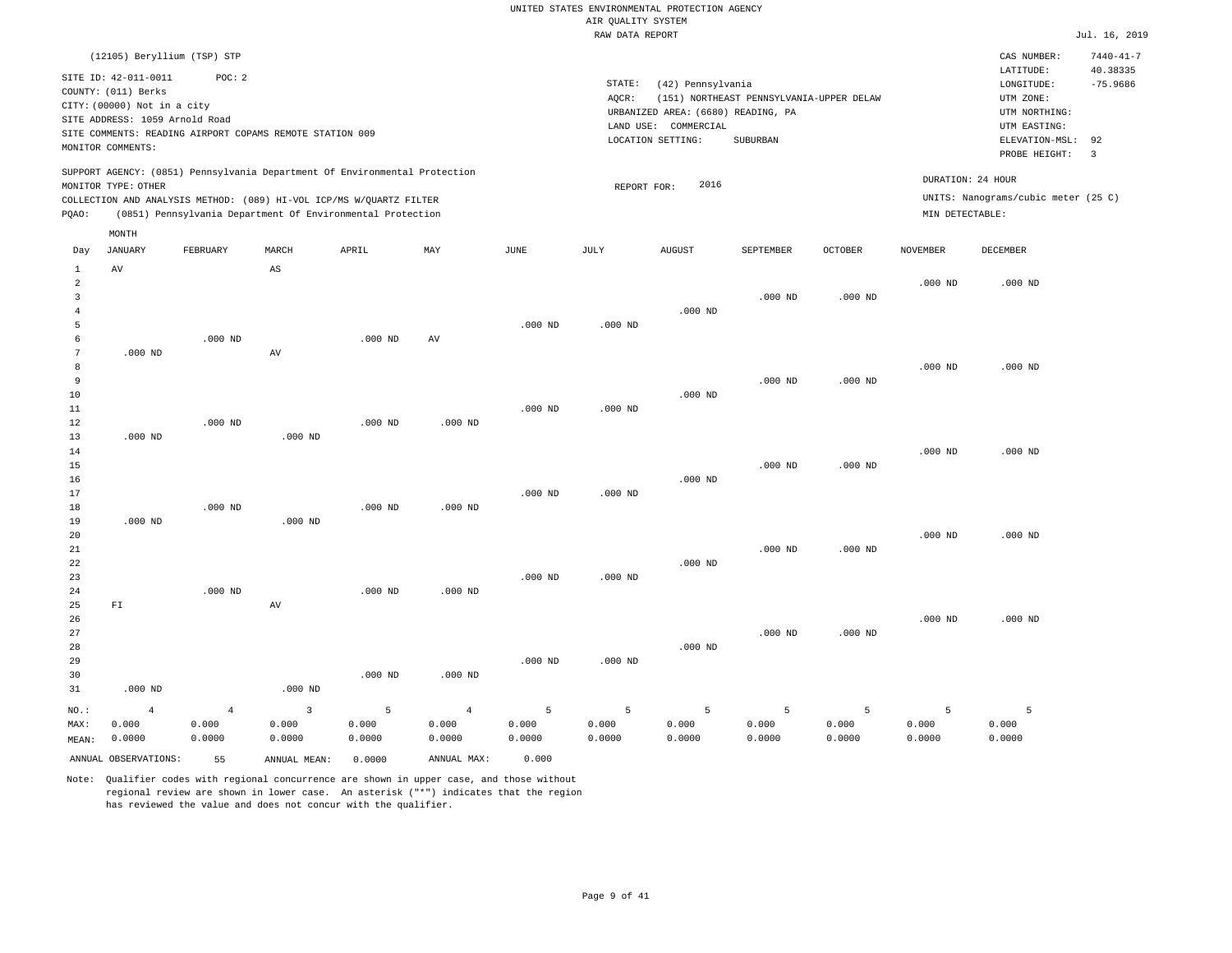|                   |                                             |                         |                                                                                                                                   |                 |             |           | RAW DATA REPORT     |                                    |                                          |             |                     |                                     | Jul. 16, 2019   |
|-------------------|---------------------------------------------|-------------------------|-----------------------------------------------------------------------------------------------------------------------------------|-----------------|-------------|-----------|---------------------|------------------------------------|------------------------------------------|-------------|---------------------|-------------------------------------|-----------------|
|                   | (12105) Beryllium (TSP) STP                 |                         |                                                                                                                                   |                 |             |           |                     |                                    |                                          |             |                     | CAS NUMBER:                         | $7440 - 41 - 7$ |
|                   |                                             |                         |                                                                                                                                   |                 |             |           |                     |                                    |                                          |             |                     | LATITUDE:                           | 40.38335        |
|                   | SITE ID: 42-011-0011<br>COUNTY: (011) Berks | POC: 2                  |                                                                                                                                   |                 |             |           | STATE:              | (42) Pennsylvania                  |                                          |             |                     | LONGITUDE:                          | $-75.9686$      |
|                   | CITY: (00000) Not in a city                 |                         |                                                                                                                                   |                 |             |           | AOCR:               |                                    | (151) NORTHEAST PENNSYLVANIA-UPPER DELAW |             |                     | UTM ZONE:                           |                 |
|                   | SITE ADDRESS: 1059 Arnold Road              |                         |                                                                                                                                   |                 |             |           |                     | URBANIZED AREA: (6680) READING, PA |                                          |             |                     | UTM NORTHING:                       |                 |
|                   |                                             |                         | SITE COMMENTS: READING AIRPORT COPAMS REMOTE STATION 009                                                                          |                 |             |           |                     | LAND USE: COMMERCIAL               |                                          |             |                     | UTM EASTING:                        |                 |
|                   | MONITOR COMMENTS:                           |                         |                                                                                                                                   |                 |             |           |                     | LOCATION SETTING:                  | SUBURBAN                                 |             |                     | ELEVATION-MSL:                      | 92              |
|                   |                                             |                         |                                                                                                                                   |                 |             |           |                     |                                    |                                          |             |                     | PROBE HEIGHT:                       | $\overline{3}$  |
|                   |                                             |                         | SUPPORT AGENCY: (0851) Pennsylvania Department Of Environmental Protection                                                        |                 |             |           |                     |                                    |                                          |             |                     | DURATION: 24 HOUR                   |                 |
|                   | MONITOR TYPE: OTHER                         |                         |                                                                                                                                   |                 |             |           |                     | 2017<br>REPORT FOR:                |                                          |             |                     | UNITS: Nanograms/cubic meter (25 C) |                 |
|                   |                                             |                         | COLLECTION AND ANALYSIS METHOD: (089) HI-VOL ICP/MS W/QUARTZ FILTER<br>(0851) Pennsylvania Department Of Environmental Protection |                 |             |           |                     |                                    |                                          |             |                     | MIN DETECTABLE:                     |                 |
| PQAO:             |                                             |                         |                                                                                                                                   |                 |             |           |                     |                                    |                                          |             |                     |                                     |                 |
|                   | MONTH                                       |                         |                                                                                                                                   |                 |             |           |                     |                                    |                                          |             |                     |                                     |                 |
| Day               | JANUARY                                     | FEBRUARY                | MARCH                                                                                                                             | APRIL           | MAY         | JUNE      | JULY                | <b>AUGUST</b>                      | SEPTEMBER                                | OCTOBER     | NOVEMBER            | DECEMBER                            |                 |
| $\mathbf{1}$<br>2 | $.000$ ND                                   |                         | $\mathbb{A}\mathbb{S}$                                                                                                            | $.000$ ND       | $.000$ ND   |           |                     |                                    |                                          |             |                     |                                     |                 |
| $\overline{3}$    |                                             |                         |                                                                                                                                   |                 |             |           |                     |                                    |                                          |             |                     |                                     |                 |
| $\overline{4}$    |                                             |                         |                                                                                                                                   |                 |             |           |                     |                                    |                                          |             |                     |                                     |                 |
| 5                 |                                             |                         |                                                                                                                                   |                 |             |           |                     |                                    |                                          |             |                     |                                     |                 |
| 6                 |                                             | AV                      |                                                                                                                                   |                 |             | $.000$ ND |                     |                                    |                                          |             |                     |                                     |                 |
| $7\phantom{.0}$   | $\hbox{AV}$                                 |                         |                                                                                                                                   | $.000$ ND       | $.000$ ND   |           |                     |                                    |                                          |             |                     |                                     |                 |
| 8                 |                                             |                         | AV                                                                                                                                |                 |             |           |                     |                                    |                                          |             |                     |                                     |                 |
| $\overline{9}$    |                                             |                         |                                                                                                                                   |                 |             |           |                     |                                    |                                          |             |                     |                                     |                 |
| 10                |                                             |                         |                                                                                                                                   |                 |             |           |                     |                                    |                                          |             |                     |                                     |                 |
| 11                |                                             |                         |                                                                                                                                   |                 |             |           |                     |                                    |                                          |             |                     |                                     |                 |
| 12                |                                             | $.000$ ND               |                                                                                                                                   |                 |             | $.000$ ND |                     |                                    |                                          |             |                     |                                     |                 |
| 13                | $.000$ ND                                   |                         |                                                                                                                                   | $\,\mathrm{AV}$ | $.000$ ND   |           |                     |                                    |                                          |             |                     |                                     |                 |
| 14                |                                             |                         | $.000$ ND                                                                                                                         |                 |             |           |                     |                                    |                                          |             |                     |                                     |                 |
| 15                |                                             |                         |                                                                                                                                   |                 |             |           |                     |                                    |                                          |             |                     |                                     |                 |
| 16                |                                             |                         |                                                                                                                                   |                 |             |           |                     |                                    |                                          |             |                     |                                     |                 |
| 17<br>18          |                                             | $.000$ ND               |                                                                                                                                   |                 |             | $.000$ ND |                     |                                    |                                          |             |                     |                                     |                 |
| 19                | $.000$ ND                                   |                         |                                                                                                                                   | $.000$ ND       | $.000$ ND   |           |                     |                                    |                                          |             |                     |                                     |                 |
| 20                |                                             |                         | $.000$ ND                                                                                                                         |                 |             |           |                     |                                    |                                          |             |                     |                                     |                 |
| 21                |                                             |                         |                                                                                                                                   |                 |             |           |                     |                                    |                                          |             |                     |                                     |                 |
| 22                |                                             |                         |                                                                                                                                   |                 |             |           |                     |                                    |                                          |             |                     |                                     |                 |
| 23                |                                             |                         |                                                                                                                                   |                 |             |           |                     |                                    |                                          |             |                     |                                     |                 |
| 24                |                                             | $.000$ ND               |                                                                                                                                   |                 |             | $.000$ ND |                     |                                    |                                          |             |                     |                                     |                 |
| 25                | $.000$ ND                                   |                         |                                                                                                                                   | AV              | $.000$ ND   |           |                     |                                    |                                          |             |                     |                                     |                 |
| 26                |                                             |                         | $.000$ ND                                                                                                                         |                 |             |           |                     |                                    |                                          |             |                     |                                     |                 |
| 27                |                                             |                         |                                                                                                                                   |                 |             |           |                     |                                    |                                          |             |                     |                                     |                 |
| 28                |                                             |                         |                                                                                                                                   |                 |             |           |                     |                                    |                                          |             |                     |                                     |                 |
| 29                |                                             |                         |                                                                                                                                   |                 |             |           |                     |                                    |                                          |             |                     |                                     |                 |
| 30                |                                             |                         |                                                                                                                                   |                 |             | $.000$ ND |                     |                                    |                                          |             |                     |                                     |                 |
| 31                | $.000$ ND                                   |                         |                                                                                                                                   |                 | $.000$ ND   |           |                     |                                    |                                          |             |                     |                                     |                 |
| NO.:              | 5                                           | $\overline{\mathbf{3}}$ | 3                                                                                                                                 | $\overline{3}$  | 6           | 5         | $\mathsf{O}\xspace$ | $\mathbb O$                        | $\circ$                                  | $\mathbb O$ | $\mathsf{O}\xspace$ | $\mathbb O$                         |                 |
| MAX:              | 0.000                                       | 0.000                   | 0.000                                                                                                                             | 0.000           | 0.000       | 0.000     |                     |                                    |                                          |             |                     |                                     |                 |
| MEAN:             | 0.0000                                      | 0.0000                  | 0.0000                                                                                                                            | 0.0000          | 0.0000      | 0.0000    |                     |                                    |                                          |             |                     |                                     |                 |
|                   | ANNUAL OBSERVATIONS:                        | 25                      | ANNUAL MEAN:                                                                                                                      | 0.0000          | ANNUAL MAX: | 0.000     |                     |                                    |                                          |             |                     |                                     |                 |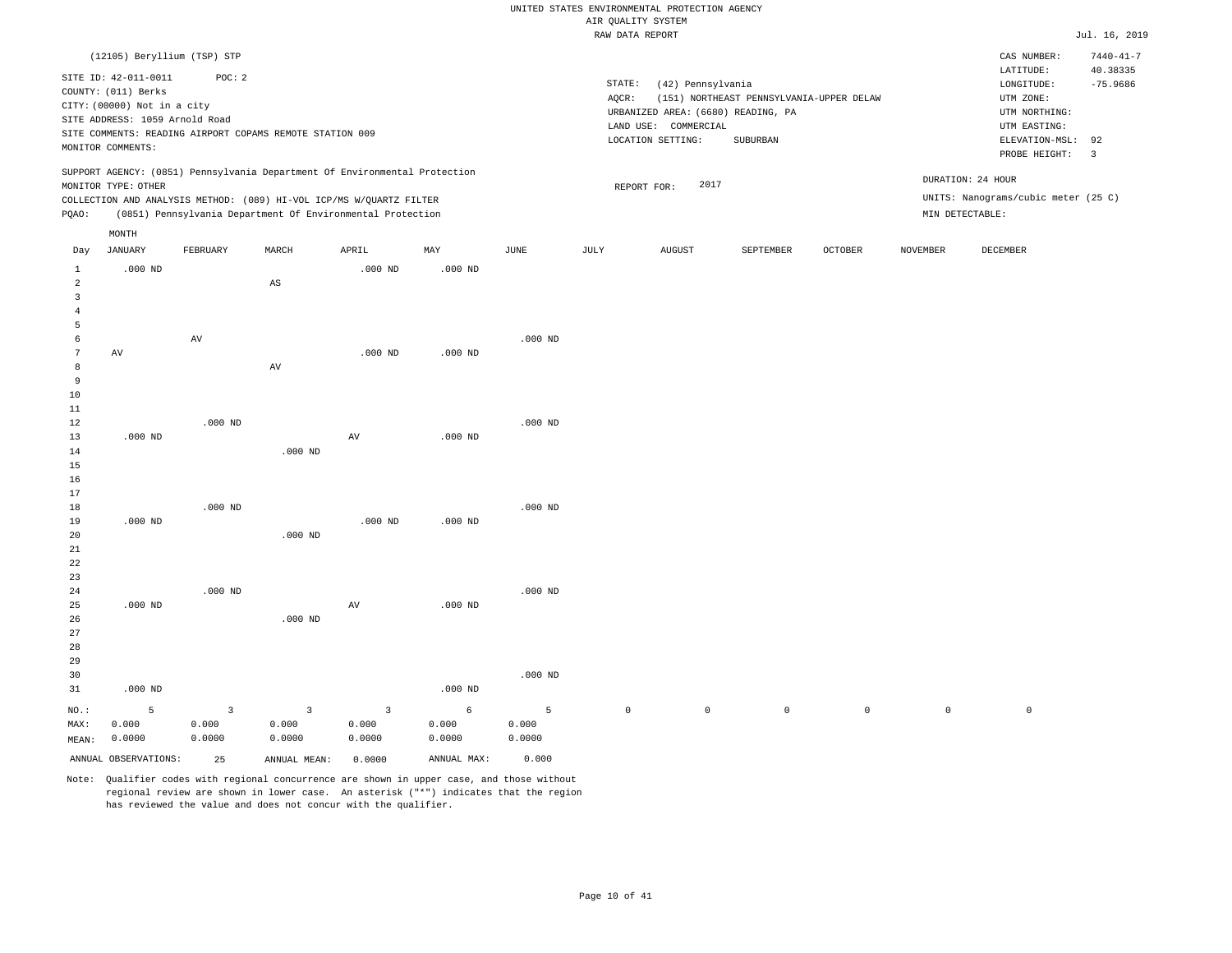|                |                                |           |                                                                            |                |             |                | RAW DATA REPORT |                                    |                                          |                |                 |                                      | Jul. 16, 2019   |
|----------------|--------------------------------|-----------|----------------------------------------------------------------------------|----------------|-------------|----------------|-----------------|------------------------------------|------------------------------------------|----------------|-----------------|--------------------------------------|-----------------|
|                | (12110) Cadmium (TSP) STP      |           |                                                                            |                |             |                |                 |                                    |                                          |                |                 | CAS NUMBER:                          | $7440 - 43 - 9$ |
|                |                                |           |                                                                            |                |             |                |                 |                                    |                                          |                |                 | LATITUDE:                            | 40.38335        |
|                | SITE ID: 42-011-0011           | POC: 2    |                                                                            |                |             |                | STATE:          | (42) Pennsylvania                  |                                          |                |                 | LONGITUDE:                           | $-75.9686$      |
|                | COUNTY: (011) Berks            |           |                                                                            |                |             |                | AQCR:           |                                    | (151) NORTHEAST PENNSYLVANIA-UPPER DELAW |                |                 | UTM ZONE:                            |                 |
|                | CITY: (00000) Not in a city    |           |                                                                            |                |             |                |                 | URBANIZED AREA: (6680) READING, PA |                                          |                |                 | UTM NORTHING:                        |                 |
|                | SITE ADDRESS: 1059 Arnold Road |           |                                                                            |                |             |                | LAND USE:       | COMMERCIAL                         |                                          |                |                 | UTM EASTING:                         |                 |
|                |                                |           | SITE COMMENTS: READING AIRPORT COPAMS REMOTE STATION 009                   |                |             |                |                 | LOCATION SETTING:                  | SUBURBAN                                 |                |                 | ELEVATION-MSL:                       | 92              |
|                | MONITOR COMMENTS:              |           |                                                                            |                |             |                |                 |                                    |                                          |                |                 | PROBE HEIGHT:                        | $\overline{3}$  |
|                |                                |           | SUPPORT AGENCY: (0851) Pennsylvania Department Of Environmental Protection |                |             |                |                 |                                    |                                          |                |                 |                                      |                 |
|                | MONITOR TYPE: OTHER            |           |                                                                            |                |             |                | REPORT FOR:     | 2013                               |                                          |                |                 | DURATION: 24 HOUR                    |                 |
|                |                                |           | COLLECTION AND ANALYSIS METHOD: (089) HI-VOL ICP/MS W/QUARTZ FILTER        |                |             |                |                 |                                    |                                          |                |                 | UNITS: Micrograms/cubic meter (25 C) |                 |
| PQAO:          |                                |           | (0851) Pennsylvania Department Of Environmental Protection                 |                |             |                |                 |                                    |                                          |                | MIN DETECTABLE: |                                      |                 |
|                | MONTH                          |           |                                                                            |                |             |                |                 |                                    |                                          |                |                 |                                      |                 |
| Day            | <b>JANUARY</b>                 | FEBRUARY  | MARCH                                                                      | APRIL          | MAY         | JUNE           | JULY            | <b>AUGUST</b>                      | SEPTEMBER                                | <b>OCTOBER</b> | <b>NOVEMBER</b> | <b>DECEMBER</b>                      |                 |
| $\mathbf{1}$   |                                |           |                                                                            |                |             |                |                 |                                    | $.000$ ND                                | $.000$ ND      |                 |                                      |                 |
| $\overline{a}$ |                                |           |                                                                            |                |             |                |                 | $.000$ ND                          |                                          |                |                 |                                      |                 |
| 3              |                                | .001      |                                                                            |                |             | .000           | $.000$ ND       |                                    |                                          |                |                 |                                      |                 |
| $\overline{4}$ | $.000$ ND                      |           |                                                                            | $.000$ ND      | $.000$ ND   |                |                 |                                    |                                          |                |                 |                                      |                 |
| 5              |                                |           | .000                                                                       |                |             |                |                 |                                    |                                          |                |                 |                                      |                 |
| 6              |                                |           |                                                                            |                |             |                |                 |                                    |                                          |                | .000            | .001                                 |                 |
| $\overline{7}$ |                                |           |                                                                            |                |             |                |                 |                                    | $.000$ ND                                | $.000$ ND      |                 |                                      |                 |
| 8              |                                |           |                                                                            |                |             |                |                 | AF                                 |                                          |                |                 |                                      |                 |
| 9              |                                | .000      |                                                                            |                |             | .001           | $.000$ ND       |                                    |                                          |                |                 |                                      |                 |
| 10             | $.000$ ND                      |           |                                                                            | .000           | .001        |                |                 |                                    |                                          |                |                 |                                      |                 |
| 11             |                                |           | $.000$ ND                                                                  |                |             |                |                 |                                    |                                          |                |                 |                                      |                 |
| 12             |                                |           |                                                                            |                |             |                |                 |                                    |                                          |                | $.000$ ND       | $.000$ ND                            |                 |
| 13             |                                |           |                                                                            |                |             |                |                 |                                    | $.000$ ND                                | $.000$ ND      |                 |                                      |                 |
| 14             |                                |           |                                                                            |                |             |                |                 | $.000$ ND                          |                                          |                |                 |                                      |                 |
| 15             |                                | $.000$ ND |                                                                            |                |             | $.000$ ND      | $.000$ ND       |                                    |                                          |                |                 |                                      |                 |
| 16             | .001                           |           |                                                                            | $.000$ ND      | .000        |                |                 |                                    |                                          |                |                 |                                      |                 |
| 17             |                                |           | $.000$ ND                                                                  |                |             |                |                 |                                    |                                          |                |                 |                                      |                 |
| 18             |                                |           |                                                                            |                |             |                |                 |                                    |                                          |                | $.000$ ND       | $\rm{AF}$                            |                 |
| 19             |                                |           |                                                                            |                |             |                |                 |                                    | $.000$ ND                                | $.000$ ND      |                 |                                      |                 |
| 20             |                                |           |                                                                            |                |             |                |                 | .000                               |                                          |                |                 |                                      |                 |
| 21             |                                | $.000$ ND |                                                                            |                |             | $.000$ ND      | $.000$ ND       |                                    |                                          |                |                 |                                      |                 |
| 22             | $.000$ ND                      |           |                                                                            | AF             | .000        |                |                 |                                    |                                          |                |                 |                                      |                 |
| 23             |                                |           | $.000$ ND                                                                  |                |             |                |                 |                                    |                                          |                |                 |                                      |                 |
| 24             |                                |           |                                                                            |                |             |                |                 |                                    |                                          |                | $.000$ ND       | $.000$ ND                            |                 |
| 25             |                                |           |                                                                            |                |             |                |                 |                                    | .000                                     | $.000$ ND      |                 |                                      |                 |
| 26             |                                |           |                                                                            |                |             |                |                 | $.000$ ND                          |                                          |                |                 |                                      |                 |
| 27             |                                | .001      |                                                                            |                |             | $\rm{AF}$      | $.000$ ND       |                                    |                                          |                |                 |                                      |                 |
| 28             | .0055                          |           |                                                                            | .000           | .001        |                |                 |                                    |                                          |                |                 |                                      |                 |
| 29             |                                |           | $.000$ ND                                                                  |                |             |                |                 |                                    |                                          |                |                 |                                      |                 |
| 30             |                                |           |                                                                            |                |             |                |                 |                                    |                                          |                | $.000$ ND       | $.000$ ND                            |                 |
| 31             |                                |           |                                                                            |                |             |                |                 |                                    |                                          | .001           |                 |                                      |                 |
| NO.:           | 5                              | 5         | 5                                                                          | $\overline{4}$ | 5           | $\overline{4}$ | 5               | $\overline{4}$                     | 5                                        | 6              | 5               | $\overline{4}$                       |                 |
| MAX:           | .005                           | .001      | 0.000                                                                      | 0.000          | .001        | .001           | 0.000           | 0.000                              | 0.000                                    | .001           | 0.000           | .001                                 |                 |
| MEAN:          | .0012                          | .0004     | 0.0000                                                                     | 0.0000         | .0004       | .0003          | 0.0000          | 0.0000                             | 0.0000                                   | .0002          | 0.0000          | .0003                                |                 |
|                |                                |           |                                                                            |                |             |                |                 |                                    |                                          |                |                 |                                      |                 |
|                | ANNUAL OBSERVATIONS:           | 57        | ANNUAL MEAN:                                                               | .0002          | ANNUAL MAX: | .005           |                 |                                    |                                          |                |                 |                                      |                 |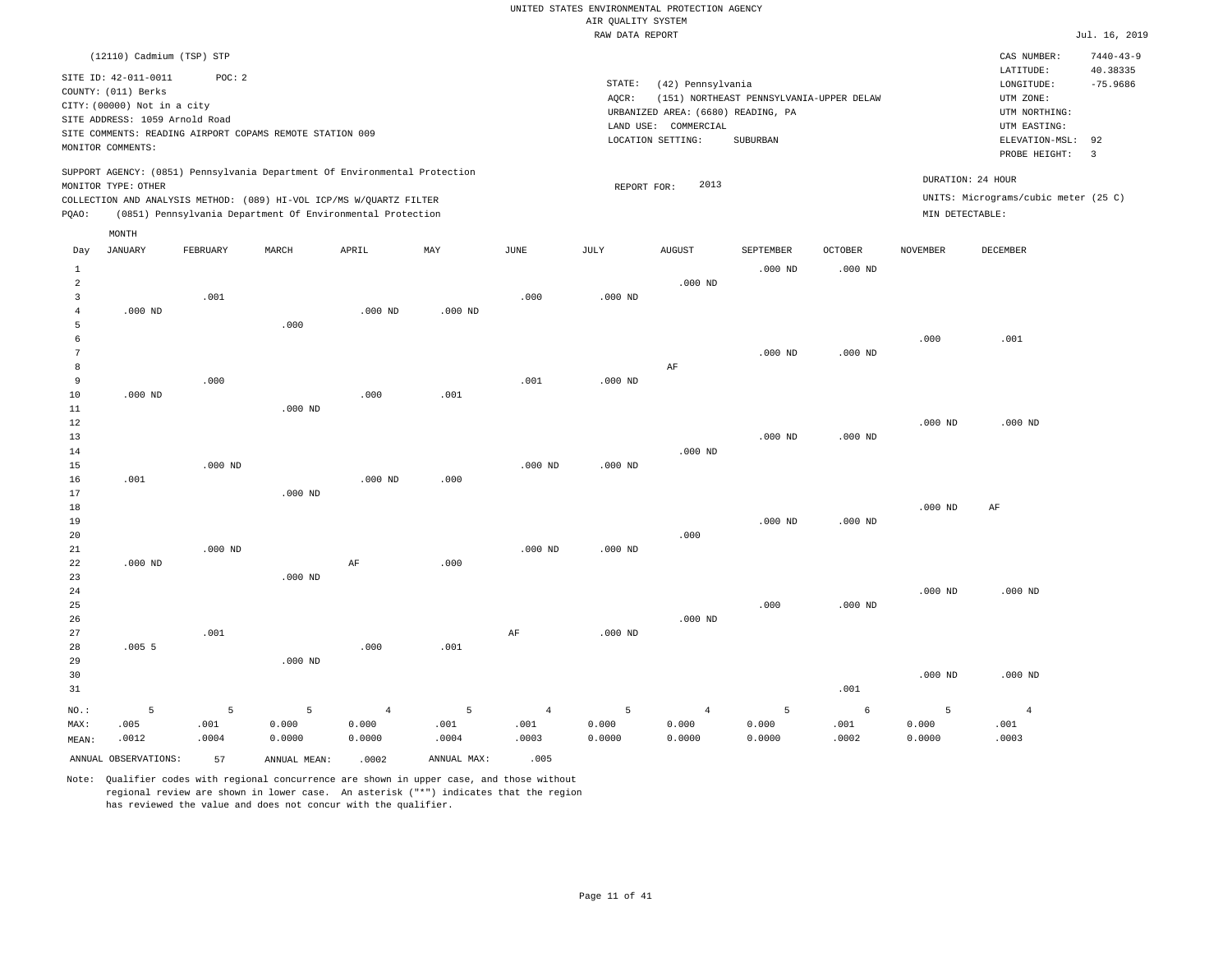|                                             | (12110) Cadmium (TSP) STP<br>SITE ID: 42-011-0011<br>COUNTY: (011) Berks<br>CITY: (00000) Not in a city<br>SITE ADDRESS: 1059 Arnold Road<br>SITE COMMENTS: READING AIRPORT COPAMS REMOTE STATION 009<br>MONITOR COMMENTS: | POC: 2        |               | SUPPORT AGENCY: (0851) Pennsylvania Department Of Environmental Protection |                 |                 | STATE:<br>AOCR: | (42) Pennsylvania<br>URBANIZED AREA: (6680) READING, PA<br>LAND USE: COMMERCIAL<br>LOCATION SETTING: | (151) NORTHEAST PENNSYLVANIA-UPPER DELAW<br>SUBURBAN |                | DURATION: 24 HOUR | CAS NUMBER:<br>LATITUDE:<br>$\texttt{LONGITUDE}$ :<br>UTM ZONE:<br>UTM NORTHING:<br>UTM EASTING:<br>ELEVATION-MSL:<br>PROBE HEIGHT: | $7440 - 43 - 9$<br>40.38335<br>$-75.9686$<br>92<br>$\overline{3}$ |
|---------------------------------------------|----------------------------------------------------------------------------------------------------------------------------------------------------------------------------------------------------------------------------|---------------|---------------|----------------------------------------------------------------------------|-----------------|-----------------|-----------------|------------------------------------------------------------------------------------------------------|------------------------------------------------------|----------------|-------------------|-------------------------------------------------------------------------------------------------------------------------------------|-------------------------------------------------------------------|
|                                             | MONITOR TYPE: OTHER                                                                                                                                                                                                        |               |               | COLLECTION AND ANALYSIS METHOD: (089) HI-VOL ICP/MS W/QUARTZ FILTER        |                 |                 | REPORT FOR:     | 2014                                                                                                 |                                                      |                |                   | UNITS: Micrograms/cubic meter (25 C)                                                                                                |                                                                   |
| PQAO:                                       |                                                                                                                                                                                                                            |               |               | (0851) Pennsylvania Department Of Environmental Protection                 |                 |                 |                 |                                                                                                      |                                                      |                | MIN DETECTABLE:   |                                                                                                                                     |                                                                   |
|                                             | MONTH                                                                                                                                                                                                                      |               |               |                                                                            |                 |                 |                 |                                                                                                      |                                                      |                |                   |                                                                                                                                     |                                                                   |
| Day                                         | <b>JANUARY</b>                                                                                                                                                                                                             | FEBRUARY      | MARCH         | APRIL                                                                      | MAY             | JUNE            | JULY            | <b>AUGUST</b>                                                                                        | <b>SEPTEMBER</b>                                     | <b>OCTOBER</b> | <b>NOVEMBER</b>   | <b>DECEMBER</b>                                                                                                                     |                                                                   |
| 1<br>$\overline{a}$<br>3                    |                                                                                                                                                                                                                            |               |               |                                                                            |                 |                 |                 | $.000$ ND                                                                                            | $.000$ ND                                            | .001           | AG                | $.000$ ND                                                                                                                           |                                                                   |
| $\overline{4}$<br>5<br>6                    | .0065                                                                                                                                                                                                                      | .0025         | $.000$ ND     | AF                                                                         | $.000$ ND       | $.000$ ND       | $.000$ ND       |                                                                                                      |                                                      |                |                   |                                                                                                                                     |                                                                   |
| $\overline{7}$<br>8<br>$\overline{9}$<br>10 |                                                                                                                                                                                                                            | $.000$ ND     |               |                                                                            |                 | .000            | $.000$ ND       | $.000$ ND                                                                                            | .000                                                 | $.000$ ND      | $.000$ ND         | $.000$ ND                                                                                                                           |                                                                   |
| 11<br>12<br>13                              | $.000$ ND                                                                                                                                                                                                                  |               | .0035         | $.000$ ND                                                                  | $.000$ ND       |                 |                 |                                                                                                      |                                                      |                | $.000$ ND         | $.000$ ND                                                                                                                           |                                                                   |
| 14<br>15<br>16                              |                                                                                                                                                                                                                            | .0025         |               |                                                                            |                 | $.000$ ND       | $.000$ ND       | $.000$ ND                                                                                            | $.000$ ND                                            | $.000$ ND      |                   |                                                                                                                                     |                                                                   |
| 17<br>18<br>19<br>20                        | .001                                                                                                                                                                                                                       |               | $.000$ ND     | .001                                                                       | .000.           |                 |                 |                                                                                                      | $.000$ ND                                            | $.000$ ND      | $.000$ ND         | $.000$ ND                                                                                                                           |                                                                   |
| 21<br>22<br>23                              | $.000$ ND                                                                                                                                                                                                                  | $.000$ ND     |               | $.000$ ND                                                                  | $.000$ ND       | AF              | $.000$ ND       | $.000$ ND                                                                                            |                                                      |                |                   |                                                                                                                                     |                                                                   |
| 24<br>25<br>26<br>27                        |                                                                                                                                                                                                                            |               | $.000$ ND     |                                                                            |                 |                 |                 | AF                                                                                                   | $.000$ ND                                            | $.000$ ND      | $.000$ ND         | $.000$ ND                                                                                                                           |                                                                   |
| 28<br>29<br>30<br>31                        | $.000$ ND                                                                                                                                                                                                                  | $.000$ ND     | $.000$ ND     | .000                                                                       | $.000$ ND       | .000            | $.000$ ND       |                                                                                                      |                                                      |                |                   | $.000$ ND                                                                                                                           |                                                                   |
| NO.:                                        | 5                                                                                                                                                                                                                          | 5             | 5             | $\overline{4}$                                                             | $\overline{5}$  | $\overline{4}$  | 5               | $\overline{4}$                                                                                       | 5                                                    | 5              | $\overline{4}$    | 6                                                                                                                                   |                                                                   |
| MAX:<br>MEAN:                               | .006<br>.0014                                                                                                                                                                                                              | .002<br>.0008 | .003<br>.0006 | .001<br>.0003                                                              | 0.000<br>0.0000 | 0.000<br>0.0000 | 0.000<br>0.0000 | 0.000<br>0.0000                                                                                      | 0.000<br>0.0000                                      | .001<br>.0002  | 0.000<br>0.0000   | 0.000<br>0.0000                                                                                                                     |                                                                   |
|                                             | ANNUAL OBSERVATIONS:                                                                                                                                                                                                       | 57            | ANNUAL MEAN:  | .0003                                                                      | ANNUAL MAX:     | .006            |                 |                                                                                                      |                                                      |                |                   |                                                                                                                                     |                                                                   |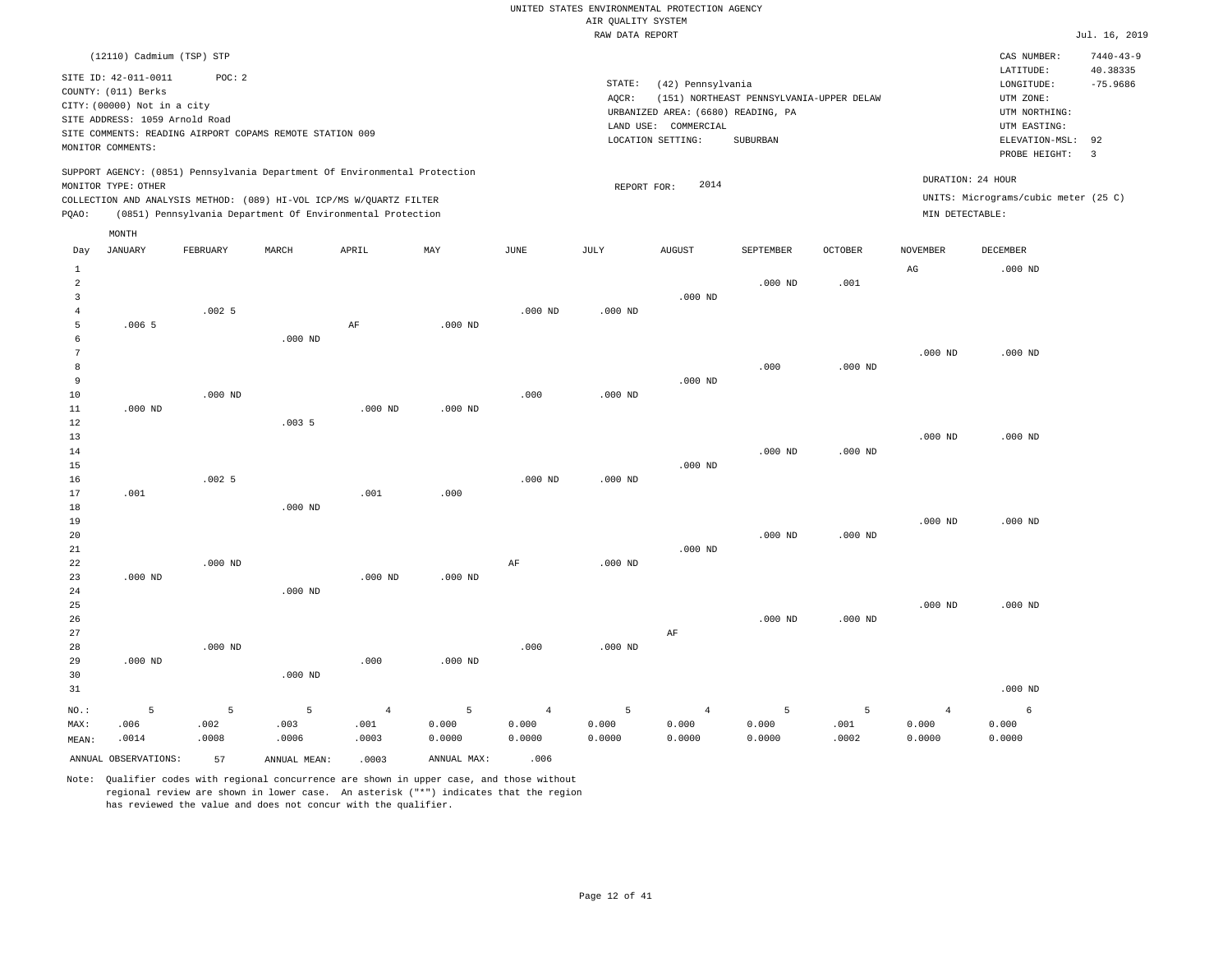|  |  | RAW DATA REPORT |  |
|--|--|-----------------|--|
|--|--|-----------------|--|

|                         |                                |                |                                                                            |           |             |                       | RAW DATA REPORT |                                    |                                          |           |                 |                                      | Jul. 16, 2019   |
|-------------------------|--------------------------------|----------------|----------------------------------------------------------------------------|-----------|-------------|-----------------------|-----------------|------------------------------------|------------------------------------------|-----------|-----------------|--------------------------------------|-----------------|
|                         | (12110) Cadmium (TSP) STP      |                |                                                                            |           |             |                       |                 |                                    |                                          |           |                 | CAS NUMBER:                          | $7440 - 43 - 9$ |
|                         |                                |                |                                                                            |           |             |                       |                 |                                    |                                          |           |                 | LATITUDE:                            | 40.38335        |
|                         | SITE ID: 42-011-0011           | POC: 2         |                                                                            |           |             |                       | STATE:          | (42) Pennsylvania                  |                                          |           |                 | LONGITUDE:                           | $-75.9686$      |
|                         | COUNTY: (011) Berks            |                |                                                                            |           |             |                       | AQCR:           |                                    | (151) NORTHEAST PENNSYLVANIA-UPPER DELAW |           |                 | UTM ZONE:                            |                 |
|                         | CITY: (00000) Not in a city    |                |                                                                            |           |             |                       |                 | URBANIZED AREA: (6680) READING, PA |                                          |           |                 | UTM NORTHING:                        |                 |
|                         | SITE ADDRESS: 1059 Arnold Road |                |                                                                            |           |             |                       | LAND USE:       | COMMERCIAL                         |                                          |           |                 | UTM EASTING:                         |                 |
|                         |                                |                | SITE COMMENTS: READING AIRPORT COPAMS REMOTE STATION 009                   |           |             |                       |                 | LOCATION SETTING:                  | SUBURBAN                                 |           |                 | ELEVATION-MSL:                       | 92              |
|                         | MONITOR COMMENTS:              |                |                                                                            |           |             |                       |                 |                                    |                                          |           |                 | PROBE HEIGHT:                        | $\overline{3}$  |
|                         |                                |                | SUPPORT AGENCY: (0851) Pennsylvania Department Of Environmental Protection |           |             |                       |                 |                                    |                                          |           |                 |                                      |                 |
|                         | MONITOR TYPE: OTHER            |                |                                                                            |           |             |                       | REPORT FOR:     | 2015                               |                                          |           |                 | DURATION: 24 HOUR                    |                 |
|                         |                                |                | COLLECTION AND ANALYSIS METHOD: (089) HI-VOL ICP/MS W/QUARTZ FILTER        |           |             |                       |                 |                                    |                                          |           |                 | UNITS: Micrograms/cubic meter (25 C) |                 |
| PQAO:                   |                                |                | (0851) Pennsylvania Department Of Environmental Protection                 |           |             |                       |                 |                                    |                                          |           | MIN DETECTABLE: |                                      |                 |
|                         | MONTH                          |                |                                                                            |           |             |                       |                 |                                    |                                          |           |                 |                                      |                 |
| Day                     | <b>JANUARY</b>                 | FEBRUARY       | MARCH                                                                      | APRIL     | MAY         | $\operatorname{JUNE}$ | JULY            | <b>AUGUST</b>                      | SEPTEMBER                                | OCTOBER   | NOVEMBER        | DECEMBER                             |                 |
| 1                       |                                |                | $.000$ ND                                                                  |           |             |                       |                 |                                    |                                          |           | $.000$ ND       |                                      |                 |
| $\overline{a}$          |                                |                |                                                                            |           |             |                       |                 |                                    |                                          |           | AF              | $.000$ ND                            |                 |
| $\overline{\mathbf{3}}$ |                                |                |                                                                            |           |             |                       |                 |                                    | $.000$ ND                                | $.000$ ND |                 |                                      |                 |
| $\overline{4}$          |                                |                |                                                                            |           |             |                       |                 | $.000$ ND                          |                                          |           |                 |                                      |                 |
| 5                       |                                | $.000$ ND      |                                                                            |           |             | AF                    | $.000$ ND       |                                    |                                          |           |                 |                                      |                 |
| 6                       | $.000$ ND                      |                |                                                                            | $.000$ ND | $.000$ ND   |                       |                 |                                    |                                          |           |                 |                                      |                 |
| 7                       |                                |                | .000                                                                       |           |             |                       |                 |                                    |                                          |           |                 |                                      |                 |
| 8                       |                                |                |                                                                            |           |             |                       |                 |                                    |                                          |           | AF              | $.000$ ND                            |                 |
| 9                       |                                |                |                                                                            |           |             |                       |                 |                                    | $.000$ ND                                | $.000$ ND |                 |                                      |                 |
| $10$                    |                                |                |                                                                            |           |             |                       |                 | $.000$ ND                          |                                          |           |                 |                                      |                 |
| $11\,$                  |                                | .000           |                                                                            |           |             | $.000$ ND             | $.000$ ND       |                                    |                                          |           |                 |                                      |                 |
| 12                      | $.000$ ND                      |                |                                                                            | $.000$ ND | $.000$ ND   |                       |                 |                                    |                                          |           |                 |                                      |                 |
| 13                      |                                |                | .000                                                                       |           |             |                       |                 |                                    |                                          |           |                 |                                      |                 |
| 14                      |                                |                |                                                                            |           |             |                       |                 |                                    |                                          |           | $.000$ ND       | $.000$ ND                            |                 |
| 15                      |                                |                |                                                                            |           |             |                       |                 |                                    | AF                                       | $.000$ ND |                 |                                      |                 |
| 16                      |                                |                |                                                                            |           |             |                       |                 | .000                               |                                          |           |                 |                                      |                 |
| 17                      |                                | $.000$ ND      |                                                                            |           |             | $.000$ ND             | .001            |                                    |                                          |           |                 |                                      |                 |
| 18                      | AF                             |                |                                                                            | $.000$ ND | $.000$ ND   |                       |                 |                                    |                                          |           |                 |                                      |                 |
| 19                      |                                |                | $.000$ ND                                                                  |           |             |                       |                 |                                    |                                          |           |                 |                                      |                 |
| 20                      |                                |                |                                                                            |           |             |                       |                 |                                    |                                          |           | $.000$ ND       | $.000$ ND                            |                 |
| 21                      |                                |                |                                                                            |           |             |                       |                 |                                    | .001                                     | $.000$ ND |                 |                                      |                 |
| 22                      |                                |                |                                                                            |           |             |                       |                 | $.000$ ND                          |                                          |           |                 |                                      |                 |
| 23                      |                                | $.000$ ND      |                                                                            |           |             | $.000$ ND             | $.000$ ND       |                                    |                                          |           |                 |                                      |                 |
| 24                      | $.000$ ND                      |                |                                                                            | $.000$ ND | $.000$ ND   |                       |                 |                                    |                                          |           |                 |                                      |                 |
| 25                      |                                |                | $.000$ ND                                                                  |           |             |                       |                 |                                    |                                          |           |                 |                                      |                 |
| 26                      |                                |                |                                                                            |           |             |                       |                 |                                    |                                          |           | AF              | $.000$ ND                            |                 |
| 27                      |                                |                |                                                                            |           |             |                       |                 |                                    | .000                                     | .000      |                 |                                      |                 |
| 28                      |                                |                |                                                                            |           |             |                       |                 | $.000$ ND                          |                                          |           |                 |                                      |                 |
| 29                      |                                |                |                                                                            |           |             | $.000$ ND             | $.000$ ND       |                                    |                                          |           |                 |                                      |                 |
| 30                      | $.000$ ND                      |                |                                                                            | $.000$ ND | $.000$ ND   |                       |                 |                                    |                                          |           |                 |                                      |                 |
| 31                      |                                |                | $.000$ ND                                                                  |           |             |                       |                 |                                    |                                          |           |                 |                                      |                 |
|                         |                                |                |                                                                            |           |             |                       |                 |                                    |                                          |           |                 |                                      |                 |
| NO.:                    | $\overline{4}$                 | $\overline{4}$ | 6                                                                          | 5         | 5           | $\overline{4}$        | 5               | 5                                  | $\overline{4}$                           | 5         | $\overline{3}$  | 5                                    |                 |
| MAX:                    | 0.000                          | 0.000          | 0.000                                                                      | 0.000     | 0.000       | 0.000                 | .001            | 0.000                              | .001                                     | 0.000     | 0.000           | 0.000                                |                 |
| MEAN:                   | 0.0000                         | 0.0000         | 0.0000                                                                     | 0.0000    | 0.0000      | 0.0000                | .0002           | 0.0000                             | .0003                                    | 0.0000    | 0.0000          | 0.0000                               |                 |
|                         | ANNUAL OBSERVATIONS:           | 55             | ANNUAL MEAN:                                                               | 0.0000    | ANNUAL MAX: | .001                  |                 |                                    |                                          |           |                 |                                      |                 |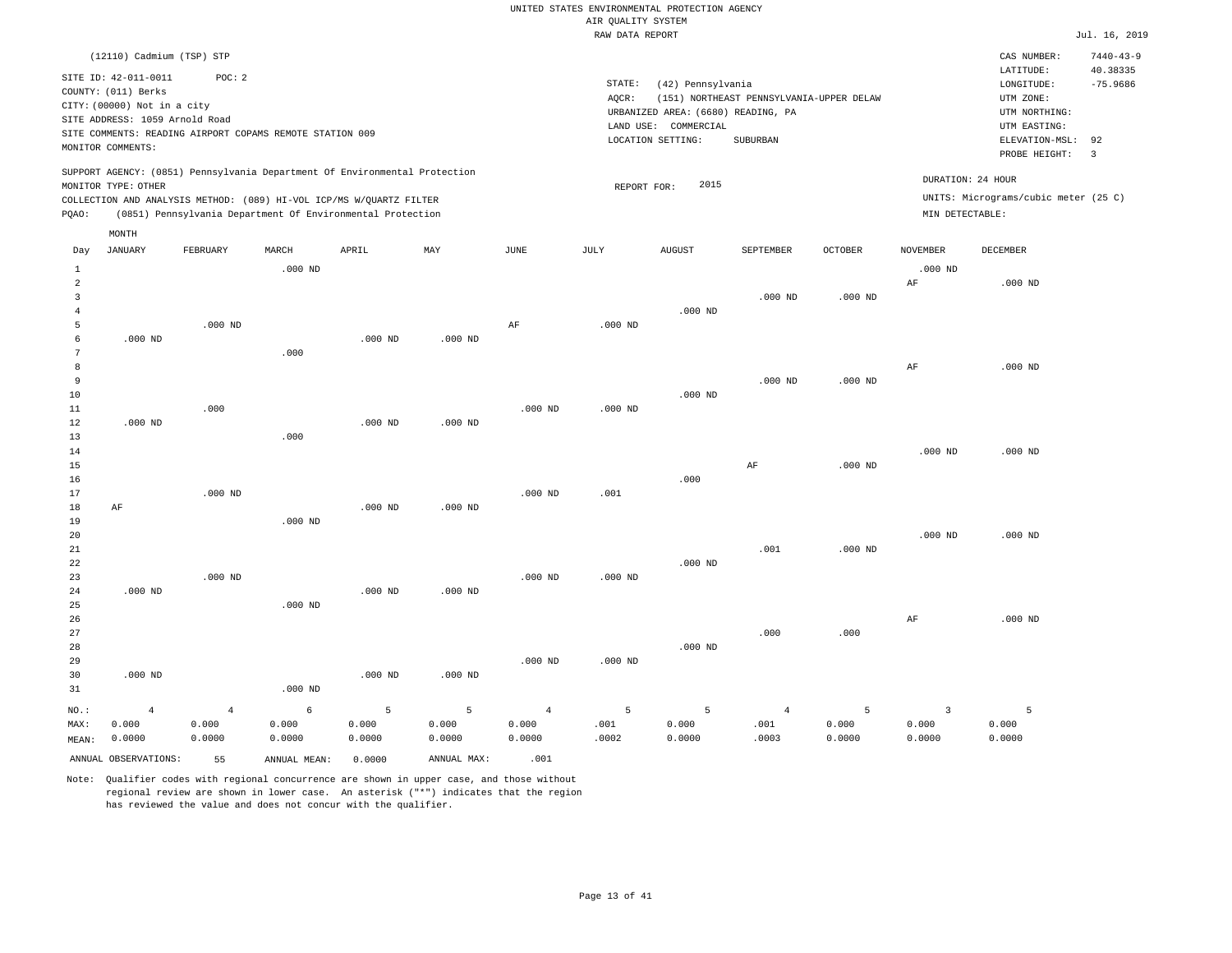|                                                                                                                                                                                                                                                          | RAW DATA REPORT                                                                                                                                                                 | Jul. 16, 2019                                                                                                                                                                 |
|----------------------------------------------------------------------------------------------------------------------------------------------------------------------------------------------------------------------------------------------------------|---------------------------------------------------------------------------------------------------------------------------------------------------------------------------------|-------------------------------------------------------------------------------------------------------------------------------------------------------------------------------|
| (12110) Cadmium (TSP) STP<br>SITE ID: 42-011-0011<br>POC: 2<br>COUNTY: (011) Berks<br>CITY: (00000) Not in a city<br>SITE ADDRESS: 1059 Arnold Road<br>SITE COMMENTS: READING AIRPORT COPAMS REMOTE STATION 009<br>MONITOR COMMENTS:                     | STATE:<br>(42) Pennsylvania<br>(151) NORTHEAST PENNSYLVANIA-UPPER DELAW<br>AOCR:<br>URBANIZED AREA: (6680) READING, PA<br>LAND USE: COMMERCIAL<br>SUBURBAN<br>LOCATION SETTING: | $7440 - 43 - 9$<br>CAS NUMBER:<br>40.38335<br>LATITUDE:<br>$-75.9686$<br>LONGITUDE:<br>UTM ZONE:<br>UTM NORTHING:<br>UTM EASTING:<br>ELEVATION-MSL: 92<br>PROBE HEIGHT:<br>-3 |
| SUPPORT AGENCY: (0851) Pennsylvania Department Of Environmental Protection<br>MONITOR TYPE: OTHER<br>COLLECTION AND ANALYSIS METHOD: (089) HI-VOL ICP/MS W/OUARTZ FILTER<br>(0851) Pennsylvania Department Of Environmental Protection<br>POAO:<br>MONTH | 2016<br>REPORT FOR:                                                                                                                                                             | DURATION: 24 HOUR<br>UNITS: Micrograms/cubic meter (25 C)<br>MIN DETECTABLE:                                                                                                  |

| Day            | JANUARY                  | FEBRUARY       | MARCH                  | APRIL     | $\mathtt{MAX}$ | $_{\rm JUNE}$ | $\mathtt{JULY}$ | <b>AUGUST</b> | SEPTEMBER | OCTOBER   | NOVEMBER  | DECEMBER  |
|----------------|--------------------------|----------------|------------------------|-----------|----------------|---------------|-----------------|---------------|-----------|-----------|-----------|-----------|
| 1              | $\hbox{AV}$              |                | $\mathbb{A}\mathbb{S}$ |           |                |               |                 |               |           |           |           |           |
| $\overline{a}$ |                          |                |                        |           |                |               |                 |               |           |           | $.000$ ND | $.000$ ND |
| 3              |                          |                |                        |           |                |               |                 |               | $.000$ ND | $.000$ ND |           |           |
| 4              |                          |                |                        |           |                |               |                 | $.000$ ND     |           |           |           |           |
| 5              |                          |                |                        |           |                | $.000$ ND     | $.000$ ND       |               |           |           |           |           |
| 6              |                          | $.000$ ND      |                        | $.000$ ND | AV             |               |                 |               |           |           |           |           |
| 7              | .001                     |                | AV                     |           |                |               |                 |               |           |           |           |           |
| 8              |                          |                |                        |           |                |               |                 |               |           |           | .000      | $.000$ ND |
| 9              |                          |                |                        |           |                |               |                 |               | $.000$ ND | $.000$ ND |           |           |
| 10             |                          |                |                        |           |                |               |                 | $.000$ ND     |           |           |           |           |
| 11             |                          |                |                        |           |                | $.000$ ND     | $.000$ ND       |               |           |           |           |           |
| $12\,$         |                          | $.000$ ND      |                        | $.000$ ND | $.000$ ND      |               |                 |               |           |           |           |           |
| 13             | $.000$ ND                |                | $.000$ ND              |           |                |               |                 |               |           |           |           |           |
| 14             |                          |                |                        |           |                |               |                 |               |           |           | $.000$ ND | .000      |
| 15             |                          |                |                        |           |                |               |                 |               | $.000$ ND | $.000$ ND |           |           |
| 16             |                          |                |                        |           |                |               |                 | $.000$ ND     |           |           |           |           |
| 17             |                          |                |                        |           |                | $.000$ ND     | $.000$ ND       |               |           |           |           |           |
| 18<br>19       | $.000$ ND                | $.000$ ND      | $.000$ ND              | .000      | .000           |               |                 |               |           |           |           |           |
| 20             |                          |                |                        |           |                |               |                 |               |           |           | $.000$ ND | .000      |
| 21             |                          |                |                        |           |                |               |                 |               | .000      | $.000$ ND |           |           |
| 22             |                          |                |                        |           |                |               |                 | $.000$ ND     |           |           |           |           |
| 23             |                          |                |                        |           |                | $.000$ ND     | $.000$ ND       |               |           |           |           |           |
| 24             |                          | $.000$ ND      |                        | $.000$ ND | $.000$ ND      |               |                 |               |           |           |           |           |
| 25             | $\mathbb{F} \mathbbm{I}$ |                | AV                     |           |                |               |                 |               |           |           |           |           |
| 26             |                          |                |                        |           |                |               |                 |               |           |           | $.000$ ND | .000      |
| 27             |                          |                |                        |           |                |               |                 |               | $.000$ ND | .0015     |           |           |
| 28             |                          |                |                        |           |                |               |                 | $.000$ ND     |           |           |           |           |
| 29             |                          |                |                        |           |                | $.000$ ND     | .000            |               |           |           |           |           |
| 30             |                          |                |                        | $.000$ ND | $.000$ ND      |               |                 |               |           |           |           |           |
| 31             | $.000$ ND                |                | $.000$ ND              |           |                |               |                 |               |           |           |           |           |
| $NO.$ :        | $\overline{4}$           | $\overline{4}$ | $\overline{3}$         | 5         | $\overline{4}$ | 5             | 5               | 5             | 5         | 5         | 5         | 5         |
| MAX:           | .001                     | 0.000          | 0.000                  | 0.000     | 0.000          | 0.000         | 0.000           | 0.000         | 0.000     | .001      | 0.000     | 0.000     |
| MEAN:          | .0003                    | 0.0000         | 0.0000                 | 0.0000    | 0.0000         | 0.0000        | 0.0000          | 0.0000        | 0.0000    | .0002     | 0.0000    | 0.0000    |
|                | ANNUAL OBSERVATIONS:     | 55             | ANNUAL MEAN:           | 0.0000    | ANNUAL MAX:    | .001          |                 |               |           |           |           |           |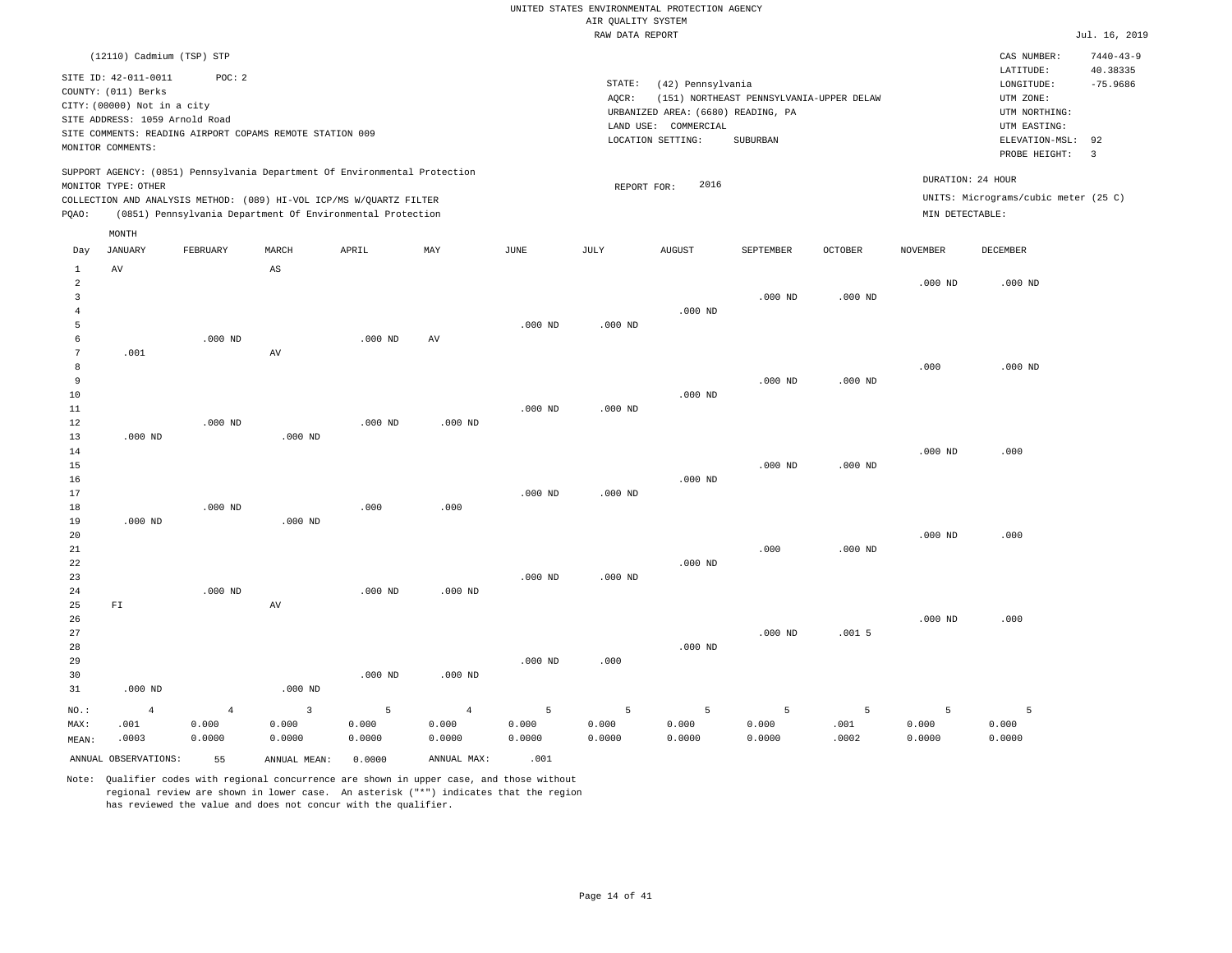|                     |                                |                         |                                                                            |                |             |           | RAW DATA REPORT     |                                    |                                          |                |                 |                                      | Jul. 16, 2019   |
|---------------------|--------------------------------|-------------------------|----------------------------------------------------------------------------|----------------|-------------|-----------|---------------------|------------------------------------|------------------------------------------|----------------|-----------------|--------------------------------------|-----------------|
|                     | (12110) Cadmium (TSP) STP      |                         |                                                                            |                |             |           |                     |                                    |                                          |                |                 | CAS NUMBER:                          | $7440 - 43 - 9$ |
|                     |                                |                         |                                                                            |                |             |           |                     |                                    |                                          |                |                 | LATITUDE:                            | 40.38335        |
|                     | SITE ID: 42-011-0011           | POC: 2                  |                                                                            |                |             |           | STATE:              | (42) Pennsylvania                  |                                          |                |                 | $\texttt{LONGITUDE}$ :               | $-75.9686$      |
|                     | COUNTY: (011) Berks            |                         |                                                                            |                |             |           | AQCR:               |                                    | (151) NORTHEAST PENNSYLVANIA-UPPER DELAW |                |                 | UTM ZONE:                            |                 |
|                     | CITY: (00000) Not in a city    |                         |                                                                            |                |             |           |                     | URBANIZED AREA: (6680) READING, PA |                                          |                |                 | UTM NORTHING:                        |                 |
|                     | SITE ADDRESS: 1059 Arnold Road |                         |                                                                            |                |             |           |                     | LAND USE: COMMERCIAL               |                                          |                |                 | UTM EASTING:                         |                 |
|                     |                                |                         | SITE COMMENTS: READING AIRPORT COPAMS REMOTE STATION 009                   |                |             |           |                     | LOCATION SETTING:                  | SUBURBAN                                 |                |                 | ELEVATION-MSL:                       | 92              |
|                     | MONITOR COMMENTS:              |                         |                                                                            |                |             |           |                     |                                    |                                          |                |                 | PROBE HEIGHT:                        | $\overline{3}$  |
|                     |                                |                         | SUPPORT AGENCY: (0851) Pennsylvania Department Of Environmental Protection |                |             |           |                     |                                    |                                          |                |                 | DURATION: 24 HOUR                    |                 |
|                     | MONITOR TYPE: OTHER            |                         |                                                                            |                |             |           |                     | 2017<br>REPORT FOR:                |                                          |                |                 |                                      |                 |
|                     |                                |                         | COLLECTION AND ANALYSIS METHOD: (089) HI-VOL ICP/MS W/QUARTZ FILTER        |                |             |           |                     |                                    |                                          |                |                 | UNITS: Micrograms/cubic meter (25 C) |                 |
| PQAO:               |                                |                         | (0851) Pennsylvania Department Of Environmental Protection                 |                |             |           |                     |                                    |                                          |                |                 | MIN DETECTABLE:                      |                 |
|                     | MONTH                          |                         |                                                                            |                |             |           |                     |                                    |                                          |                |                 |                                      |                 |
| Day                 | <b>JANUARY</b>                 | FEBRUARY                | MARCH                                                                      | APRIL          | MAY         | JUNE      | <b>JULY</b>         | <b>AUGUST</b>                      | SEPTEMBER                                | <b>OCTOBER</b> | <b>NOVEMBER</b> | DECEMBER                             |                 |
| $\mathbf{1}$        | $.000$ ND                      |                         |                                                                            | $.000$ ND      | $.000$ ND   |           |                     |                                    |                                          |                |                 |                                      |                 |
| $\overline{a}$      |                                |                         | $\mathbb{A}\mathbb{S}$                                                     |                |             |           |                     |                                    |                                          |                |                 |                                      |                 |
| $\overline{3}$      |                                |                         |                                                                            |                |             |           |                     |                                    |                                          |                |                 |                                      |                 |
| $\overline{4}$      |                                |                         |                                                                            |                |             |           |                     |                                    |                                          |                |                 |                                      |                 |
| 5                   |                                |                         |                                                                            |                |             |           |                     |                                    |                                          |                |                 |                                      |                 |
| 6                   |                                | $\operatorname{AV}$     |                                                                            |                |             | $.000$ ND |                     |                                    |                                          |                |                 |                                      |                 |
| $7\phantom{.0}$     | AV                             |                         |                                                                            | $.000$ ND      | $.000$ ND   |           |                     |                                    |                                          |                |                 |                                      |                 |
| 8<br>$\overline{9}$ |                                |                         | AV                                                                         |                |             |           |                     |                                    |                                          |                |                 |                                      |                 |
| 10                  |                                |                         |                                                                            |                |             |           |                     |                                    |                                          |                |                 |                                      |                 |
| 11                  |                                |                         |                                                                            |                |             |           |                     |                                    |                                          |                |                 |                                      |                 |
| 12                  |                                | $.000$ ND               |                                                                            |                |             | $.000$ ND |                     |                                    |                                          |                |                 |                                      |                 |
| 13                  | .000                           |                         |                                                                            | $\hbox{AV}$    | .000        |           |                     |                                    |                                          |                |                 |                                      |                 |
| 14                  |                                |                         | $.000$ ND                                                                  |                |             |           |                     |                                    |                                          |                |                 |                                      |                 |
| 15                  |                                |                         |                                                                            |                |             |           |                     |                                    |                                          |                |                 |                                      |                 |
| 16                  |                                |                         |                                                                            |                |             |           |                     |                                    |                                          |                |                 |                                      |                 |
| 17                  |                                |                         |                                                                            |                |             |           |                     |                                    |                                          |                |                 |                                      |                 |
| 18                  |                                | $.000$ ND               |                                                                            |                |             | $.000$ ND |                     |                                    |                                          |                |                 |                                      |                 |
| 19                  | .001                           |                         |                                                                            | $.000$ ND      | $.000$ ND   |           |                     |                                    |                                          |                |                 |                                      |                 |
| 20                  |                                |                         | $.000$ ND                                                                  |                |             |           |                     |                                    |                                          |                |                 |                                      |                 |
| 21                  |                                |                         |                                                                            |                |             |           |                     |                                    |                                          |                |                 |                                      |                 |
| 22                  |                                |                         |                                                                            |                |             |           |                     |                                    |                                          |                |                 |                                      |                 |
| 23                  |                                |                         |                                                                            |                |             |           |                     |                                    |                                          |                |                 |                                      |                 |
| 24                  |                                | .000                    |                                                                            |                |             | $.000$ ND |                     |                                    |                                          |                |                 |                                      |                 |
| 25                  | $.000$ ND                      |                         |                                                                            | $\hbox{AV}$    | $.000$ ND   |           |                     |                                    |                                          |                |                 |                                      |                 |
| 26                  |                                |                         | $.000$ ND                                                                  |                |             |           |                     |                                    |                                          |                |                 |                                      |                 |
| 27                  |                                |                         |                                                                            |                |             |           |                     |                                    |                                          |                |                 |                                      |                 |
| 28                  |                                |                         |                                                                            |                |             |           |                     |                                    |                                          |                |                 |                                      |                 |
| 29<br>30            |                                |                         |                                                                            |                |             | $.000$ ND |                     |                                    |                                          |                |                 |                                      |                 |
| 31                  | .001                           |                         |                                                                            |                | $.000$ ND   |           |                     |                                    |                                          |                |                 |                                      |                 |
|                     |                                |                         |                                                                            |                |             |           |                     |                                    |                                          |                |                 |                                      |                 |
| NO.:                | 5                              | $\overline{\mathbf{3}}$ | $\overline{3}$                                                             | $\overline{3}$ | 6           | 5         | $\mathsf{O}\xspace$ | $\mathsf{O}\xspace$                | $\,$ 0 $\,$                              | $\mathsf{O}$   | $\mathsf 0$     | $\mathbb O$                          |                 |
| MAX:                | .001                           | 0.000                   | 0.000                                                                      | 0.000          | 0.000       | 0.000     |                     |                                    |                                          |                |                 |                                      |                 |
| MEAN:               | .0004                          | 0.0000                  | 0.0000                                                                     | 0.0000         | 0.0000      | 0.0000    |                     |                                    |                                          |                |                 |                                      |                 |
|                     | ANNUAL OBSERVATIONS:           | 25                      | ANNUAL MEAN:                                                               | .0001          | ANNUAL MAX: | .001      |                     |                                    |                                          |                |                 |                                      |                 |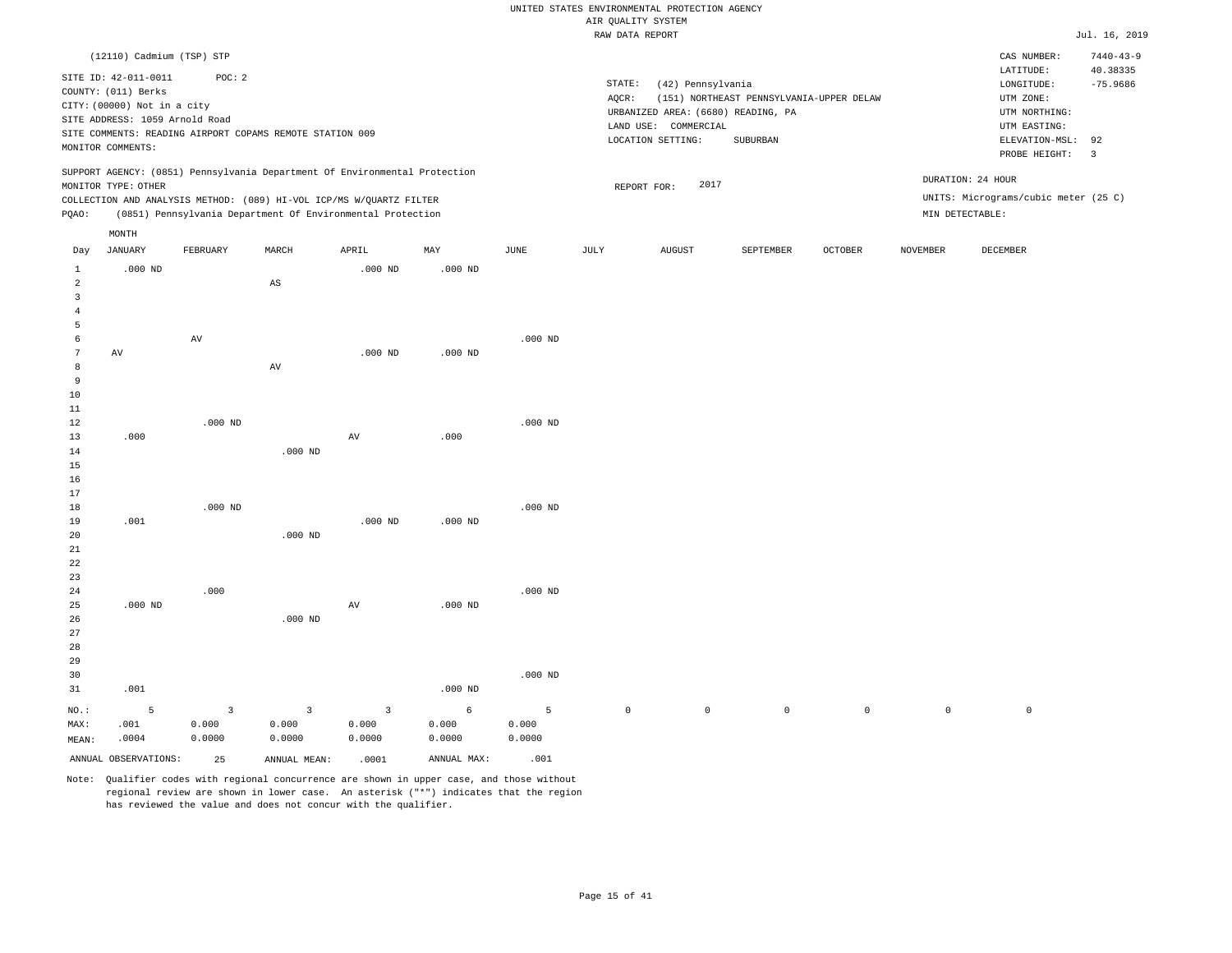|                |                                |           |                                                                            |                |                |                | RAW DATA REPORT |                                    |                                          |                |                 |                                      | Jul. 16, 2019           |
|----------------|--------------------------------|-----------|----------------------------------------------------------------------------|----------------|----------------|----------------|-----------------|------------------------------------|------------------------------------------|----------------|-----------------|--------------------------------------|-------------------------|
|                | (12112) Chromium (TSP) STP     |           |                                                                            |                |                |                |                 |                                    |                                          |                |                 | CAS NUMBER:                          | $7440 - 47 - 3$         |
|                |                                |           |                                                                            |                |                |                |                 |                                    |                                          |                |                 | LATITUDE:                            | 40.38335                |
|                | SITE ID: 42-011-0011           | POC: 2    |                                                                            |                |                |                | STATE:          | (42) Pennsylvania                  |                                          |                |                 | LONGITUDE:                           | $-75.9686$              |
|                | COUNTY: (011) Berks            |           |                                                                            |                |                |                | AOCR:           |                                    | (151) NORTHEAST PENNSYLVANIA-UPPER DELAW |                |                 | UTM ZONE:                            |                         |
|                | CITY: (00000) Not in a city    |           |                                                                            |                |                |                |                 | URBANIZED AREA: (6680) READING, PA |                                          |                |                 | UTM NORTHING:                        |                         |
|                | SITE ADDRESS: 1059 Arnold Road |           |                                                                            |                |                |                |                 | LAND USE: COMMERCIAL               |                                          |                |                 | UTM EASTING:                         |                         |
|                |                                |           | SITE COMMENTS: READING AIRPORT COPAMS REMOTE STATION 009                   |                |                |                |                 | LOCATION SETTING:                  | SUBURBAN                                 |                |                 | ELEVATION-MSL:                       | 92                      |
|                | MONITOR COMMENTS:              |           |                                                                            |                |                |                |                 |                                    |                                          |                |                 | PROBE HEIGHT:                        | $\overline{\mathbf{3}}$ |
|                |                                |           | SUPPORT AGENCY: (0851) Pennsylvania Department Of Environmental Protection |                |                |                |                 |                                    |                                          |                |                 | DURATION: 24 HOUR                    |                         |
|                | MONITOR TYPE: OTHER            |           |                                                                            |                |                |                | REPORT FOR:     | 2013                               |                                          |                |                 |                                      |                         |
|                |                                |           | COLLECTION AND ANALYSIS METHOD: (089) HI-VOL ICP/MS W/QUARTZ FILTER        |                |                |                |                 |                                    |                                          |                |                 | UNITS: Micrograms/cubic meter (25 C) |                         |
| PQAO:          |                                |           | (0851) Pennsylvania Department Of Environmental Protection                 |                |                |                |                 |                                    |                                          |                | MIN DETECTABLE: |                                      |                         |
|                | MONTH                          |           |                                                                            |                |                |                |                 |                                    |                                          |                |                 |                                      |                         |
| Day            | JANUARY                        | FEBRUARY  | MARCH                                                                      | APRIL          | MAY            | JUNE           | JULY            | AUGUST                             | SEPTEMBER                                | <b>OCTOBER</b> | <b>NOVEMBER</b> | DECEMBER                             |                         |
| $\mathbf{1}$   |                                |           |                                                                            |                |                |                |                 |                                    | $.000$ ND                                | $.000$ ND      |                 |                                      |                         |
| $\overline{a}$ |                                |           |                                                                            |                |                |                |                 | $.000$ ND                          |                                          |                |                 |                                      |                         |
| $\overline{3}$ |                                | $.000$ ND |                                                                            |                |                | $.000$ ND      | $.000$ ND       |                                    |                                          |                |                 |                                      |                         |
| 4              | $.000$ ND                      |           |                                                                            | $.000$ ND      | $.000$ ND      |                |                 |                                    |                                          |                |                 |                                      |                         |
| 5              |                                |           | .007                                                                       |                |                |                |                 |                                    |                                          |                |                 |                                      |                         |
| 6              |                                |           |                                                                            |                |                |                |                 |                                    |                                          |                | $.000$ ND       | $.000$ ND                            |                         |
| 7              |                                |           |                                                                            |                |                |                |                 |                                    | $.000$ ND                                | $.000$ ND      |                 |                                      |                         |
| 8              |                                |           |                                                                            |                |                |                |                 | AF                                 |                                          |                |                 |                                      |                         |
| 9              |                                | $.000$ ND |                                                                            |                |                | $.000$ ND      | $.000$ ND       |                                    |                                          |                |                 |                                      |                         |
| 10             | $.000$ ND                      |           |                                                                            | $.000$ ND      | $.000$ ND      |                |                 |                                    |                                          |                |                 |                                      |                         |
| 11             |                                |           | $.000$ ND                                                                  |                |                |                |                 |                                    |                                          |                |                 |                                      |                         |
| 12             |                                |           |                                                                            |                |                |                |                 |                                    |                                          |                | $.000$ ND       | $.000$ ND                            |                         |
| 13             |                                |           |                                                                            |                |                |                |                 |                                    | $.000$ ND                                | $.000$ ND      |                 |                                      |                         |
| 14             |                                |           |                                                                            |                |                |                |                 | $.000$ ND                          |                                          |                |                 |                                      |                         |
| 15             |                                | $.000$ ND |                                                                            |                |                | $.000$ ND      | $.000$ ND       |                                    |                                          |                |                 |                                      |                         |
| 16             | .005                           |           |                                                                            | $.000$ ND      | $.000$ ND      |                |                 |                                    |                                          |                |                 |                                      |                         |
| 17             |                                |           | $.000$ ND                                                                  |                |                |                |                 |                                    |                                          |                |                 |                                      |                         |
| 18             |                                |           |                                                                            |                |                |                |                 |                                    |                                          |                | $.000$ ND       | AF                                   |                         |
| 19             |                                |           |                                                                            |                |                |                |                 |                                    | $.000$ ND                                | $.000$ ND      |                 |                                      |                         |
| 20             |                                |           |                                                                            |                |                |                |                 | $.000$ ND                          |                                          |                |                 |                                      |                         |
| 21<br>22       | $.000$ ND                      | $.000$ ND |                                                                            | AF             | $.000$ ND      | $.000$ ND      | $.000$ ND       |                                    |                                          |                |                 |                                      |                         |
| 23             |                                |           | $.000$ ND                                                                  |                |                |                |                 |                                    |                                          |                |                 |                                      |                         |
| 24             |                                |           |                                                                            |                |                |                |                 |                                    |                                          |                | $.000$ ND       | $.000$ ND                            |                         |
| 25             |                                |           |                                                                            |                |                |                |                 |                                    | $.000$ ND                                | $.000$ ND      |                 |                                      |                         |
| 26             |                                |           |                                                                            |                |                |                |                 | $.000$ ND                          |                                          |                |                 |                                      |                         |
| 27             |                                | $.000$ ND |                                                                            |                |                | AF             | $.000$ ND       |                                    |                                          |                |                 |                                      |                         |
| 28             | $.000$ ND                      |           |                                                                            | $.000$ ND      | $.000$ ND      |                |                 |                                    |                                          |                |                 |                                      |                         |
| 29             |                                |           | $.000$ ND                                                                  |                |                |                |                 |                                    |                                          |                |                 |                                      |                         |
| 30             |                                |           |                                                                            |                |                |                |                 |                                    |                                          |                | $.000$ ND       | $.000$ ND                            |                         |
| 31             |                                |           |                                                                            |                |                |                |                 |                                    |                                          | $.000$ ND      |                 |                                      |                         |
|                |                                |           |                                                                            |                |                |                |                 |                                    |                                          |                |                 |                                      |                         |
| NO.:           | 5                              | 5         | $\overline{5}$                                                             | $\overline{4}$ | $\overline{5}$ | $\overline{4}$ | 5               | $\sqrt{4}$                         | 5                                        | 6              | 5               | $\,4\,$                              |                         |
| MAX:           | .005                           | 0.000     | .007                                                                       | 0.000          | 0.000          | 0.000          | 0.000           | 0.000                              | 0.000                                    | 0.000          | 0.000           | 0.000                                |                         |
| MEAN:          | .0010                          | 0.0000    | .0014                                                                      | 0.0000         | 0.0000         | 0.0000         | 0.0000          | 0.0000                             | 0.0000                                   | 0.0000         | 0.0000          | 0.0000                               |                         |
|                | ANNUAL OBSERVATIONS:           | 57        | ANNUAL MEAN:                                                               | .0002          | ANNUAL MAX:    | .007           |                 |                                    |                                          |                |                 |                                      |                         |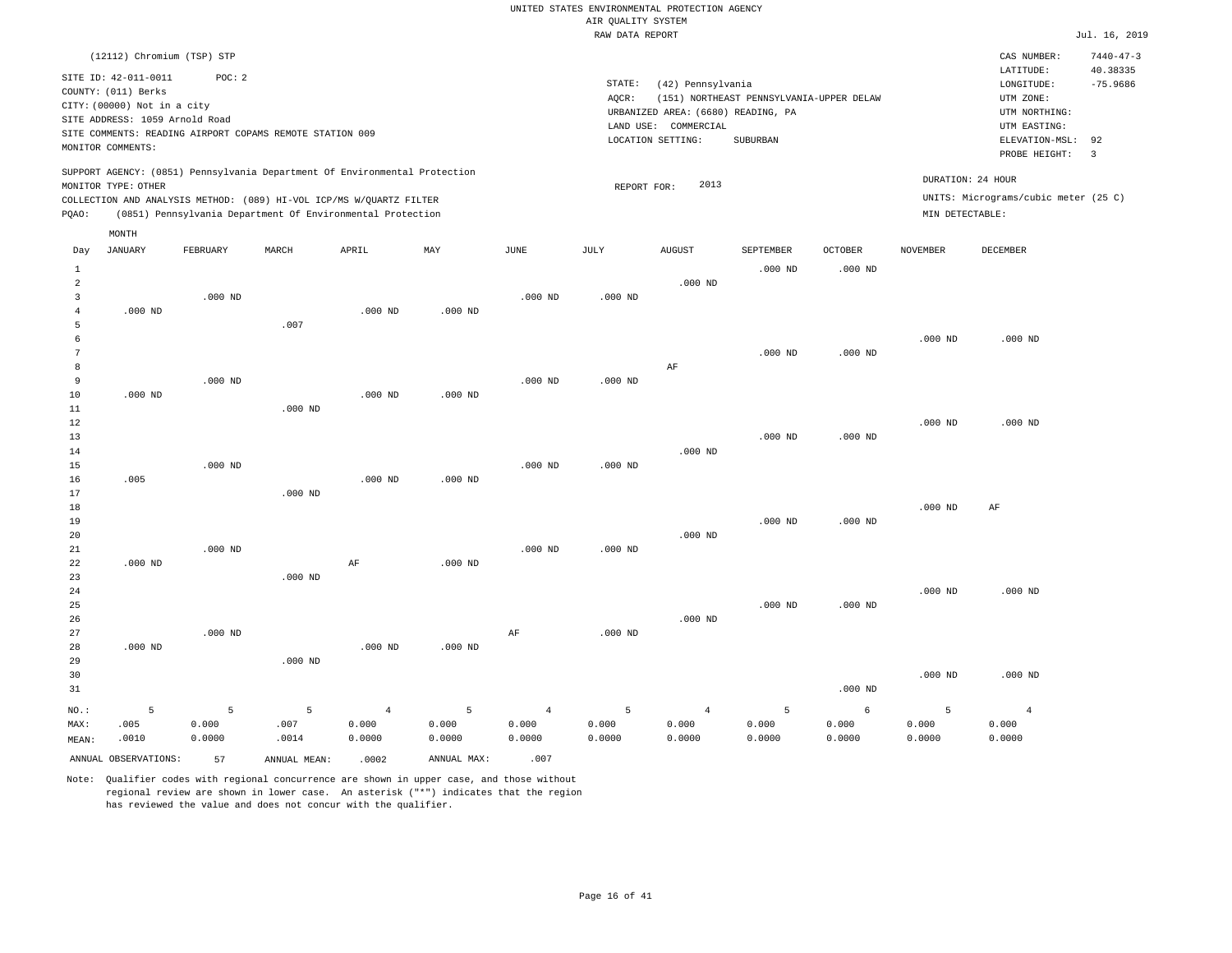|                |                                |           |                                                          |                                                                            |             |                | RAW DATA REPORT |                                    |                                          |                |                 |                                      | Jul. 16, 2019   |
|----------------|--------------------------------|-----------|----------------------------------------------------------|----------------------------------------------------------------------------|-------------|----------------|-----------------|------------------------------------|------------------------------------------|----------------|-----------------|--------------------------------------|-----------------|
|                | (12112) Chromium (TSP) STP     |           |                                                          |                                                                            |             |                |                 |                                    |                                          |                |                 | CAS NUMBER:                          | $7440 - 47 - 3$ |
|                | SITE ID: 42-011-0011           | POC: 2    |                                                          |                                                                            |             |                |                 |                                    |                                          |                |                 | LATITUDE:                            | 40.38335        |
|                | COUNTY: (011) Berks            |           |                                                          |                                                                            |             |                | STATE:          | (42) Pennsylvania                  |                                          |                |                 | LONGITUDE:                           | $-75.9686$      |
|                | CITY: (00000) Not in a city    |           |                                                          |                                                                            |             |                | AOCR:           |                                    | (151) NORTHEAST PENNSYLVANIA-UPPER DELAW |                |                 | UTM ZONE:                            |                 |
|                | SITE ADDRESS: 1059 Arnold Road |           |                                                          |                                                                            |             |                |                 | URBANIZED AREA: (6680) READING, PA |                                          |                |                 | UTM NORTHING:                        |                 |
|                |                                |           | SITE COMMENTS: READING AIRPORT COPAMS REMOTE STATION 009 |                                                                            |             |                | LAND USE:       | COMMERCIAL                         |                                          |                |                 | UTM EASTING:                         |                 |
|                | MONITOR COMMENTS:              |           |                                                          |                                                                            |             |                |                 | LOCATION SETTING:                  | SUBURBAN                                 |                |                 | ELEVATION-MSL:                       | 92              |
|                |                                |           |                                                          |                                                                            |             |                |                 |                                    |                                          |                |                 | PROBE HEIGHT:                        | $\overline{3}$  |
|                |                                |           |                                                          | SUPPORT AGENCY: (0851) Pennsylvania Department Of Environmental Protection |             |                |                 |                                    |                                          |                |                 | DURATION: 24 HOUR                    |                 |
|                | MONITOR TYPE: OTHER            |           |                                                          |                                                                            |             |                | REPORT FOR:     | 2014                               |                                          |                |                 | UNITS: Micrograms/cubic meter (25 C) |                 |
|                |                                |           |                                                          | COLLECTION AND ANALYSIS METHOD: (089) HI-VOL ICP/MS W/QUARTZ FILTER        |             |                |                 |                                    |                                          |                |                 |                                      |                 |
| PQAO:          |                                |           |                                                          | (0851) Pennsylvania Department Of Environmental Protection                 |             |                |                 |                                    |                                          |                | MIN DETECTABLE: |                                      |                 |
| Day            | MONTH<br><b>JANUARY</b>        | FEBRUARY  | MARCH                                                    | APRIL                                                                      | MAY         | <b>JUNE</b>    | JULY            | <b>AUGUST</b>                      | SEPTEMBER                                | <b>OCTOBER</b> | <b>NOVEMBER</b> | DECEMBER                             |                 |
|                |                                |           |                                                          |                                                                            |             |                |                 |                                    |                                          |                |                 |                                      |                 |
| $\mathbf{1}$   |                                |           |                                                          |                                                                            |             |                |                 |                                    |                                          |                | AG              | $.000$ ND                            |                 |
| 2              |                                |           |                                                          |                                                                            |             |                |                 |                                    | $.000$ ND                                | $.000$ ND      |                 |                                      |                 |
| 3              |                                |           |                                                          |                                                                            |             |                |                 | $.000$ ND                          |                                          |                |                 |                                      |                 |
| $\overline{4}$ |                                | $.000$ ND |                                                          |                                                                            |             | $.000$ ND      | $.000$ ND       |                                    |                                          |                |                 |                                      |                 |
| 5              | $.000$ ND                      |           |                                                          | $\rm{AF}$                                                                  | $.000$ ND   |                |                 |                                    |                                          |                |                 |                                      |                 |
| 6              |                                |           | $.000$ ND                                                |                                                                            |             |                |                 |                                    |                                          |                |                 |                                      |                 |
| 7              |                                |           |                                                          |                                                                            |             |                |                 |                                    |                                          |                | $.000$ ND       | $.000$ ND                            |                 |
| 8              |                                |           |                                                          |                                                                            |             |                |                 |                                    | $.000$ ND                                | $.000$ ND      |                 |                                      |                 |
| 9              |                                |           |                                                          |                                                                            |             |                |                 | $.000$ ND                          |                                          |                |                 |                                      |                 |
| 10             |                                | $.000$ ND |                                                          |                                                                            |             | $.000$ ND      | $.000$ ND       |                                    |                                          |                |                 |                                      |                 |
| $11\,$         | $.000$ ND                      |           |                                                          | $.000$ ND                                                                  | $.000$ ND   |                |                 |                                    |                                          |                |                 |                                      |                 |
| 12             |                                |           | $.000$ ND                                                |                                                                            |             |                |                 |                                    |                                          |                |                 |                                      |                 |
| 13             |                                |           |                                                          |                                                                            |             |                |                 |                                    |                                          |                | $.000$ ND       | $.000$ ND                            |                 |
| 14             |                                |           |                                                          |                                                                            |             |                |                 |                                    | $.000$ ND                                | $.000$ ND      |                 |                                      |                 |
| 15             |                                |           |                                                          |                                                                            |             |                |                 | $.000$ ND                          |                                          |                |                 |                                      |                 |
| 16             |                                | $.000$ ND |                                                          |                                                                            |             | .005           | $.000$ ND       |                                    |                                          |                |                 |                                      |                 |
| 17             | $.000$ ND                      |           |                                                          | $.000$ ND                                                                  | $.000$ ND   |                |                 |                                    |                                          |                |                 |                                      |                 |
| 18             |                                |           | $.000$ ND                                                |                                                                            |             |                |                 |                                    |                                          |                |                 |                                      |                 |
| 19             |                                |           |                                                          |                                                                            |             |                |                 |                                    |                                          |                | $.000$ ND       | $.000$ ND                            |                 |
| 20             |                                |           |                                                          |                                                                            |             |                |                 | $.000$ ND                          | $.000$ ND                                | $.000$ ND      |                 |                                      |                 |
| 21<br>22       |                                | $.000$ ND |                                                          |                                                                            |             | $\rm{AF}$      | $.000$ ND       |                                    |                                          |                |                 |                                      |                 |
| 23             | $.000$ ND                      |           |                                                          |                                                                            |             |                |                 |                                    |                                          |                |                 |                                      |                 |
| 24             |                                |           | $.000$ ND                                                | $.000$ ND                                                                  | $.000$ ND   |                |                 |                                    |                                          |                |                 |                                      |                 |
| 25             |                                |           |                                                          |                                                                            |             |                |                 |                                    |                                          |                | $.000$ ND       | $.000$ ND                            |                 |
| 26             |                                |           |                                                          |                                                                            |             |                |                 |                                    | $.000$ ND                                | $.000$ ND      |                 |                                      |                 |
|                |                                |           |                                                          |                                                                            |             |                |                 |                                    |                                          |                |                 |                                      |                 |
| 27<br>28       |                                | $.000$ ND |                                                          |                                                                            |             | $.000$ ND      | $.000$ ND       | AF                                 |                                          |                |                 |                                      |                 |
| 29             | $.000$ ND                      |           |                                                          | $.000$ ND                                                                  | $.000$ ND   |                |                 |                                    |                                          |                |                 |                                      |                 |
|                |                                |           |                                                          |                                                                            |             |                |                 |                                    |                                          |                |                 |                                      |                 |
| 30             |                                |           | $.000$ ND                                                |                                                                            |             |                |                 |                                    |                                          |                |                 |                                      |                 |
| 31             |                                |           |                                                          |                                                                            |             |                |                 |                                    |                                          |                |                 | $.000$ ND                            |                 |
| NO.:           | 5                              | 5         | 5                                                        | $\overline{4}$                                                             | 5           | $\overline{4}$ | 5               | $\overline{4}$                     | 5                                        | 5              | $\overline{4}$  | 6                                    |                 |
| MAX:           | 0.000                          | 0.000     | 0.000                                                    | 0.000                                                                      | 0.000       | .005           | 0.000           | 0.000                              | 0.000                                    | 0.000          | 0.000           | 0.000                                |                 |
| MEAN:          | 0.0000                         | 0.0000    | 0.0000                                                   | 0.0000                                                                     | 0.0000      | .0013          | 0.0000          | 0.0000                             | 0.0000                                   | 0.0000         | 0.0000          | 0.0000                               |                 |
|                | ANNUAL OBSERVATIONS:           | 57        | ANNUAL MEAN:                                             | .0001                                                                      | ANNUAL MAX: | .005           |                 |                                    |                                          |                |                 |                                      |                 |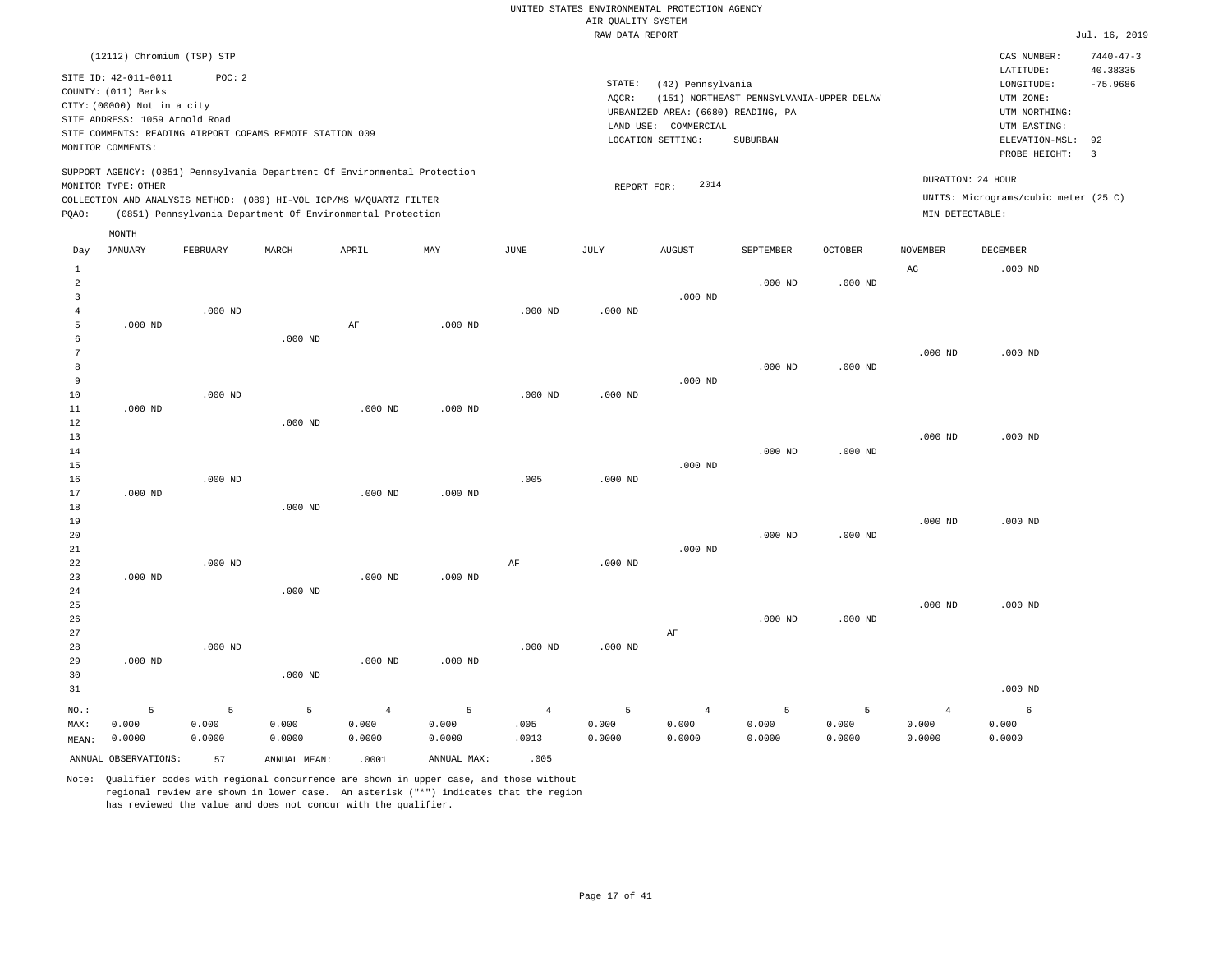| RAW DATA REPORT |
|-----------------|
|                 |
|                 |
|                 |

 $Jul. 16, 2019$ 

CAS NUMBER: 7440-47-3

STATE: (42) Pennsylvania SITE ID: 42-011-0011 POC: 2 AQCR: (151) NORTHEAST PENNSYLVANIA-UPPER DELAW COUNTY: (011) Berks CITY: (00000) Not in a city LONGITUDE: -75.9686 LATITUDE: 40.38335 LOCATION SETTING: SUBURBAN SITE ADDRESS: 1059 Arnold Road LAND USE: COMMERCIAL SITE COMMENTS: READING AIRPORT COPAMS REMOTE STATION 009 MONITOR COMMENTS: PROBE HEIGHT: 3 ELEVATION-MSL: 92 (6680) READING, PA UTM NORTHING: URBANIZED AREA: UTM EASTING: UTM ZONE: SUPPORT AGENCY: (0851) Pennsylvania Department Of Environmental Protection MONITOR TYPE: OTHER REPORT FOR: 2015 DURATION: 24 HOUR

COLLECTION AND ANALYSIS METHOD: (089) HI-VOL ICP/MS W/QUARTZ FILTER UNITS: Micrograms/cubic meter (25 C) PQAO: (0851) Pennsylvania Department Of Environmental Protection MIN DETECTABLE: MONTH

| Day                        | <b>JANUARY</b>                    | FEBRUARY                          | MARCH                | APRIL                | MAY                  | JUNE                              | JULY                 | <b>AUGUST</b>        | SEPTEMBER                         | OCTOBER              | <b>NOVEMBER</b>                   | DECEMBER             |
|----------------------------|-----------------------------------|-----------------------------------|----------------------|----------------------|----------------------|-----------------------------------|----------------------|----------------------|-----------------------------------|----------------------|-----------------------------------|----------------------|
| 1<br>2<br>3<br>4<br>5      |                                   | $.000$ ND                         | $.000$ ND            |                      |                      | AF                                | $.000$ ND            | $.000$ ND            | $.000$ ND                         | $.000$ ND            | $.000$ ND<br>$\rm{AF}$            | $.000$ ND            |
| 6<br>7<br>8<br>9           | $.000$ ND                         |                                   | $.000$ ND            | $.000$ ND            | $.000$ ND            |                                   |                      |                      | $.000$ ND                         | $.000$ ND            | $\rm{AF}$                         | $.000$ ND            |
| 10<br>11<br>12<br>13<br>14 | $.000$ ND                         | $.000$ ND                         | $.000$ ND            | $.000$ ND            | $.000$ ND            | $.000$ ND                         | $.000$ ND            | $.000$ ND            |                                   |                      | $.000$ ND                         | $.000$ ND            |
| 15<br>16<br>17<br>18       | AF                                | $.000$ ND                         |                      | $.000$ ND            | $.000$ ND            | $.000$ ND                         | $.000$ ND            | $.000$ ND            | $\rm{AF}$                         | $.000$ ND            |                                   |                      |
| 19<br>20<br>21<br>22       |                                   |                                   | $.000$ ND            |                      |                      |                                   |                      | $.000$ ND            | $.000$ ND                         | $.000$ ND            | $.000$ ND                         | $.000$ ND            |
| 23<br>24<br>25<br>26<br>27 | $.000$ ND                         | $.000$ ND                         | $.000$ ND            | $.000$ ND            | $.000$ ND            | $.000$ ND                         | $.000$ ND            |                      | $.000$ ND                         | $.000$ ND            | $\rm AF$                          | $.000$ ND            |
| 28<br>29<br>30<br>31       | $.000$ ND                         |                                   | $.000$ ND            | $.000$ ND            | $.000$ ND            | $.000$ ND                         | $.000$ ND            | $.000$ ND            |                                   |                      |                                   |                      |
| $NO.$ :<br>MAX:<br>MEAN:   | $\overline{4}$<br>0.000<br>0.0000 | $\overline{4}$<br>0.000<br>0.0000 | 6<br>0.000<br>0.0000 | 5<br>0.000<br>0.0000 | 5<br>0.000<br>0.0000 | $\overline{4}$<br>0.000<br>0.0000 | 5<br>0.000<br>0.0000 | 5<br>0.000<br>0.0000 | $\overline{4}$<br>0.000<br>0.0000 | 5<br>0.000<br>0.0000 | $\overline{3}$<br>0.000<br>0.0000 | 5<br>0.000<br>0.0000 |

Note: Qualifier codes with regional concurrence are shown in upper case, and those without regional review are shown in lower case. An asterisk ("\*") indicates that the region has reviewed the value and does not concur with the qualifier.

ANNUAL OBSERVATIONS: 55 ANNUAL MEAN: 0.0000 ANNUAL MAX: 0.000

(12112) Chromium (TSP) STP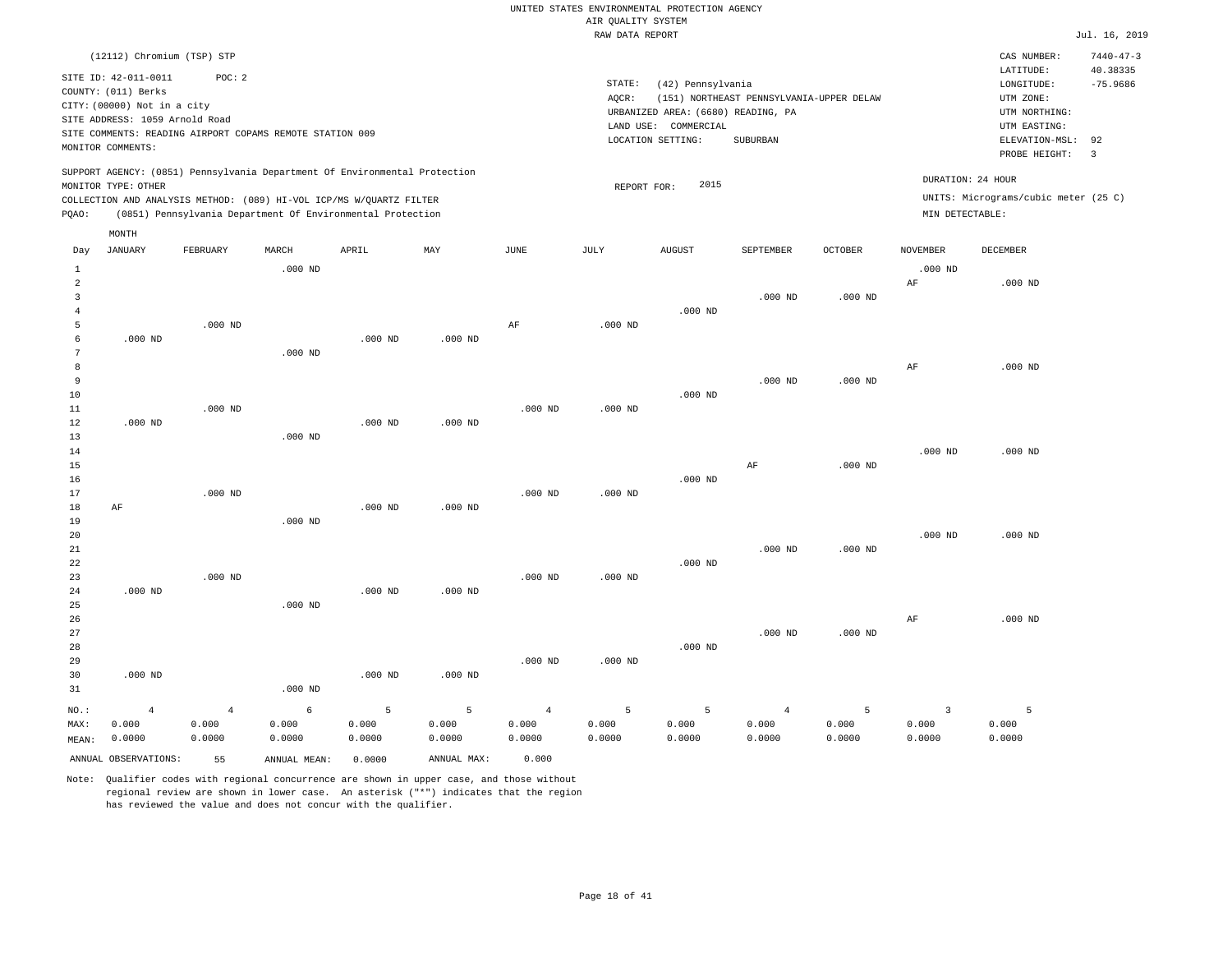|          |                                                                            |                                                          |             |                                                                                                                                   |                                                                            |      |                 | RAW DATA REPORT                              |                                                |                |                       |                                                                              | Jul. 16, 2019                             |
|----------|----------------------------------------------------------------------------|----------------------------------------------------------|-------------|-----------------------------------------------------------------------------------------------------------------------------------|----------------------------------------------------------------------------|------|-----------------|----------------------------------------------|------------------------------------------------|----------------|-----------------------|------------------------------------------------------------------------------|-------------------------------------------|
|          | SITE ID: 42-011-0011<br>COUNTY: (011) Berks<br>CITY: (00000) Not in a city | (12112) Chromium (TSP) STP<br>POC:2                      |             |                                                                                                                                   |                                                                            |      | STATE:<br>AQCR: | (42) Pennsylvania                            | (151) NORTHEAST PENNSYLVANIA-UPPER DELAW       |                |                       | CAS NUMBER:<br>LATITUDE:<br>LONGITUDE:<br>UTM ZONE:                          | $7440 - 47 - 3$<br>40.38335<br>$-75.9686$ |
|          | SITE ADDRESS: 1059 Arnold Road<br>MONITOR COMMENTS:                        | SITE COMMENTS: READING AIRPORT COPAMS REMOTE STATION 009 |             |                                                                                                                                   |                                                                            |      |                 | COMMERCIAL<br>LAND USE:<br>LOCATION SETTING: | URBANIZED AREA: (6680) READING, PA<br>SUBURBAN |                |                       | UTM NORTHING:<br>UTM EASTING:<br>ELEVATION-MSL: 92<br>PROBE HEIGHT:          | $\overline{\mathbf{3}}$                   |
| POAO:    | MONITOR TYPE: OTHER                                                        |                                                          |             | COLLECTION AND ANALYSIS METHOD: (089) HI-VOL ICP/MS W/QUARTZ FILTER<br>(0851) Pennsylvania Department Of Environmental Protection | SUPPORT AGENCY: (0851) Pennsylvania Department Of Environmental Protection |      |                 | 2016<br>REPORT FOR:                          |                                                |                |                       | DURATION: 24 HOUR<br>UNITS: Micrograms/cubic meter (25 C)<br>MIN DETECTABLE: |                                           |
| Day<br>2 | MONTH<br>JANUARY<br>AV                                                     | FEBRUARY                                                 | MARCH<br>AS | APRIL                                                                                                                             | MAY                                                                        | JUNE | JULY            | <b>AUGUST</b>                                | SEPTEMBER                                      | <b>OCTOBER</b> | NOVEMBER<br>$.000$ ND | DECEMBER<br>$.000$ ND                                                        |                                           |

| 3<br>$\overline{4}$<br>5 |                |           |              |           |                | $.000$ ND | $.000$ ND | $.000$ ND | $.000$ ND      | $.000$ ND |           |             |
|--------------------------|----------------|-----------|--------------|-----------|----------------|-----------|-----------|-----------|----------------|-----------|-----------|-------------|
| 6<br>7                   | $.000$ ND      | $.000$ ND | AV           | $.000$ ND | AV             |           |           |           |                |           |           |             |
| 8                        |                |           |              |           |                |           |           |           |                |           | $.000$ ND | $.000$ ND   |
| 9                        |                |           |              |           |                |           |           |           | $.000$ ND      | $.000$ ND |           |             |
| 10                       |                |           |              |           |                |           |           | $.000$ ND |                |           |           |             |
| 11                       |                |           |              |           |                | $.000$ ND | $.000$ ND |           |                |           |           |             |
| 12                       |                | $.000$ ND |              | $.000$ ND | $.000$ ND      |           |           |           |                |           |           |             |
| 13                       | $.000$ ND      |           | $.000$ ND    |           |                |           |           |           |                |           |           |             |
| 14                       |                |           |              |           |                |           |           |           |                |           | $.000$ ND | $.000$ ND   |
| 15                       |                |           |              |           |                |           |           |           | $.000$ ND      | $.000$ ND |           |             |
| 16                       |                |           |              |           |                |           |           | $.000$ ND |                |           |           |             |
| 17                       |                |           |              |           |                | $.000$ ND | $.000$ ND |           |                |           |           |             |
| 18                       |                | $.000$ ND |              | $.000$ ND | $.000$ ND      |           |           |           |                |           |           |             |
| 19                       | $.000$ ND      |           | $.000$ ND    |           |                |           |           |           |                |           |           |             |
| 20                       |                |           |              |           |                |           |           |           |                |           | $.000$ ND | $.000$ ND   |
| 21                       |                |           |              |           |                |           |           |           | $.000$ ND      | $.000$ ND |           |             |
| 22                       |                |           |              |           |                |           |           | $.000$ ND |                |           |           |             |
| 23                       |                |           |              |           |                | $.000$ ND | $.000$ ND |           |                |           |           |             |
| 24                       |                | $.000$ ND |              | $.000$ ND | $.000$ ND      |           |           |           |                |           |           |             |
| 25                       | ${\rm F\,I}$   |           | AV           |           |                |           |           |           |                |           |           |             |
| 26<br>27                 |                |           |              |           |                |           |           |           | $.000$ ND      |           | $.000$ ND | $.000$ ND   |
| 28                       |                |           |              |           |                |           |           | $.000$ ND |                | $.000$ ND |           |             |
| 29                       |                |           |              |           |                | $.000$ ND | $.000$ ND |           |                |           |           |             |
| 30                       |                |           |              | $.000$ ND | $.000$ ND      |           |           |           |                |           |           |             |
| 31                       | $.000$ ND      |           | $.000$ ND    |           |                |           |           |           |                |           |           |             |
| $NO.$ :                  | $\overline{4}$ | $\bf{4}$  | $\mathbf{3}$ | 5         | $\overline{4}$ | 5         | 5         | 5         | $\overline{5}$ | 5         | 5         | $5^{\circ}$ |
| MAX:                     | 0.000          | 0.000     | 0.000        | 0.000     | 0.000          | 0.000     | 0.000     | 0.000     | 0.000          | 0.000     | 0.000     | 0.000       |
| MEAN:                    | 0.0000         | 0.0000    | 0.0000       | 0.0000    | 0.0000         | 0.0000    | 0.0000    | 0.0000    | 0.0000         | 0.0000    | 0.0000    | 0.0000      |
|                          |                |           |              |           |                |           |           |           |                |           |           |             |

Note: Qualifier codes with regional concurrence are shown in upper case, and those without

ANNUAL OBSERVATIONS: 55 ANNUAL MEAN: 0.0000 ANNUAL MAX: 0.000

regional review are shown in lower case. An asterisk ("\*") indicates that the region

has reviewed the value and does not concur with the qualifier.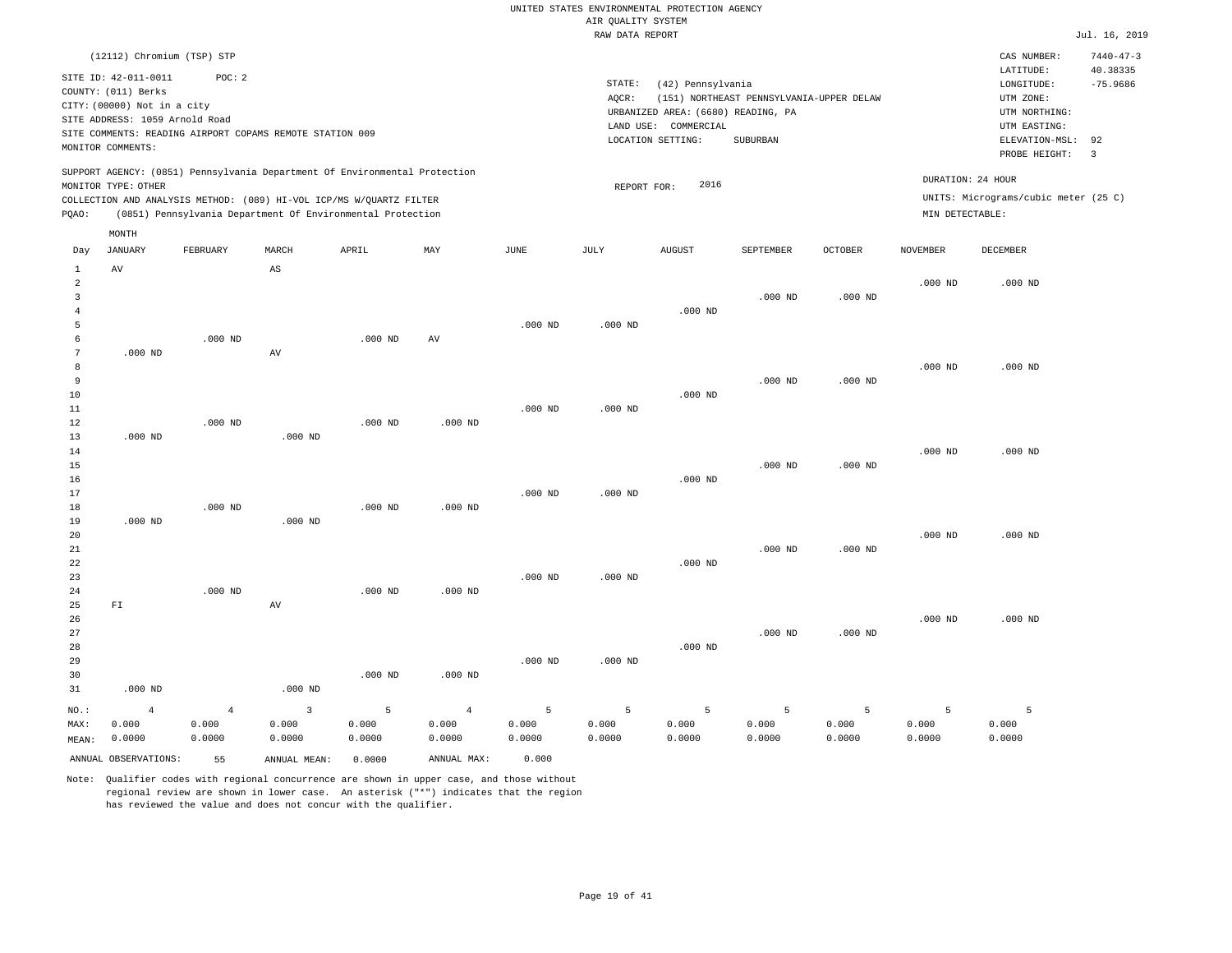|                                                       |                                                                                                              |                                                          |                                            |                                                                                                                                   |                    |                    |                 | RAW DATA REPORT                                                                 |                                          |         |                     |                                                                       | Jul. 16, 2019          |
|-------------------------------------------------------|--------------------------------------------------------------------------------------------------------------|----------------------------------------------------------|--------------------------------------------|-----------------------------------------------------------------------------------------------------------------------------------|--------------------|--------------------|-----------------|---------------------------------------------------------------------------------|------------------------------------------|---------|---------------------|-----------------------------------------------------------------------|------------------------|
|                                                       | (12112) Chromium (TSP) STP                                                                                   |                                                          |                                            |                                                                                                                                   |                    |                    |                 |                                                                                 |                                          |         |                     | CAS NUMBER:                                                           | $7440 - 47 - 3$        |
|                                                       | SITE ID: 42-011-0011<br>COUNTY: (011) Berks<br>CITY: (00000) Not in a city<br>SITE ADDRESS: 1059 Arnold Road | POC: 2                                                   |                                            |                                                                                                                                   |                    |                    | STATE:<br>AQCR: | (42) Pennsylvania<br>URBANIZED AREA: (6680) READING, PA<br>LAND USE: COMMERCIAL | (151) NORTHEAST PENNSYLVANIA-UPPER DELAW |         |                     | LATITUDE:<br>LONGITUDE:<br>UTM ZONE:<br>UTM NORTHING:<br>UTM EASTING: | 40.38335<br>$-75.9686$ |
|                                                       | MONITOR COMMENTS:                                                                                            | SITE COMMENTS: READING AIRPORT COPAMS REMOTE STATION 009 |                                            |                                                                                                                                   |                    |                    |                 | LOCATION SETTING:                                                               | <b>SUBURBAN</b>                          |         |                     | ELEVATION-MSL:<br>PROBE HEIGHT:                                       | 92<br>$\overline{3}$   |
|                                                       | MONITOR TYPE: OTHER                                                                                          |                                                          |                                            | SUPPORT AGENCY: (0851) Pennsylvania Department Of Environmental Protection                                                        |                    |                    |                 | 2017<br>REPORT FOR:                                                             |                                          |         |                     | DURATION: 24 HOUR                                                     |                        |
| PQAO:                                                 |                                                                                                              |                                                          |                                            | COLLECTION AND ANALYSIS METHOD: (089) HI-VOL ICP/MS W/QUARTZ FILTER<br>(0851) Pennsylvania Department Of Environmental Protection |                    |                    |                 |                                                                                 |                                          |         |                     | UNITS: Micrograms/cubic meter (25 C)<br>MIN DETECTABLE:               |                        |
|                                                       | $\texttt{MONTH}$                                                                                             |                                                          |                                            |                                                                                                                                   |                    |                    |                 |                                                                                 |                                          |         |                     |                                                                       |                        |
| Day                                                   | <b>JANUARY</b>                                                                                               | FEBRUARY                                                 | MARCH                                      | APRIL                                                                                                                             | MAY                | JUNE               | JULY            | <b>AUGUST</b>                                                                   | SEPTEMBER                                | OCTOBER | <b>NOVEMBER</b>     | DECEMBER                                                              |                        |
| $\mathbf{1}$<br>$\overline{a}$<br>3<br>$\overline{4}$ | $.000$ ND                                                                                                    |                                                          | $\mathbb{A}\mathbb{S}$                     | $.000$ ND                                                                                                                         | $.000$ ND          |                    |                 |                                                                                 |                                          |         |                     |                                                                       |                        |
| 5<br>6<br>$\,7$                                       | AV                                                                                                           | AV                                                       |                                            | $.000$ ND                                                                                                                         | $.000$ ND          | .023               |                 |                                                                                 |                                          |         |                     |                                                                       |                        |
| 8<br>9<br>$10$<br>11                                  |                                                                                                              |                                                          | $\hbox{AV}$                                |                                                                                                                                   |                    |                    |                 |                                                                                 |                                          |         |                     |                                                                       |                        |
| 12<br>13<br>14<br>15<br>16                            | $.000$ ND                                                                                                    | $.000$ ND                                                | $.000$ ND                                  | AV                                                                                                                                | $.000$ ND          | .025               |                 |                                                                                 |                                          |         |                     |                                                                       |                        |
| 17<br>18<br>19<br>20<br>21<br>22                      | $.000$ ND                                                                                                    | $.000$ ND                                                | $.000$ ND                                  | $.000$ ND                                                                                                                         | $.000$ ND          | .023               |                 |                                                                                 |                                          |         |                     |                                                                       |                        |
| 23<br>24<br>25<br>26<br>27<br>28<br>29<br>30          | $.000$ ND                                                                                                    | $.000$ ND                                                | $.000$ ND                                  | AV                                                                                                                                | .025               | .023<br>.028       |                 |                                                                                 |                                          |         |                     |                                                                       |                        |
| 31                                                    | $.000$ ND                                                                                                    |                                                          |                                            |                                                                                                                                   | .024               |                    |                 |                                                                                 |                                          |         |                     |                                                                       |                        |
| NO.:<br>MAX:<br>MEAN:                                 | 5<br>0.000<br>0.0000                                                                                         | $\overline{\mathbf{3}}$<br>0.000<br>0.0000               | $\overline{\mathbf{3}}$<br>0.000<br>0.0000 | $\overline{3}$<br>0.000<br>0.0000                                                                                                 | 6<br>.025<br>.0082 | 5<br>.028<br>.0244 | $\mathbb O$     | $\mathsf{O}$                                                                    | $\mathsf{O}$                             | $\circ$ | $\mathsf{O}\xspace$ | $\mathbb O$                                                           |                        |

ANNUAL OBSERVATIONS: 25 ANNUAL MEAN: .0068 ANNUAL MAX: .028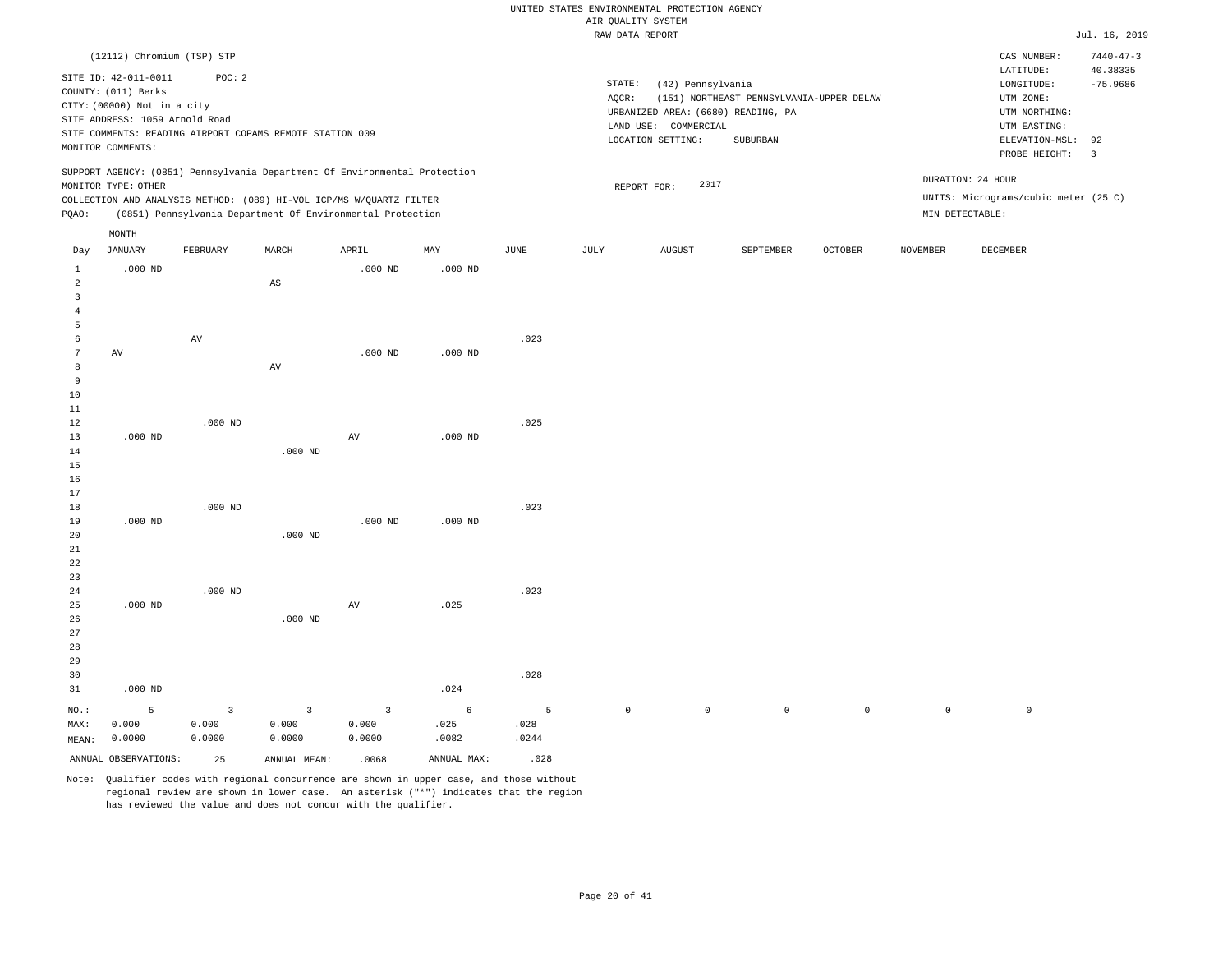|                                            |                                                                                                                                   |                      |                                                                                                                                                                                                                 |                                   |                                   |                                   | ----- ------ ---- ---- |                                                                                                      |                                                      |                      |                                      |                                                                                                          | $    +$ $+$                                    |
|--------------------------------------------|-----------------------------------------------------------------------------------------------------------------------------------|----------------------|-----------------------------------------------------------------------------------------------------------------------------------------------------------------------------------------------------------------|-----------------------------------|-----------------------------------|-----------------------------------|------------------------|------------------------------------------------------------------------------------------------------|------------------------------------------------------|----------------------|--------------------------------------|----------------------------------------------------------------------------------------------------------|------------------------------------------------|
|                                            | (12128) Lead (TSP) STP                                                                                                            |                      |                                                                                                                                                                                                                 |                                   |                                   |                                   |                        |                                                                                                      |                                                      |                      |                                      | CAS NUMBER:                                                                                              | $7439 - 92 - 1$                                |
|                                            | SITE ID: 42-011-0011<br>COUNTY: (011) Berks<br>CITY: (00000) Not in a city<br>SITE ADDRESS: 1059 Arnold Road<br>MONITOR COMMENTS: | POC: 2               | SITE COMMENTS: READING AIRPORT COPAMS REMOTE STATION 009                                                                                                                                                        |                                   |                                   |                                   | STATE:<br>AOCR:        | (42) Pennsylvania<br>URBANIZED AREA: (6680) READING, PA<br>LAND USE: COMMERCIAL<br>LOCATION SETTING: | (151) NORTHEAST PENNSYLVANIA-UPPER DELAW<br>SUBURBAN |                      |                                      | LATITUDE:<br>LONGITUDE:<br>UTM ZONE:<br>UTM NORTHING:<br>UTM EASTING:<br>ELEVATION-MSL:<br>PROBE HEIGHT: | 40.38335<br>$-75.9686$<br>92<br>$\overline{3}$ |
| PQAO:                                      | MONITOR TYPE: OTHER                                                                                                               |                      | SUPPORT AGENCY: (0851) Pennsylvania Department Of Environmental Protection<br>COLLECTION AND ANALYSIS METHOD: (089) HI-VOL ICP/MS W/QUARTZ FILTER<br>(0851) Pennsylvania Department Of Environmental Protection |                                   |                                   |                                   | REPORT FOR:            | 2013                                                                                                 |                                                      |                      | DURATION: 24 HOUR<br>MIN DETECTABLE: | UNITS: Micrograms/cubic meter (25 C)                                                                     |                                                |
|                                            | MONTH                                                                                                                             |                      |                                                                                                                                                                                                                 |                                   |                                   |                                   |                        |                                                                                                      |                                                      |                      |                                      |                                                                                                          |                                                |
| Day                                        | <b>JANUARY</b>                                                                                                                    | FEBRUARY             | MARCH                                                                                                                                                                                                           | APRIL                             | MAY                               | JUNE                              | JULY                   | <b>AUGUST</b>                                                                                        | SEPTEMBER                                            | OCTOBER              | <b>NOVEMBER</b>                      | DECEMBER                                                                                                 |                                                |
| 1<br>$\overline{2}$<br>3<br>$\overline{4}$ | $.0000$ ND                                                                                                                        | .0132                |                                                                                                                                                                                                                 | .0066                             | .0057                             | .0067                             | $.0000$ ND             | $.0000$ ND                                                                                           | $.0000$ ND                                           | .0050                |                                      |                                                                                                          |                                                |
| 5<br>6<br>7<br>8                           |                                                                                                                                   |                      | .0174                                                                                                                                                                                                           |                                   |                                   |                                   |                        | AF                                                                                                   | .0078                                                | $.0000$ ND           | .0053                                | .0072                                                                                                    |                                                |
| 9<br>$10$<br>11                            | .0070                                                                                                                             | $.0000$ ND           | .0052                                                                                                                                                                                                           | .0154                             | .0073                             | .0121                             | .0069                  |                                                                                                      |                                                      |                      |                                      |                                                                                                          |                                                |
| 12<br>13<br>14<br>15                       |                                                                                                                                   | .0070                |                                                                                                                                                                                                                 |                                   |                                   | .0059                             | $.0000$ ND             | $.0000$ ND                                                                                           | $.0000$ ND                                           | $.0000$ ND           | $.0000$ ND                           | $.0000$ ND                                                                                               |                                                |
| 16<br>17<br>18                             | .0076                                                                                                                             |                      | .0053                                                                                                                                                                                                           | .0056                             | .0074                             |                                   |                        |                                                                                                      |                                                      |                      | $.0000$ ND                           | AF                                                                                                       |                                                |
| 19<br>20<br>21<br>22                       | $.0000$ ND                                                                                                                        | $.0000$ ND           |                                                                                                                                                                                                                 | AF                                | $.0000$ ND                        | .0089                             | .0057                  | .0063                                                                                                | .0065                                                | .0086                |                                      |                                                                                                          |                                                |
| 23<br>24<br>25                             |                                                                                                                                   |                      | .0000 ND                                                                                                                                                                                                        |                                   |                                   |                                   |                        |                                                                                                      | .0074                                                | $.0000$ ND           | $.0000$ ND                           | $.0000$ ND                                                                                               |                                                |
| 26<br>27<br>28<br>29                       | .0131                                                                                                                             | .0072                | .0000 ND                                                                                                                                                                                                        | .0066                             | .0171                             | AF                                | .0168                  | $.0000$ ND                                                                                           |                                                      |                      |                                      |                                                                                                          |                                                |
| 30<br>31                                   |                                                                                                                                   |                      |                                                                                                                                                                                                                 |                                   |                                   |                                   |                        |                                                                                                      |                                                      | .0160                | .0083                                | $.0000$ ND                                                                                               |                                                |
| NO.:<br>MAX:<br>MEAN:                      | 5<br>.0131<br>.00554                                                                                                              | 5<br>.0132<br>.00548 | 5<br>.0174<br>.00558                                                                                                                                                                                            | $\overline{4}$<br>.0154<br>.00855 | $\overline{5}$<br>.0171<br>.00750 | $\overline{4}$<br>.0121<br>.00840 | 5<br>.0168<br>.00588   | $\overline{4}$<br>.0063<br>.00158                                                                    | 5<br>.0078<br>.00434                                 | 6<br>.0160<br>.00493 | 5<br>.0083<br>.00272                 | $\overline{4}$<br>.0072<br>.00180                                                                        |                                                |
|                                            | ANNUAL OBSERVATIONS:                                                                                                              | 57                   | ANNUAL MEAN:                                                                                                                                                                                                    | .00519                            | ANNUAL MAX:                       | .0174                             |                        |                                                                                                      |                                                      |                      |                                      |                                                                                                          |                                                |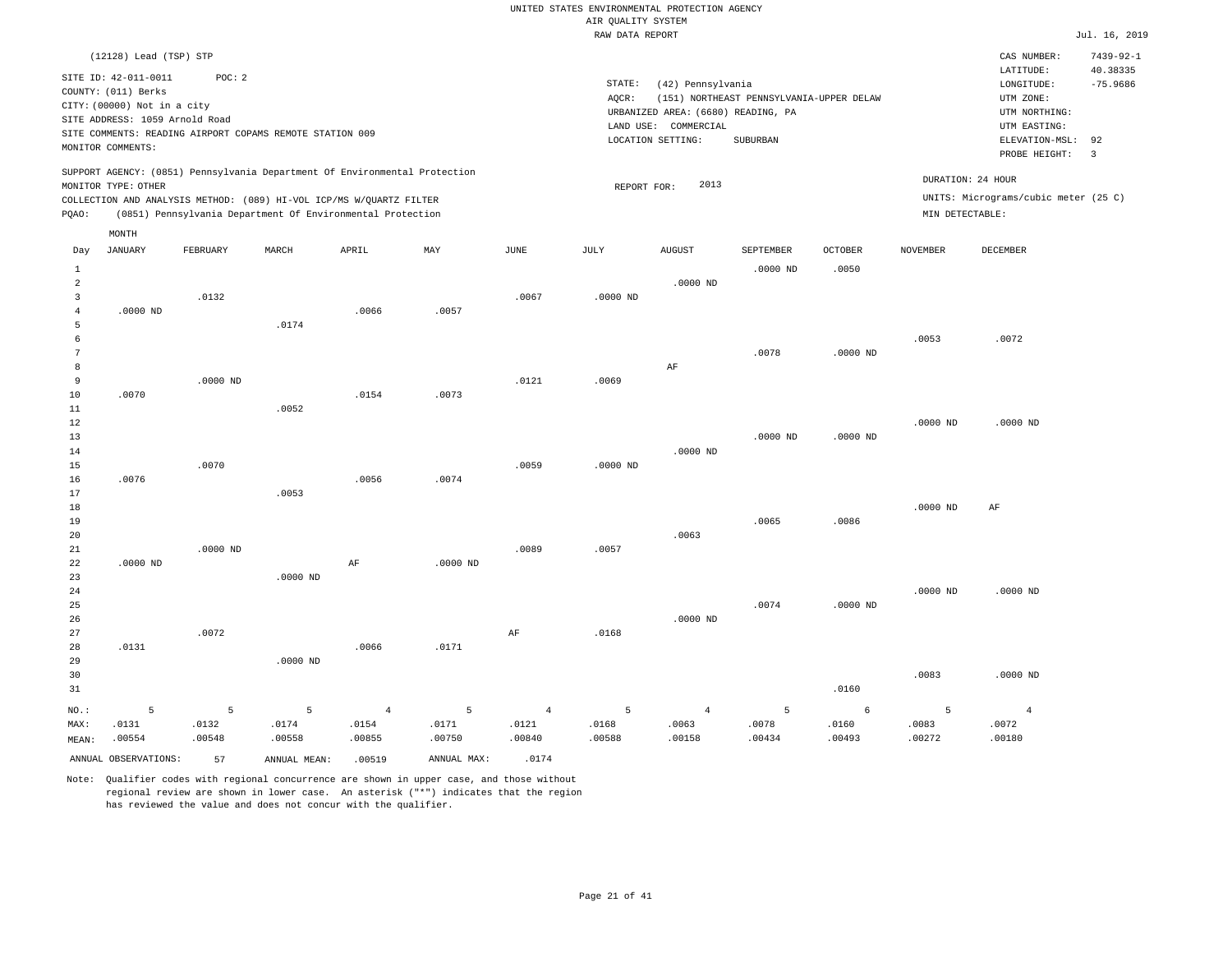|                                                | (12128) Lead (TSP) STP                                                                                                            |                      |                                                                                                                                                                                                                 |                                   |                      |                                   |                              |                                                                                            |                                                      |                      |                                      | CAS NUMBER:                                                                                              | $7439 - 92 - 1$                                |
|------------------------------------------------|-----------------------------------------------------------------------------------------------------------------------------------|----------------------|-----------------------------------------------------------------------------------------------------------------------------------------------------------------------------------------------------------------|-----------------------------------|----------------------|-----------------------------------|------------------------------|--------------------------------------------------------------------------------------------|------------------------------------------------------|----------------------|--------------------------------------|----------------------------------------------------------------------------------------------------------|------------------------------------------------|
|                                                | SITE ID: 42-011-0011<br>COUNTY: (011) Berks<br>CITY: (00000) Not in a city<br>SITE ADDRESS: 1059 Arnold Road<br>MONITOR COMMENTS: | POC: 2               | SITE COMMENTS: READING AIRPORT COPAMS REMOTE STATION 009                                                                                                                                                        |                                   |                      |                                   | STATE:<br>AQCR:<br>LAND USE: | (42) Pennsylvania<br>URBANIZED AREA: (6680) READING, PA<br>COMMERCIAL<br>LOCATION SETTING: | (151) NORTHEAST PENNSYLVANIA-UPPER DELAW<br>SUBURBAN |                      |                                      | LATITUDE:<br>LONGITUDE:<br>UTM ZONE:<br>UTM NORTHING:<br>UTM EASTING:<br>ELEVATION-MSL:<br>PROBE HEIGHT: | 40.38335<br>$-75.9686$<br>92<br>$\overline{3}$ |
| PQAO:                                          | MONITOR TYPE: OTHER                                                                                                               |                      | SUPPORT AGENCY: (0851) Pennsylvania Department Of Environmental Protection<br>COLLECTION AND ANALYSIS METHOD: (089) HI-VOL ICP/MS W/QUARTZ FILTER<br>(0851) Pennsylvania Department Of Environmental Protection |                                   |                      |                                   | REPORT FOR:                  | 2014                                                                                       |                                                      |                      | DURATION: 24 HOUR<br>MIN DETECTABLE: | UNITS: Micrograms/cubic meter (25 C)                                                                     |                                                |
|                                                | MONTH                                                                                                                             |                      |                                                                                                                                                                                                                 |                                   |                      |                                   |                              |                                                                                            |                                                      |                      |                                      |                                                                                                          |                                                |
| Day                                            | <b>JANUARY</b>                                                                                                                    | FEBRUARY             | MARCH                                                                                                                                                                                                           | APRIL                             | MAY                  | <b>JUNE</b>                       | JULY                         | <b>AUGUST</b>                                                                              | SEPTEMBER                                            | <b>OCTOBER</b>       | <b>NOVEMBER</b>                      | <b>DECEMBER</b>                                                                                          |                                                |
| 1<br>$\overline{2}$<br>$\overline{\mathbf{3}}$ |                                                                                                                                   |                      |                                                                                                                                                                                                                 |                                   |                      |                                   |                              | $.0000$ ND                                                                                 | $.0000$ ND                                           | .0092                | AG                                   | .01975                                                                                                   |                                                |
| $\overline{4}$<br>5<br>6                       | .02425                                                                                                                            | .0126                | $.0206$ 5                                                                                                                                                                                                       | AF                                | $.0000$ ND           | $.0000$ ND                        | .0062                        |                                                                                            |                                                      |                      |                                      |                                                                                                          |                                                |
| $\overline{7}$<br>8<br>9                       |                                                                                                                                   |                      |                                                                                                                                                                                                                 |                                   |                      |                                   |                              | $.0000$ ND                                                                                 | .0093                                                | $.0000$ ND           | $.0000$ ND                           | $.0000$ ND                                                                                               |                                                |
| 10<br>$1\,1$<br>$1\,2$                         | .0056                                                                                                                             | $.0000$ ND           | .01885                                                                                                                                                                                                          | .0055                             | $.0000$ ND           | .0160                             | .0058                        |                                                                                            |                                                      |                      |                                      |                                                                                                          |                                                |
| 13<br>14<br>15<br>16                           |                                                                                                                                   | .0095                |                                                                                                                                                                                                                 |                                   |                      | .0085                             | $.0000$ ND                   | $.0000$ ND                                                                                 | $.0000$ ND                                           | .0069                | .0062                                | $.0000$ ND                                                                                               |                                                |
| 17<br>18<br>19                                 | .0144                                                                                                                             |                      | .0086                                                                                                                                                                                                           | .02955                            | $.0000$ ND           |                                   |                              |                                                                                            |                                                      |                      | $.0000$ ND                           | $.0000$ ND                                                                                               |                                                |
| 20<br>21<br>22<br>23                           | .0076                                                                                                                             | .0050                |                                                                                                                                                                                                                 |                                   |                      | AF                                | .0060                        | $.0000$ ND                                                                                 | $.0000$ ND                                           | .0078                |                                      |                                                                                                          |                                                |
| 24<br>25<br>26                                 |                                                                                                                                   |                      | $.0000$ ND                                                                                                                                                                                                      | $.0000$ ND                        | $.0000$ ND           |                                   |                              |                                                                                            | .0081                                                | .0000 ND             | .0067                                | $.0000$ ND                                                                                               |                                                |
| 27<br>28<br>29<br>30                           | .0049                                                                                                                             | .0069                | .0000 ND                                                                                                                                                                                                        | $.0000$ ND                        | .0059                | .0077                             | $.0000$ ND                   | AF                                                                                         |                                                      |                      |                                      |                                                                                                          |                                                |
| 31                                             |                                                                                                                                   |                      |                                                                                                                                                                                                                 |                                   |                      |                                   |                              |                                                                                            |                                                      |                      |                                      | $.0000$ ND                                                                                               |                                                |
| NO.:<br>MAX:<br>MEAN:                          | 5<br>.0242<br>.01134                                                                                                              | 5<br>.0126<br>.00680 | 5<br>.0206<br>.00960                                                                                                                                                                                            | $\overline{4}$<br>.0295<br>.00875 | 5<br>.0059<br>.00118 | $\overline{4}$<br>.0160<br>.00805 | 5<br>.0062<br>.00360         | $\overline{4}$<br>0.0000<br>0.00000                                                        | 5<br>.0093<br>.00348                                 | 5<br>.0092<br>.00478 | $\overline{4}$<br>.0067<br>.00323    | 6<br>.0197<br>.00328                                                                                     |                                                |
|                                                | ANNUAL OBSERVATIONS:                                                                                                              | 57                   | ANNUAL MEAN:                                                                                                                                                                                                    | .00533                            | ANNUAL MAX:          | .0295                             |                              |                                                                                            |                                                      |                      |                                      |                                                                                                          |                                                |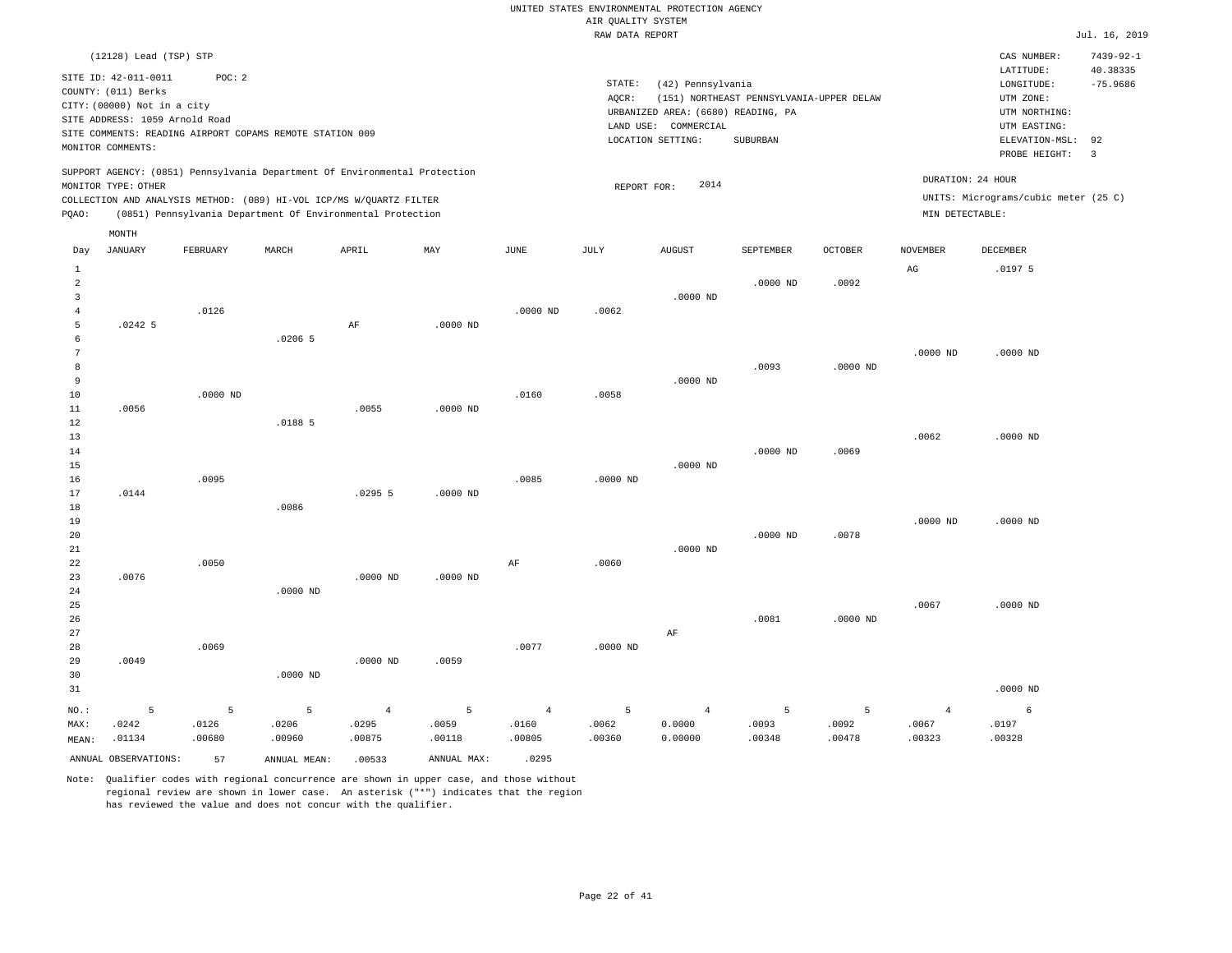|                     | (12128) Lead (TSP) STP<br>SITE ID: 42-011-0011<br>COUNTY: (011) Berks<br>CITY: (00000) Not in a city<br>SITE ADDRESS: 1059 Arnold Road<br>MONITOR COMMENTS:<br>MONITOR TYPE: OTHER | POC: 2         | SITE COMMENTS: READING AIRPORT COPAMS REMOTE STATION 009<br>SUPPORT AGENCY: (0851) Pennsylvania Department Of Environmental Protection<br>COLLECTION AND ANALYSIS METHOD: (089) HI-VOL ICP/MS W/QUARTZ FILTER |            |             |                | STATE:<br>AQCR:<br>REPORT FOR: | (42) Pennsylvania<br>URBANIZED AREA: (6680) READING, PA<br>LAND USE: COMMERCIAL<br>LOCATION SETTING:<br>2015 | (151) NORTHEAST PENNSYLVANIA-UPPER DELAW<br>SUBURBAN |                | DURATION: 24 HOUR  | CAS NUMBER:<br>LATITUDE:<br>$\texttt{LONGITUDE}$ :<br>UTM ZONE:<br>UTM NORTHING:<br>UTM EASTING:<br>ELEVATION-MSL:<br>PROBE HEIGHT:<br>UNITS: Micrograms/cubic meter (25 C) | $7439 - 92 - 1$<br>40.38335<br>$-75.9686$<br>92<br>$\overline{3}$ |
|---------------------|------------------------------------------------------------------------------------------------------------------------------------------------------------------------------------|----------------|---------------------------------------------------------------------------------------------------------------------------------------------------------------------------------------------------------------|------------|-------------|----------------|--------------------------------|--------------------------------------------------------------------------------------------------------------|------------------------------------------------------|----------------|--------------------|-----------------------------------------------------------------------------------------------------------------------------------------------------------------------------|-------------------------------------------------------------------|
| PQAO:               |                                                                                                                                                                                    |                | (0851) Pennsylvania Department Of Environmental Protection                                                                                                                                                    |            |             |                |                                |                                                                                                              |                                                      |                | $MIN$ DETECTABLE : |                                                                                                                                                                             |                                                                   |
|                     | MONTH                                                                                                                                                                              |                |                                                                                                                                                                                                               |            |             |                |                                |                                                                                                              |                                                      |                |                    |                                                                                                                                                                             |                                                                   |
| Day                 | JANUARY                                                                                                                                                                            | FEBRUARY       | MARCH                                                                                                                                                                                                         | APRIL      | MAY         | JUNE           | JULY                           | <b>AUGUST</b>                                                                                                | SEPTEMBER                                            | <b>OCTOBER</b> | <b>NOVEMBER</b>    | <b>DECEMBER</b>                                                                                                                                                             |                                                                   |
| $\mathbf{1}$        |                                                                                                                                                                                    |                | .0126                                                                                                                                                                                                         |            |             |                |                                |                                                                                                              |                                                      |                | $.0000$ ND         |                                                                                                                                                                             |                                                                   |
| $\overline{a}$<br>3 |                                                                                                                                                                                    |                |                                                                                                                                                                                                               |            |             |                |                                |                                                                                                              |                                                      |                | $\rm{AF}$          | $.0000$ ND                                                                                                                                                                  |                                                                   |
| $\overline{4}$      |                                                                                                                                                                                    |                |                                                                                                                                                                                                               |            |             |                |                                | $.0000$ ND                                                                                                   | .0000 ND                                             | $.0000$ ND     |                    |                                                                                                                                                                             |                                                                   |
| 5                   |                                                                                                                                                                                    | $.0000$ ND     |                                                                                                                                                                                                               |            |             | AF             | .0055                          |                                                                                                              |                                                      |                |                    |                                                                                                                                                                             |                                                                   |
| $\epsilon$          | .0090                                                                                                                                                                              |                |                                                                                                                                                                                                               | .0066      | .0081       |                |                                |                                                                                                              |                                                      |                |                    |                                                                                                                                                                             |                                                                   |
| 7                   |                                                                                                                                                                                    |                | .0102                                                                                                                                                                                                         |            |             |                |                                |                                                                                                              |                                                      |                |                    |                                                                                                                                                                             |                                                                   |
| 8                   |                                                                                                                                                                                    |                |                                                                                                                                                                                                               |            |             |                |                                |                                                                                                              |                                                      |                | $\rm{AF}$          | .0110                                                                                                                                                                       |                                                                   |
| 9<br>10             |                                                                                                                                                                                    |                |                                                                                                                                                                                                               |            |             |                |                                | $.0000$ ND                                                                                                   | $.0000$ ND                                           | .0088          |                    |                                                                                                                                                                             |                                                                   |
| 11                  |                                                                                                                                                                                    | .0115          |                                                                                                                                                                                                               |            |             | $.0218$ 5      | .0000 ND                       |                                                                                                              |                                                      |                |                    |                                                                                                                                                                             |                                                                   |
| 12                  | $.0000$ ND                                                                                                                                                                         |                |                                                                                                                                                                                                               | $.0000$ ND | $.0000$ ND  |                |                                |                                                                                                              |                                                      |                |                    |                                                                                                                                                                             |                                                                   |
| 13                  |                                                                                                                                                                                    |                | .0172                                                                                                                                                                                                         |            |             |                |                                |                                                                                                              |                                                      |                |                    |                                                                                                                                                                             |                                                                   |
| 14                  |                                                                                                                                                                                    |                |                                                                                                                                                                                                               |            |             |                |                                |                                                                                                              |                                                      |                | .0000 ND           | $.0000$ ND                                                                                                                                                                  |                                                                   |
| 15                  |                                                                                                                                                                                    |                |                                                                                                                                                                                                               |            |             |                |                                |                                                                                                              | AF                                                   | .0051          |                    |                                                                                                                                                                             |                                                                   |
| 16<br>17            |                                                                                                                                                                                    | .0098          |                                                                                                                                                                                                               |            |             | $.0000$ ND     | .0077                          | $.0000$ ND                                                                                                   |                                                      |                |                    |                                                                                                                                                                             |                                                                   |
| 18                  | AF                                                                                                                                                                                 |                |                                                                                                                                                                                                               | .0057      | $.0000$ ND  |                |                                |                                                                                                              |                                                      |                |                    |                                                                                                                                                                             |                                                                   |
| 19                  |                                                                                                                                                                                    |                | .0069                                                                                                                                                                                                         |            |             |                |                                |                                                                                                              |                                                      |                |                    |                                                                                                                                                                             |                                                                   |
| 20                  |                                                                                                                                                                                    |                |                                                                                                                                                                                                               |            |             |                |                                |                                                                                                              |                                                      |                | $.0000$ ND         | $.0000$ ND                                                                                                                                                                  |                                                                   |
| 21                  |                                                                                                                                                                                    |                |                                                                                                                                                                                                               |            |             |                |                                |                                                                                                              | .0160                                                | .0092          |                    |                                                                                                                                                                             |                                                                   |
| 22<br>23            |                                                                                                                                                                                    | $.0000$ ND     |                                                                                                                                                                                                               |            |             | $.0000$ ND     | .0000 ND                       | .0051                                                                                                        |                                                      |                |                    |                                                                                                                                                                             |                                                                   |
| 24                  | $.0000$ ND                                                                                                                                                                         |                |                                                                                                                                                                                                               | $.0000$ ND | $.0000$ ND  |                |                                |                                                                                                              |                                                      |                |                    |                                                                                                                                                                             |                                                                   |
| 25                  |                                                                                                                                                                                    |                | .0129                                                                                                                                                                                                         |            |             |                |                                |                                                                                                              |                                                      |                |                    |                                                                                                                                                                             |                                                                   |
| 26                  |                                                                                                                                                                                    |                |                                                                                                                                                                                                               |            |             |                |                                |                                                                                                              |                                                      |                | AF                 | $.0000$ ND                                                                                                                                                                  |                                                                   |
| 27                  |                                                                                                                                                                                    |                |                                                                                                                                                                                                               |            |             |                |                                |                                                                                                              | .0080                                                | .0070          |                    |                                                                                                                                                                             |                                                                   |
| 28<br>29            |                                                                                                                                                                                    |                |                                                                                                                                                                                                               |            |             | $.0000$ ND     | .0096                          | .0053                                                                                                        |                                                      |                |                    |                                                                                                                                                                             |                                                                   |
| 30                  | .0051                                                                                                                                                                              |                |                                                                                                                                                                                                               | .0093      | .0067       |                |                                |                                                                                                              |                                                      |                |                    |                                                                                                                                                                             |                                                                   |
| 31                  |                                                                                                                                                                                    |                | $.0000$ ND                                                                                                                                                                                                    |            |             |                |                                |                                                                                                              |                                                      |                |                    |                                                                                                                                                                             |                                                                   |
| NO.:                | $\overline{4}$                                                                                                                                                                     | $\overline{4}$ | 6                                                                                                                                                                                                             | 5          | 5           | $\overline{4}$ | 5                              | 5                                                                                                            | $\overline{4}$                                       | 5              | $\overline{3}$     | $\overline{5}$                                                                                                                                                              |                                                                   |
| MAX:                | .0090                                                                                                                                                                              | .0115          | .0172                                                                                                                                                                                                         | .0093      | .0081       | .0218          | .0096                          | .0053                                                                                                        | .0160                                                | .0092          | 0.0000             | .0110                                                                                                                                                                       |                                                                   |
| MEAN:               | .00353                                                                                                                                                                             | .00533         | .00997                                                                                                                                                                                                        | .00432     | .00296      | .00545         | .00456                         | .00208                                                                                                       | .00600                                               | .00602         | 0.00000            | .00220                                                                                                                                                                      |                                                                   |
|                     | ANNUAL OBSERVATIONS:                                                                                                                                                               | 55             | ANNUAL MEAN:                                                                                                                                                                                                  | .00458     | ANNUAL MAX: | .0218          |                                |                                                                                                              |                                                      |                |                    |                                                                                                                                                                             |                                                                   |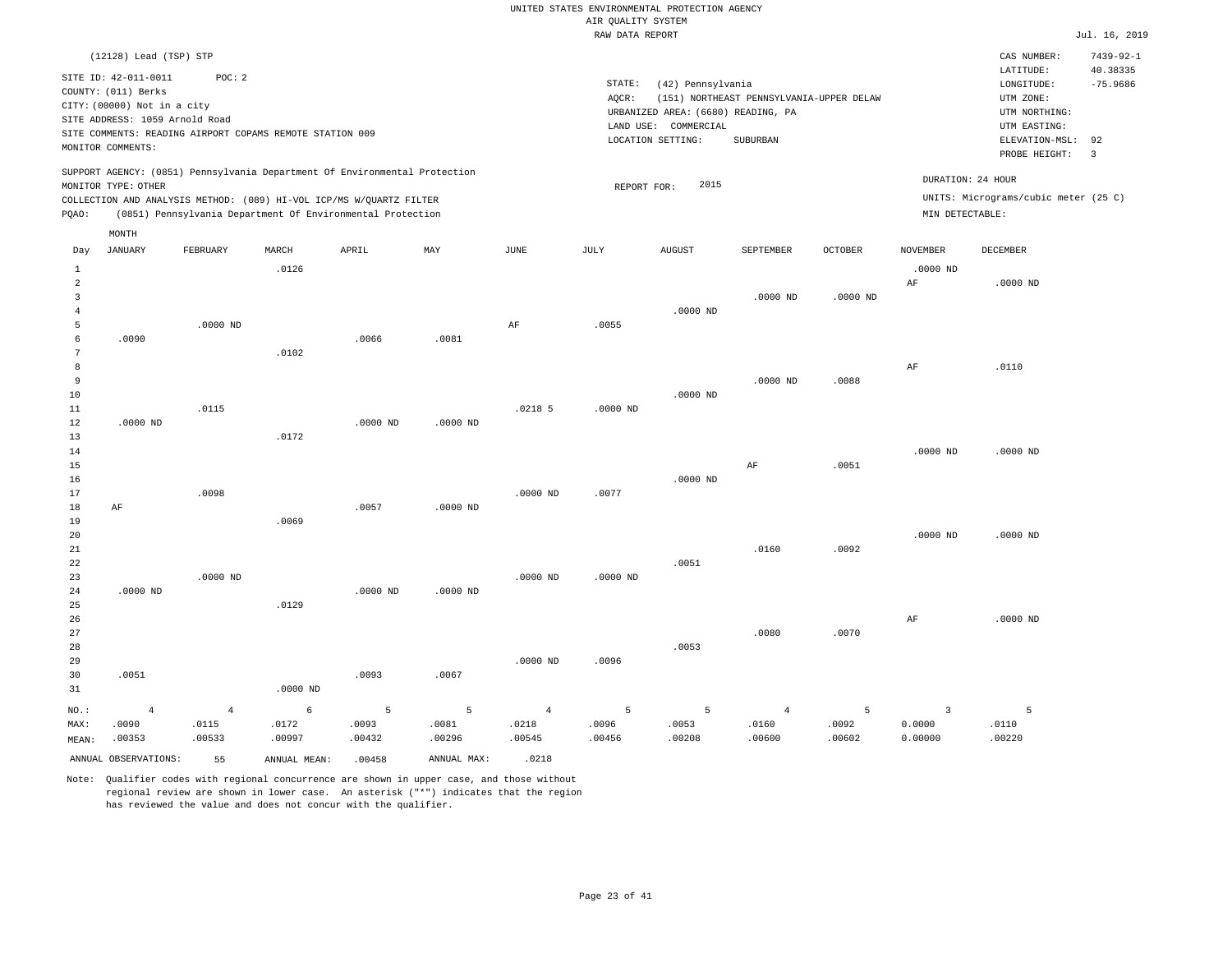| PQAO:                                              | (12128) Lead (TSP) STP<br>SITE ID: 42-011-0011<br>COUNTY: (011) Berks<br>CITY: (00000) Not in a city<br>SITE ADDRESS: 1059 Arnold Road<br>MONITOR COMMENTS:<br>MONITOR TYPE: OTHER<br>MONTH | POC: 2                            | SITE COMMENTS: READING AIRPORT COPAMS REMOTE STATION 009<br>SUPPORT AGENCY: (0851) Pennsylvania Department Of Environmental Protection<br>COLLECTION AND ANALYSIS METHOD: (089) HI-VOL ICP/MS W/QUARTZ FILTER<br>(0851) Pennsylvania Department Of Environmental Protection |                      |                                   |                               | STATE:<br>AQCR:<br>REPORT FOR: | (42) Pennsylvania<br>URBANIZED AREA: (6680) READING, PA<br>LAND USE: COMMERCIAL<br>LOCATION SETTING:<br>2016 | (151) NORTHEAST PENNSYLVANIA-UPPER DELAW<br>SUBURBAN |                      | DURATION: 24 HOUR<br>MIN DETECTABLE: | CAS NUMBER:<br>LATITUDE:<br>LONGITUDE:<br>UTM ZONE:<br>UTM NORTHING:<br>UTM EASTING:<br>ELEVATION-MSL:<br>PROBE HEIGHT:<br>UNITS: Micrograms/cubic meter (25 C) | $7439 - 92 - 1$<br>40.38335<br>$-75.9686$<br>92<br>$\overline{3}$ |
|----------------------------------------------------|---------------------------------------------------------------------------------------------------------------------------------------------------------------------------------------------|-----------------------------------|-----------------------------------------------------------------------------------------------------------------------------------------------------------------------------------------------------------------------------------------------------------------------------|----------------------|-----------------------------------|-------------------------------|--------------------------------|--------------------------------------------------------------------------------------------------------------|------------------------------------------------------|----------------------|--------------------------------------|-----------------------------------------------------------------------------------------------------------------------------------------------------------------|-------------------------------------------------------------------|
| Day                                                | <b>JANUARY</b>                                                                                                                                                                              | FEBRUARY                          | MARCH                                                                                                                                                                                                                                                                       | APRIL                | MAY                               | JUNE                          | JULY                           | <b>AUGUST</b>                                                                                                | SEPTEMBER                                            | <b>OCTOBER</b>       | <b>NOVEMBER</b>                      | DECEMBER                                                                                                                                                        |                                                                   |
| $\mathbf{1}$<br>2<br>$\overline{3}$<br>4<br>5<br>6 | AV                                                                                                                                                                                          | .0081                             | $\mathbb{A}\mathbb{S}$                                                                                                                                                                                                                                                      | .0107                | AV                                | $.0194$ 5                     | $.0000$ ND                     | $.0000$ ND                                                                                                   | $.0000$ ND                                           | $.0000$ ND           | .0057                                | .0091                                                                                                                                                           |                                                                   |
| $\overline{7}$<br>8<br>9<br>10<br>11<br>12         | .0128                                                                                                                                                                                       | $.0000$ ND                        | AV                                                                                                                                                                                                                                                                          | $.0000$ ND           | .0112                             | .0069                         | $.0000$ ND                     | $.0000$ ND                                                                                                   | $.0000$ ND                                           | $.0000$ ND           | .0121                                | .0173                                                                                                                                                           |                                                                   |
| 13<br>14<br>15<br>16<br>17<br>18                   | $.0000$ ND                                                                                                                                                                                  | $.0000$ ND                        | .0066                                                                                                                                                                                                                                                                       | .0058                | .0081                             | .0081                         | $.0000$ ND                     | $.0000$ ND                                                                                                   | .0065                                                | .0093                | .0108                                | .0103                                                                                                                                                           |                                                                   |
| 19<br>20<br>21<br>22<br>23<br>24                   | $.0000$ ND                                                                                                                                                                                  | .0000 ND                          | $.0000$ ND                                                                                                                                                                                                                                                                  | $.0000$ ND           | .0060                             | $.0000$ ND                    | $.0000$ ND                     | $.0000$ ND                                                                                                   | .0058                                                | $.0000$ ND           | $.0000$ ND                           | .0108                                                                                                                                                           |                                                                   |
| 25<br>26<br>27<br>28<br>29<br>30<br>31             | FI<br>.0082                                                                                                                                                                                 |                                   | AV<br>$.0000$ ND                                                                                                                                                                                                                                                            | $.0000$ ND           | $.0000$ ND                        | $.0000$ ND                    | $.0000$ ND                     | $.0000$ ND                                                                                                   | $.0000$ ND                                           | $.0000$ ND           | $.0000$ ND                           | .0072                                                                                                                                                           |                                                                   |
| NO.:<br>MAX:<br>MEAN:                              | $\overline{4}$<br>.0128<br>.00525<br>ANNUAL OBSERVATIONS:                                                                                                                                   | $\overline{4}$<br>.0081<br>.00203 | $\overline{3}$<br>.0066<br>.00220                                                                                                                                                                                                                                           | 5<br>.0107<br>.00330 | $\overline{4}$<br>.0112<br>.00633 | 5<br>.0194<br>.00688<br>.0194 | 5<br>0.0000<br>0.00000         | 5<br>0.0000<br>0.00000                                                                                       | $\overline{5}$<br>.0065<br>.00246                    | 5<br>.0093<br>.00186 | 5<br>.0121<br>.00572                 | 5<br>.0173<br>.01094                                                                                                                                            |                                                                   |
|                                                    |                                                                                                                                                                                             | 55                                | ANNUAL MEAN:                                                                                                                                                                                                                                                                | .00394               | ANNUAL MAX:                       |                               |                                |                                                                                                              |                                                      |                      |                                      |                                                                                                                                                                 |                                                                   |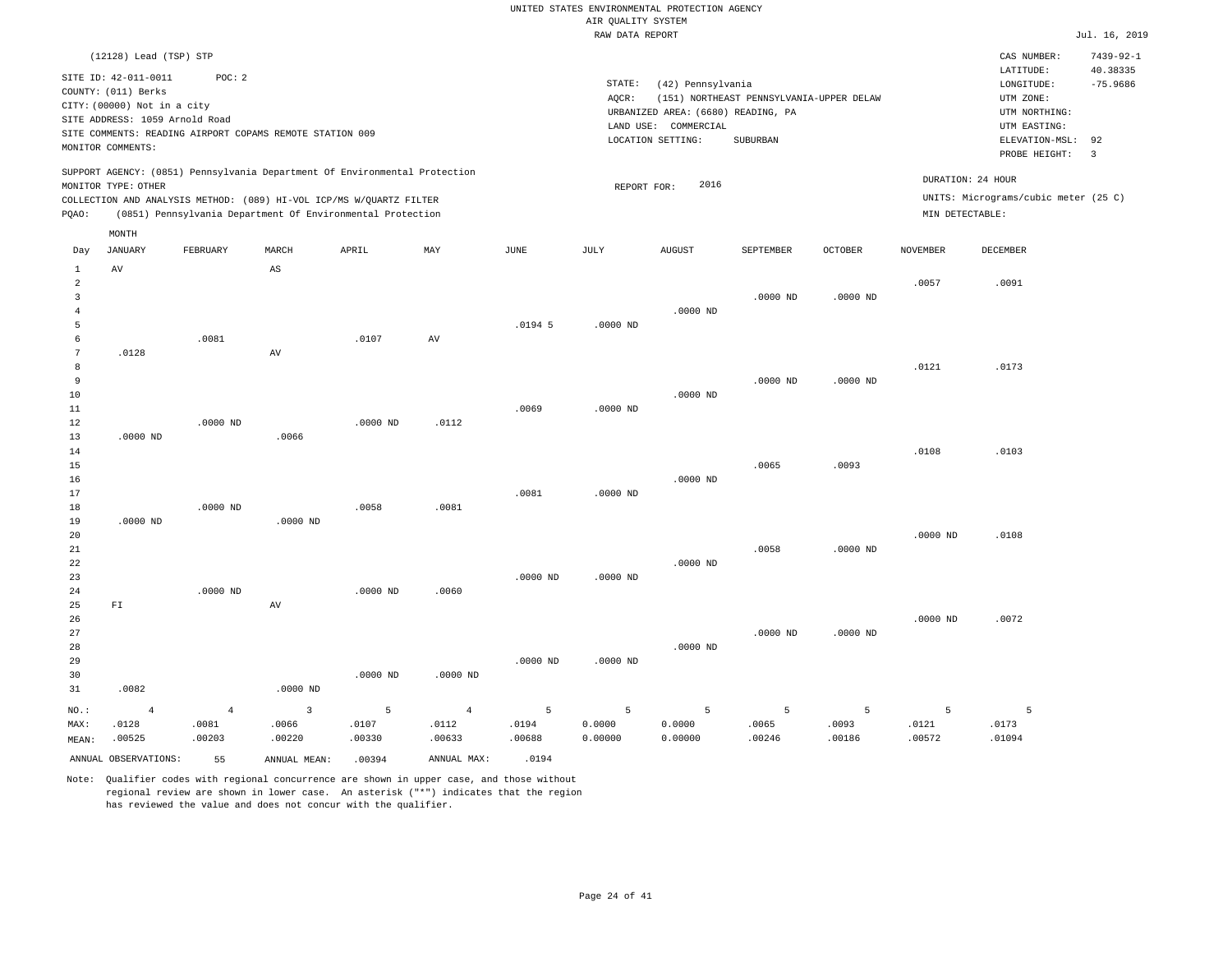|                |                                |                                                          |                        |                                                                            |            |             | RAW DATA REPORT |                                    |                                          |                     |                 |                                      | Jul. 16, 2019           |
|----------------|--------------------------------|----------------------------------------------------------|------------------------|----------------------------------------------------------------------------|------------|-------------|-----------------|------------------------------------|------------------------------------------|---------------------|-----------------|--------------------------------------|-------------------------|
|                | (12128) Lead (TSP) STP         |                                                          |                        |                                                                            |            |             |                 |                                    |                                          |                     |                 | CAS NUMBER:                          | $7439 - 92 - 1$         |
|                |                                |                                                          |                        |                                                                            |            |             |                 |                                    |                                          |                     |                 | LATITUDE:                            | 40.38335                |
|                | SITE ID: 42-011-0011           | POC: 2                                                   |                        |                                                                            |            |             | STATE:          | (42) Pennsylvania                  |                                          |                     |                 | $\texttt{LONGITUDE}$ :               | $-75.9686$              |
|                | COUNTY: (011) Berks            |                                                          |                        |                                                                            |            |             | AQCR:           |                                    | (151) NORTHEAST PENNSYLVANIA-UPPER DELAW |                     |                 | UTM ZONE:                            |                         |
|                | CITY: (00000) Not in a city    |                                                          |                        |                                                                            |            |             |                 | URBANIZED AREA: (6680) READING, PA |                                          |                     |                 | UTM NORTHING:                        |                         |
|                | SITE ADDRESS: 1059 Arnold Road |                                                          |                        |                                                                            |            |             |                 | LAND USE: COMMERCIAL               |                                          |                     |                 | UTM EASTING:                         |                         |
|                |                                | SITE COMMENTS: READING AIRPORT COPAMS REMOTE STATION 009 |                        |                                                                            |            |             |                 | LOCATION SETTING:                  | SUBURBAN                                 |                     |                 | ELEVATION-MSL:                       | 92                      |
|                | MONITOR COMMENTS:              |                                                          |                        |                                                                            |            |             |                 |                                    |                                          |                     |                 | PROBE HEIGHT:                        | $\overline{\mathbf{3}}$ |
|                |                                |                                                          |                        | SUPPORT AGENCY: (0851) Pennsylvania Department Of Environmental Protection |            |             |                 |                                    |                                          |                     |                 | DURATION: 24 HOUR                    |                         |
|                | MONITOR TYPE: OTHER            |                                                          |                        |                                                                            |            |             |                 | 2017<br>REPORT FOR:                |                                          |                     |                 |                                      |                         |
|                |                                |                                                          |                        | COLLECTION AND ANALYSIS METHOD: (089) HI-VOL ICP/MS W/QUARTZ FILTER        |            |             |                 |                                    |                                          |                     |                 | UNITS: Micrograms/cubic meter (25 C) |                         |
| PQAO:          |                                |                                                          |                        | (0851) Pennsylvania Department Of Environmental Protection                 |            |             |                 |                                    |                                          |                     |                 | MIN DETECTABLE:                      |                         |
|                | MONTH                          |                                                          |                        |                                                                            |            |             |                 |                                    |                                          |                     |                 |                                      |                         |
| Day            | <b>JANUARY</b>                 | FEBRUARY                                                 | MARCH                  | APRIL                                                                      | MAY        | <b>JUNE</b> | JULY            | <b>AUGUST</b>                      | SEPTEMBER                                | OCTOBER             | <b>NOVEMBER</b> | DECEMBER                             |                         |
| $\mathbf{1}$   | $.0000$ ND                     |                                                          |                        | $.0000$ ND                                                                 | $.0000$ ND |             |                 |                                    |                                          |                     |                 |                                      |                         |
| $\overline{a}$ |                                |                                                          | $\mathbb{A}\mathbb{S}$ |                                                                            |            |             |                 |                                    |                                          |                     |                 |                                      |                         |
| 3              |                                |                                                          |                        |                                                                            |            |             |                 |                                    |                                          |                     |                 |                                      |                         |
| $\overline{4}$ |                                |                                                          |                        |                                                                            |            |             |                 |                                    |                                          |                     |                 |                                      |                         |
| 5              |                                |                                                          |                        |                                                                            |            |             |                 |                                    |                                          |                     |                 |                                      |                         |
| 6              |                                | AV                                                       |                        |                                                                            |            | .0029       |                 |                                    |                                          |                     |                 |                                      |                         |
| $\overline{7}$ | AV                             |                                                          |                        | $.0000$ ND                                                                 | $.0000$ ND |             |                 |                                    |                                          |                     |                 |                                      |                         |
| 8              |                                |                                                          | AV                     |                                                                            |            |             |                 |                                    |                                          |                     |                 |                                      |                         |
| 9              |                                |                                                          |                        |                                                                            |            |             |                 |                                    |                                          |                     |                 |                                      |                         |
| 10             |                                |                                                          |                        |                                                                            |            |             |                 |                                    |                                          |                     |                 |                                      |                         |
| 11             |                                |                                                          |                        |                                                                            |            |             |                 |                                    |                                          |                     |                 |                                      |                         |
| 12             |                                | $.0000$ ND                                               |                        |                                                                            |            | .0025       |                 |                                    |                                          |                     |                 |                                      |                         |
| 13             | $.0000$ ND                     |                                                          |                        | AV                                                                         | $.0000$ ND |             |                 |                                    |                                          |                     |                 |                                      |                         |
| 14             |                                |                                                          | $.0000$ ND             |                                                                            |            |             |                 |                                    |                                          |                     |                 |                                      |                         |
| 15             |                                |                                                          |                        |                                                                            |            |             |                 |                                    |                                          |                     |                 |                                      |                         |
| 16             |                                |                                                          |                        |                                                                            |            |             |                 |                                    |                                          |                     |                 |                                      |                         |
| 17             |                                |                                                          |                        |                                                                            |            |             |                 |                                    |                                          |                     |                 |                                      |                         |
| 18             |                                | .0062                                                    |                        |                                                                            |            | .0016       |                 |                                    |                                          |                     |                 |                                      |                         |
| 19             | .0107                          |                                                          |                        | $.0000$ ND                                                                 | $.0000$ ND |             |                 |                                    |                                          |                     |                 |                                      |                         |
| 20             |                                |                                                          | $.0000$ ND             |                                                                            |            |             |                 |                                    |                                          |                     |                 |                                      |                         |
| 21             |                                |                                                          |                        |                                                                            |            |             |                 |                                    |                                          |                     |                 |                                      |                         |
| 22             |                                |                                                          |                        |                                                                            |            |             |                 |                                    |                                          |                     |                 |                                      |                         |
| 23             |                                |                                                          |                        |                                                                            |            |             |                 |                                    |                                          |                     |                 |                                      |                         |
| 24             |                                | $.0000$ ND                                               |                        |                                                                            |            | $.0000$ ND  |                 |                                    |                                          |                     |                 |                                      |                         |
| 25             | .01955                         |                                                          |                        | AV                                                                         | $.0000$ ND |             |                 |                                    |                                          |                     |                 |                                      |                         |
| 26             |                                |                                                          | $.0000$ ND             |                                                                            |            |             |                 |                                    |                                          |                     |                 |                                      |                         |
| 27             |                                |                                                          |                        |                                                                            |            |             |                 |                                    |                                          |                     |                 |                                      |                         |
| 28             |                                |                                                          |                        |                                                                            |            |             |                 |                                    |                                          |                     |                 |                                      |                         |
| 29             |                                |                                                          |                        |                                                                            |            |             |                 |                                    |                                          |                     |                 |                                      |                         |
| 30             |                                |                                                          |                        |                                                                            |            | .0049       |                 |                                    |                                          |                     |                 |                                      |                         |
| 31             | .0125                          |                                                          |                        |                                                                            | .0016      |             |                 |                                    |                                          |                     |                 |                                      |                         |
| NO.:           | 5                              | $\overline{\mathbf{3}}$                                  | 3                      | 3                                                                          | 6          | -5          | $\circ$         | $\mathsf{O}\xspace$                | 0                                        | $\mathsf{O}\xspace$ | $\circ$         | $\,0\,$                              |                         |
| MAX:           | .0195                          | .0062                                                    | 0.0000                 | 0.0000                                                                     | .0016      | .0049       |                 |                                    |                                          |                     |                 |                                      |                         |
| MFAN:          | .00854                         | .00207                                                   | 0.00000                | 0.00000                                                                    | 00027      | .00238      |                 |                                    |                                          |                     |                 |                                      |                         |

Note: Qualifier codes with regional concurrence are shown in upper case, and those without regional review are shown in lower case. An asterisk ("\*") indicates that the region has reviewed the value and does not concur with the qualifier.

ANNUAL OBSERVATIONS: 25 ANNUAL MEAN: .00250 ANNUAL MAX: .0195

MEAN: .00854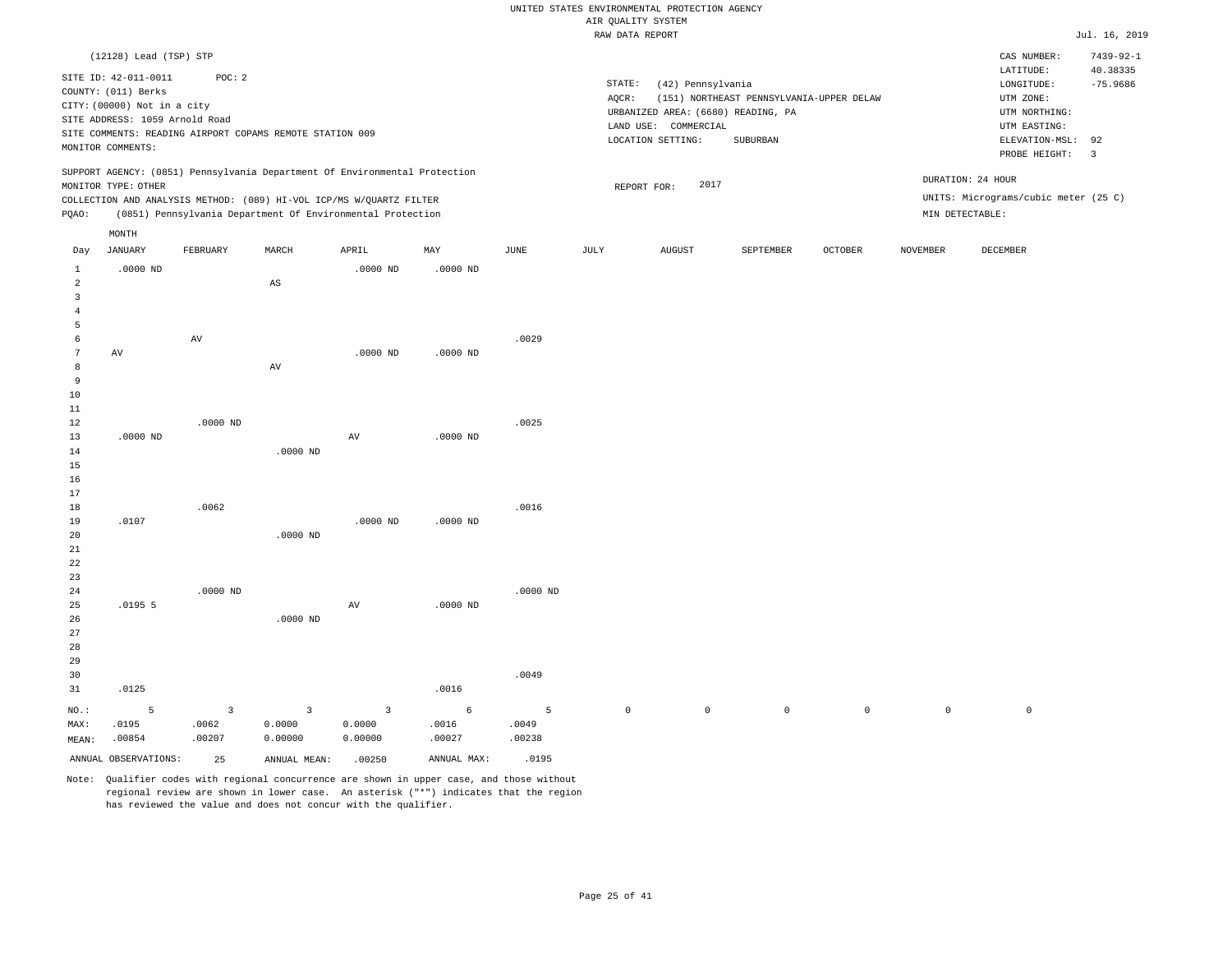|                |                                |                                                          |                |                                                                            |          |                | RAW DATA REPORT |                                    |                                          |                |                 |                                      | Jul. 16, 2019        |
|----------------|--------------------------------|----------------------------------------------------------|----------------|----------------------------------------------------------------------------|----------|----------------|-----------------|------------------------------------|------------------------------------------|----------------|-----------------|--------------------------------------|----------------------|
|                |                                | (12132) Manganese (TSP) STP                              |                |                                                                            |          |                |                 |                                    |                                          |                |                 | CAS NUMBER:                          | $7439 - 96 - 5$      |
|                | SITE ID: 42-011-0011           | POC: 2                                                   |                |                                                                            |          |                | STATE:          |                                    |                                          |                |                 | LATITUDE:                            | 40.38335             |
|                | COUNTY: (011) Berks            |                                                          |                |                                                                            |          |                |                 | (42) Pennsylvania                  |                                          |                |                 | LONGITUDE:                           | $-75.9686$           |
|                | CITY: (00000) Not in a city    |                                                          |                |                                                                            |          |                | AQCR:           |                                    | (151) NORTHEAST PENNSYLVANIA-UPPER DELAW |                |                 | UTM ZONE:                            |                      |
|                | SITE ADDRESS: 1059 Arnold Road |                                                          |                |                                                                            |          |                |                 | URBANIZED AREA: (6680) READING, PA |                                          |                |                 | UTM NORTHING:                        |                      |
|                |                                | SITE COMMENTS: READING AIRPORT COPAMS REMOTE STATION 009 |                |                                                                            |          |                |                 | LAND USE: COMMERCIAL               |                                          |                |                 | UTM EASTING:                         |                      |
|                | MONITOR COMMENTS:              |                                                          |                |                                                                            |          |                |                 | LOCATION SETTING:                  | SUBURBAN                                 |                |                 | ELEVATION-MSL:<br>PROBE HEIGHT:      | 92<br>$\overline{3}$ |
|                |                                |                                                          |                | SUPPORT AGENCY: (0851) Pennsylvania Department Of Environmental Protection |          |                |                 |                                    |                                          |                |                 |                                      |                      |
|                | MONITOR TYPE: OTHER            |                                                          |                |                                                                            |          |                |                 | 2013<br>REPORT FOR:                |                                          |                |                 | DURATION: 24 HOUR                    |                      |
|                |                                |                                                          |                | COLLECTION AND ANALYSIS METHOD: (089) HI-VOL ICP/MS W/QUARTZ FILTER        |          |                |                 |                                    |                                          |                |                 | UNITS: Micrograms/cubic meter (25 C) |                      |
| PQAO:          |                                |                                                          |                | (0851) Pennsylvania Department Of Environmental Protection                 |          |                |                 |                                    |                                          |                |                 | MIN DETECTABLE:                      |                      |
|                | MONTH                          |                                                          |                |                                                                            |          |                |                 |                                    |                                          |                |                 |                                      |                      |
| Day            | JANUARY                        | FEBRUARY                                                 | MARCH          | APRIL                                                                      | MAY      | <b>JUNE</b>    | JULY            | <b>AUGUST</b>                      | SEPTEMBER                                | <b>OCTOBER</b> | <b>NOVEMBER</b> | DECEMBER                             |                      |
| $\mathbf{1}$   |                                |                                                          |                |                                                                            |          |                |                 |                                    | .004                                     | .009           |                 |                                      |                      |
| $\overline{a}$ |                                |                                                          |                |                                                                            |          |                |                 | .007                               |                                          |                |                 |                                      |                      |
| 3              |                                | .004                                                     |                |                                                                            |          | .007           | .006            |                                    |                                          |                |                 |                                      |                      |
| 4              | .004                           |                                                          |                | .011                                                                       | .014     |                |                 |                                    |                                          |                |                 |                                      |                      |
| 5              |                                |                                                          | .007           |                                                                            |          |                |                 |                                    |                                          |                |                 |                                      |                      |
| 6              |                                |                                                          |                |                                                                            |          |                |                 |                                    |                                          |                | .014            | .005                                 |                      |
| $\overline{7}$ |                                |                                                          |                |                                                                            |          |                |                 |                                    | .011                                     | .006           |                 |                                      |                      |
| 8              |                                |                                                          |                |                                                                            |          |                |                 | AF                                 |                                          |                |                 |                                      |                      |
| $\overline{9}$ |                                | .002                                                     |                |                                                                            |          | .011           | .007            |                                    |                                          |                |                 |                                      |                      |
| 10             | .006                           |                                                          |                | $.024$ 5                                                                   | .014     |                |                 |                                    |                                          |                |                 |                                      |                      |
| 11             |                                |                                                          | .008           |                                                                            |          |                |                 |                                    |                                          |                |                 |                                      |                      |
| 12             |                                |                                                          |                |                                                                            |          |                |                 |                                    |                                          |                | .006            | .005                                 |                      |
| 13             |                                |                                                          |                |                                                                            |          |                |                 |                                    | .005                                     | .005           |                 |                                      |                      |
| 14             |                                |                                                          |                |                                                                            |          |                |                 | .005                               |                                          |                |                 |                                      |                      |
| 15             |                                | .006                                                     |                |                                                                            |          | .006           | .009            |                                    |                                          |                |                 |                                      |                      |
| 16             | .012                           |                                                          |                | .012                                                                       | $.024$ 5 |                |                 |                                    |                                          |                |                 |                                      |                      |
| 17             |                                |                                                          | .002           |                                                                            |          |                |                 |                                    |                                          |                |                 |                                      |                      |
| 18             |                                |                                                          |                |                                                                            |          |                |                 |                                    |                                          |                | .004            | $\rm AF$                             |                      |
| 19             |                                |                                                          |                |                                                                            |          |                |                 |                                    | .016                                     | .008           |                 |                                      |                      |
| 20<br>21       |                                | .003                                                     |                |                                                                            |          | .008           | .008            | .008                               |                                          |                |                 |                                      |                      |
| 22             | .006                           |                                                          |                | AF                                                                         | .014     |                |                 |                                    |                                          |                |                 |                                      |                      |
| 23             |                                |                                                          | .003           |                                                                            |          |                |                 |                                    |                                          |                |                 |                                      |                      |
| 24             |                                |                                                          |                |                                                                            |          |                |                 |                                    |                                          |                | .002            | .003                                 |                      |
| 25             |                                |                                                          |                |                                                                            |          |                |                 |                                    | .007                                     | .007           |                 |                                      |                      |
| 26             |                                |                                                          |                |                                                                            |          |                |                 | .008                               |                                          |                |                 |                                      |                      |
| 27             |                                | .002                                                     |                |                                                                            |          | AF             | .011            |                                    |                                          |                |                 |                                      |                      |
| 28             | .004                           |                                                          |                | .012                                                                       | .010     |                |                 |                                    |                                          |                |                 |                                      |                      |
| 29             |                                |                                                          | .004           |                                                                            |          |                |                 |                                    |                                          |                |                 |                                      |                      |
| 30             |                                |                                                          |                |                                                                            |          |                |                 |                                    |                                          |                | .005            | .002                                 |                      |
| 31             |                                |                                                          |                |                                                                            |          |                |                 |                                    |                                          | .010           |                 |                                      |                      |
| NO.:           | 5                              | 5                                                        | $\overline{5}$ | $\overline{4}$                                                             | 5        | $\overline{4}$ | 5               | $\overline{4}$                     | 5                                        | 6              | 5               | $\overline{4}$                       |                      |
| MAX:           | .012                           | .006                                                     | .008           | .024                                                                       | .024     | .011           | .011            | .008                               | .016                                     | .010           | .014            | .005                                 |                      |
| MEAN:          | .0064                          | .0034                                                    | .0048          | .0148                                                                      | .0152    | .0080          | .0082           | .0070                              | .0086                                    | .0075          | .0062           | .0038                                |                      |

ANNUAL OBSERVATIONS: 57 ANNUAL MEAN: .0078 ANNUAL MAX: .024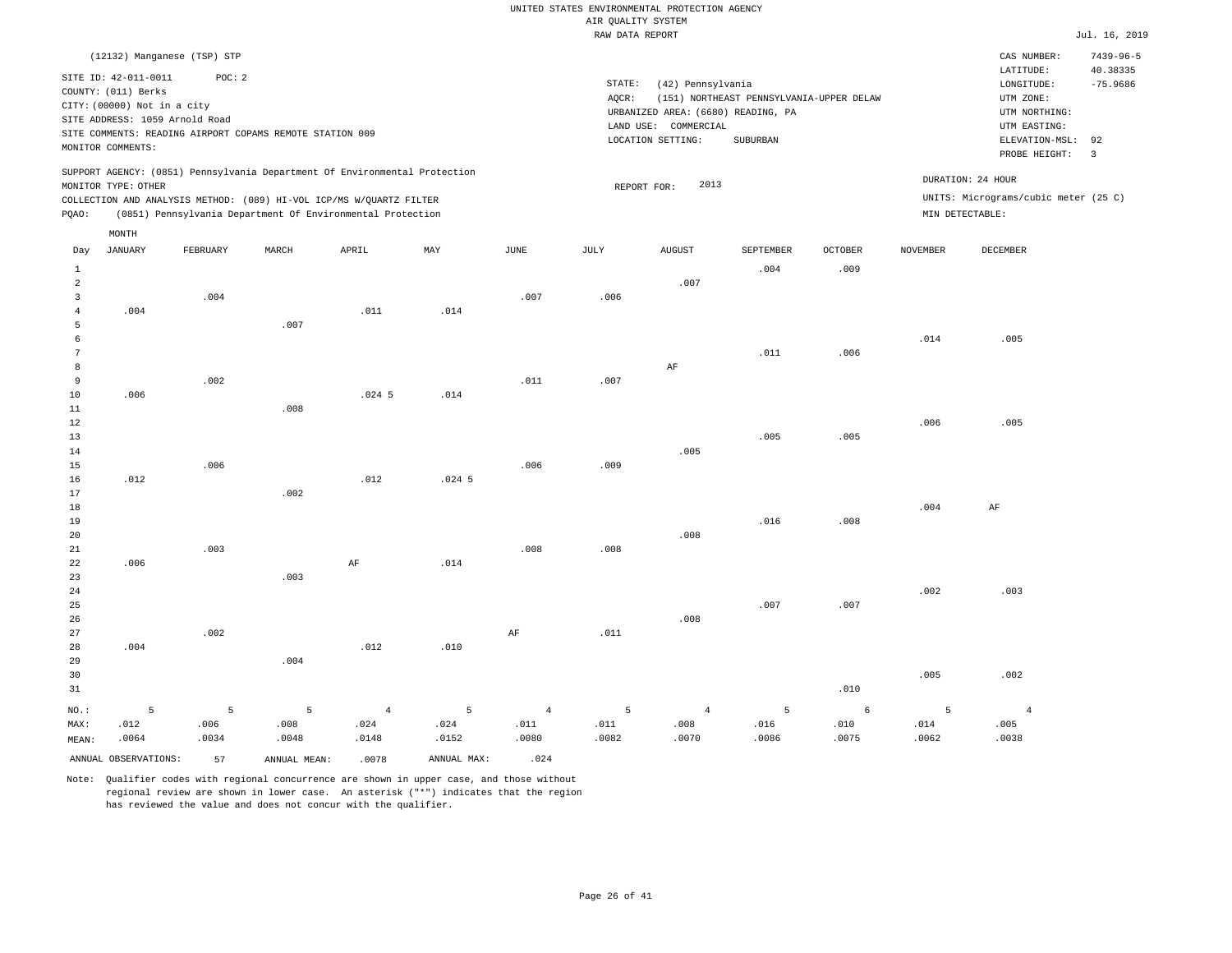|                         | (12132) Manganese (TSP) STP    |          |                                                                            |                |                           |                       |             |                                    |                                          |         |                 | CAS NUMBER:                          | $7439 - 96 - 5$      |
|-------------------------|--------------------------------|----------|----------------------------------------------------------------------------|----------------|---------------------------|-----------------------|-------------|------------------------------------|------------------------------------------|---------|-----------------|--------------------------------------|----------------------|
|                         | SITE ID: 42-011-0011           | POC: 2   |                                                                            |                |                           |                       |             |                                    |                                          |         |                 | LATITUDE:                            | 40.38335             |
|                         | COUNTY: (011) Berks            |          |                                                                            |                |                           |                       | STATE:      | (42) Pennsylvania                  |                                          |         |                 | $\texttt{LONGITUDE}$ :               | $-75.9686$           |
|                         | CITY: (00000) Not in a city    |          |                                                                            |                |                           |                       | AQCR:       |                                    | (151) NORTHEAST PENNSYLVANIA-UPPER DELAW |         |                 | UTM ZONE:                            |                      |
|                         | SITE ADDRESS: 1059 Arnold Road |          |                                                                            |                |                           |                       |             | URBANIZED AREA: (6680) READING, PA |                                          |         |                 | UTM NORTHING:                        |                      |
|                         |                                |          | SITE COMMENTS: READING AIRPORT COPAMS REMOTE STATION 009                   |                |                           |                       |             | LAND USE: COMMERCIAL               |                                          |         |                 | UTM EASTING:                         |                      |
|                         | MONITOR COMMENTS:              |          |                                                                            |                |                           |                       |             | LOCATION SETTING:                  | SUBURBAN                                 |         |                 | ELEVATION-MSL:<br>PROBE HEIGHT:      | 92<br>$\overline{3}$ |
|                         |                                |          | SUPPORT AGENCY: (0851) Pennsylvania Department Of Environmental Protection |                |                           |                       |             |                                    |                                          |         |                 |                                      |                      |
|                         | MONITOR TYPE: OTHER            |          |                                                                            |                |                           |                       | REPORT FOR: | 2014                               |                                          |         |                 | DURATION: 24 HOUR                    |                      |
|                         |                                |          | COLLECTION AND ANALYSIS METHOD: (089) HI-VOL ICP/MS W/QUARTZ FILTER        |                |                           |                       |             |                                    |                                          |         |                 | UNITS: Micrograms/cubic meter (25 C) |                      |
| PQAO:                   |                                |          | (0851) Pennsylvania Department Of Environmental Protection                 |                |                           |                       |             |                                    |                                          |         |                 | MIN DETECTABLE:                      |                      |
|                         | MONTH                          |          |                                                                            |                |                           |                       |             |                                    |                                          |         |                 |                                      |                      |
| Day                     | <b>JANUARY</b>                 | FEBRUARY | MARCH                                                                      | APRIL          | $\ensuremath{\text{MAX}}$ | $\operatorname{JUNE}$ | JULY        | ${\tt AUGUST}$                     | SEPTEMBER                                | OCTOBER | <b>NOVEMBER</b> | DECEMBER                             |                      |
| <b>1</b>                |                                |          |                                                                            |                |                           |                       |             |                                    |                                          |         | $_{\rm AG}$     | .005                                 |                      |
| $\overline{2}$          |                                |          |                                                                            |                |                           |                       |             |                                    | .009                                     | .010    |                 |                                      |                      |
| $\overline{\mathbf{3}}$ |                                |          |                                                                            |                |                           |                       |             | .005                               |                                          |         |                 |                                      |                      |
| $\overline{4}$          |                                | .006     |                                                                            |                |                           | .007                  | .009        |                                    |                                          |         |                 |                                      |                      |
| 5                       | .004                           |          |                                                                            | $\rm AF$       | .006                      |                       |             |                                    |                                          |         |                 |                                      |                      |
| 6                       |                                |          | .008                                                                       |                |                           |                       |             |                                    |                                          |         |                 |                                      |                      |
| $\overline{7}$          |                                |          |                                                                            |                |                           |                       |             |                                    |                                          |         | .003            | .003                                 |                      |
| 8                       |                                |          |                                                                            |                |                           |                       |             |                                    | .006                                     | .009    |                 |                                      |                      |
| 9                       |                                |          |                                                                            |                |                           |                       |             | .006                               |                                          |         |                 |                                      |                      |
| $10$                    |                                | .004     |                                                                            |                |                           | .008                  | .007        |                                    |                                          |         |                 |                                      |                      |
| 11                      | .003                           |          |                                                                            | .011           | .017 <sub>5</sub>         |                       |             |                                    |                                          |         |                 |                                      |                      |
| 12                      |                                |          | .018 <sub>5</sub>                                                          |                |                           |                       |             |                                    |                                          |         |                 |                                      |                      |
| 13                      |                                |          |                                                                            |                |                           |                       |             |                                    |                                          |         | .004            | .003                                 |                      |
| 14                      |                                |          |                                                                            |                |                           |                       |             |                                    | .002                                     | .005    |                 |                                      |                      |
| 15                      |                                |          |                                                                            |                |                           |                       |             | .005                               |                                          |         |                 |                                      |                      |
| 16                      |                                | .0275    |                                                                            |                |                           | .016                  | .004        |                                    |                                          |         |                 |                                      |                      |
| 17                      | .018 <sub>5</sub>              |          |                                                                            | .010           | .008                      |                       |             |                                    |                                          |         |                 |                                      |                      |
| 18                      |                                |          | .013                                                                       |                |                           |                       |             |                                    |                                          |         |                 |                                      |                      |
| 19                      |                                |          |                                                                            |                |                           |                       |             |                                    |                                          |         | .006            | .002                                 |                      |
| 20<br>21                |                                |          |                                                                            |                |                           |                       |             | .006                               | .005                                     | .007    |                 |                                      |                      |
| 22                      |                                | $.021$ 5 |                                                                            |                |                           | $\rm{AF}$             | .006        |                                    |                                          |         |                 |                                      |                      |
| 23                      | .007                           |          |                                                                            | .004           | .009                      |                       |             |                                    |                                          |         |                 |                                      |                      |
| 24                      |                                |          | .008                                                                       |                |                           |                       |             |                                    |                                          |         |                 |                                      |                      |
| 25                      |                                |          |                                                                            |                |                           |                       |             |                                    |                                          |         | .006            | .001                                 |                      |
| 26                      |                                |          |                                                                            |                |                           |                       |             |                                    | .005                                     | .014    |                 |                                      |                      |
| 27                      |                                |          |                                                                            |                |                           |                       |             | $\rm AF$                           |                                          |         |                 |                                      |                      |
| 28                      |                                | .006     |                                                                            |                |                           | .005                  | .002        |                                    |                                          |         |                 |                                      |                      |
| 29                      | .007                           |          |                                                                            | .008           | .007                      |                       |             |                                    |                                          |         |                 |                                      |                      |
| 30                      |                                |          | .001                                                                       |                |                           |                       |             |                                    |                                          |         |                 |                                      |                      |
| 31                      |                                |          |                                                                            |                |                           |                       |             |                                    |                                          |         |                 | .005                                 |                      |
| $NO.$ :                 | 5                              | 5        | 5                                                                          | $\overline{4}$ | 5                         | $\overline{4}$        | 5           | $\overline{4}$                     | 5                                        | 5       | $\overline{4}$  | 6                                    |                      |
| MAX:                    | .018                           | .027     | .018                                                                       | .011           | .017                      | .016                  | .009        | .006                               | .009                                     | .014    | .006            | .005                                 |                      |
| MEAN:                   | .0078                          | .0128    | .0096                                                                      | .0083          | .0094                     | .0090                 | .0056       | .0055                              | .0054                                    | .0090   | .0048           | .0032                                |                      |
|                         | ANNUAL OBSERVATIONS:           | 57       | ANNUAL MEAN:                                                               | .0075          | ANNUAL MAX:               | .027                  |             |                                    |                                          |         |                 |                                      |                      |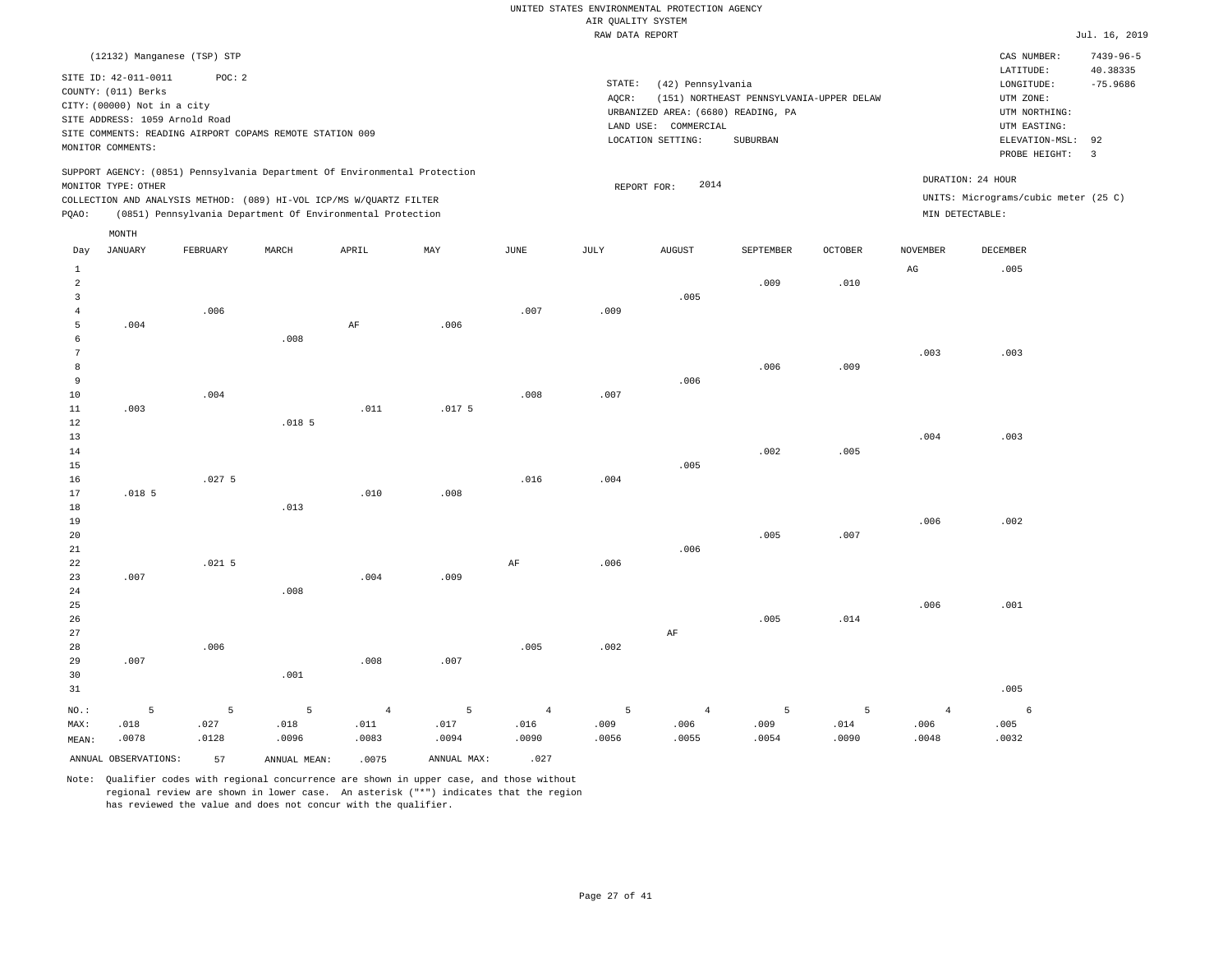|                                                                                                                                                                                                                                                 | RAW DATA REPORT                                                                                                                                                                    | Jul. 16, 2019                                                                                                                           |
|-------------------------------------------------------------------------------------------------------------------------------------------------------------------------------------------------------------------------------------------------|------------------------------------------------------------------------------------------------------------------------------------------------------------------------------------|-----------------------------------------------------------------------------------------------------------------------------------------|
| (12132) Manganese (TSP) STP                                                                                                                                                                                                                     |                                                                                                                                                                                    | $7439 - 96 - 5$<br>CAS NUMBER:                                                                                                          |
| SITE ID: 42-011-0011<br>POC:2<br>COUNTY: (011) Berks<br>CITY: (00000) Not in a city<br>SITE ADDRESS: 1059 Arnold Road<br>SITE COMMENTS: READING AIRPORT COPAMS REMOTE STATION 009<br>MONITOR COMMENTS:                                          | STATE:<br>(42) Pennsylvania<br>(151) NORTHEAST PENNSYLVANIA-UPPER DELAW<br>AOCR:<br>URBANIZED AREA: (6680) READING, PA<br>COMMERCIAL<br>LAND USE:<br>LOCATION SETTING:<br>SUBURBAN | 40.38335<br>LATITUDE:<br>$-75.9686$<br>LONGITUDE:<br>UTM ZONE:<br>UTM NORTHING:<br>UTM EASTING:<br>ELEVATION-MSL: 92<br>PROBE HEIGHT: 3 |
| SUPPORT AGENCY: (0851) Pennsylvania Department Of Environmental Protection<br>MONITOR TYPE: OTHER<br>COLLECTION AND ANALYSIS METHOD: (089) HI-VOL ICP/MS W/OUARTZ FILTER<br>(0851) Pennsylvania Department Of Environmental Protection<br>POAO: | 2015<br>REPORT FOR:                                                                                                                                                                | DURATION: 24 HOUR<br>UNITS: Micrograms/cubic meter (25 C)<br>MIN DETECTABLE:                                                            |

| Day            | <b>JANUARY</b>       | FEBRUARY       | $\tt MARCH$  | APRIL | $\mathtt{MAX}$ | $_{\rm JUNE}$ | $\mathtt{JULY}$ | AUGUST | SEPTEMBER  | OCTOBER | NOVEMBER                | $\tt DECEMBER$ |
|----------------|----------------------|----------------|--------------|-------|----------------|---------------|-----------------|--------|------------|---------|-------------------------|----------------|
| $\mathbf{1}$   |                      |                | .004         |       |                |               |                 |        |            |         | .004                    |                |
| $\overline{a}$ |                      |                |              |       |                |               |                 |        |            |         | $\rm{AF}$               | .003           |
| 3              |                      |                |              |       |                |               |                 |        | .014       | .002    |                         |                |
| $\overline{4}$ |                      |                |              |       |                |               |                 | .007   |            |         |                         |                |
| 5              |                      | .003           |              |       |                | $\rm{AF}$     | .006            |        |            |         |                         |                |
| 6              | .004                 |                |              | .009  | .016           |               |                 |        |            |         |                         |                |
| 7              |                      |                | .010         |       |                |               |                 |        |            |         |                         |                |
| 8              |                      |                |              |       |                |               |                 |        |            |         | $\rm{AF}$               | .005           |
| 9              |                      |                |              |       |                |               |                 |        | .010       | .008    |                         |                |
| 10             |                      |                |              |       |                |               |                 | .005   |            |         |                         |                |
| 11             |                      | .007           |              |       |                | .012          | .004            |        |            |         |                         |                |
| 12             | .003                 |                |              | .004  | .0285          |               |                 |        |            |         |                         |                |
| 13             |                      |                | .008         |       |                |               |                 |        |            |         |                         |                |
| 14<br>15       |                      |                |              |       |                |               |                 |        | $\rm{AF}$  | .006    | .003                    | .004           |
| 16             |                      |                |              |       |                |               |                 | .006   |            |         |                         |                |
| 17             |                      | .003           |              |       |                | .006          | .007            |        |            |         |                         |                |
| 18             | $\rm{AF}$            |                |              | .010  | .008           |               |                 |        |            |         |                         |                |
| 19             |                      |                | .006         |       |                |               |                 |        |            |         |                         |                |
| 20             |                      |                |              |       |                |               |                 |        |            |         | .006                    | .004           |
| 21             |                      |                |              |       |                |               |                 |        | .013       | .0175   |                         |                |
| 22             |                      |                |              |       |                |               |                 | .004   |            |         |                         |                |
| 23             |                      | .003           |              |       |                | .014          | .005            |        |            |         |                         |                |
| 24             | .002                 |                |              | .003  | .009           |               |                 |        |            |         |                         |                |
| 25             |                      |                | .014         |       |                |               |                 |        |            |         |                         |                |
| 26             |                      |                |              |       |                |               |                 |        |            |         | $\rm{AF}$               | .003           |
| 27             |                      |                |              |       |                |               |                 |        | .006       | .010    |                         |                |
| 28             |                      |                |              |       |                |               |                 | .008   |            |         |                         |                |
| 29             |                      |                |              |       |                | .003          | .006            |        |            |         |                         |                |
| 30             | .006                 |                |              | .013  | .007           |               |                 |        |            |         |                         |                |
| 31             |                      |                | .006         |       |                |               |                 |        |            |         |                         |                |
| $NO.$ :        | $\,4\,$              | $\overline{4}$ | $\epsilon$   | 5     | $\overline{5}$ | $\sqrt{4}$    | 5               | 5      | $\sqrt{4}$ | 5       | $\overline{\mathbf{3}}$ | 5              |
| MAX:           | .006                 | .007           | .014         | .013  | .028           | .014          | .007            | .008   | .014       | .017    | .006                    | .005           |
| MEAN:          | .0038                | .0040          | .0080        | .0078 | .0136          | .0088         | .0056           | .0060  | .0108      | .0086   | .0043                   | .0038          |
|                | ANNUAL OBSERVATIONS: | 55             | ANNUAL MEAN: | .0072 | ANNUAL MAX:    | .028          |                 |        |            |         |                         |                |

Note: Qualifier codes with regional concurrence are shown in upper case, and those without regional review are shown in lower case. An asterisk ("\*") indicates that the region

MONTH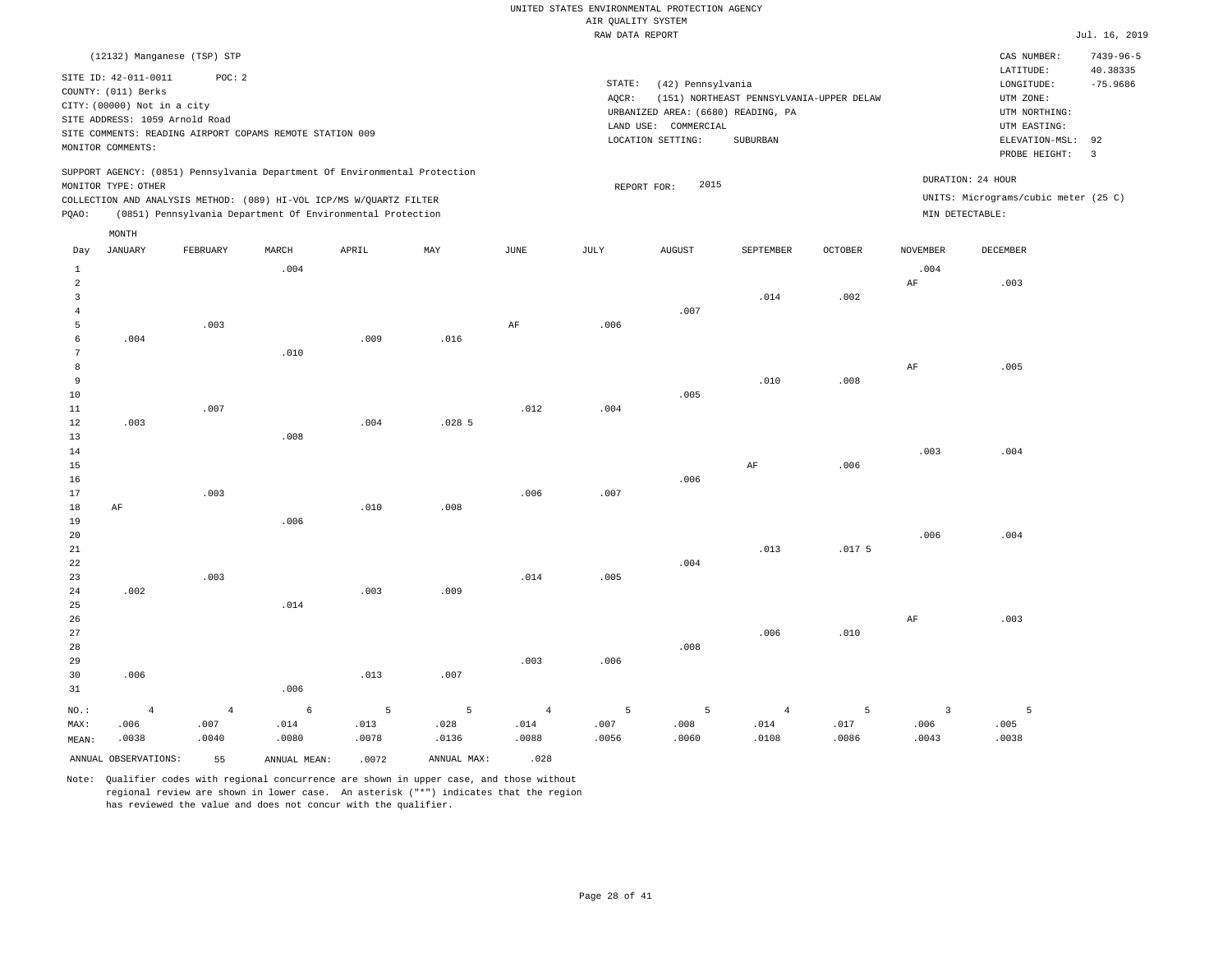|                                                                                                                                                                                                                                                          | RAW DATA REPORT                                                                                                                                                                 | Jul. 16, 2019                                                                                                                                                                 |
|----------------------------------------------------------------------------------------------------------------------------------------------------------------------------------------------------------------------------------------------------------|---------------------------------------------------------------------------------------------------------------------------------------------------------------------------------|-------------------------------------------------------------------------------------------------------------------------------------------------------------------------------|
| (12132) Manganese (TSP) STP<br>POC: 2<br>SITE ID: 42-011-0011<br>COUNTY: (011) Berks<br>CITY: (00000) Not in a city<br>SITE ADDRESS: 1059 Arnold Road<br>SITE COMMENTS: READING AIRPORT COPAMS REMOTE STATION 009<br>MONITOR COMMENTS:                   | STATE:<br>(42) Pennsylvania<br>(151) NORTHEAST PENNSYLVANIA-UPPER DELAW<br>AOCR:<br>URBANIZED AREA: (6680) READING, PA<br>LAND USE: COMMERCIAL<br>SUBURBAN<br>LOCATION SETTING: | $7439 - 96 - 5$<br>CAS NUMBER:<br>40.38335<br>LATITUDE:<br>$-75.9686$<br>LONGITUDE:<br>UTM ZONE:<br>UTM NORTHING:<br>UTM EASTING:<br>ELEVATION-MSL: 92<br>PROBE HEIGHT:<br>-3 |
| SUPPORT AGENCY: (0851) Pennsylvania Department Of Environmental Protection<br>MONITOR TYPE: OTHER<br>COLLECTION AND ANALYSIS METHOD: (089) HI-VOL ICP/MS W/QUARTZ FILTER<br>(0851) Pennsylvania Department Of Environmental Protection<br>POAO:<br>MONTH | 2016<br>REPORT FOR:                                                                                                                                                             | DURATION: 24 HOUR<br>UNITS: Micrograms/cubic meter (25 C)<br>MIN DETECTABLE:                                                                                                  |

| Day            | <b>JANUARY</b>       | FEBRUARY       | $\tt MARCH$             | ${\tt APRIL}$ | $\mathtt{MAX}$  | $_{\rm JUNE}$ | $_{\rm JULY}$ | AUGUST | SEPTEMBER | $\mathtt{OCTOBER}$ | NOVEMBER | DECEMBER    |
|----------------|----------------------|----------------|-------------------------|---------------|-----------------|---------------|---------------|--------|-----------|--------------------|----------|-------------|
| 1              | $\,\mathrm{AV}$      |                | $\mathbb{A}\mathbb{S}$  |               |                 |               |               |        |           |                    |          |             |
| $\overline{a}$ |                      |                |                         |               |                 |               |               |        |           |                    | .010     | .002        |
| 3              |                      |                |                         |               |                 |               |               |        | .007      | .002               |          |             |
| $\overline{4}$ |                      |                |                         |               |                 |               |               | .006   |           |                    |          |             |
| 5              |                      |                |                         |               |                 | .005          | .003          |        |           |                    |          |             |
| 6              |                      | .005           |                         | .005          | $\,\mathrm{AV}$ |               |               |        |           |                    |          |             |
| 7              | .011                 |                | AV                      |               |                 |               |               |        |           |                    |          |             |
| 8              |                      |                |                         |               |                 |               |               |        |           |                    | .014     | .006        |
| 9              |                      |                |                         |               |                 |               |               |        | .007      | .005               |          |             |
| 10             |                      |                |                         |               |                 |               |               | .006   |           |                    |          |             |
| $11\,$         |                      |                |                         |               |                 | .015          | .008          |        |           |                    |          |             |
| 12             |                      | .003           |                         | .004          | .007            |               |               |        |           |                    |          |             |
| 13             | .003                 |                | .005                    |               |                 |               |               |        |           |                    |          |             |
| 14             |                      |                |                         |               |                 |               |               |        |           |                    | .011     | .006        |
| 15             |                      |                |                         |               |                 |               |               |        | .010      | .009               |          |             |
| 16             |                      |                |                         |               |                 |               |               | .003   |           |                    |          |             |
| 17             |                      |                |                         |               |                 | .008          | .005          |        |           |                    |          |             |
| 18<br>19       | .003                 | .002           | .004                    | .013          | .007            |               |               |        |           |                    |          |             |
| 20             |                      |                |                         |               |                 |               |               |        |           |                    | .003     | .012        |
| 21             |                      |                |                         |               |                 |               |               |        | .007      | .005               |          |             |
| $2\sqrt{2}$    |                      |                |                         |               |                 |               |               | .003   |           |                    |          |             |
| 23             |                      |                |                         |               |                 | .010          | .008          |        |           |                    |          |             |
| 24             |                      | .001           |                         | .005          | .014            |               |               |        |           |                    |          |             |
| 25             | ${\rm FT}$           |                | $\,\mathrm{AV}$         |               |                 |               |               |        |           |                    |          |             |
| 26             |                      |                |                         |               |                 |               |               |        |           |                    | .003     | .003        |
| 27             |                      |                |                         |               |                 |               |               |        | .006      | .0205              |          |             |
| 28             |                      |                |                         |               |                 |               |               | .006   |           |                    |          |             |
| 29             |                      |                |                         |               |                 | .004          | .003          |        |           |                    |          |             |
| 30             |                      |                |                         | .004          | .004            |               |               |        |           |                    |          |             |
| 31             | .004                 |                | .006                    |               |                 |               |               |        |           |                    |          |             |
| $NO.$ :        | $\overline{4}$       | $\overline{4}$ | $\overline{\mathbf{3}}$ | 5             | $\overline{4}$  | 5             | 5             | 5      | 5         | 5                  | 5        | $5^{\circ}$ |
| MAX:           | .011                 | .005           | .006                    | .013          | .014            | .015          | .008          | .006   | .010      | .020               | .014     | .012        |
| MEAN:          | .0053                | .0028          | .0050                   | .0062         | .0080           | .0084         | .0054         | .0048  | .0074     | .0082              | .0082    | .0058       |
|                | ANNUAL OBSERVATIONS: | 55             | ANNUAL MEAN:            | .0064         | ANNUAL MAX:     | .020          |               |        |           |                    |          |             |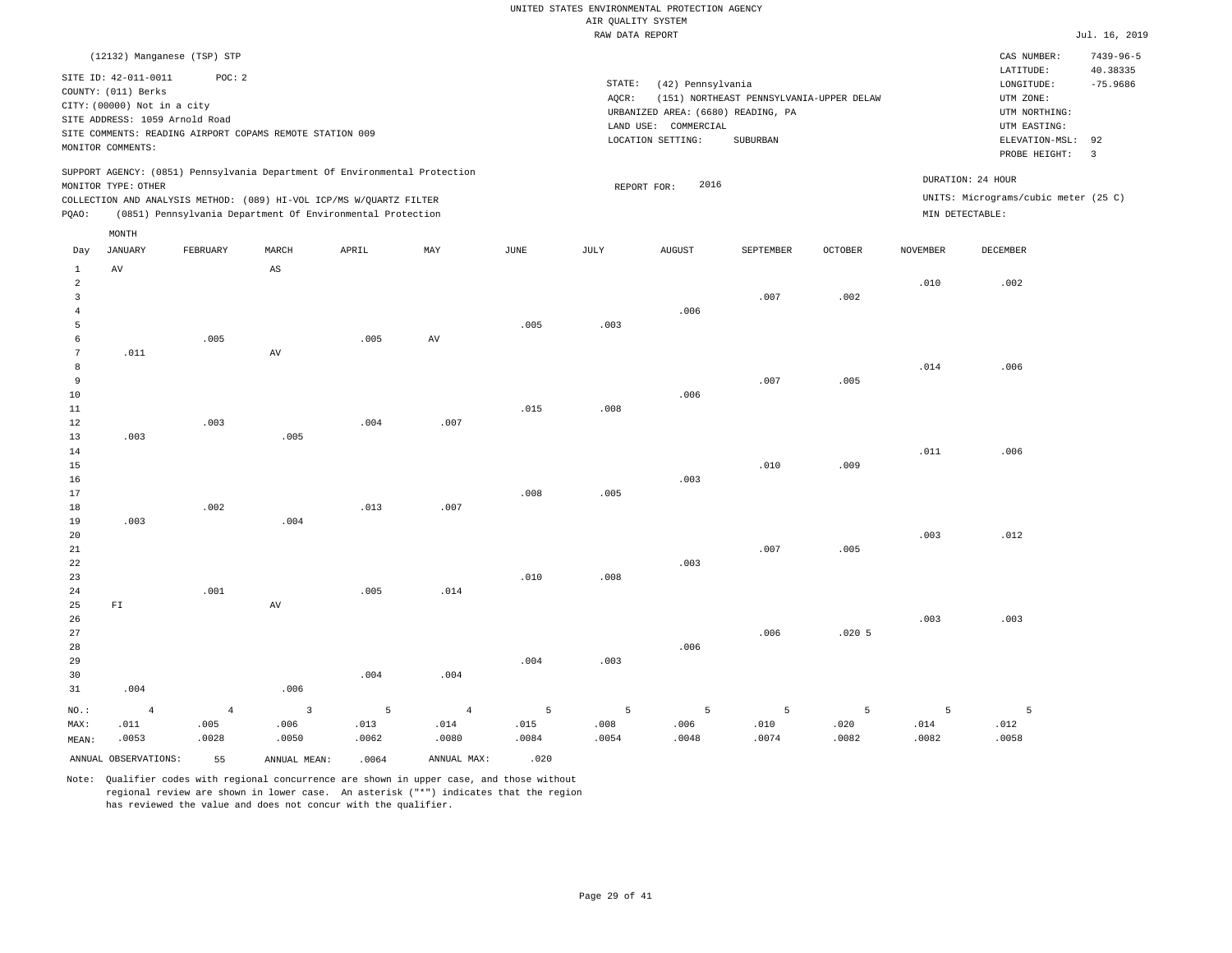|                                |                                |                         |                                                                            |                         |                   |             | RAW DATA REPORT |                                    |                                          |             |                 |                                      | Jul. 16, 2019   |
|--------------------------------|--------------------------------|-------------------------|----------------------------------------------------------------------------|-------------------------|-------------------|-------------|-----------------|------------------------------------|------------------------------------------|-------------|-----------------|--------------------------------------|-----------------|
|                                | (12132) Manganese (TSP) STP    |                         |                                                                            |                         |                   |             |                 |                                    |                                          |             |                 | CAS NUMBER:                          | $7439 - 96 - 5$ |
|                                | SITE ID: 42-011-0011           | POC: 2                  |                                                                            |                         |                   |             |                 |                                    |                                          |             |                 | LATITUDE:                            | 40.38335        |
|                                | COUNTY: (011) Berks            |                         |                                                                            |                         |                   |             | STATE:          | (42) Pennsylvania                  |                                          |             |                 | $\texttt{LONGITUDE}$ :               | $-75.9686$      |
|                                | CITY: (00000) Not in a city    |                         |                                                                            |                         |                   |             | AQCR:           |                                    | (151) NORTHEAST PENNSYLVANIA-UPPER DELAW |             |                 | UTM ZONE:                            |                 |
|                                | SITE ADDRESS: 1059 Arnold Road |                         |                                                                            |                         |                   |             |                 | URBANIZED AREA: (6680) READING, PA |                                          |             |                 | UTM NORTHING:                        |                 |
|                                |                                |                         | SITE COMMENTS: READING AIRPORT COPAMS REMOTE STATION 009                   |                         |                   |             |                 | LAND USE: COMMERCIAL               |                                          |             |                 | UTM EASTING:                         |                 |
|                                | MONITOR COMMENTS:              |                         |                                                                            |                         |                   |             |                 | LOCATION SETTING:                  | SUBURBAN                                 |             |                 | ELEVATION-MSL:                       | 92              |
|                                |                                |                         |                                                                            |                         |                   |             |                 |                                    |                                          |             |                 | PROBE HEIGHT:                        | $\overline{3}$  |
|                                |                                |                         | SUPPORT AGENCY: (0851) Pennsylvania Department Of Environmental Protection |                         |                   |             |                 |                                    |                                          |             |                 | DURATION: 24 HOUR                    |                 |
|                                | MONITOR TYPE: OTHER            |                         |                                                                            |                         |                   |             |                 | 2017<br>REPORT FOR:                |                                          |             |                 |                                      |                 |
|                                |                                |                         | COLLECTION AND ANALYSIS METHOD: (089) HI-VOL ICP/MS W/QUARTZ FILTER        |                         |                   |             |                 |                                    |                                          |             |                 | UNITS: Micrograms/cubic meter (25 C) |                 |
| PQAO:                          |                                |                         | (0851) Pennsylvania Department Of Environmental Protection                 |                         |                   |             |                 |                                    |                                          |             |                 | MIN DETECTABLE:                      |                 |
|                                | MONTH                          |                         |                                                                            |                         |                   |             |                 |                                    |                                          |             |                 |                                      |                 |
| Day                            | <b>JANUARY</b>                 | FEBRUARY                | MARCH                                                                      | APRIL                   | MAY               | <b>JUNE</b> | JULY            | <b>AUGUST</b>                      | SEPTEMBER                                | OCTOBER     | <b>NOVEMBER</b> | DECEMBER                             |                 |
| $\mathbf{1}$<br>$\overline{a}$ | .004                           |                         | $_{\rm AS}$                                                                | .001                    | .016 <sub>5</sub> |             |                 |                                    |                                          |             |                 |                                      |                 |
| $\overline{3}$                 |                                |                         |                                                                            |                         |                   |             |                 |                                    |                                          |             |                 |                                      |                 |
| $\overline{4}$                 |                                |                         |                                                                            |                         |                   |             |                 |                                    |                                          |             |                 |                                      |                 |
| 5                              |                                |                         |                                                                            |                         |                   |             |                 |                                    |                                          |             |                 |                                      |                 |
| 6                              |                                | AV                      |                                                                            |                         |                   | .004        |                 |                                    |                                          |             |                 |                                      |                 |
| 7                              | $\operatorname{AV}$            |                         |                                                                            | .001                    | .003              |             |                 |                                    |                                          |             |                 |                                      |                 |
| 8                              |                                |                         | AV                                                                         |                         |                   |             |                 |                                    |                                          |             |                 |                                      |                 |
| 9                              |                                |                         |                                                                            |                         |                   |             |                 |                                    |                                          |             |                 |                                      |                 |
| 10                             |                                |                         |                                                                            |                         |                   |             |                 |                                    |                                          |             |                 |                                      |                 |
| 11                             |                                |                         |                                                                            |                         |                   |             |                 |                                    |                                          |             |                 |                                      |                 |
| 12                             |                                | .004                    |                                                                            |                         |                   | .007        |                 |                                    |                                          |             |                 |                                      |                 |
| 13                             | .003                           |                         |                                                                            | $\hbox{AV}$             | .002              |             |                 |                                    |                                          |             |                 |                                      |                 |
| 14                             |                                |                         | .004                                                                       |                         |                   |             |                 |                                    |                                          |             |                 |                                      |                 |
| 15                             |                                |                         |                                                                            |                         |                   |             |                 |                                    |                                          |             |                 |                                      |                 |
| 16                             |                                |                         |                                                                            |                         |                   |             |                 |                                    |                                          |             |                 |                                      |                 |
| 17                             |                                |                         |                                                                            |                         |                   |             |                 |                                    |                                          |             |                 |                                      |                 |
| 18                             |                                | .007                    |                                                                            |                         |                   | .004        |                 |                                    |                                          |             |                 |                                      |                 |
| 19                             | .005                           |                         |                                                                            | .009                    | .014              |             |                 |                                    |                                          |             |                 |                                      |                 |
| 20                             |                                |                         | .003                                                                       |                         |                   |             |                 |                                    |                                          |             |                 |                                      |                 |
| 21                             |                                |                         |                                                                            |                         |                   |             |                 |                                    |                                          |             |                 |                                      |                 |
| 22                             |                                |                         |                                                                            |                         |                   |             |                 |                                    |                                          |             |                 |                                      |                 |
| 23<br>24                       |                                | .005                    |                                                                            |                         |                   | .004        |                 |                                    |                                          |             |                 |                                      |                 |
| 25                             | .009                           |                         |                                                                            | $\hbox{AV}$             | .003              |             |                 |                                    |                                          |             |                 |                                      |                 |
| 26                             |                                |                         | .003                                                                       |                         |                   |             |                 |                                    |                                          |             |                 |                                      |                 |
| 27                             |                                |                         |                                                                            |                         |                   |             |                 |                                    |                                          |             |                 |                                      |                 |
| 28                             |                                |                         |                                                                            |                         |                   |             |                 |                                    |                                          |             |                 |                                      |                 |
| 29                             |                                |                         |                                                                            |                         |                   |             |                 |                                    |                                          |             |                 |                                      |                 |
| 30                             |                                |                         |                                                                            |                         |                   | .010        |                 |                                    |                                          |             |                 |                                      |                 |
| 31                             | .009                           |                         |                                                                            |                         | .006              |             |                 |                                    |                                          |             |                 |                                      |                 |
|                                |                                |                         |                                                                            |                         |                   |             |                 |                                    |                                          |             |                 |                                      |                 |
| NO.:                           | $\overline{5}$                 | $\overline{\mathbf{3}}$ | $\overline{\mathbf{3}}$                                                    | $\overline{\mathbf{3}}$ | $\epsilon$        | 5           | $\mathbb O$     | $\mathbb O$                        | $\mathsf{O}$                             | $\mathbb O$ | $\mathbb O$     | $\mathbb O$                          |                 |
| MAX:                           | .009                           | .007                    | .004                                                                       | .009                    | .016              | .010        |                 |                                    |                                          |             |                 |                                      |                 |
| MEAN:                          | .0060                          | .0053                   | .0033                                                                      | .0037                   | .0073             | .0058       |                 |                                    |                                          |             |                 |                                      |                 |
|                                | ANNUAL OBSERVATIONS:           | 25                      | ANNUAL MEAN:                                                               | .0056                   | ANNUAL MAX:       | .016        |                 |                                    |                                          |             |                 |                                      |                 |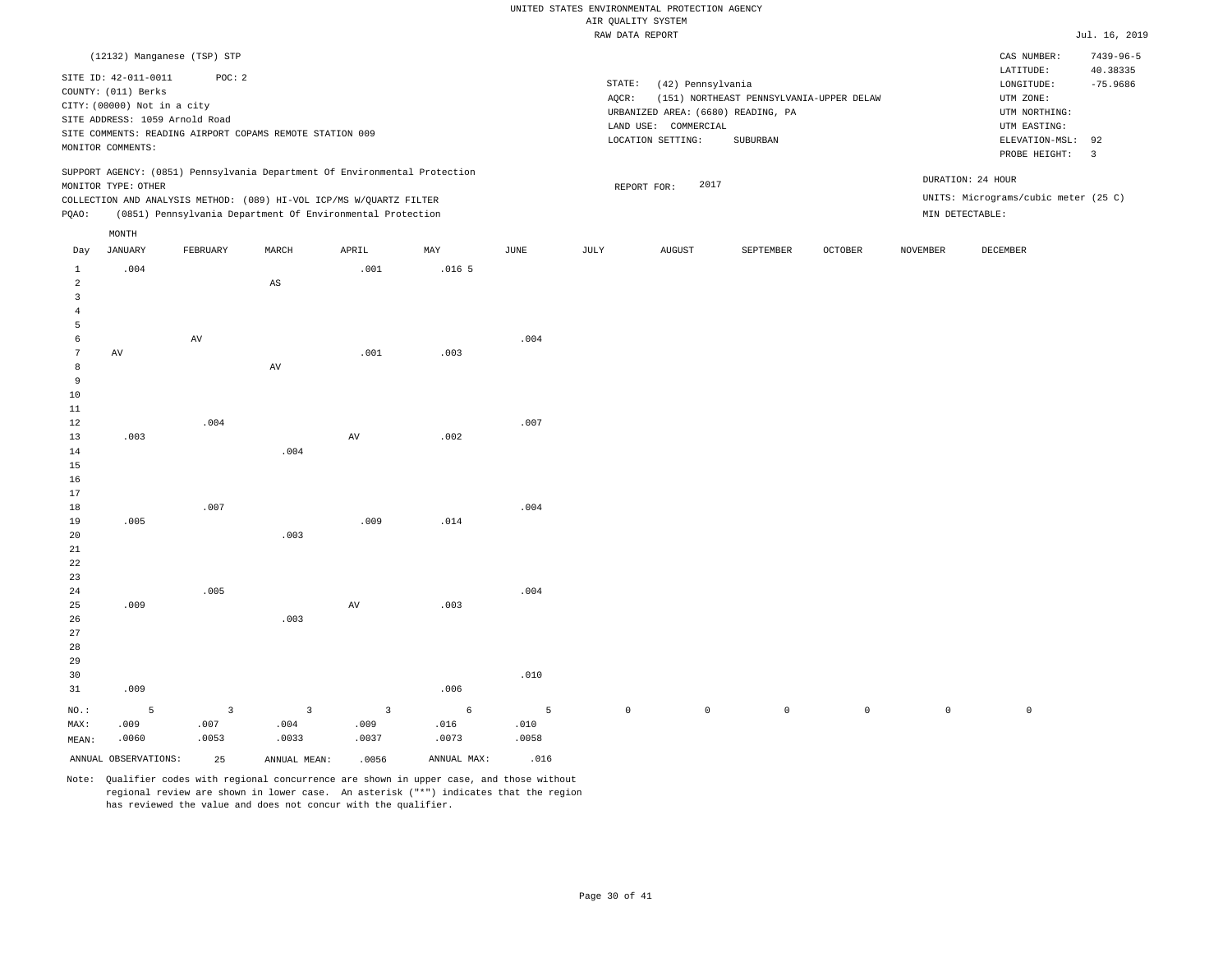|                                | (12136) Nickel (TSP) STP<br>SITE ID: 42-011-0011<br>COUNTY: (011) Berks<br>CITY: (00000) Not in a city<br>SITE ADDRESS: 1059 Arnold Road<br>MONITOR COMMENTS: | POC: 2    | SITE COMMENTS: READING AIRPORT COPAMS REMOTE STATION 009 | SUPPORT AGENCY: (0851) Pennsylvania Department Of Environmental Protection                                                        |             |                | STATE:<br>AQCR: | (42) Pennsylvania<br>URBANIZED AREA: (6680) READING, PA<br>LAND USE: COMMERCIAL<br>LOCATION SETTING: | (151) NORTHEAST PENNSYLVANIA-UPPER DELAW<br>SUBURBAN |                |                    | CAS NUMBER:<br>LATITUDE:<br>LONGITUDE:<br>UTM ZONE:<br>UTM NORTHING:<br>UTM EASTING:<br>ELEVATION-MSL:<br>PROBE HEIGHT: | $7440 - 02 - 0$<br>40.38335<br>$-75.9686$<br>92<br>$\overline{3}$ |
|--------------------------------|---------------------------------------------------------------------------------------------------------------------------------------------------------------|-----------|----------------------------------------------------------|-----------------------------------------------------------------------------------------------------------------------------------|-------------|----------------|-----------------|------------------------------------------------------------------------------------------------------|------------------------------------------------------|----------------|--------------------|-------------------------------------------------------------------------------------------------------------------------|-------------------------------------------------------------------|
|                                | MONITOR TYPE: OTHER                                                                                                                                           |           |                                                          |                                                                                                                                   |             |                | REPORT FOR:     | 2013                                                                                                 |                                                      |                | DURATION: 24 HOUR  |                                                                                                                         |                                                                   |
| PQAO:                          |                                                                                                                                                               |           |                                                          | COLLECTION AND ANALYSIS METHOD: (089) HI-VOL ICP/MS W/QUARTZ FILTER<br>(0851) Pennsylvania Department Of Environmental Protection |             |                |                 |                                                                                                      |                                                      |                | MIN DETECTABLE:    | UNITS: Micrograms/cubic meter (25 C)                                                                                    |                                                                   |
|                                |                                                                                                                                                               |           |                                                          |                                                                                                                                   |             |                |                 |                                                                                                      |                                                      |                |                    |                                                                                                                         |                                                                   |
| Day                            | MONTH<br><b>JANUARY</b>                                                                                                                                       | FEBRUARY  | MARCH                                                    | APRIL                                                                                                                             | MAY         | JUNE           | JULY            | <b>AUGUST</b>                                                                                        | SEPTEMBER                                            | <b>OCTOBER</b> | <b>NOVEMBER</b>    | <b>DECEMBER</b>                                                                                                         |                                                                   |
|                                |                                                                                                                                                               |           |                                                          |                                                                                                                                   |             |                |                 |                                                                                                      |                                                      |                |                    |                                                                                                                         |                                                                   |
| $\mathbf{1}$<br>$\overline{a}$ |                                                                                                                                                               |           |                                                          |                                                                                                                                   |             |                |                 | $.000$ ND                                                                                            | $.000$ ND                                            | $.000$ ND      |                    |                                                                                                                         |                                                                   |
| $\overline{3}$                 |                                                                                                                                                               | $.000$ ND |                                                          |                                                                                                                                   |             | $.000$ ND      | $.000$ ND       |                                                                                                      |                                                      |                |                    |                                                                                                                         |                                                                   |
| $\overline{4}$                 | $.000$ ND                                                                                                                                                     |           |                                                          | $.000$ ND                                                                                                                         | $.000$ ND   |                |                 |                                                                                                      |                                                      |                |                    |                                                                                                                         |                                                                   |
| 5                              |                                                                                                                                                               |           | $.000$ ND                                                |                                                                                                                                   |             |                |                 |                                                                                                      |                                                      |                |                    |                                                                                                                         |                                                                   |
| 6                              |                                                                                                                                                               |           |                                                          |                                                                                                                                   |             |                |                 |                                                                                                      |                                                      |                | $.000$ ND          | $.000$ ND                                                                                                               |                                                                   |
| 7                              |                                                                                                                                                               |           |                                                          |                                                                                                                                   |             |                |                 |                                                                                                      | $.000$ ND                                            | $.000$ ND      |                    |                                                                                                                         |                                                                   |
| 8                              |                                                                                                                                                               |           |                                                          |                                                                                                                                   |             |                |                 | AF                                                                                                   |                                                      |                |                    |                                                                                                                         |                                                                   |
| 9                              |                                                                                                                                                               | $.000$ ND |                                                          |                                                                                                                                   |             | $.000$ ND      | $.000$ ND       |                                                                                                      |                                                      |                |                    |                                                                                                                         |                                                                   |
| 10<br>11                       | $.000$ ND                                                                                                                                                     |           | $.000$ ND                                                | $.000$ ND                                                                                                                         | $.000$ ND   |                |                 |                                                                                                      |                                                      |                |                    |                                                                                                                         |                                                                   |
| $12\,$                         |                                                                                                                                                               |           |                                                          |                                                                                                                                   |             |                |                 |                                                                                                      |                                                      |                | $.000$ ND          | $.000$ ND                                                                                                               |                                                                   |
| 13                             |                                                                                                                                                               |           |                                                          |                                                                                                                                   |             |                |                 |                                                                                                      | $.000$ ND                                            | $.000$ ND      |                    |                                                                                                                         |                                                                   |
| 14                             |                                                                                                                                                               |           |                                                          |                                                                                                                                   |             |                |                 | $.000$ ND                                                                                            |                                                      |                |                    |                                                                                                                         |                                                                   |
| 15                             |                                                                                                                                                               | $.000$ ND |                                                          |                                                                                                                                   |             | $.000$ ND      | $.000$ ND       |                                                                                                      |                                                      |                |                    |                                                                                                                         |                                                                   |
| 16                             | $.000$ ND                                                                                                                                                     |           |                                                          | $.000$ ND                                                                                                                         | $.000$ ND   |                |                 |                                                                                                      |                                                      |                |                    |                                                                                                                         |                                                                   |
| 17                             |                                                                                                                                                               |           | $.000$ ND                                                |                                                                                                                                   |             |                |                 |                                                                                                      |                                                      |                |                    |                                                                                                                         |                                                                   |
| 18                             |                                                                                                                                                               |           |                                                          |                                                                                                                                   |             |                |                 |                                                                                                      |                                                      |                | $.000$ ND          | AF                                                                                                                      |                                                                   |
| 19                             |                                                                                                                                                               |           |                                                          |                                                                                                                                   |             |                |                 |                                                                                                      | $.000$ ND                                            | $.000$ ND      |                    |                                                                                                                         |                                                                   |
| 20                             |                                                                                                                                                               |           |                                                          |                                                                                                                                   |             |                |                 | $.000$ ND                                                                                            |                                                      |                |                    |                                                                                                                         |                                                                   |
| 21                             |                                                                                                                                                               | $.000$ ND |                                                          |                                                                                                                                   |             | $.000$ ND      | $.000$ ND       |                                                                                                      |                                                      |                |                    |                                                                                                                         |                                                                   |
| 22<br>23                       | $.000$ ND                                                                                                                                                     |           | $.000$ ND                                                | AF                                                                                                                                | $.000$ ND   |                |                 |                                                                                                      |                                                      |                |                    |                                                                                                                         |                                                                   |
| 24                             |                                                                                                                                                               |           |                                                          |                                                                                                                                   |             |                |                 |                                                                                                      |                                                      |                | $.000$ ND          | $.000$ ND                                                                                                               |                                                                   |
| 25                             |                                                                                                                                                               |           |                                                          |                                                                                                                                   |             |                |                 |                                                                                                      | $.000$ ND                                            | $.000$ ND      |                    |                                                                                                                         |                                                                   |
| 26                             |                                                                                                                                                               |           |                                                          |                                                                                                                                   |             |                |                 | $.000$ ND                                                                                            |                                                      |                |                    |                                                                                                                         |                                                                   |
| 27                             |                                                                                                                                                               | $.000$ ND |                                                          |                                                                                                                                   |             | AF             | .006            |                                                                                                      |                                                      |                |                    |                                                                                                                         |                                                                   |
| 28                             | $.000$ ND                                                                                                                                                     |           |                                                          | $.000$ ND                                                                                                                         | $.000$ ND   |                |                 |                                                                                                      |                                                      |                |                    |                                                                                                                         |                                                                   |
| 29                             |                                                                                                                                                               |           | $.000$ ND                                                |                                                                                                                                   |             |                |                 |                                                                                                      |                                                      |                |                    |                                                                                                                         |                                                                   |
| 30                             |                                                                                                                                                               |           |                                                          |                                                                                                                                   |             |                |                 |                                                                                                      |                                                      |                | .000 <sub>ND</sub> | $.000$ ND                                                                                                               |                                                                   |
| 31                             |                                                                                                                                                               |           |                                                          |                                                                                                                                   |             |                |                 |                                                                                                      |                                                      | $.000$ ND      |                    |                                                                                                                         |                                                                   |
| NO.:                           | 5                                                                                                                                                             | 5         | 5                                                        | $\sqrt{4}$                                                                                                                        | 5           | $\overline{4}$ | 5               | $\overline{4}$                                                                                       | 5                                                    | 6              | 5                  | $\overline{4}$                                                                                                          |                                                                   |
| MAX:                           | 0.000                                                                                                                                                         | 0.000     | 0.000                                                    | 0.000                                                                                                                             | 0.000       | 0.000          | .006            | 0.000                                                                                                | 0.000                                                | 0.000          | 0.000              | 0.000                                                                                                                   |                                                                   |
| MEAN:                          | 0.0000                                                                                                                                                        | 0.0000    | 0.0000                                                   | 0.0000                                                                                                                            | 0.0000      | 0.0000         | .0012           | 0.0000                                                                                               | 0.0000                                               | 0.0000         | 0.0000             | 0.0000                                                                                                                  |                                                                   |
|                                | ANNUAL OBSERVATIONS:                                                                                                                                          | 57        | ANNUAL MEAN:                                             | .0001                                                                                                                             | ANNUAL MAX: | .006           |                 |                                                                                                      |                                                      |                |                    |                                                                                                                         |                                                                   |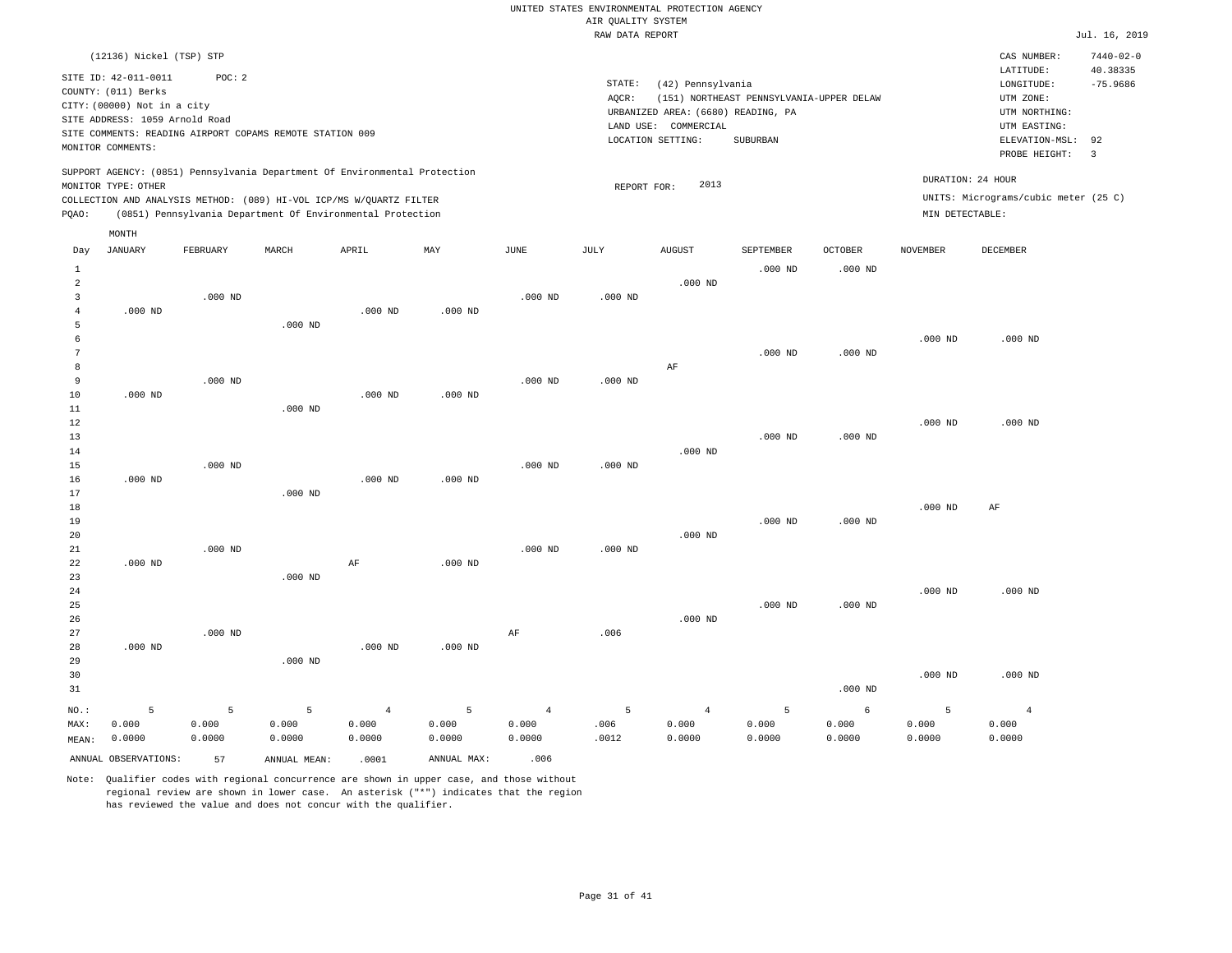|                | (12136) Nickel (TSP) STP<br>SITE ID: 42-011-0011                                                  | POC: 2    |              |                                                            |             |                |             |                                    |                                          |           |                 | CAS NUMBER:<br>LATITUDE:             | $7440 - 02 - 0$<br>40.38335 |
|----------------|---------------------------------------------------------------------------------------------------|-----------|--------------|------------------------------------------------------------|-------------|----------------|-------------|------------------------------------|------------------------------------------|-----------|-----------------|--------------------------------------|-----------------------------|
|                | COUNTY: (011) Berks                                                                               |           |              |                                                            |             |                | STATE:      | (42) Pennsylvania                  |                                          |           |                 | LONGITUDE:                           | $-75.9686$                  |
|                | CITY: (00000) Not in a city                                                                       |           |              |                                                            |             |                | AQCR:       | URBANIZED AREA: (6680) READING, PA | (151) NORTHEAST PENNSYLVANIA-UPPER DELAW |           |                 | UTM ZONE:<br>UTM NORTHING:           |                             |
|                | SITE ADDRESS: 1059 Arnold Road                                                                    |           |              |                                                            |             |                | LAND USE:   | COMMERCIAL                         |                                          |           |                 | UTM EASTING:                         |                             |
|                | SITE COMMENTS: READING AIRPORT COPAMS REMOTE STATION 009                                          |           |              |                                                            |             |                |             | LOCATION SETTING:                  | <b>SUBURBAN</b>                          |           |                 | ELEVATION-MSL:                       | 92                          |
|                | MONITOR COMMENTS:                                                                                 |           |              |                                                            |             |                |             |                                    |                                          |           |                 | PROBE HEIGHT:                        | $\overline{\mathbf{3}}$     |
|                | SUPPORT AGENCY: (0851) Pennsylvania Department Of Environmental Protection<br>MONITOR TYPE: OTHER |           |              |                                                            |             |                | REPORT FOR: | 2014                               |                                          |           |                 | DURATION: 24 HOUR                    |                             |
|                | COLLECTION AND ANALYSIS METHOD: (089) HI-VOL ICP/MS W/QUARTZ FILTER                               |           |              |                                                            |             |                |             |                                    |                                          |           |                 | UNITS: Micrograms/cubic meter (25 C) |                             |
| PQAO:          |                                                                                                   |           |              | (0851) Pennsylvania Department Of Environmental Protection |             |                |             |                                    |                                          |           | MIN DETECTABLE: |                                      |                             |
|                | MONTH                                                                                             |           |              |                                                            |             |                |             |                                    |                                          |           |                 |                                      |                             |
| Day            | <b>JANUARY</b>                                                                                    | FEBRUARY  | MARCH        | APRIL                                                      | MAY         | $_{\rm JUNE}$  | JULY        | <b>AUGUST</b>                      | SEPTEMBER                                | OCTOBER   | <b>NOVEMBER</b> | DECEMBER                             |                             |
| $\mathbf 1$    |                                                                                                   |           |              |                                                            |             |                |             |                                    |                                          |           | $_{\rm AG}$     | $.000$ ND                            |                             |
| $\overline{a}$ |                                                                                                   |           |              |                                                            |             |                |             |                                    | $.000$ ND                                | $.000$ ND |                 |                                      |                             |
| 3              |                                                                                                   |           |              |                                                            |             |                |             | $.000$ ND                          |                                          |           |                 |                                      |                             |
| $\overline{4}$ |                                                                                                   | $.000$ ND |              |                                                            |             | $.000$ ND      | $.000$ ND   |                                    |                                          |           |                 |                                      |                             |
| 5              | $.000$ ND                                                                                         |           |              | AF                                                         | $.000$ ND   |                |             |                                    |                                          |           |                 |                                      |                             |
| 6              |                                                                                                   |           | $.000$ ND    |                                                            |             |                |             |                                    |                                          |           |                 |                                      |                             |
| 7              |                                                                                                   |           |              |                                                            |             |                |             |                                    |                                          |           | $.000$ ND       | $.000$ ND                            |                             |
| 8<br>9         |                                                                                                   |           |              |                                                            |             |                |             | $.000$ ND                          | $.000$ ND                                | $.000$ ND |                 |                                      |                             |
| 10             |                                                                                                   | $.000$ ND |              |                                                            |             | $.000$ ND      | $.000$ ND   |                                    |                                          |           |                 |                                      |                             |
| $1\,1$         | $.000$ ND                                                                                         |           |              | $.000$ ND                                                  | $.000$ ND   |                |             |                                    |                                          |           |                 |                                      |                             |
| 12             |                                                                                                   |           | $.000$ ND    |                                                            |             |                |             |                                    |                                          |           |                 |                                      |                             |
| 13             |                                                                                                   |           |              |                                                            |             |                |             |                                    |                                          |           | $.000$ ND       | $.000$ ND                            |                             |
| 14             |                                                                                                   |           |              |                                                            |             |                |             |                                    | $.000$ ND                                | $.000$ ND |                 |                                      |                             |
| 15             |                                                                                                   |           |              |                                                            |             |                |             | $.000$ ND                          |                                          |           |                 |                                      |                             |
| 16             |                                                                                                   | .006      |              |                                                            |             | .005           | $.000$ ND   |                                    |                                          |           |                 |                                      |                             |
| 17             | $.000$ ND                                                                                         |           |              | $.000$ ND                                                  | $.000$ ND   |                |             |                                    |                                          |           |                 |                                      |                             |
| $1\,8$         |                                                                                                   |           | $.000$ ND    |                                                            |             |                |             |                                    |                                          |           |                 |                                      |                             |
| 19             |                                                                                                   |           |              |                                                            |             |                |             |                                    |                                          |           | $.000$ ND       | $.000$ ND                            |                             |
| 20             |                                                                                                   |           |              |                                                            |             |                |             |                                    | $.000$ ND                                | $.000$ ND |                 |                                      |                             |
| 21             |                                                                                                   |           |              |                                                            |             |                |             | $.000$ ND                          |                                          |           |                 |                                      |                             |
| 22<br>23       | $.000$ ND                                                                                         | $.000$ ND |              | $.000$ ND                                                  | $.000$ ND   | AF             | $.000$ ND   |                                    |                                          |           |                 |                                      |                             |
| 24             |                                                                                                   |           | $.000$ ND    |                                                            |             |                |             |                                    |                                          |           |                 |                                      |                             |
| 25             |                                                                                                   |           |              |                                                            |             |                |             |                                    |                                          |           | $.000$ ND       | $.000$ ND                            |                             |
| 26             |                                                                                                   |           |              |                                                            |             |                |             |                                    | $.000$ ND                                | $.000$ ND |                 |                                      |                             |
| 27             |                                                                                                   |           |              |                                                            |             |                |             | $\rm{AF}$                          |                                          |           |                 |                                      |                             |
| 28             |                                                                                                   | $.000$ ND |              |                                                            |             | $.000$ ND      | $.000$ ND   |                                    |                                          |           |                 |                                      |                             |
| 29             | $.000$ ND                                                                                         |           |              | $.000$ ND                                                  | $.000$ ND   |                |             |                                    |                                          |           |                 |                                      |                             |
| 30             |                                                                                                   |           | $.000$ ND    |                                                            |             |                |             |                                    |                                          |           |                 |                                      |                             |
| 31             |                                                                                                   |           |              |                                                            |             |                |             |                                    |                                          |           |                 | $.000$ ND                            |                             |
| NO.:           | 5                                                                                                 | 5         | 5            | $\overline{4}$                                             | 5           | $\overline{4}$ | 5           | $\overline{4}$                     | 5                                        | 5         | $\overline{4}$  | 6                                    |                             |
| MAX:           | 0.000                                                                                             | .006      | 0.000        | 0.000                                                      | 0.000       | .005           | 0.000       | 0.000                              | 0.000                                    | 0.000     | 0.000           | 0.000                                |                             |
| MEAN:          | 0.0000                                                                                            | .0012     | 0.0000       | 0.0000                                                     | 0.0000      | .0013          | 0.0000      | 0.0000                             | 0.0000                                   | 0.0000    | 0.0000          | 0.0000                               |                             |
|                | ANNUAL OBSERVATIONS:                                                                              | 57        | ANNUAL MEAN: | .0002                                                      | ANNUAL MAX: | .006           |             |                                    |                                          |           |                 |                                      |                             |
|                |                                                                                                   |           |              |                                                            |             |                |             |                                    |                                          |           |                 |                                      |                             |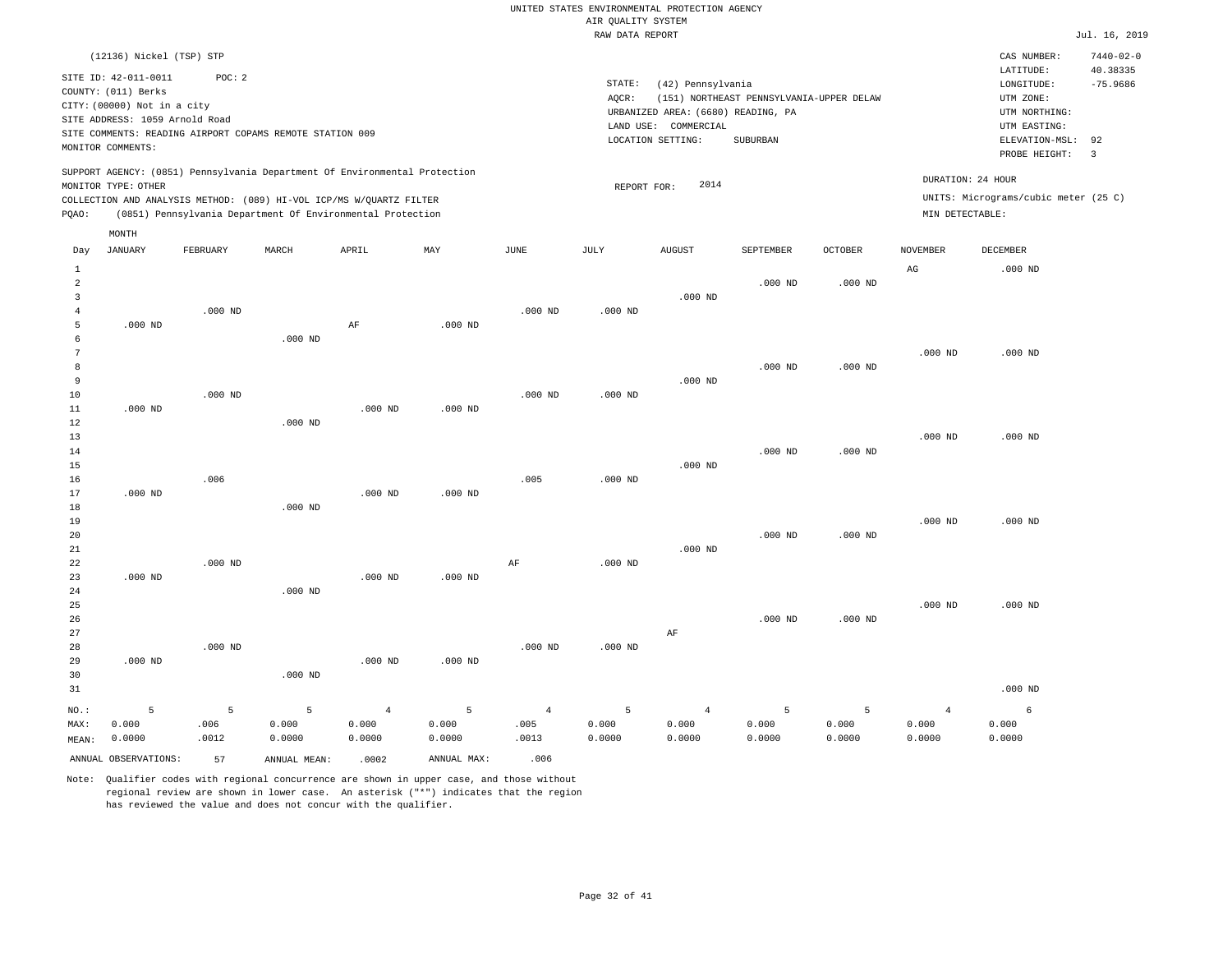|  | RAW DATA REPORT |  |
|--|-----------------|--|

|                |                                                                            |                |                                                            |           |                           |                | RAW DATA REPORT |                                    |                                          |           |                 |                                      | Jul. 16, 2019   |
|----------------|----------------------------------------------------------------------------|----------------|------------------------------------------------------------|-----------|---------------------------|----------------|-----------------|------------------------------------|------------------------------------------|-----------|-----------------|--------------------------------------|-----------------|
|                | (12136) Nickel (TSP) STP                                                   |                |                                                            |           |                           |                |                 |                                    |                                          |           |                 | CAS NUMBER:                          | $7440 - 02 - 0$ |
|                |                                                                            |                |                                                            |           |                           |                |                 |                                    |                                          |           |                 | LATITUDE:                            | 40.38335        |
|                | SITE ID: 42-011-0011                                                       | POC: 2         |                                                            |           |                           |                | STATE:          | (42) Pennsylvania                  |                                          |           |                 | LONGITUDE:                           | $-75.9686$      |
|                | COUNTY: (011) Berks                                                        |                |                                                            |           |                           |                | AQCR:           |                                    | (151) NORTHEAST PENNSYLVANIA-UPPER DELAW |           |                 | UTM ZONE:                            |                 |
|                | CITY: (00000) Not in a city                                                |                |                                                            |           |                           |                |                 | URBANIZED AREA: (6680) READING, PA |                                          |           |                 | UTM NORTHING:                        |                 |
|                | SITE ADDRESS: 1059 Arnold Road                                             |                |                                                            |           |                           |                |                 | LAND USE: COMMERCIAL               |                                          |           |                 | UTM EASTING:                         |                 |
|                | SITE COMMENTS: READING AIRPORT COPAMS REMOTE STATION 009                   |                |                                                            |           |                           |                |                 | LOCATION SETTING:                  | SUBURBAN                                 |           |                 | ELEVATION-MSL:                       | 92              |
|                | MONITOR COMMENTS:                                                          |                |                                                            |           |                           |                |                 |                                    |                                          |           |                 | PROBE HEIGHT:                        | $\overline{3}$  |
|                | SUPPORT AGENCY: (0851) Pennsylvania Department Of Environmental Protection |                |                                                            |           |                           |                |                 |                                    |                                          |           |                 | DURATION: 24 HOUR                    |                 |
|                | MONITOR TYPE: OTHER                                                        |                |                                                            |           |                           |                | REPORT FOR:     | 2015                               |                                          |           |                 | UNITS: Micrograms/cubic meter (25 C) |                 |
| PQAO:          | COLLECTION AND ANALYSIS METHOD: (089) HI-VOL ICP/MS W/QUARTZ FILTER        |                | (0851) Pennsylvania Department Of Environmental Protection |           |                           |                |                 |                                    |                                          |           | MIN DETECTABLE: |                                      |                 |
|                | MONTH                                                                      |                |                                                            |           |                           |                |                 |                                    |                                          |           |                 |                                      |                 |
| Day            | JANUARY                                                                    | FEBRUARY       | MARCH                                                      | APRIL     | $\ensuremath{\text{MAX}}$ | JUNE           | JULY            | <b>AUGUST</b>                      | SEPTEMBER                                | OCTOBER   | NOVEMBER        | DECEMBER                             |                 |
| $\mathbf{1}$   |                                                                            |                | $.000$ ND                                                  |           |                           |                |                 |                                    |                                          |           | $.000$ ND       |                                      |                 |
| $\overline{a}$ |                                                                            |                |                                                            |           |                           |                |                 |                                    |                                          |           | $\rm{AF}$       | $.000$ ND                            |                 |
| 3              |                                                                            |                |                                                            |           |                           |                |                 |                                    | $.000$ ND                                | $.000$ ND |                 |                                      |                 |
| $\overline{4}$ |                                                                            |                |                                                            |           |                           |                |                 | $.000$ ND                          |                                          |           |                 |                                      |                 |
| 5              |                                                                            | $.000$ ND      |                                                            |           |                           | AF             | $.000$ ND       |                                    |                                          |           |                 |                                      |                 |
| 6              | $.000$ ND                                                                  |                |                                                            | $.000$ ND | $.000$ ND                 |                |                 |                                    |                                          |           |                 |                                      |                 |
| 7              |                                                                            |                | $.000$ ND                                                  |           |                           |                |                 |                                    |                                          |           |                 |                                      |                 |
| 8              |                                                                            |                |                                                            |           |                           |                |                 |                                    |                                          |           | AF              | $.000$ ND                            |                 |
| 9              |                                                                            |                |                                                            |           |                           |                |                 |                                    | $.000$ ND                                | $.000$ ND |                 |                                      |                 |
| 10             |                                                                            |                |                                                            |           |                           |                |                 | $.000$ ND                          |                                          |           |                 |                                      |                 |
| 11             |                                                                            | $.000$ ND      |                                                            |           |                           | $.000$ ND      | $.000$ ND       |                                    |                                          |           |                 |                                      |                 |
| 12             | $.000$ ND                                                                  |                |                                                            | $.000$ ND | $.000$ ND                 |                |                 |                                    |                                          |           |                 |                                      |                 |
| 13             |                                                                            |                | $.000$ ND                                                  |           |                           |                |                 |                                    |                                          |           |                 |                                      |                 |
| 14             |                                                                            |                |                                                            |           |                           |                |                 |                                    |                                          |           | $.000$ ND       | $.000$ ND                            |                 |
| 15             |                                                                            |                |                                                            |           |                           |                |                 |                                    | AF                                       | $.000$ ND |                 |                                      |                 |
| 16             |                                                                            |                |                                                            |           |                           |                |                 | $.000$ ND                          |                                          |           |                 |                                      |                 |
| 17             |                                                                            | $.000$ ND      |                                                            |           |                           | $.000$ ND      | $.000$ ND       |                                    |                                          |           |                 |                                      |                 |
| 18             | AF                                                                         |                |                                                            | $.000$ ND | $.000$ ND                 |                |                 |                                    |                                          |           |                 |                                      |                 |
| 19             |                                                                            |                | $.000$ ND                                                  |           |                           |                |                 |                                    |                                          |           |                 |                                      |                 |
| 20             |                                                                            |                |                                                            |           |                           |                |                 |                                    |                                          |           | $.000$ ND       | $.000$ ND                            |                 |
| 21             |                                                                            |                |                                                            |           |                           |                |                 |                                    | $.000$ ND                                | $.000$ ND |                 |                                      |                 |
| 22             |                                                                            |                |                                                            |           |                           |                |                 | $.000$ ND                          |                                          |           |                 |                                      |                 |
| 23             |                                                                            | $.000$ ND      |                                                            |           |                           | $.000$ ND      | $.000$ ND       |                                    |                                          |           |                 |                                      |                 |
| 24             | $.000$ ND                                                                  |                |                                                            | $.000$ ND | $.000$ ND                 |                |                 |                                    |                                          |           |                 |                                      |                 |
| 25             |                                                                            |                | .006                                                       |           |                           |                |                 |                                    |                                          |           |                 |                                      |                 |
| 26             |                                                                            |                |                                                            |           |                           |                |                 |                                    |                                          |           | AF              | $.000$ ND                            |                 |
| 27             |                                                                            |                |                                                            |           |                           |                |                 |                                    | $.000$ ND                                | $.000$ ND |                 |                                      |                 |
| 28             |                                                                            |                |                                                            |           |                           |                |                 | $.000$ ND                          |                                          |           |                 |                                      |                 |
| 29             |                                                                            |                |                                                            |           |                           | $.000$ ND      | $.000$ ND       |                                    |                                          |           |                 |                                      |                 |
| 30             | $.000$ ND                                                                  |                |                                                            | $.000$ ND | $.000$ ND                 |                |                 |                                    |                                          |           |                 |                                      |                 |
| 31             |                                                                            |                | $.000$ ND                                                  |           |                           |                |                 |                                    |                                          |           |                 |                                      |                 |
|                |                                                                            |                |                                                            |           |                           |                |                 |                                    |                                          |           |                 |                                      |                 |
| NO.:           | $\overline{4}$                                                             | $\overline{4}$ | 6                                                          | 5         | 5                         | $\overline{4}$ | 5               | 5                                  | $\overline{4}$                           | 5         | $\overline{3}$  | 5                                    |                 |
| MAX:           | 0.000                                                                      | 0.000          | .006                                                       | 0.000     | 0.000                     | 0.000          | 0.000           | 0.000                              | 0.000                                    | 0.000     | 0.000           | 0.000                                |                 |
| MEAN:          | 0.0000                                                                     | 0.0000         | .0010                                                      | 0.0000    | 0.0000                    | 0.0000         | 0.0000          | 0.0000                             | 0.0000                                   | 0.0000    | 0.0000          | 0.0000                               |                 |
|                | ANNUAL OBSERVATIONS:                                                       | 55             | ANNUAL MEAN:                                               | .0001     | ANNUAL MAX:               | .006           |                 |                                    |                                          |           |                 |                                      |                 |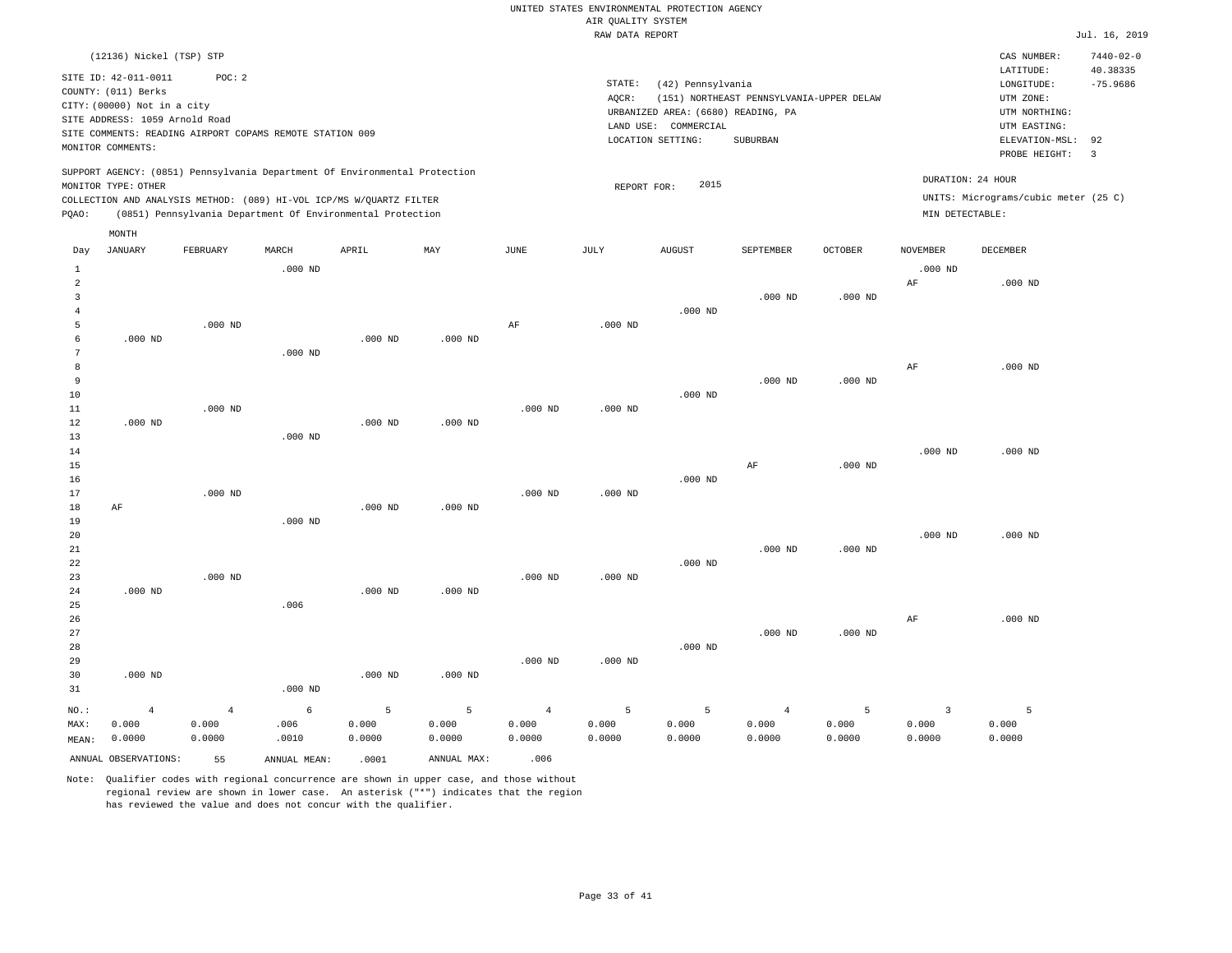|                                                                                                                                                                                                                                                 | RAW DATA REPORT                                                                                                                                                                    | Jul. 16, 2019                                                                                                                            |
|-------------------------------------------------------------------------------------------------------------------------------------------------------------------------------------------------------------------------------------------------|------------------------------------------------------------------------------------------------------------------------------------------------------------------------------------|------------------------------------------------------------------------------------------------------------------------------------------|
| (12136) Nickel (TSP) STP                                                                                                                                                                                                                        |                                                                                                                                                                                    | $7440 - 02 - 0$<br>CAS NUMBER:                                                                                                           |
| SITE ID: 42-011-0011<br>POC: 2<br>COUNTY: (011) Berks<br>CITY: (00000) Not in a city<br>SITE ADDRESS: 1059 Arnold Road<br>SITE COMMENTS: READING AIRPORT COPAMS REMOTE STATION 009<br>MONITOR COMMENTS:                                         | STATE:<br>(42) Pennsylvania<br>AOCR:<br>(151) NORTHEAST PENNSYLVANIA-UPPER DELAW<br>URBANIZED AREA: (6680) READING, PA<br>LAND USE:<br>COMMERCIAL<br>LOCATION SETTING:<br>SUBURBAN | 40.38335<br>LATITUDE:<br>$-75.9686$<br>LONGITUDE:<br>UTM ZONE:<br>UTM NORTHING:<br>UTM EASTING:<br>ELEVATION-MSL:<br>92<br>PROBE HEIGHT: |
| SUPPORT AGENCY: (0851) Pennsylvania Department Of Environmental Protection<br>MONITOR TYPE: OTHER<br>COLLECTION AND ANALYSIS METHOD: (089) HI-VOL ICP/MS W/OUARTZ FILTER<br>(0851) Pennsylvania Department Of Environmental Protection<br>POAO: | 2016<br>REPORT FOR:                                                                                                                                                                | DURATION: 24 HOUR<br>UNITS: Micrograms/cubic meter (25 C)<br>MIN DETECTABLE:                                                             |
| MONTH<br>MAY<br>JANUARY<br>MARCH<br>APRIL<br>JUNE<br>FEBRUARY<br>Day                                                                                                                                                                            | JULY<br>AUGUST<br>SEPTEMBER<br><b>OCTOBER</b>                                                                                                                                      | NOVEMBER<br>DECEMBER                                                                                                                     |

| $\mathbf{1}$            | AV             |                | AS                      |           |                |           |           |                 |                 |           |           |           |
|-------------------------|----------------|----------------|-------------------------|-----------|----------------|-----------|-----------|-----------------|-----------------|-----------|-----------|-----------|
| $\overline{\mathbf{c}}$ |                |                |                         |           |                |           |           |                 |                 |           | $.000$ ND | $.000$ ND |
| 3                       |                |                |                         |           |                |           |           |                 | $.000$ ND       | $.000$ ND |           |           |
| 4                       |                |                |                         |           |                |           |           | $.000$ ND       |                 |           |           |           |
| 5                       |                |                |                         |           |                | $.000$ ND | $.000$ ND |                 |                 |           |           |           |
| 6                       |                | $.000$ ND      |                         | $.000$ ND | $\hbox{AV}$    |           |           |                 |                 |           |           |           |
| $7\overline{ }$         | $.000$ ND      |                | $\operatorname{AV}$     |           |                |           |           |                 |                 |           |           |           |
| 8                       |                |                |                         |           |                |           |           |                 |                 |           | $.000$ ND | $.000$ ND |
| 9                       |                |                |                         |           |                |           |           |                 | $.000$ ND       | $.000$ ND |           |           |
| 10                      |                |                |                         |           |                |           |           | $.000$ ND       |                 |           |           |           |
| 11                      |                |                |                         |           |                | $.000$ ND | $.000$ ND |                 |                 |           |           |           |
| 12                      |                | $.000$ ND      |                         | $.000$ ND | $.000$ ND      |           |           |                 |                 |           |           |           |
| 13                      | $.000$ ND      |                | $.000$ ND               |           |                |           |           |                 |                 |           |           |           |
| 14                      |                |                |                         |           |                |           |           |                 |                 |           | $.000$ ND | $.000$ ND |
| 15                      |                |                |                         |           |                |           |           |                 | $.000$ ND       | $.000$ ND |           |           |
| 16                      |                |                |                         |           |                |           |           | $.000$ ND       |                 |           |           |           |
| 17                      |                |                |                         |           |                | $.000$ ND | $.000$ ND |                 |                 |           |           |           |
| 18                      |                | $.000$ ND      |                         | $.000$ ND | $.000$ ND      |           |           |                 |                 |           |           |           |
| 19                      | $.000$ ND      |                | $.000$ ND               |           |                |           |           |                 |                 |           |           |           |
| 20                      |                |                |                         |           |                |           |           |                 |                 |           | $.000$ ND | $.000$ ND |
| 21                      |                |                |                         |           |                |           |           |                 | $.000$ ND       | $.000$ ND |           |           |
| 22                      |                |                |                         |           |                |           |           | $.000$ ND       |                 |           |           |           |
| 23                      |                |                |                         |           |                | $.000$ ND | $.000$ ND |                 |                 |           |           |           |
| 24                      |                | $.000$ ND      |                         | $.000$ ND | $.000$ ND      |           |           |                 |                 |           |           |           |
| 25                      | ${\rm FT}$     |                | AV                      |           |                |           |           |                 |                 |           |           |           |
| 26                      |                |                |                         |           |                |           |           |                 |                 |           | $.000$ ND | $.000$ ND |
| 27                      |                |                |                         |           |                |           |           |                 | $.000$ ND       | $.000$ ND |           |           |
| 28                      |                |                |                         |           |                |           |           | $.000$ ND       |                 |           |           |           |
| 29                      |                |                |                         |           |                | $.000$ ND | $.000$ ND |                 |                 |           |           |           |
| 30                      |                |                |                         | $.000$ ND | $.000$ ND      |           |           |                 |                 |           |           |           |
| 31                      | $.000$ ND      |                | $.000$ ND               |           |                |           |           |                 |                 |           |           |           |
| $NO.$ :                 | $\overline{4}$ | $\overline{4}$ | $\overline{\mathbf{3}}$ | 5         | $\overline{4}$ | 5         | 5         | $5\phantom{.0}$ | $5\phantom{.0}$ | 5         | 5         | 5         |
| MAX:                    | 0.000          | 0.000          | 0.000                   | 0.000     | 0.000          | 0.000     | 0.000     | 0.000           | 0.000           | 0.000     | 0.000     | 0.000     |

Note: Qualifier codes with regional concurrence are shown in upper case, and those without regional review are shown in lower case. An asterisk ("\*") indicates that the region has reviewed the value and does not concur with the qualifier.

ANNUAL OBSERVATIONS: 55 ANNUAL MEAN: 0.0000 ANNUAL MAX: 0.000

0.0000

0.0000

0.0000

0.0000

MEAN: 0.0000

0.0000

0.0000

0.0000

0.0000

0.0000

0.0000

0.0000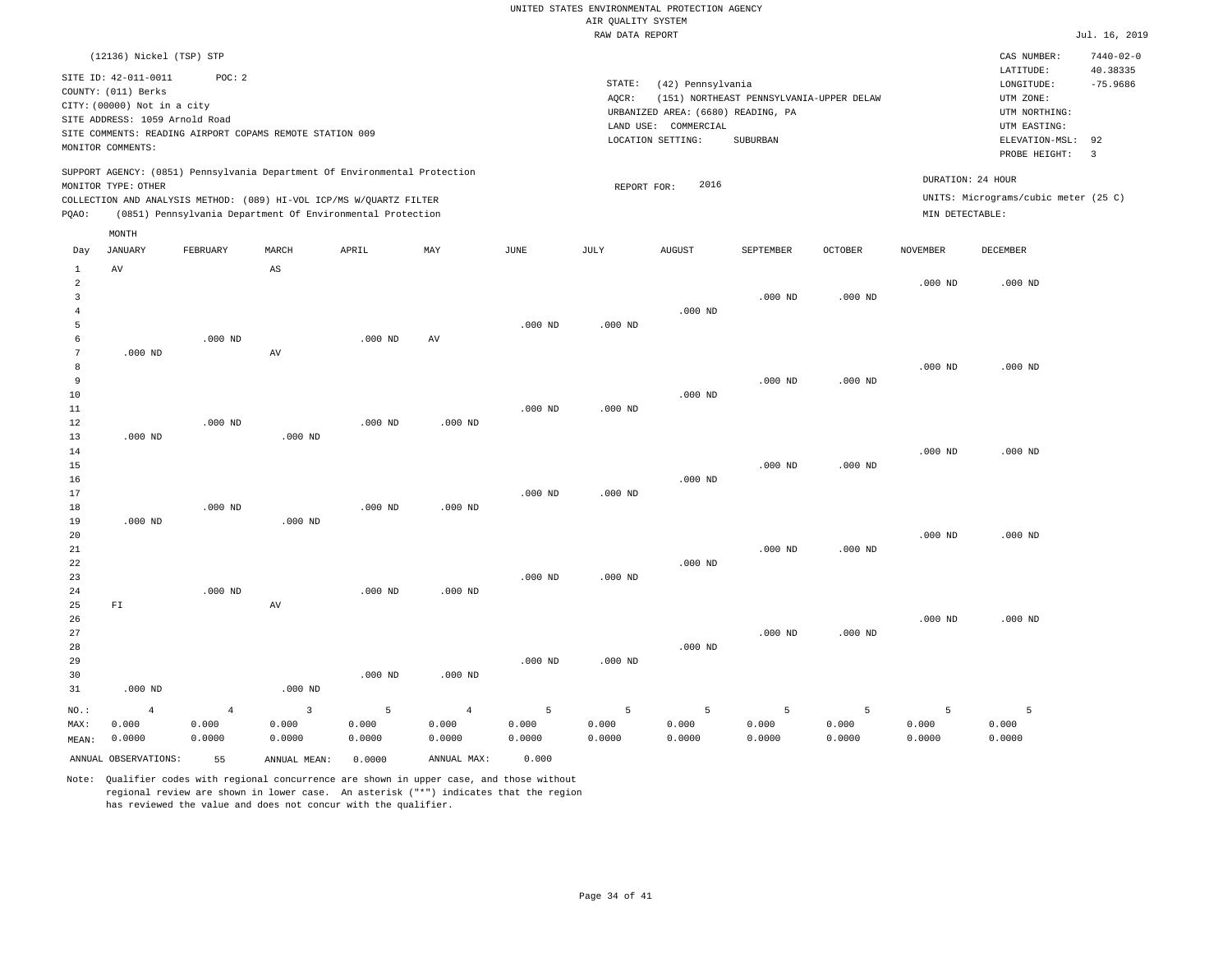|                                           |                                                          |                         |                         |                                                                            |             |             | RAW DATA REPORT |                                    |                                          |         |             |                                      | Jul. 16, 2019   |
|-------------------------------------------|----------------------------------------------------------|-------------------------|-------------------------|----------------------------------------------------------------------------|-------------|-------------|-----------------|------------------------------------|------------------------------------------|---------|-------------|--------------------------------------|-----------------|
|                                           | (12136) Nickel (TSP) STP                                 |                         |                         |                                                                            |             |             |                 |                                    |                                          |         |             | CAS NUMBER:                          | $7440 - 02 - 0$ |
|                                           |                                                          |                         |                         |                                                                            |             |             |                 |                                    |                                          |         |             | LATITUDE:                            | 40.38335        |
|                                           | SITE ID: 42-011-0011                                     | POC: 2                  |                         |                                                                            |             |             | STATE:          | (42) Pennsylvania                  |                                          |         |             | LONGITUDE:                           | $-75.9686$      |
|                                           | COUNTY: (011) Berks                                      |                         |                         |                                                                            |             |             | AQCR:           |                                    | (151) NORTHEAST PENNSYLVANIA-UPPER DELAW |         |             | UTM ZONE:                            |                 |
|                                           | CITY: (00000) Not in a city                              |                         |                         |                                                                            |             |             |                 | URBANIZED AREA: (6680) READING, PA |                                          |         |             | UTM NORTHING:                        |                 |
|                                           | SITE ADDRESS: 1059 Arnold Road                           |                         |                         |                                                                            |             |             |                 | LAND USE: COMMERCIAL               |                                          |         |             | UTM EASTING:                         |                 |
|                                           | SITE COMMENTS: READING AIRPORT COPAMS REMOTE STATION 009 |                         |                         |                                                                            |             |             |                 | LOCATION SETTING:                  | SUBURBAN                                 |         |             | ELEVATION-MSL:                       | 92              |
|                                           | MONITOR COMMENTS:                                        |                         |                         |                                                                            |             |             |                 |                                    |                                          |         |             | PROBE HEIGHT:                        | $\overline{3}$  |
|                                           |                                                          |                         |                         | SUPPORT AGENCY: (0851) Pennsylvania Department Of Environmental Protection |             |             |                 |                                    |                                          |         |             |                                      |                 |
|                                           | MONITOR TYPE: OTHER                                      |                         |                         |                                                                            |             |             |                 | 2017<br>REPORT FOR:                |                                          |         |             | DURATION: 24 HOUR                    |                 |
|                                           |                                                          |                         |                         | COLLECTION AND ANALYSIS METHOD: (089) HI-VOL ICP/MS W/QUARTZ FILTER        |             |             |                 |                                    |                                          |         |             | UNITS: Micrograms/cubic meter (25 C) |                 |
| PQAO:                                     |                                                          |                         |                         | (0851) Pennsylvania Department Of Environmental Protection                 |             |             |                 |                                    |                                          |         |             | MIN DETECTABLE:                      |                 |
|                                           | MONTH                                                    |                         |                         |                                                                            |             |             |                 |                                    |                                          |         |             |                                      |                 |
| Day                                       | JANUARY                                                  | FEBRUARY                | MARCH                   | APRIL                                                                      | MAY         | <b>JUNE</b> | JULY            | <b>AUGUST</b>                      | SEPTEMBER                                | OCTOBER | NOVEMBER    | DECEMBER                             |                 |
| $\mathbf{1}$                              | $.000$ ND                                                |                         |                         | $.000$ ND                                                                  | $.000$ ND   |             |                 |                                    |                                          |         |             |                                      |                 |
| $\overline{a}$                            |                                                          |                         | $\mathbb{A}\mathbb{S}$  |                                                                            |             |             |                 |                                    |                                          |         |             |                                      |                 |
| $\overline{\mathbf{3}}$<br>$\overline{4}$ |                                                          |                         |                         |                                                                            |             |             |                 |                                    |                                          |         |             |                                      |                 |
| 5                                         |                                                          |                         |                         |                                                                            |             |             |                 |                                    |                                          |         |             |                                      |                 |
| 6                                         |                                                          | AV                      |                         |                                                                            |             | $.000$ ND   |                 |                                    |                                          |         |             |                                      |                 |
| -7                                        | AV                                                       |                         |                         | $.000$ ND                                                                  | $.000$ ND   |             |                 |                                    |                                          |         |             |                                      |                 |
| 8                                         |                                                          |                         | AV                      |                                                                            |             |             |                 |                                    |                                          |         |             |                                      |                 |
| $\overline{9}$                            |                                                          |                         |                         |                                                                            |             |             |                 |                                    |                                          |         |             |                                      |                 |
| $10$                                      |                                                          |                         |                         |                                                                            |             |             |                 |                                    |                                          |         |             |                                      |                 |
| 11                                        |                                                          |                         |                         |                                                                            |             |             |                 |                                    |                                          |         |             |                                      |                 |
| 12                                        |                                                          | $.000$ ND               |                         |                                                                            |             | $.000$ ND   |                 |                                    |                                          |         |             |                                      |                 |
| 13                                        | $.000$ ND                                                |                         |                         | AV                                                                         | $.000$ ND   |             |                 |                                    |                                          |         |             |                                      |                 |
| 14                                        |                                                          |                         | $.000$ ND               |                                                                            |             |             |                 |                                    |                                          |         |             |                                      |                 |
| 15                                        |                                                          |                         |                         |                                                                            |             |             |                 |                                    |                                          |         |             |                                      |                 |
| 16                                        |                                                          |                         |                         |                                                                            |             |             |                 |                                    |                                          |         |             |                                      |                 |
| 17                                        |                                                          |                         |                         |                                                                            |             |             |                 |                                    |                                          |         |             |                                      |                 |
| 18<br>19                                  | $.000$ ND                                                | $.000$ ND               |                         | $.000$ ND                                                                  | $.000$ ND   | $.000$ ND   |                 |                                    |                                          |         |             |                                      |                 |
| 20                                        |                                                          |                         | $.000$ ND               |                                                                            |             |             |                 |                                    |                                          |         |             |                                      |                 |
| 21                                        |                                                          |                         |                         |                                                                            |             |             |                 |                                    |                                          |         |             |                                      |                 |
| 22                                        |                                                          |                         |                         |                                                                            |             |             |                 |                                    |                                          |         |             |                                      |                 |
| 23                                        |                                                          |                         |                         |                                                                            |             |             |                 |                                    |                                          |         |             |                                      |                 |
| 24                                        |                                                          | $.000$ ND               |                         |                                                                            |             | $.000$ ND   |                 |                                    |                                          |         |             |                                      |                 |
| 25                                        | $.000$ ND                                                |                         |                         | AV                                                                         | $.000$ ND   |             |                 |                                    |                                          |         |             |                                      |                 |
| 26                                        |                                                          |                         | $.000$ ND               |                                                                            |             |             |                 |                                    |                                          |         |             |                                      |                 |
| 27                                        |                                                          |                         |                         |                                                                            |             |             |                 |                                    |                                          |         |             |                                      |                 |
| 28                                        |                                                          |                         |                         |                                                                            |             |             |                 |                                    |                                          |         |             |                                      |                 |
| 29                                        |                                                          |                         |                         |                                                                            |             |             |                 |                                    |                                          |         |             |                                      |                 |
| 30                                        |                                                          |                         |                         |                                                                            |             | $.000$ ND   |                 |                                    |                                          |         |             |                                      |                 |
| 31                                        | $.000$ ND                                                |                         |                         |                                                                            | $.000$ ND   |             |                 |                                    |                                          |         |             |                                      |                 |
| NO.:                                      | 5                                                        | $\overline{\mathbf{3}}$ | $\overline{\mathbf{3}}$ | $\overline{3}$                                                             | 6           | 5           | $\mathbf 0$     | $\mathbf 0$                        | $\mathbf{0}$                             | $\circ$ | $\mathbb O$ | $\mathbf 0$                          |                 |
| MAX:                                      | 0.000                                                    | 0.000                   | 0.000                   | 0.000                                                                      | 0.000       | 0.000       |                 |                                    |                                          |         |             |                                      |                 |
| MEAN:                                     | 0.0000                                                   | 0.0000                  | 0.0000                  | 0.0000                                                                     | 0.0000      | 0.0000      |                 |                                    |                                          |         |             |                                      |                 |
|                                           | ANNUAL OBSERVATIONS:                                     | 25                      | ANNUAL MEAN:            | 0.0000                                                                     | ANNUAL MAX: | 0.000       |                 |                                    |                                          |         |             |                                      |                 |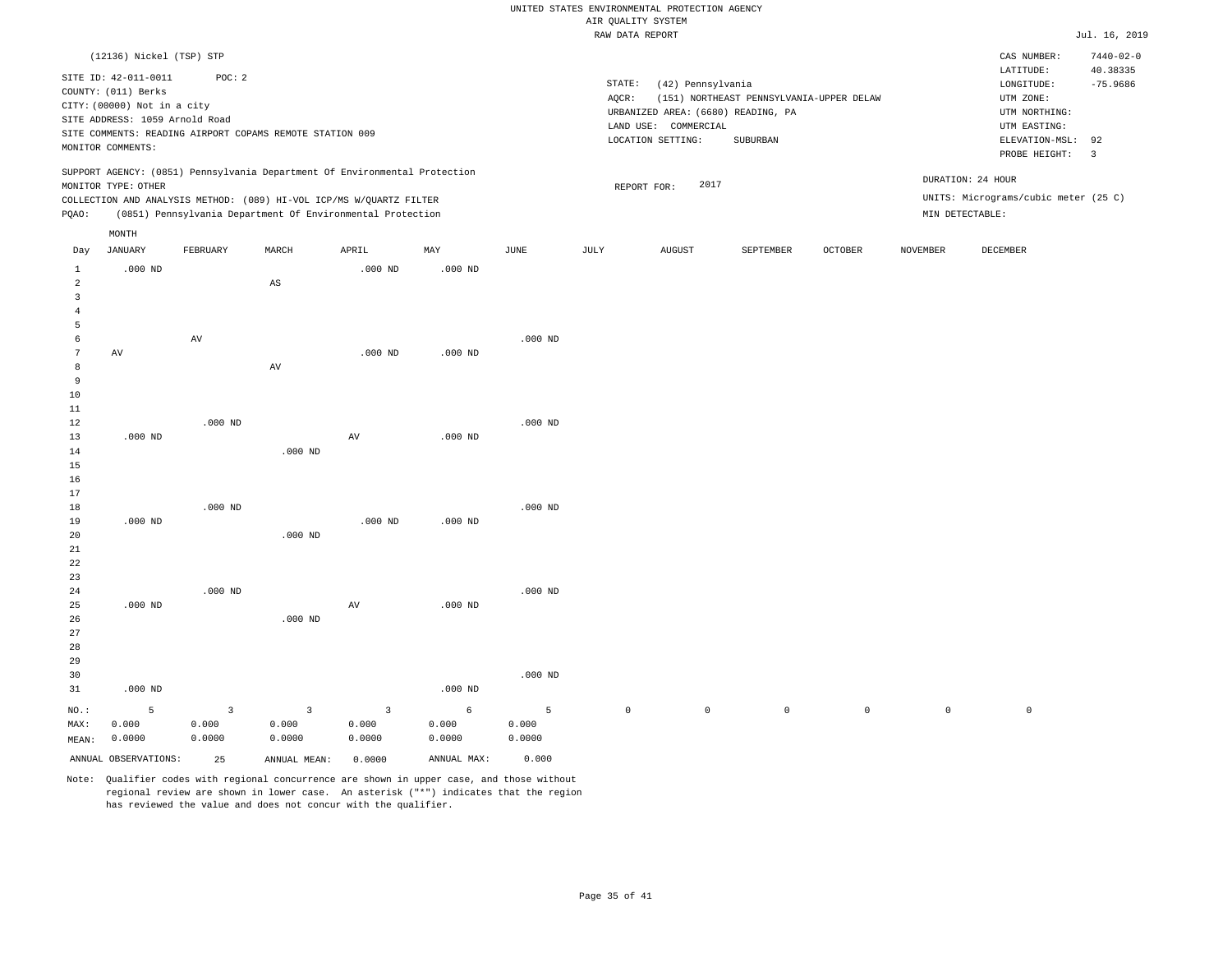|                               |                                                                                                                                   |                                                                    |       |                                                                                                                                                                                                                 |          |               | RAW DATA REPORT |                                                                                                      |                                                      |                        |          |                                                                                                             | Jul. 16, 2019                                     |
|-------------------------------|-----------------------------------------------------------------------------------------------------------------------------------|--------------------------------------------------------------------|-------|-----------------------------------------------------------------------------------------------------------------------------------------------------------------------------------------------------------------|----------|---------------|-----------------|------------------------------------------------------------------------------------------------------|------------------------------------------------------|------------------------|----------|-------------------------------------------------------------------------------------------------------------|---------------------------------------------------|
|                               | (12167) Zinc (TSP) STP                                                                                                            |                                                                    |       |                                                                                                                                                                                                                 |          |               |                 |                                                                                                      |                                                      |                        |          | CAS NUMBER:                                                                                                 | $7440 - 66 - 6$                                   |
|                               | SITE ID: 42-011-0011<br>COUNTY: (011) Berks<br>CITY: (00000) Not in a city<br>SITE ADDRESS: 1059 Arnold Road<br>MONITOR COMMENTS: | POC: 2<br>SITE COMMENTS: READING AIRPORT COPAMS REMOTE STATION 009 |       |                                                                                                                                                                                                                 |          |               | STATE:<br>AOCR: | (42) Pennsylvania<br>URBANIZED AREA: (6680) READING, PA<br>LAND USE: COMMERCIAL<br>LOCATION SETTING: | (151) NORTHEAST PENNSYLVANIA-UPPER DELAW<br>SUBURBAN |                        |          | LATITUDE:<br>LONGITUDE:<br>UTM ZONE:<br>UTM NORTHING:<br>UTM EASTING:<br>ELEVATION-MSL: 92<br>PROBE HEIGHT: | 40.38335<br>$-75.9686$<br>$\overline{\mathbf{3}}$ |
| PQAO:                         | MONITOR TYPE: OTHER                                                                                                               |                                                                    |       | SUPPORT AGENCY: (0851) Pennsylvania Department Of Environmental Protection<br>COLLECTION AND ANALYSIS METHOD: (089) HI-VOL ICP/MS W/QUARTZ FILTER<br>(0851) Pennsylvania Department Of Environmental Protection |          |               |                 | 2013<br>REPORT FOR:                                                                                  |                                                      |                        |          | DURATION: 24 HOUR<br>UNITS: Micrograms/cubic meter (25 C)<br>MIN DETECTABLE:                                |                                                   |
|                               | MONTH                                                                                                                             |                                                                    |       |                                                                                                                                                                                                                 |          |               |                 |                                                                                                      |                                                      |                        |          |                                                                                                             |                                                   |
| Day<br>$\mathbf{1}$           | JANUARY                                                                                                                           | FEBRUARY                                                           | MARCH | APRIL                                                                                                                                                                                                           | MAY      | $_{\rm JUNE}$ | JULY            | <b>AUGUST</b>                                                                                        | SEPTEMBER<br>.019                                    | <b>OCTOBER</b><br>.038 | NOVEMBER | DECEMBER                                                                                                    |                                                   |
| $\overline{2}$<br>3<br>4<br>5 | .018                                                                                                                              | .035                                                               | .029  | .035                                                                                                                                                                                                            | .043     | .052          | .014            | .056                                                                                                 |                                                      |                        |          |                                                                                                             |                                                   |
| 6<br>7<br>8<br>9              |                                                                                                                                   | .032                                                               |       |                                                                                                                                                                                                                 |          | .0905         | .036            | AF                                                                                                   | .028                                                 | .051                   | .024     | .046                                                                                                        |                                                   |
| 10<br>11<br>12                | .028                                                                                                                              |                                                                    | .021  | .0775                                                                                                                                                                                                           | $.211-5$ |               |                 |                                                                                                      |                                                      |                        | .013     | .032                                                                                                        |                                                   |
| 13<br>14<br>15<br>16          | .056                                                                                                                              | .040                                                               |       | .042                                                                                                                                                                                                            | .042     | .025          | .041            | .049                                                                                                 | .040                                                 | .016                   |          |                                                                                                             |                                                   |
| 17<br>18<br>19<br>20          |                                                                                                                                   |                                                                    | .020  |                                                                                                                                                                                                                 |          |               |                 | .053                                                                                                 | .026                                                 | .018                   | .019     | AF                                                                                                          |                                                   |
| 21<br>22<br>23                | .019                                                                                                                              | .018                                                               | .024  | $\rm AF$                                                                                                                                                                                                        | .074.5   | .031          | .030            |                                                                                                      |                                                      |                        |          |                                                                                                             |                                                   |
| 24<br>25<br>26<br>27          |                                                                                                                                   | .026                                                               |       |                                                                                                                                                                                                                 |          | AF            | .033            | .017                                                                                                 | .048                                                 | .020                   | .009     | .019                                                                                                        |                                                   |
| 28<br>29<br>30                | .042                                                                                                                              |                                                                    | .032  | .055                                                                                                                                                                                                            | .0905    |               |                 |                                                                                                      |                                                      |                        | .049     | .014                                                                                                        |                                                   |

31 NO.: MAX: MEAN: 5 .056 .0326 .043 5 .040 .0302 5 .032 .0252 4 .077 .0523 5 .211 .0920 4 .090 .0495 5 .041 .0308 4 .056 .0438 5 .048 .0322 6 .051 .0310 5 .049 .0228 .046 .0278 ANNUAL OBSERVATIONS: 57 ANNUAL MEAN: .0387 ANNUAL MAX: .211

Note: Qualifier codes with regional concurrence are shown in upper case, and those without regional review are shown in lower case. An asterisk ("\*") indicates that the region has reviewed the value and does not concur with the qualifier.

4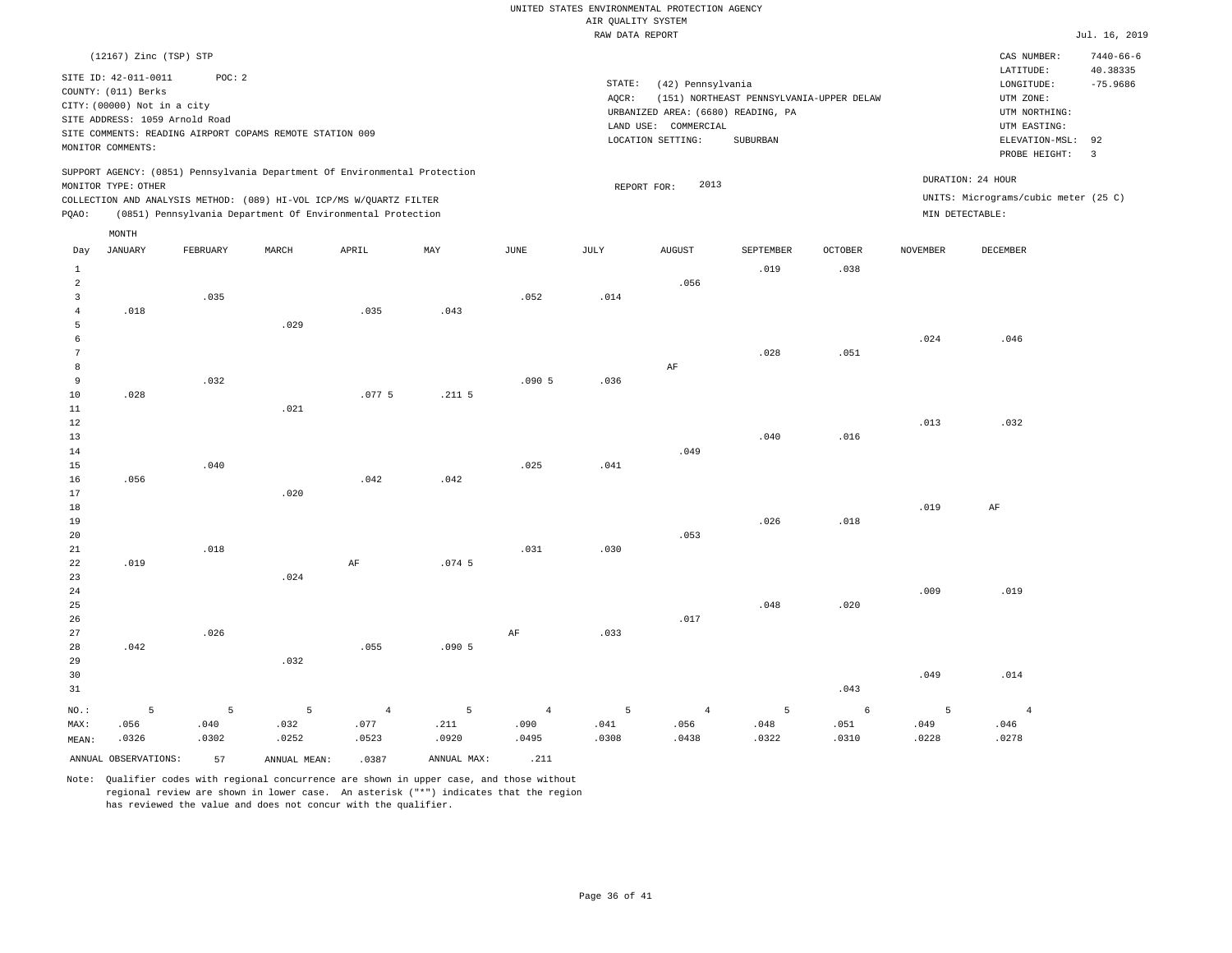|                | (12167) Zinc (TSP) STP         |          |                                                                            |                |             |                 |        |                                    |                                          |         |                        | CAS NUMBER:                          | $7440 - 66 - 6$      |
|----------------|--------------------------------|----------|----------------------------------------------------------------------------|----------------|-------------|-----------------|--------|------------------------------------|------------------------------------------|---------|------------------------|--------------------------------------|----------------------|
|                | SITE ID: 42-011-0011           | POC: 2   |                                                                            |                |             |                 | STATE: |                                    |                                          |         |                        | LATITUDE:                            | 40.38335             |
|                | COUNTY: (011) Berks            |          |                                                                            |                |             |                 |        | (42) Pennsylvania                  |                                          |         |                        | LONGITUDE:                           | $-75.9686$           |
|                | CITY: (00000) Not in a city    |          |                                                                            |                |             |                 | AQCR:  |                                    | (151) NORTHEAST PENNSYLVANIA-UPPER DELAW |         |                        | UTM ZONE:                            |                      |
|                | SITE ADDRESS: 1059 Arnold Road |          |                                                                            |                |             |                 |        | URBANIZED AREA: (6680) READING, PA |                                          |         |                        | UTM NORTHING:                        |                      |
|                |                                |          | SITE COMMENTS: READING AIRPORT COPAMS REMOTE STATION 009                   |                |             |                 |        | LAND USE: COMMERCIAL               |                                          |         |                        | UTM EASTING:                         |                      |
|                | MONITOR COMMENTS:              |          |                                                                            |                |             |                 |        | LOCATION SETTING:                  | SUBURBAN                                 |         |                        | ELEVATION-MSL:<br>PROBE HEIGHT:      | 92<br>$\overline{3}$ |
|                | MONITOR TYPE: OTHER            |          | SUPPORT AGENCY: (0851) Pennsylvania Department Of Environmental Protection |                |             |                 |        | 2014<br>REPORT FOR:                |                                          |         |                        | DURATION: 24 HOUR                    |                      |
|                |                                |          | COLLECTION AND ANALYSIS METHOD: (089) HI-VOL ICP/MS W/QUARTZ FILTER        |                |             |                 |        |                                    |                                          |         |                        | UNITS: Micrograms/cubic meter (25 C) |                      |
| PQAO:          |                                |          | (0851) Pennsylvania Department Of Environmental Protection                 |                |             |                 |        |                                    |                                          |         | MIN DETECTABLE:        |                                      |                      |
|                | MONTH                          |          |                                                                            |                |             |                 |        |                                    |                                          |         |                        |                                      |                      |
| Day            | <b>JANUARY</b>                 | FEBRUARY | MARCH                                                                      | APRIL          | MAY         | $\mathtt{JUNE}$ | JULY   | <b>AUGUST</b>                      | SEPTEMBER                                | OCTOBER | <b>NOVEMBER</b>        | <b>DECEMBER</b>                      |                      |
| $1\,$          |                                |          |                                                                            |                |             |                 |        |                                    |                                          |         | $\mathbb{A}\mathbb{G}$ | .034                                 |                      |
| $\overline{a}$ |                                |          |                                                                            |                |             |                 |        |                                    | .027                                     | .037    |                        |                                      |                      |
| $\overline{3}$ |                                |          |                                                                            |                |             |                 |        | .017                               |                                          |         |                        |                                      |                      |
| $\overline{4}$ |                                | .051     |                                                                            |                |             | .015            | .017   |                                    |                                          |         |                        |                                      |                      |
| 5              | .1335                          |          |                                                                            | $\rm AF$       | .012        |                 |        |                                    |                                          |         |                        |                                      |                      |
| $\epsilon$     |                                |          | .041                                                                       |                |             |                 |        |                                    |                                          |         |                        |                                      |                      |
| 7              |                                |          |                                                                            |                |             |                 |        |                                    |                                          |         | .021                   | .013                                 |                      |
| 8              |                                |          |                                                                            |                |             |                 |        |                                    | .034                                     | .014    |                        |                                      |                      |
| $\overline{9}$ |                                |          |                                                                            |                |             |                 |        | .016                               |                                          |         |                        |                                      |                      |
| $10$           |                                | .026     |                                                                            |                |             | .032            | .022   |                                    |                                          |         |                        |                                      |                      |
| $1\,1$         | .032                           |          |                                                                            | .025           | .013        |                 |        |                                    |                                          |         |                        |                                      |                      |
| 12             |                                |          | .056                                                                       |                |             |                 |        |                                    |                                          |         |                        |                                      |                      |
| 13             |                                |          |                                                                            |                |             |                 |        |                                    |                                          |         | .029                   | .024                                 |                      |
| 14             |                                |          |                                                                            |                |             |                 |        |                                    | .014                                     | .020    |                        |                                      |                      |
| 15             |                                |          |                                                                            |                |             |                 |        | .019                               |                                          |         |                        |                                      |                      |
| 16             |                                | .486 5   |                                                                            |                |             | .027            | .014   |                                    |                                          |         |                        |                                      |                      |
| 17             | .074.5                         |          |                                                                            | .1425          | .021        |                 |        |                                    |                                          |         |                        |                                      |                      |
| $1\,8$         |                                |          | .039                                                                       |                |             |                 |        |                                    |                                          |         |                        |                                      |                      |
| 19             |                                |          |                                                                            |                |             |                 |        |                                    | .016                                     | .035    | .016                   | .011                                 |                      |
| $20$<br>21     |                                |          |                                                                            |                |             |                 |        | .016                               |                                          |         |                        |                                      |                      |
| 22             |                                | .036     |                                                                            |                |             | AF              | .032   |                                    |                                          |         |                        |                                      |                      |
| 23             | .0785                          |          |                                                                            | .015           | .017        |                 |        |                                    |                                          |         |                        |                                      |                      |
| 24             |                                |          | .029                                                                       |                |             |                 |        |                                    |                                          |         |                        |                                      |                      |
| 25             |                                |          |                                                                            |                |             |                 |        |                                    |                                          |         | .023                   | .007                                 |                      |
| 26             |                                |          |                                                                            |                |             |                 |        |                                    | .034                                     | .012    |                        |                                      |                      |
| 27             |                                |          |                                                                            |                |             |                 |        | $\rm AF$                           |                                          |         |                        |                                      |                      |
| 28             |                                | .027     |                                                                            |                |             | .033            | .011   |                                    |                                          |         |                        |                                      |                      |
| 29             | .032                           |          |                                                                            | .013           | .016        |                 |        |                                    |                                          |         |                        |                                      |                      |
| 30             |                                |          | .017                                                                       |                |             |                 |        |                                    |                                          |         |                        |                                      |                      |
| 31             |                                |          |                                                                            |                |             |                 |        |                                    |                                          |         |                        | .030                                 |                      |
| NO.:           | 5                              | 5        | 5                                                                          | $\overline{4}$ | 5           | $\overline{4}$  | 5      | $\overline{4}$                     | 5                                        | 5       | $\overline{4}$         | 6                                    |                      |
| MAX:           | .133                           | .486     | .056                                                                       | .142           | .021        | .033            | .032   | .019                               | .034                                     | .037    | .029                   | .034                                 |                      |
| MEAN:          | .0698                          | .1252    | .0364                                                                      | .0488          | .0158       | .0268           | .0192  | .0170                              | .0250                                    | .0236   | .0223                  | .0198                                |                      |
|                | ANNUAL OBSERVATIONS:           |          |                                                                            |                | ANNUAL MAX: | .486            |        |                                    |                                          |         |                        |                                      |                      |
|                |                                | 57       | ANNUAL MEAN:                                                               | .0378          |             |                 |        |                                    |                                          |         |                        |                                      |                      |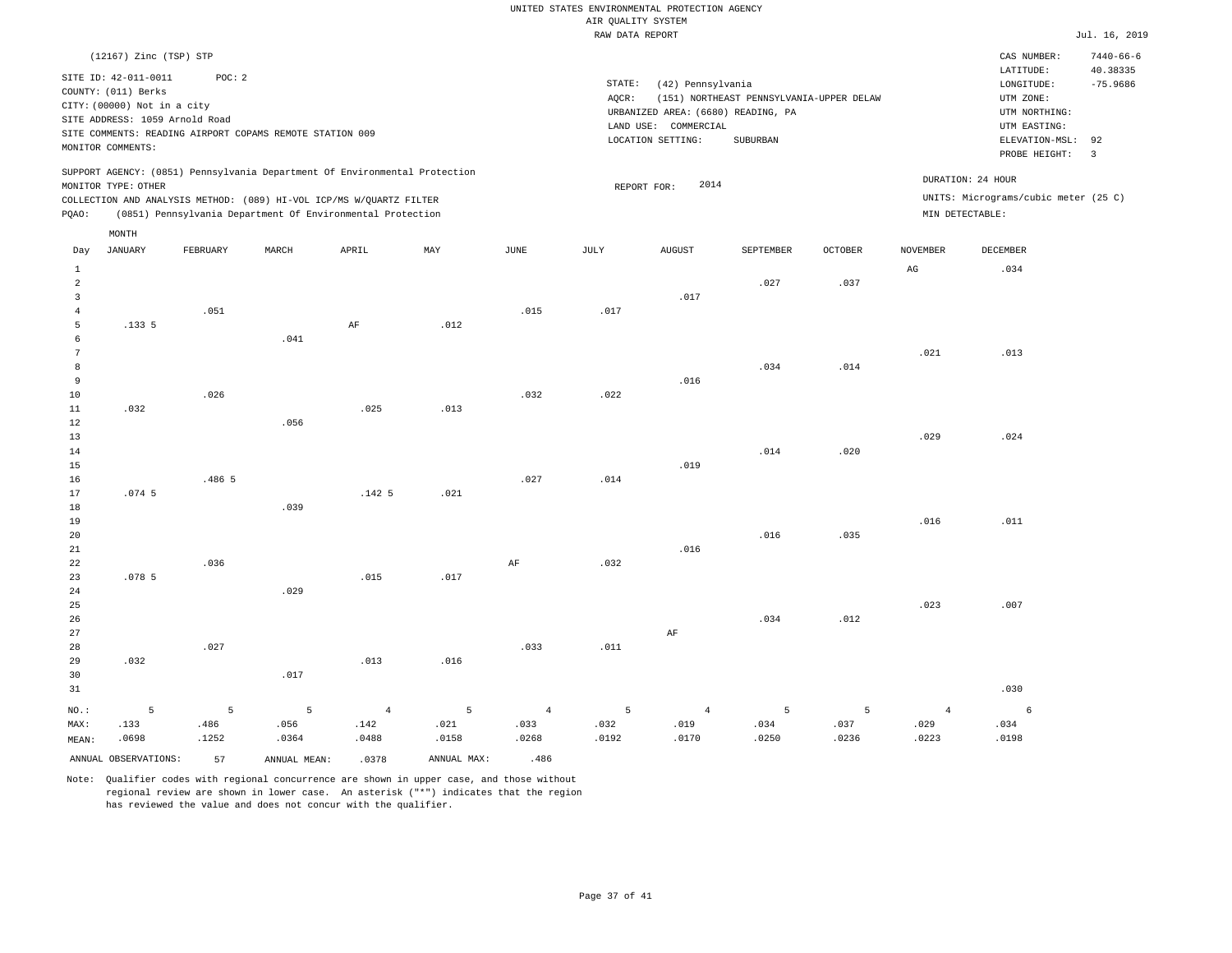|                                                                                                                                                                                                                                                 | RAW DATA REPORT                                                                                                                                                                    | Jul. 16, 2019                                                                                                                                                                |
|-------------------------------------------------------------------------------------------------------------------------------------------------------------------------------------------------------------------------------------------------|------------------------------------------------------------------------------------------------------------------------------------------------------------------------------------|------------------------------------------------------------------------------------------------------------------------------------------------------------------------------|
| (12167) Zinc (TSP) STP<br>SITE ID: 42-011-0011<br>POC:2<br>COUNTY: (011) Berks<br>CITY: (00000) Not in a city<br>SITE ADDRESS: 1059 Arnold Road<br>SITE COMMENTS: READING AIRPORT COPAMS REMOTE STATION 009<br>MONITOR COMMENTS:                | STATE:<br>(42) Pennsylvania<br>(151) NORTHEAST PENNSYLVANIA-UPPER DELAW<br>AOCR:<br>URBANIZED AREA: (6680) READING, PA<br>COMMERCIAL<br>LAND USE:<br>SUBURBAN<br>LOCATION SETTING: | $7440 - 66 - 6$<br>CAS NUMBER:<br>LATITUDE:<br>40.38335<br>$-75.9686$<br>LONGITUDE:<br>UTM ZONE:<br>UTM NORTHING:<br>UTM EASTING:<br>ELEVATION-MSL: 92<br>PROBE HEIGHT:<br>3 |
| SUPPORT AGENCY: (0851) Pennsylvania Department Of Environmental Protection<br>MONITOR TYPE: OTHER<br>COLLECTION AND ANALYSIS METHOD: (089) HI-VOL ICP/MS W/OUARTZ FILTER<br>(0851) Pennsylvania Department Of Environmental Protection<br>POAO: | 2015<br>REPORT FOR:                                                                                                                                                                | DURATION: 24 HOUR<br>UNITS: Micrograms/cubic meter (25 C)<br>MIN DETECTABLE:                                                                                                 |

| Day            | <b>JANUARY</b>       | FEBRUARY   | $\tt MARCH$  | APRIL | $\ensuremath{\text{MAX}}$ | $_{\rm JUNE}$  | $_{\rm JULY}$ | AUGUST         | SEPTEMBER      | OCTOBER         | <b>NOVEMBER</b> | DECEMBER |
|----------------|----------------------|------------|--------------|-------|---------------------------|----------------|---------------|----------------|----------------|-----------------|-----------------|----------|
| $\mathbf{1}$   |                      |            | .053         |       |                           |                |               |                |                |                 | .022            |          |
| $\overline{a}$ |                      |            |              |       |                           |                |               |                |                |                 | $\rm{AF}$       | .012     |
| 3              |                      |            |              |       |                           |                |               |                | .030           | .009            |                 |          |
| 4              |                      |            |              |       |                           |                |               | .019           |                |                 |                 |          |
| 5              |                      | .024       |              |       |                           | $\rm{AF}$      | .017          |                |                |                 |                 |          |
| 6              | .033                 |            |              | .019  | .028                      |                |               |                |                |                 |                 |          |
| $\overline{7}$ |                      |            | .0765        |       |                           |                |               |                |                |                 |                 |          |
| 8              |                      |            |              |       |                           |                |               |                |                |                 | $\rm{AF}$       | .025     |
| 9              |                      |            |              |       |                           |                |               |                | .024           | .025            |                 |          |
| 10             |                      |            |              |       |                           |                |               | .017           |                |                 |                 |          |
| 11             |                      | .053       |              |       |                           | .031           | .019          |                |                |                 |                 |          |
| 12             | .020                 |            |              | .014  | .018                      |                |               |                |                |                 |                 |          |
| 13             |                      |            | .050         |       |                           |                |               |                |                |                 |                 |          |
| 14             |                      |            |              |       |                           |                |               |                |                |                 | .009            | .022     |
| 15             |                      |            |              |       |                           |                |               |                | $\rm AF$       | .013            |                 |          |
| 16             |                      |            |              |       |                           |                |               | .021           |                |                 |                 |          |
| 17<br>18       |                      | .031       |              |       |                           | .016           | .020          |                |                |                 |                 |          |
| 19             | $\rm{AF}$            |            | .023         | .015  | .018                      |                |               |                |                |                 |                 |          |
| 20             |                      |            |              |       |                           |                |               |                |                |                 | .019            | .018     |
| 21             |                      |            |              |       |                           |                |               |                | .051           | .037            |                 |          |
| 22             |                      |            |              |       |                           |                |               | .016           |                |                 |                 |          |
| 23             |                      | .021       |              |       |                           | .018           | .012          |                |                |                 |                 |          |
| 24             | .018                 |            |              | .007  | .016                      |                |               |                |                |                 |                 |          |
| 25             |                      |            | .051         |       |                           |                |               |                |                |                 |                 |          |
| 26             |                      |            |              |       |                           |                |               |                |                |                 | $\rm{AF}$       | .017     |
| 27             |                      |            |              |       |                           |                |               |                | .020           | .047            |                 |          |
| 28             |                      |            |              |       |                           |                |               | .026           |                |                 |                 |          |
| 29             |                      |            |              |       |                           | .011           | .033          |                |                |                 |                 |          |
| 30             | .032                 |            |              | .054  | .014                      |                |               |                |                |                 |                 |          |
| 31             |                      |            | .017         |       |                           |                |               |                |                |                 |                 |          |
| $_{\rm NO.}$ : | $\overline{4}$       | $\sqrt{4}$ | $\epsilon$   | 5     | $\overline{5}$            | $\overline{4}$ | 5             | $\overline{5}$ | $\overline{4}$ | $5\phantom{.0}$ | $\overline{3}$  | 5        |
| MAX:           | .033                 | .053       | .076         | .054  | .028                      | .031           | .033          | .026           | .051           | .047            | .022            | .025     |
| MEAN:          | .0258                | .0323      | .0450        | .0218 | .0188                     | .0190          | .0202         | .0198          | .0313          | .0262           | .0167           | .0188    |
|                | ANNUAL OBSERVATIONS: | 55         | ANNUAL MEAN: | .0251 | ANNUAL MAX:               | .076           |               |                |                |                 |                 |          |

Note: Qualifier codes with regional concurrence are shown in upper case, and those without regional review are shown in lower case. An asterisk ("\*") indicates that the region has reviewed the value and does not concur with the qualifier.

MONTH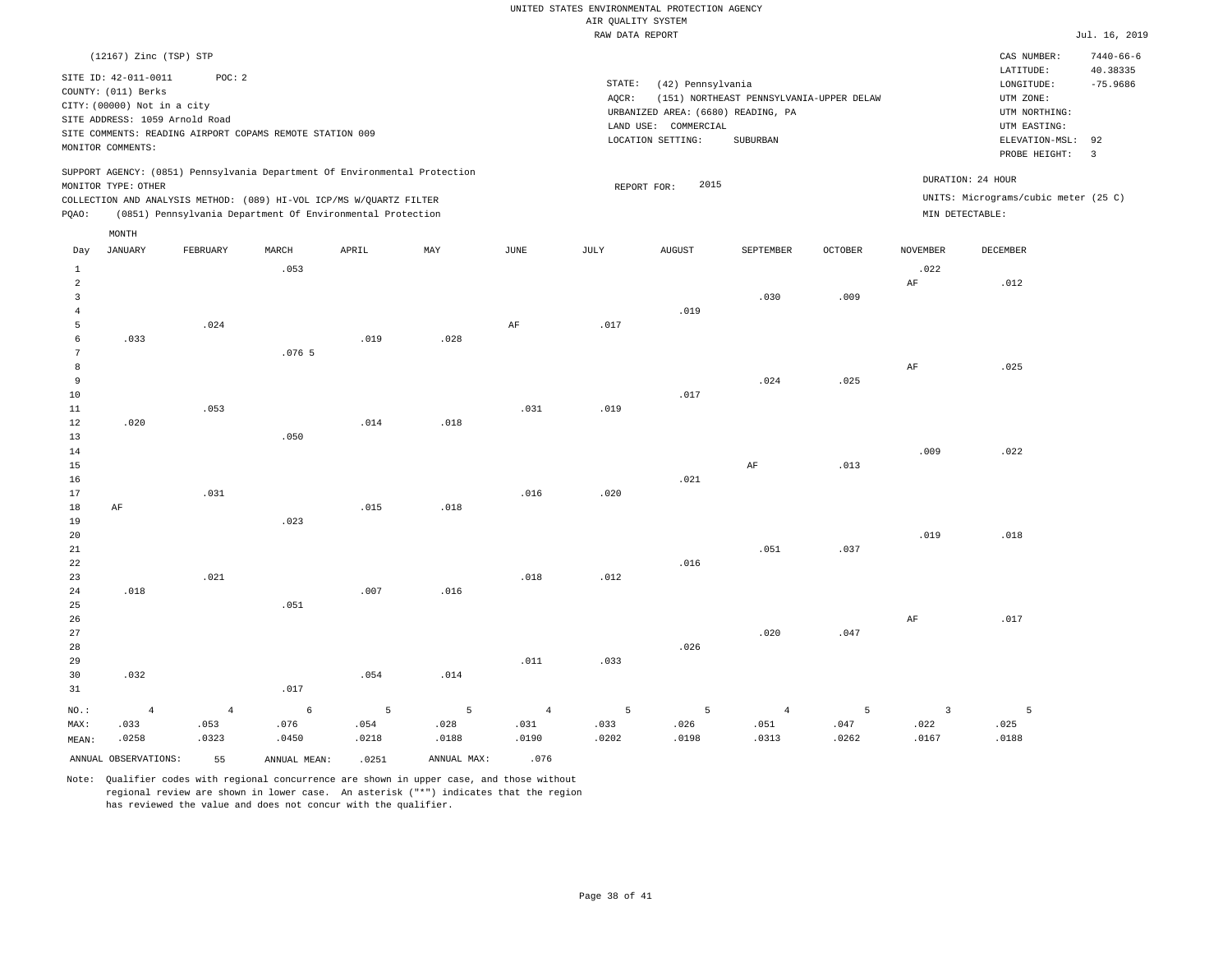|                                                                                                                                                                                                         |                        |          |                        |                                                                                                                                   |      |                 | RAW DATA REPORT                                                                                    |                                                                                                |                                       |                |          |                                      | Jul. 16, 2019               |
|---------------------------------------------------------------------------------------------------------------------------------------------------------------------------------------------------------|------------------------|----------|------------------------|-----------------------------------------------------------------------------------------------------------------------------------|------|-----------------|----------------------------------------------------------------------------------------------------|------------------------------------------------------------------------------------------------|---------------------------------------|----------------|----------|--------------------------------------|-----------------------------|
|                                                                                                                                                                                                         | (12167) Zinc (TSP) STP |          |                        |                                                                                                                                   |      |                 |                                                                                                    |                                                                                                |                                       |                |          | CAS NUMBER:<br>LATITUDE:             | $7440 - 66 - 6$<br>40.38335 |
| SITE ID: 42-011-0011<br>POC: 2<br>COUNTY: (011) Berks<br>CITY: (00000) Not in a city<br>SITE ADDRESS: 1059 Arnold Road<br>SITE COMMENTS: READING AIRPORT COPAMS REMOTE STATION 009<br>MONITOR COMMENTS: |                        |          |                        |                                                                                                                                   |      |                 | STATE:<br>AQCR:<br>URBANIZED AREA: (6680) READING, PA<br>LAND USE: COMMERCIAL<br>LOCATION SETTING: | LONGITUDE:<br>UTM ZONE:<br>UTM NORTHING:<br>UTM EASTING:<br>ELEVATION-MSL: 92<br>PROBE HEIGHT: | $-75.9686$<br>$\overline{\mathbf{3}}$ |                |          |                                      |                             |
|                                                                                                                                                                                                         |                        |          |                        | SUPPORT AGENCY: (0851) Pennsylvania Department Of Environmental Protection                                                        |      |                 |                                                                                                    |                                                                                                |                                       |                |          | DURATION: 24 HOUR                    |                             |
|                                                                                                                                                                                                         | MONITOR TYPE: OTHER    |          |                        |                                                                                                                                   |      |                 |                                                                                                    | 2016<br>REPORT FOR:                                                                            |                                       |                |          | UNITS: Micrograms/cubic meter (25 C) |                             |
|                                                                                                                                                                                                         |                        |          |                        | COLLECTION AND ANALYSIS METHOD: (089) HI-VOL ICP/MS W/QUARTZ FILTER<br>(0851) Pennsylvania Department Of Environmental Protection |      |                 |                                                                                                    |                                                                                                |                                       |                |          | MIN DETECTABLE:                      |                             |
| PQAO:                                                                                                                                                                                                   |                        |          |                        |                                                                                                                                   |      |                 |                                                                                                    |                                                                                                |                                       |                |          |                                      |                             |
| Day                                                                                                                                                                                                     | MONTH<br>JANUARY       | FEBRUARY | MARCH                  | APRIL                                                                                                                             | MAY  | $\mathtt{JUNE}$ | JULY                                                                                               | <b>AUGUST</b>                                                                                  | SEPTEMBER                             | <b>OCTOBER</b> | NOVEMBER | DECEMBER                             |                             |
| $\mathbf{1}$<br>2<br>$\overline{3}$                                                                                                                                                                     | AV                     |          | $\mathbb{A}\mathbb{S}$ |                                                                                                                                   |      |                 |                                                                                                    |                                                                                                | .022                                  | .008           | .029     | .009                                 |                             |
| 4<br>5<br>6                                                                                                                                                                                             |                        | .032     |                        | .034                                                                                                                              | AV   | .015            | .008                                                                                               | .015                                                                                           |                                       |                |          |                                      |                             |
| 7<br>8                                                                                                                                                                                                  | .0635                  |          | AV                     |                                                                                                                                   |      |                 |                                                                                                    |                                                                                                |                                       |                | .027     | .029                                 |                             |
| 9<br>10<br>11                                                                                                                                                                                           |                        |          |                        |                                                                                                                                   |      | .016            | .011                                                                                               | .010                                                                                           | .016                                  | .006           |          |                                      |                             |
| 12<br>13<br>14                                                                                                                                                                                          | .012                   | .034     | .019                   | .011                                                                                                                              | .033 |                 |                                                                                                    |                                                                                                |                                       |                | .047     | .027                                 |                             |
| 15<br>16<br>17                                                                                                                                                                                          |                        |          |                        |                                                                                                                                   |      | .027            | .011                                                                                               | .012                                                                                           | .024                                  | .029           |          |                                      |                             |
| 18<br>19<br>20                                                                                                                                                                                          | .009                   | .011     | .015                   | .025                                                                                                                              | .031 |                 |                                                                                                    |                                                                                                |                                       |                | .008     | .0665                                |                             |
| 21<br>22<br>23                                                                                                                                                                                          |                        |          |                        |                                                                                                                                   |      | .020            | .012                                                                                               | .010                                                                                           | .039                                  | .008           |          |                                      |                             |
| 24<br>25<br>26                                                                                                                                                                                          | FL                     | .012     | AV                     | .015                                                                                                                              | .025 |                 |                                                                                                    |                                                                                                |                                       |                | .013     | .023                                 |                             |
| 27<br>28                                                                                                                                                                                                |                        |          |                        |                                                                                                                                   |      |                 |                                                                                                    | .012                                                                                           | .012                                  | .018           |          |                                      |                             |
| 29<br>30<br>31                                                                                                                                                                                          | .032                   |          | .014                   | .016                                                                                                                              | .010 | .009            | .018                                                                                               |                                                                                                |                                       |                |          |                                      |                             |

| NO.:  | $\sim$ 4 $\sim$      | $4\overline{ }$ |              |       | $3 \quad 5 \quad 4$ |       | $5 \hspace{2.5cm} 5 \hspace{2.5cm} 5$ | $5 - 5$ | $-5$ $-7$ |       |       |       |
|-------|----------------------|-----------------|--------------|-------|---------------------|-------|---------------------------------------|---------|-----------|-------|-------|-------|
| MAX:  | .063                 | .034            | .019         | .034  | .033                | .027  | .018                                  | .015    | .039      | .029  | .047  | .066  |
| MEAN: | .0290                | .0223           | .0160        | .0202 | .0248               | .0174 | .0120                                 | .0118   | .0226     | .0138 | .0248 | .0308 |
|       | ANNUAL OBSERVATIONS: | 55              | ANNUAL MEAN: | .0203 | ANNUAL MAX:         | .066  |                                       |         |           |       |       |       |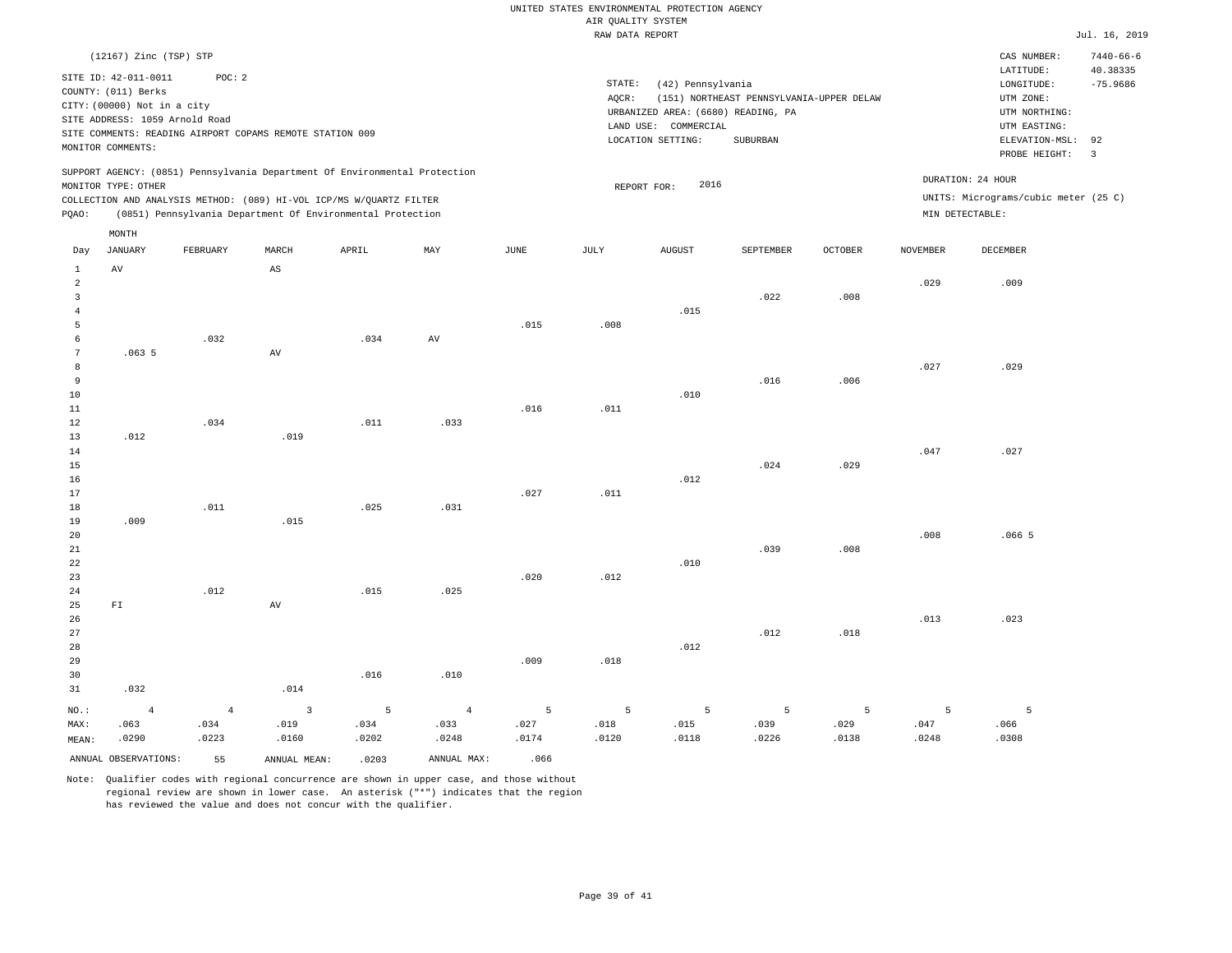|                     |                             |                                                          |                         |                                                                            |            |           |             | RAW DATA REPORT                    |                                          |         |                     |                                      | Jul. 16, 2019                 |
|---------------------|-----------------------------|----------------------------------------------------------|-------------------------|----------------------------------------------------------------------------|------------|-----------|-------------|------------------------------------|------------------------------------------|---------|---------------------|--------------------------------------|-------------------------------|
|                     | (12167) Zinc (TSP) STP      |                                                          |                         |                                                                            |            |           |             |                                    |                                          |         |                     | CAS NUMBER:                          | $7440 - 66 - 6$               |
|                     | SITE ID: 42-011-0011        | POC: 2                                                   |                         |                                                                            |            |           |             |                                    |                                          |         |                     | LATITUDE:                            | 40.38335                      |
|                     | COUNTY: (011) Berks         |                                                          |                         |                                                                            |            |           | STATE:      | (42) Pennsylvania                  |                                          |         |                     | $\texttt{LONGITUDE}$ :               | $-75.9686$                    |
|                     | CITY: (00000) Not in a city |                                                          |                         |                                                                            |            |           | AQCR:       |                                    | (151) NORTHEAST PENNSYLVANIA-UPPER DELAW |         |                     | UTM ZONE:                            |                               |
|                     |                             | SITE ADDRESS: 1059 Arnold Road                           |                         |                                                                            |            |           |             | URBANIZED AREA: (6680) READING, PA |                                          |         |                     | UTM NORTHING:                        |                               |
|                     |                             | SITE COMMENTS: READING AIRPORT COPAMS REMOTE STATION 009 |                         |                                                                            |            |           |             | LAND USE: COMMERCIAL               |                                          |         |                     | UTM EASTING:                         |                               |
|                     | MONITOR COMMENTS:           |                                                          |                         |                                                                            |            |           |             | LOCATION SETTING:                  | SUBURBAN                                 |         |                     | ELEVATION-MSL:<br>PROBE HEIGHT:      | 92<br>$\overline{\mathbf{3}}$ |
|                     |                             |                                                          |                         | SUPPORT AGENCY: (0851) Pennsylvania Department Of Environmental Protection |            |           |             |                                    |                                          |         |                     |                                      |                               |
|                     | MONITOR TYPE: OTHER         |                                                          |                         |                                                                            |            |           |             | 2017<br>REPORT FOR:                |                                          |         |                     | DURATION: 24 HOUR                    |                               |
|                     |                             |                                                          |                         | COLLECTION AND ANALYSIS METHOD: (089) HI-VOL ICP/MS W/QUARTZ FILTER        |            |           |             |                                    |                                          |         |                     | UNITS: Micrograms/cubic meter (25 C) |                               |
| PQAO:               |                             |                                                          |                         | (0851) Pennsylvania Department Of Environmental Protection                 |            |           |             |                                    |                                          |         |                     | MIN DETECTABLE:                      |                               |
|                     | $\texttt{MONTH}$            |                                                          |                         |                                                                            |            |           |             |                                    |                                          |         |                     |                                      |                               |
| Day                 | JANUARY                     | FEBRUARY                                                 | MARCH                   | APRIL                                                                      | MAY        | JUNE      | JULY        | <b>AUGUST</b>                      | SEPTEMBER                                | OCTOBER | NOVEMBER            | DECEMBER                             |                               |
| $\mathbf{1}$        | .019                        |                                                          |                         | .005                                                                       | .027       |           |             |                                    |                                          |         |                     |                                      |                               |
| $\overline{a}$      |                             |                                                          | $\mathbb{A}\mathbb{S}$  |                                                                            |            |           |             |                                    |                                          |         |                     |                                      |                               |
| 3<br>$\overline{4}$ |                             |                                                          |                         |                                                                            |            |           |             |                                    |                                          |         |                     |                                      |                               |
| 5                   |                             |                                                          |                         |                                                                            |            |           |             |                                    |                                          |         |                     |                                      |                               |
| 6                   |                             | AV                                                       |                         |                                                                            |            | $.000$ ND |             |                                    |                                          |         |                     |                                      |                               |
| $7\phantom{.0}$     | $\,\mathrm{AV}$             |                                                          |                         | .008                                                                       | .006       |           |             |                                    |                                          |         |                     |                                      |                               |
| 8                   |                             |                                                          | AV                      |                                                                            |            |           |             |                                    |                                          |         |                     |                                      |                               |
| 9                   |                             |                                                          |                         |                                                                            |            |           |             |                                    |                                          |         |                     |                                      |                               |
| 10                  |                             |                                                          |                         |                                                                            |            |           |             |                                    |                                          |         |                     |                                      |                               |
| 11                  |                             |                                                          |                         |                                                                            |            |           |             |                                    |                                          |         |                     |                                      |                               |
| 12                  |                             | .020                                                     |                         |                                                                            |            | $.000$ ND |             |                                    |                                          |         |                     |                                      |                               |
| 13                  | .008                        |                                                          |                         | AV                                                                         | .010       |           |             |                                    |                                          |         |                     |                                      |                               |
| 14                  |                             |                                                          | .030                    |                                                                            |            |           |             |                                    |                                          |         |                     |                                      |                               |
| 15                  |                             |                                                          |                         |                                                                            |            |           |             |                                    |                                          |         |                     |                                      |                               |
| 16                  |                             |                                                          |                         |                                                                            |            |           |             |                                    |                                          |         |                     |                                      |                               |
| 17<br>18            |                             | .033                                                     |                         |                                                                            |            | $.000$ ND |             |                                    |                                          |         |                     |                                      |                               |
| 19                  | .044                        |                                                          |                         | .016                                                                       | .012       |           |             |                                    |                                          |         |                     |                                      |                               |
| 20                  |                             |                                                          | .037                    |                                                                            |            |           |             |                                    |                                          |         |                     |                                      |                               |
| 21                  |                             |                                                          |                         |                                                                            |            |           |             |                                    |                                          |         |                     |                                      |                               |
| 22                  |                             |                                                          |                         |                                                                            |            |           |             |                                    |                                          |         |                     |                                      |                               |
| 23                  |                             |                                                          |                         |                                                                            |            |           |             |                                    |                                          |         |                     |                                      |                               |
| 24                  |                             | .013                                                     |                         |                                                                            |            | $.000$ ND |             |                                    |                                          |         |                     |                                      |                               |
| 25                  | .029                        |                                                          |                         | $\hbox{AV}$                                                                | $.000$ ND  |           |             |                                    |                                          |         |                     |                                      |                               |
| 26                  |                             |                                                          | .012                    |                                                                            |            |           |             |                                    |                                          |         |                     |                                      |                               |
| 27                  |                             |                                                          |                         |                                                                            |            |           |             |                                    |                                          |         |                     |                                      |                               |
| 28                  |                             |                                                          |                         |                                                                            |            |           |             |                                    |                                          |         |                     |                                      |                               |
| 29                  |                             |                                                          |                         |                                                                            |            |           |             |                                    |                                          |         |                     |                                      |                               |
| 30                  |                             |                                                          |                         |                                                                            |            | $.000$ ND |             |                                    |                                          |         |                     |                                      |                               |
| 31                  | .043                        |                                                          |                         |                                                                            | $.000$ ND  |           |             |                                    |                                          |         |                     |                                      |                               |
| $NO.$ :             | 5                           | $\overline{\mathbf{3}}$                                  | $\overline{\mathbf{3}}$ | $\overline{3}$                                                             | $\epsilon$ | 5         | $\mathbb O$ | $\mathbb O$                        | $\mathbb O$                              | $\circ$ | $\mathsf{O}\xspace$ | $\mathbb O$                          |                               |
| MAX:                | 044                         | .033                                                     | .037                    | .016                                                                       | .027       | 0.000     |             |                                    |                                          |         |                     |                                      |                               |

MEAN: .0286 .0220 .0263 .0097 .0092 0.0000 ANNUAL OBSERVATIONS: 25 ANNUAL MEAN: .0149 ANNUAL MAX: .044